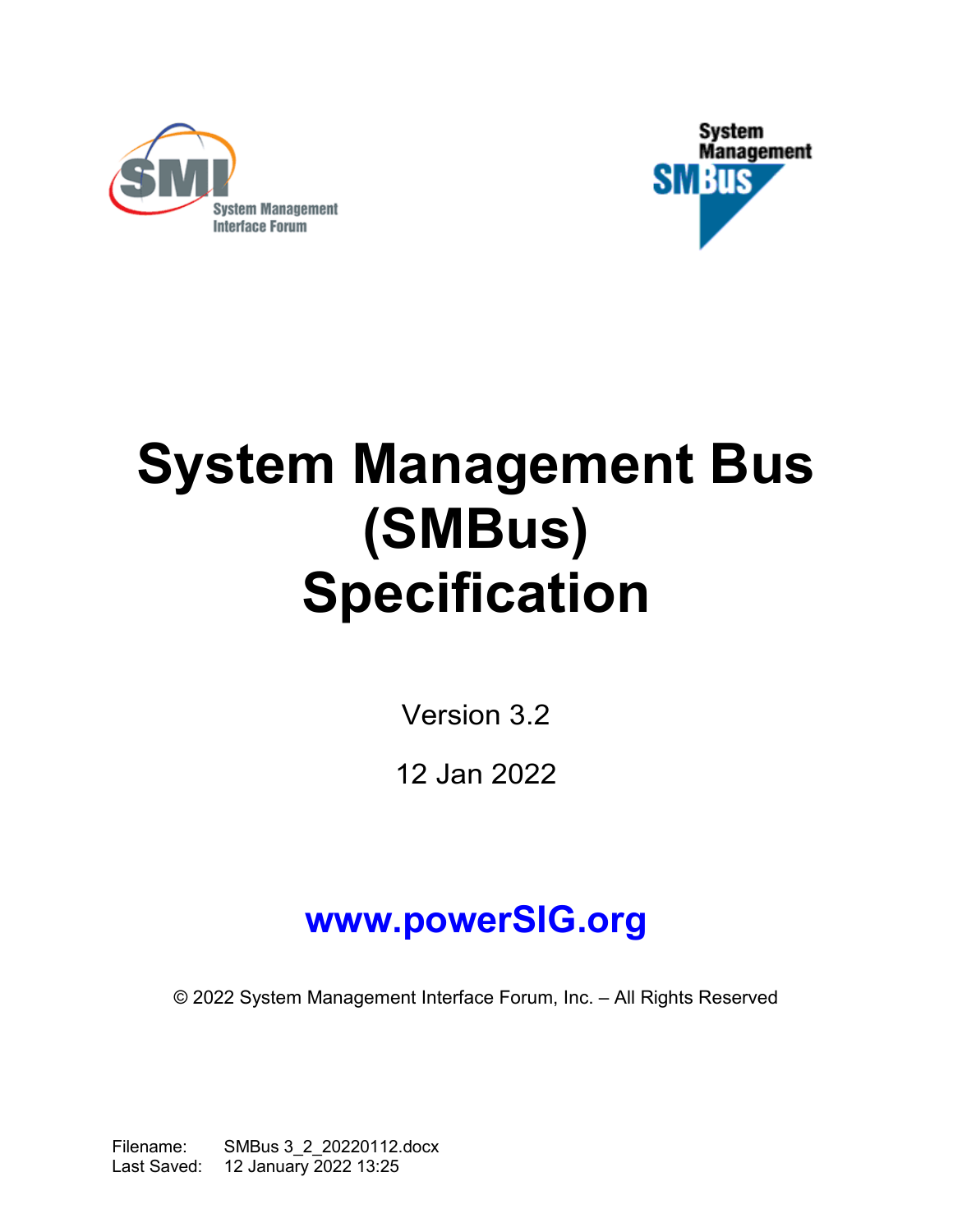This specification is provided "as is" with no warranties whatsoever, whether express, implied or statutory, including but not limited to any warranty of merchantability, non-infringement or fitness for any particular purpose, or any warranty otherwise arising out of any proposal, specification or sample.

In no event will any specification co-owner be liable to any other party for any loss of profits, loss of use, incidental, consequential, indirect or special damages arising out of this specification, whether or not such party had advance notice of the possibility of such damages. Further, no warranty or representation is made or implied relative to freedom from infringement of any third party patents when practicing the specification.

<span id="page-1-2"></span>Other product and corporate names may be trademarks of other companies and are used only for explanation and to the owner's benefit, without intent to infringe.

| <b>Revision No.</b> | <b>Date</b> | <b>Notes</b>                      | <b>Editor</b>                                 |
|---------------------|-------------|-----------------------------------|-----------------------------------------------|
| 1.0                 | 15 Feb 1995 | <b>General Release</b>            | Robert Dunstan                                |
| 1.1                 | 11 Dec 1998 | Version 1.1 Release               | Robert Dunstan                                |
| 2.0                 | 3 Aug 2000  | Version 2.0 Release               | Robert Dunstan                                |
| 3.0                 | 20 Dec 2014 | Version 3.0 Release               | Robert V. White<br><b>Embedded Power Labs</b> |
| 3.1                 |             | 19 Mar 2018   Version 3.1 Release | Robert V. White<br><b>Embedded Power Labs</b> |
| 3.2                 |             | 12 Jan 2022 Version 3.2 Release   | Robert V. White<br><b>Embedded Power Labs</b> |

<span id="page-1-1"></span><span id="page-1-0"></span>

| Questions and comments regarding this<br>specification may be forwarded to:<br>$\pm$ techquestions@smiforum.org | For additional information on Smart Battery System<br>Specifications, visit the SBS Implementer's Forum<br> (SBS-IF) at:<br>www.sbs-forum.org |
|-----------------------------------------------------------------------------------------------------------------|-----------------------------------------------------------------------------------------------------------------------------------------------|
|                                                                                                                 |                                                                                                                                               |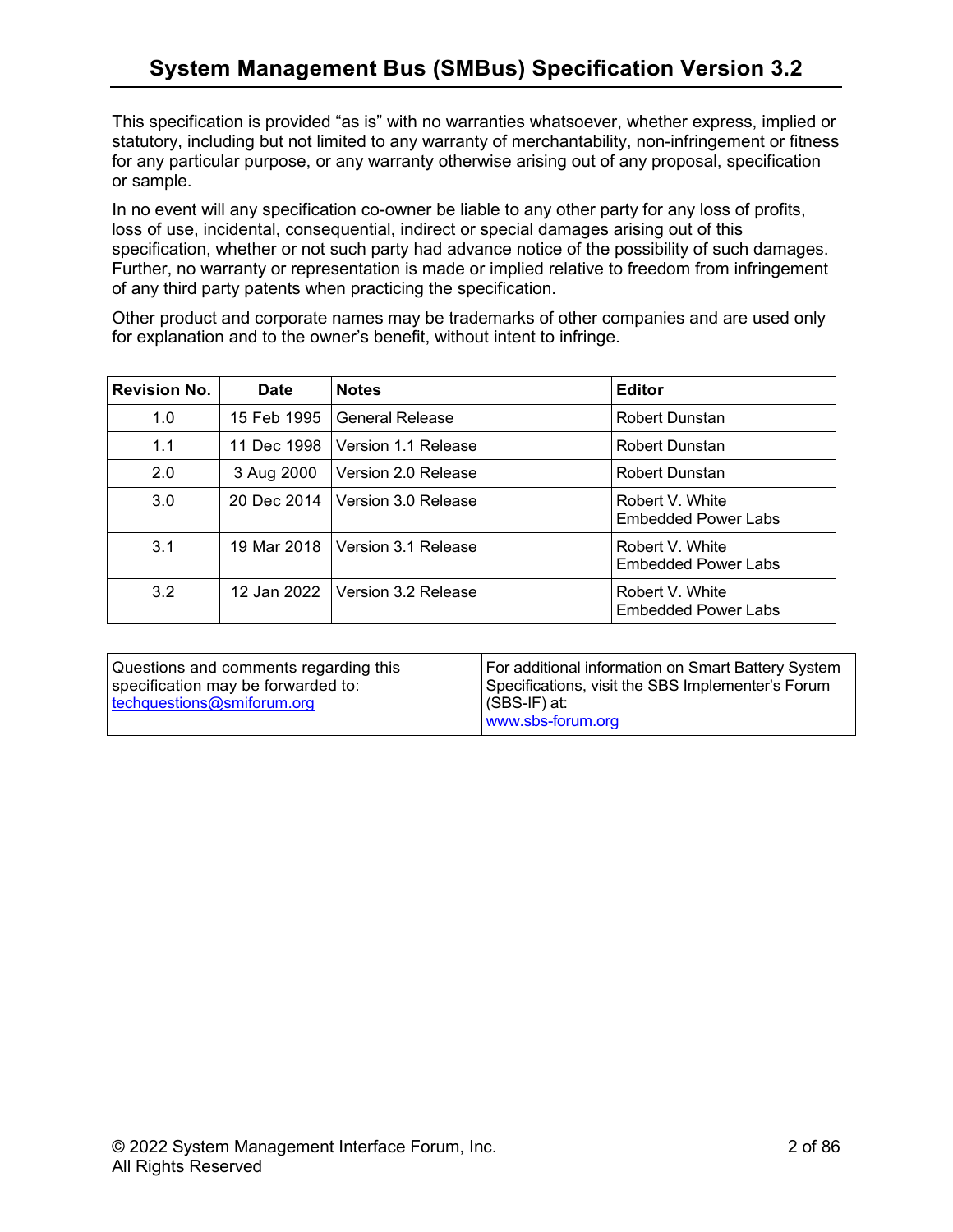## **Table of Contents**

|                | 1.1 |                |                                                                       |  |
|----------------|-----|----------------|-----------------------------------------------------------------------|--|
|                | 1.2 |                |                                                                       |  |
|                | 1.3 |                |                                                                       |  |
|                | 1.4 |                |                                                                       |  |
| 2.             |     |                |                                                                       |  |
|                | 2.1 |                |                                                                       |  |
|                | 2.2 |                |                                                                       |  |
|                | 2.3 |                |                                                                       |  |
|                | 2.4 |                |                                                                       |  |
|                | 2.5 |                |                                                                       |  |
|                |     | 2.5.1          |                                                                       |  |
|                |     | 2.5.2          |                                                                       |  |
|                |     | 2.5.3          |                                                                       |  |
| 3 <sub>1</sub> |     |                |                                                                       |  |
|                |     |                |                                                                       |  |
|                | 4.1 |                | Electrical Characteristics Of SMBus Devices - Two Discrete Worlds  15 |  |
|                | 4.2 |                |                                                                       |  |
|                |     | 4.2.1          |                                                                       |  |
|                |     | 4.2.2<br>4.2.3 |                                                                       |  |
|                |     | 4.2.4          |                                                                       |  |
|                |     | 4.2.5          |                                                                       |  |
|                |     |                |                                                                       |  |
|                | 4.3 |                |                                                                       |  |
|                |     | 4.3.1          |                                                                       |  |
|                |     | 4.3.2          |                                                                       |  |
|                |     | 4.3.3          |                                                                       |  |
|                |     | 4.3.4<br>4.3.5 |                                                                       |  |
|                |     |                |                                                                       |  |
|                | 5.1 |                |                                                                       |  |
|                |     | 5.1.1          |                                                                       |  |
|                |     | 5.1.2          |                                                                       |  |
|                |     | 513            | Bus idle condition                                                    |  |
|                | 5.2 |                |                                                                       |  |
|                | 5.3 |                |                                                                       |  |
|                |     | 5.3.1          |                                                                       |  |
|                |     | 5.3.2          |                                                                       |  |
|                |     | 5.3.3          |                                                                       |  |
|                | 5.4 |                |                                                                       |  |
| 6.             |     |                |                                                                       |  |
|                | 6.1 |                |                                                                       |  |
|                |     | 6.1.1<br>6.1.2 |                                                                       |  |
|                |     | 6.1.3          |                                                                       |  |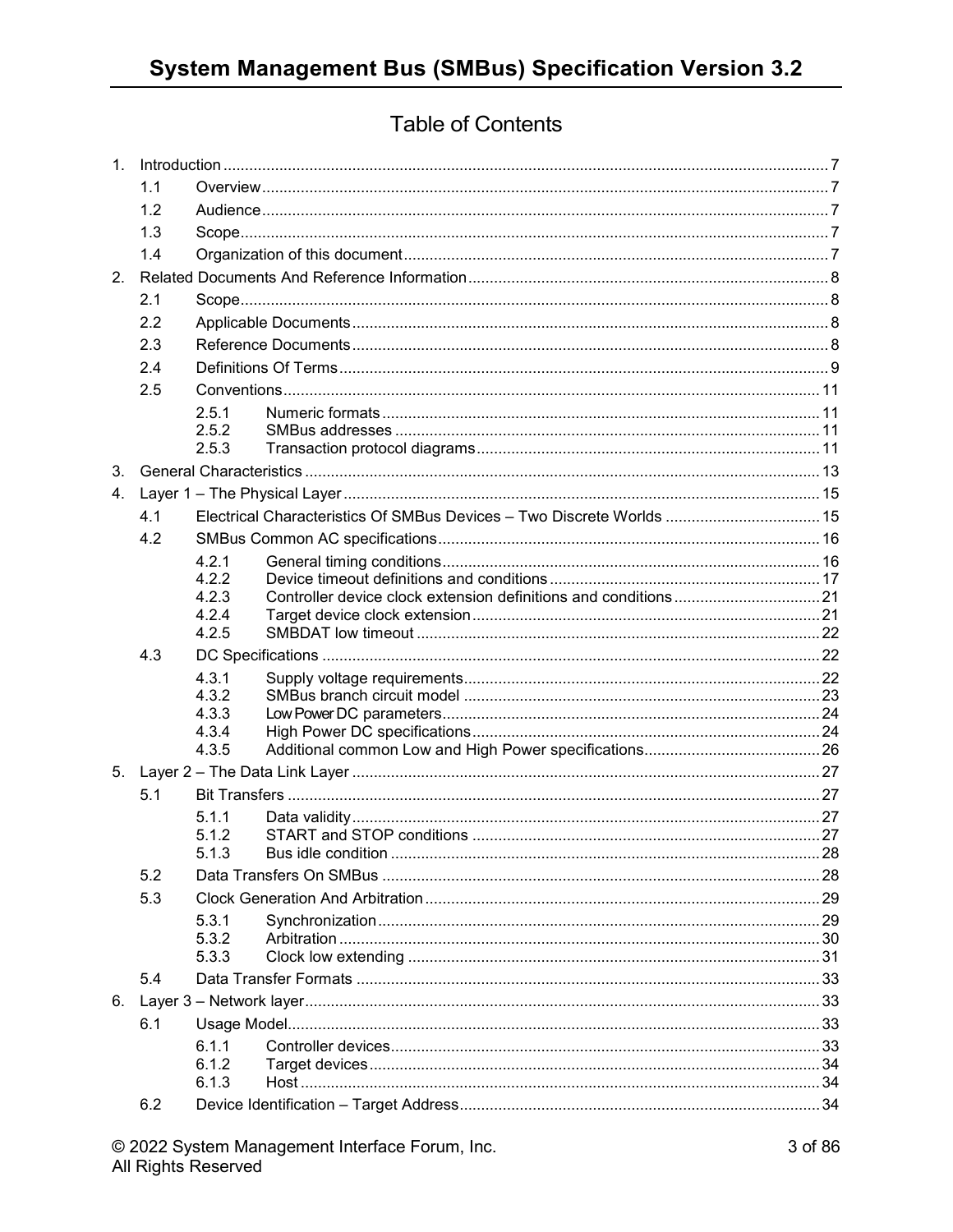## **System Management Bus (SMBus) Specification Version 3.2**

|            | 6.2.1<br>6.2.2   |  |
|------------|------------------|--|
| 6.3        |                  |  |
| 6.4        |                  |  |
|            | 6.4.1            |  |
| 6.5        |                  |  |
|            | 6.5.1            |  |
|            | 6.5.2            |  |
|            | 6.5.3            |  |
|            | 6.5.4            |  |
|            | 6.5.5<br>6.5.6   |  |
|            | 6.5.7            |  |
|            | 6.5.8            |  |
|            | 6.5.9            |  |
|            | 6.5.10           |  |
|            | 6.5.11<br>6.5.12 |  |
|            | 6.5.13           |  |
| 6.6        |                  |  |
|            | 6.6.1            |  |
|            | 6.6.2            |  |
|            | 6.6.3            |  |
|            |                  |  |
| A.1        |                  |  |
| A.2        |                  |  |
|            |                  |  |
| B.1        |                  |  |
| B.2        |                  |  |
| B.3        |                  |  |
| B.4        |                  |  |
| <b>B.5</b> |                  |  |
| <b>B.6</b> |                  |  |
| B.7        |                  |  |
|            |                  |  |
|            |                  |  |
| D.1        |                  |  |
| D.2        |                  |  |
| D.3        |                  |  |
| D.4        |                  |  |
|            | D.4.1            |  |
|            | D.4.2            |  |
|            | D.4.3<br>D.4.4   |  |
|            | D.4.5            |  |
|            |                  |  |
|            | D.4.6            |  |
|            | D.4.7            |  |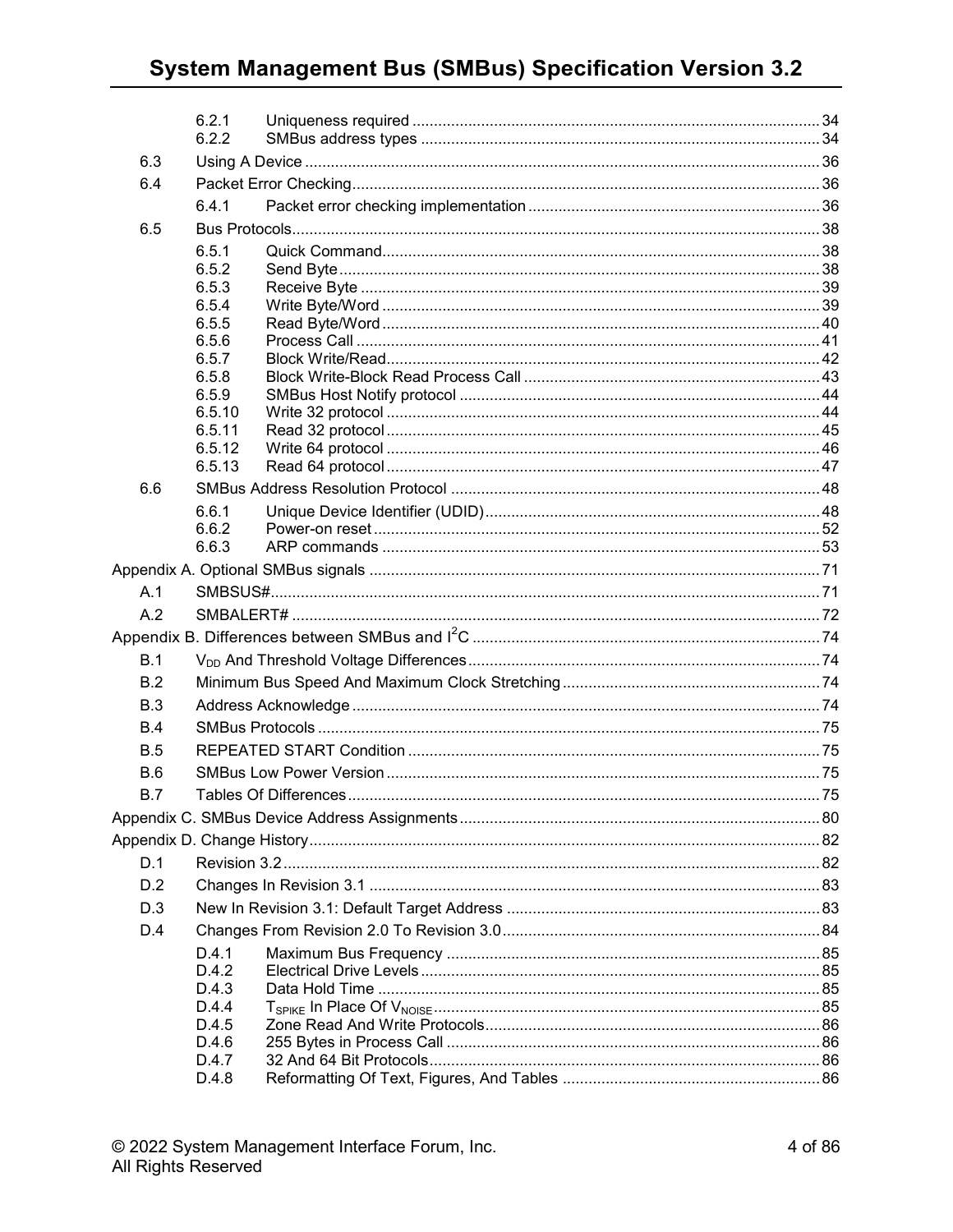#### Table of Tables

| Table 14: Selected parameter differences between Standard-Mode I <sup>2</sup> C and 100 kHz Class SMBus  75 |  |
|-------------------------------------------------------------------------------------------------------------|--|
| Table 15: DC parameter differences between Fast-mode I <sup>2</sup> C and 400 kHz Class SMBus 76            |  |
| Table 16: DC parameter differences between Fast-mode Plus I <sup>2</sup> C and 1 MHz Class SMBus 77         |  |
|                                                                                                             |  |
| Table of Figures                                                                                            |  |
|                                                                                                             |  |
|                                                                                                             |  |
|                                                                                                             |  |
|                                                                                                             |  |
|                                                                                                             |  |
|                                                                                                             |  |
|                                                                                                             |  |
|                                                                                                             |  |
|                                                                                                             |  |
|                                                                                                             |  |
|                                                                                                             |  |
|                                                                                                             |  |
|                                                                                                             |  |
|                                                                                                             |  |
|                                                                                                             |  |
|                                                                                                             |  |
|                                                                                                             |  |
|                                                                                                             |  |
|                                                                                                             |  |
|                                                                                                             |  |
|                                                                                                             |  |
|                                                                                                             |  |
|                                                                                                             |  |
|                                                                                                             |  |
|                                                                                                             |  |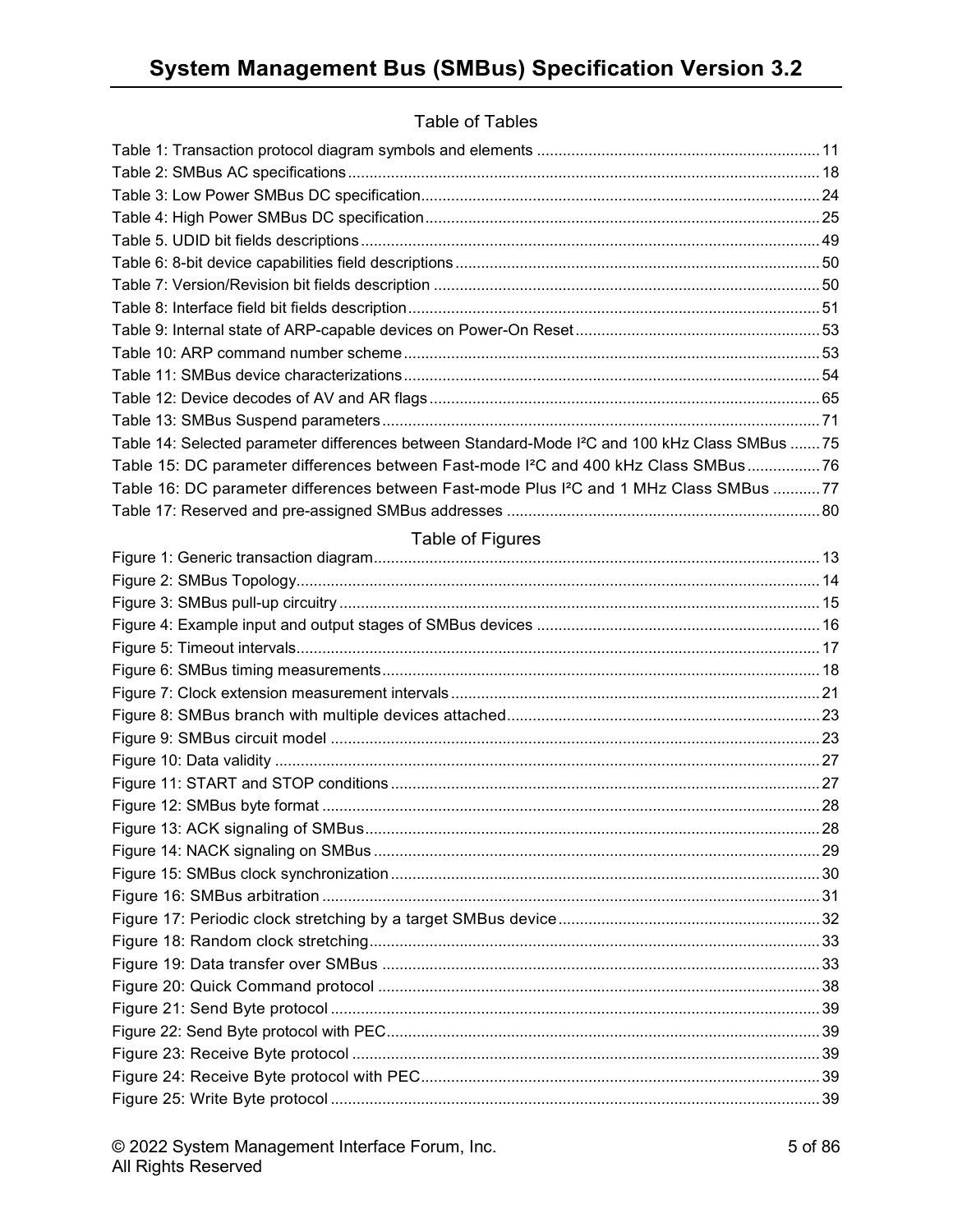## **System Management Bus (SMBus) Specification Version 3.2**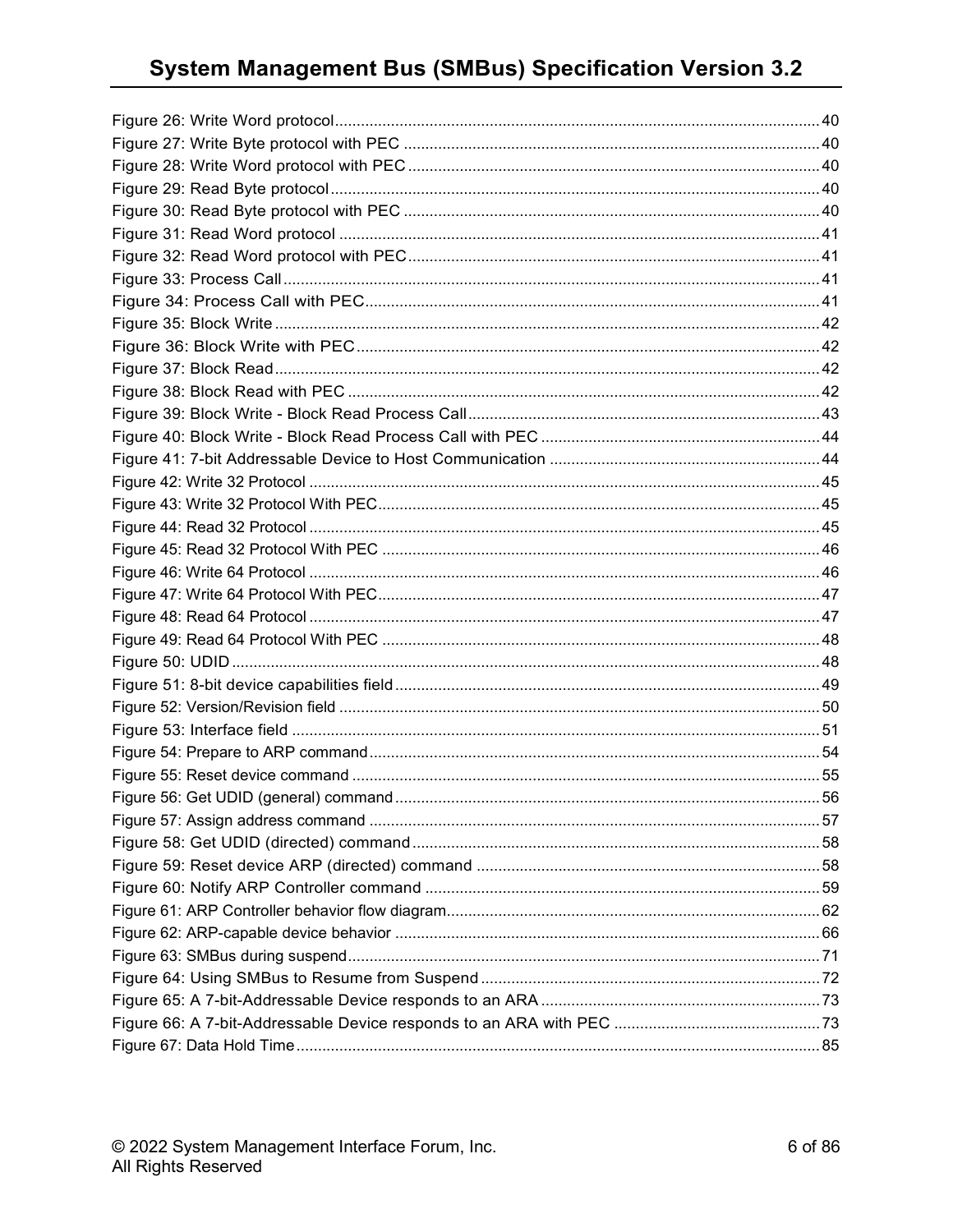## <span id="page-6-0"></span>**1. Introduction**

#### <span id="page-6-1"></span>1.1 Overview

The System Management Bus (SMBus) is a two-wire interface through which various system component chips and devices can communicate with each other and with the rest of the system. It is based on the principles of operation of the  $I^2C$  bus. Appendix B provides a description of some of the ways the SMBus characteristics are different from those of the I²C bus.

SMBus provides a control bus for system and power management related tasks. A system may use SMBus to pass messages to and from devices instead of using individual control lines. Removing the individual control lines reduces pin count. Accepting messages ensures future expandability.

With System Management Bus, a device can provide manufacturer information, tell the system what its model/part number is, save its state for a suspend event, report different types of errors, accept control parameters, and return its status.

#### <span id="page-6-2"></span>1.2 Audience

The target audience for this document includes but is not limited to:

- System designers implementing the System Management Bus Specification in their systems
- Digital IC design engineers designing chips to connect to the System Management Bus
- Software engineers writing support code for System Management Bus chips

#### <span id="page-6-3"></span>1.3 Scope

This document describes the electrical characteristics, network control conventions and communications protocols used by SMBus devices. These can be thought of as existing at the first three layers of the seven-layer OSI network model, that is, the physical, data link and network layers. Functions normally implemented at higher layers of the OSI model are beyond the scope of this document.

The original purpose of the SMBus was to define the communication link between an intelligent battery, a charger for the battery and a microcontroller that communicates with the rest of the system. However, SMBus can also be used to connect a wide variety of devices including power-related devices, system sensors, inventory EEPROMs, communications devices, and more.

This version of the specification is a superset of previous versions, 1.0, 1.1, and 2.0. The intent is that all devices compliant with these previous versions are compliant with this version. Those features new to SMBus with this version of the specification are optional and are appropriate to the new environments enabled by those features. However, if implemented, these new features must be implemented in a manner compliant with this specification.

#### <span id="page-6-4"></span>1.4 Organization of this document

This document is organized to first give the reader an overview of the SMBus and then to delve deeper into its actual workings. The major technical discussion appears in three sections that treat the various aspects of the SMBus as they would appear in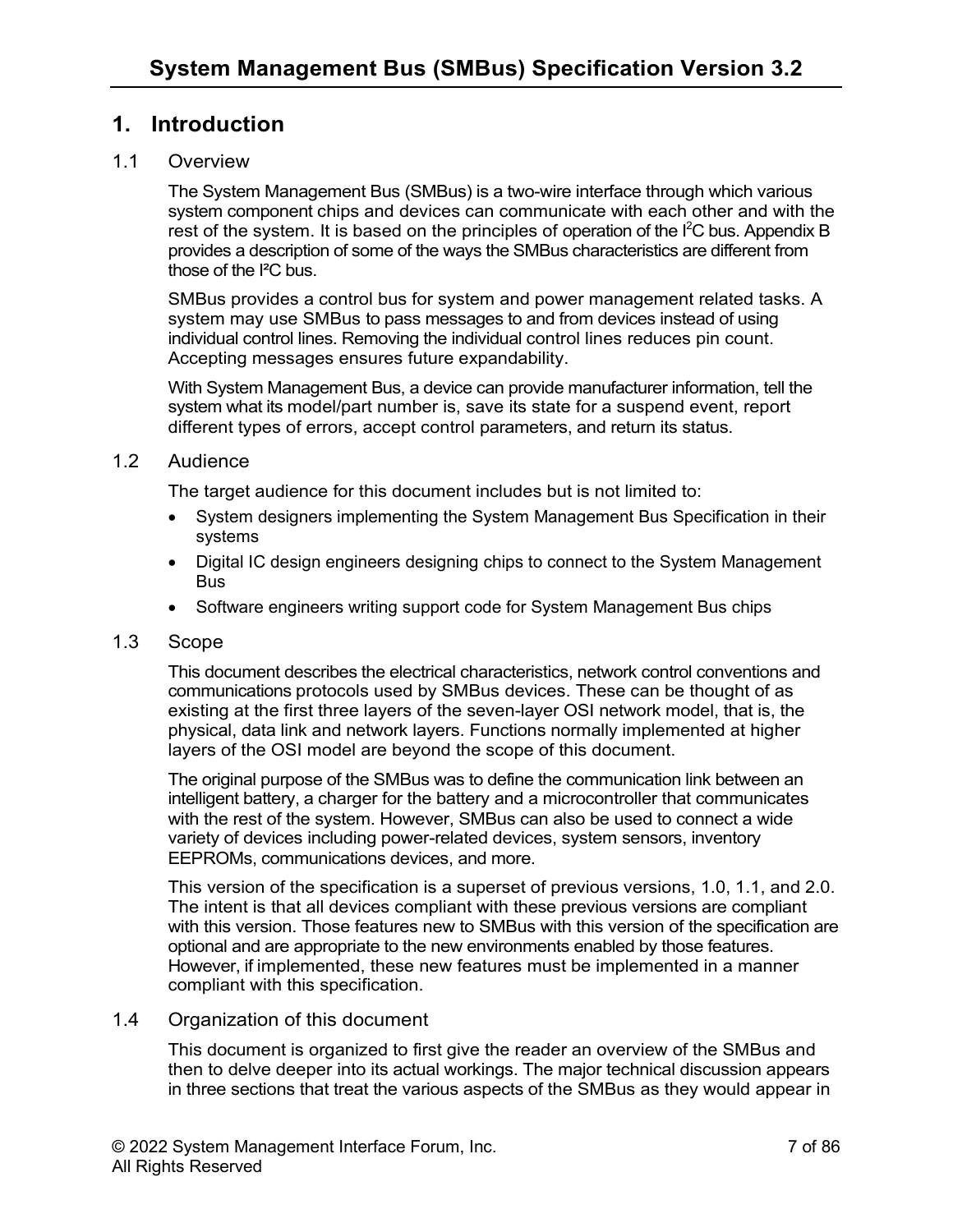the first three layers of the OSI reference network model: the physical layer, the data link layer and the network layer.

The section on the physical layer sets out SMBus electrical characteristics. The section on the data link layer specifies bit transfers, byte data transfers, arbitration, and clock signals. The section on the link layer deals with the general usage model, the concept of addresses in SMBus, the Address Resolution Protocol and the bus data transfer protocol. All aspects of the SMBus proper may be described within the scope of the first three OSI layers.

The SMBus is a multiple attachment bus with no routing capability. Most communication occurs between and involves only two nodes, a controller and a target. Exceptions to this rule occur during and apply to devices that implement the Address Resolution Protocol as well as the Alert Response Address.

Appendixes at the end of this document contain additional information and guides to implementation that the reader may find useful.

## <span id="page-7-0"></span>**2. Related Documents And Reference Information**

#### <span id="page-7-1"></span>2.1 Scope

If the requirements of this specification and any of the reference documents are in conflict, this specification shall have precedence unless otherwise stated.

Referenced documents apply only to the extent that they are referenced.

The latest version and all amendments of the referenced documents at the time the device is released to manufacturing apply.

#### <span id="page-7-2"></span>2.2 Applicable Documents

Applicable documents include information that is, by extension, part of this specification.

None in this revision.

#### <span id="page-7-3"></span>2.3 Reference Documents

Reference documents have background or supplementary information to this specification. They do not include requirements or specifications that are considered part of this document.

- [R01] *The I²C-bus Specification And User Manual*, NXP Semiconductors, Revision 6, 4 April 2014
- [R02] *Advanced Configuration and Power Interface Specification*, Hewlett-Packard Corporation, Intel Corporation, Microsoft Corporation, Phoenix Technologies Ltd., and Toshiba Corporation, Revision 5.0a, 13 November 2013
- [R03] *Conventional PCI*, PCI Special Interest Group, Revision 3.0
- [R04] *PCI Express*, PCI Special Interest Group, Revision 3.0
- [R05] *SMBus Control Method Interface Specification*, System Management Interface Forum, Version 1.0, 10 December 1999
- [R06] *PMBus™ Power System Management Protocol Specification Part I – General Requirements, Transport And Electrical Interface*, System Management Interface Forum, Revision 1.3, March 2014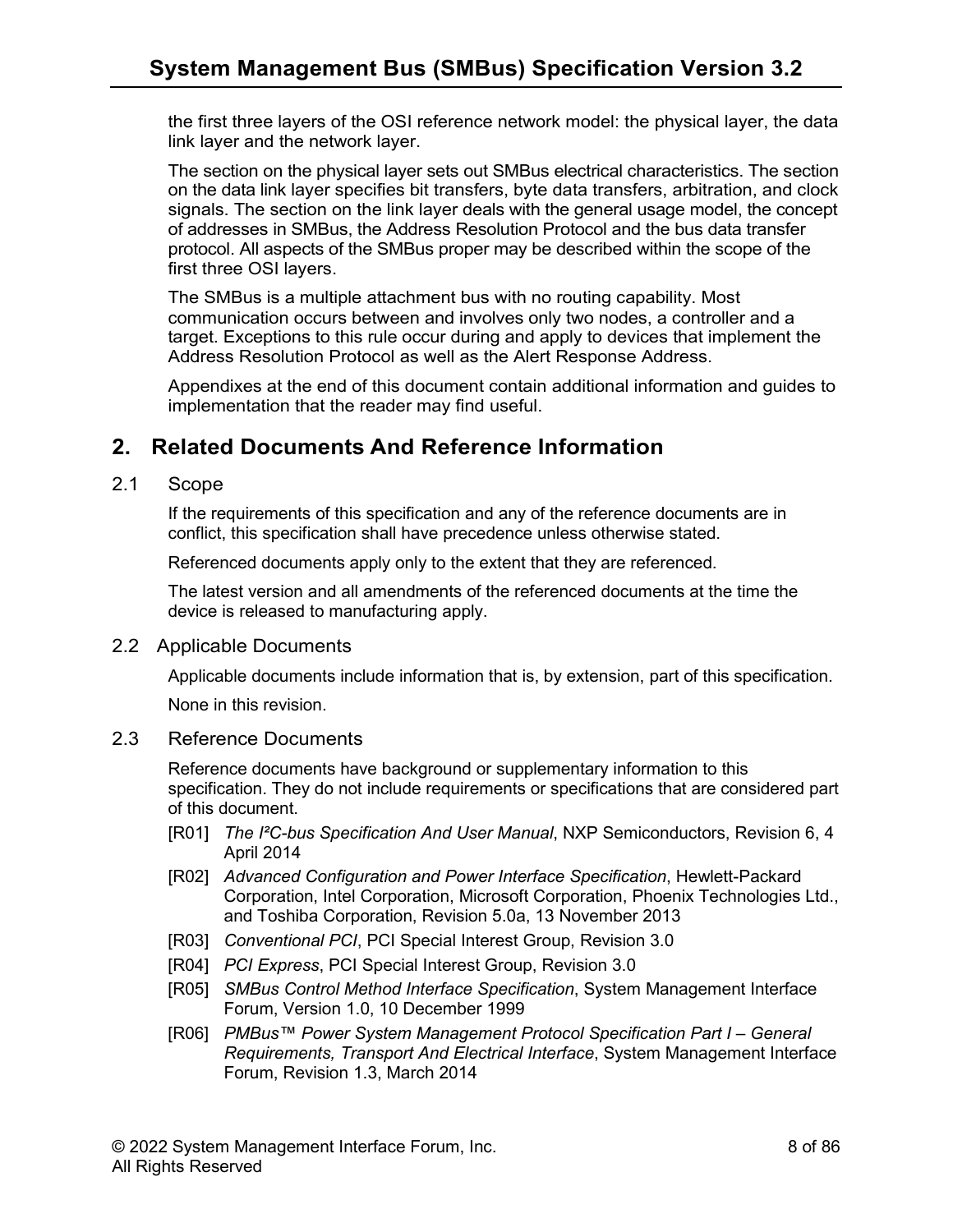#### <span id="page-8-0"></span>2.4 Definitions Of Terms

The following terms are defined with respect to this specification and may have other meanings in other contexts. Some of these terms are used throughout the specification while others have meaning only within limited portions.

| <b>Term</b>                                                     | <b>Definition</b>                                                                                                                                                                                                                                                                                                                                    |
|-----------------------------------------------------------------|------------------------------------------------------------------------------------------------------------------------------------------------------------------------------------------------------------------------------------------------------------------------------------------------------------------------------------------------------|
| <b>Address Resolution</b><br>Protocol                           | A protocol by which SMBus devices with assignable addresses on<br>the bus are enumerated and assigned non-conflicting target<br>addresses.                                                                                                                                                                                                           |
| Address Resolved flag (AR)                                      | A flag bit or state internal to a device that indicates whether or not<br>the device's target address has been resolved by the ARP<br>Controller.                                                                                                                                                                                                    |
| Address Valid flag (AV)                                         | A flag bit or state internal to a device that indicates whether or not<br>the device's target address is valid. This bit must be non-volatile for<br>devices that support the Persistent Target Address.                                                                                                                                             |
| Alert Response Address<br>(ARA)                                 | A broadcast address used by the system controller or Host as<br>part of the Alert Response Protocol initiated when a device<br>asserts the SMBALERT# signal.                                                                                                                                                                                         |
| <b>ARP</b>                                                      | <b>Address Resolution Protocol</b>                                                                                                                                                                                                                                                                                                                   |
| <b>ARP Controller</b>                                           | The SMBus controller (hardware, software or a combination)<br>responsible for executing the ARP and assigning addresses to<br>ARP-capable target devices. The SMBus Host will usually be the<br>ARP Controller but under some circumstances another SMBus<br>controller may assume the role. There is only one active ARP<br>Controller at any time. |
| <b>Assigned Target Address</b>                                  | The address assigned to a target device by the ARP Controller.<br>This address is then used for accesses to the device's core<br>function. Legal values are in the range 0010 000b to 1111 110b<br>with some exceptions (associated with reserved addresses and<br>those consumed by Fixed Target Address devices).                                  |
| <b>Bus Controller</b>                                           | Any device that initiates SMBus transactions and drives the clock.                                                                                                                                                                                                                                                                                   |
| <b>Bus Target</b>                                               | Target of a SMBus transaction which is driven by some controller.                                                                                                                                                                                                                                                                                    |
| Controller, Controller-<br>receiver, Controller-<br>transmitter | See Section 6.1.1.                                                                                                                                                                                                                                                                                                                                   |
| Default Target Address                                          | A manufacturer-assigned, read-only target address that is loaded<br>from ROM after the device power on.                                                                                                                                                                                                                                              |
| <b>DTA</b>                                                      | <b>Default Target Address</b>                                                                                                                                                                                                                                                                                                                        |
| <b>Fixed Target Address</b>                                     | A target address that cannot be changed. Non-ARP-capable<br>SMBus devices fall into this category. The ARP Controller must<br>not assign a used (i.e. device is present on the bus) Fixed Target<br>Address to an ARP-capable device.                                                                                                                |
| <b>FTA</b>                                                      | <b>Fixed Target Address</b>                                                                                                                                                                                                                                                                                                                          |
| Host                                                            | See Section 6.1.3.                                                                                                                                                                                                                                                                                                                                   |
| <b>LSB</b>                                                      | Least Significant Bit (See MSB)                                                                                                                                                                                                                                                                                                                      |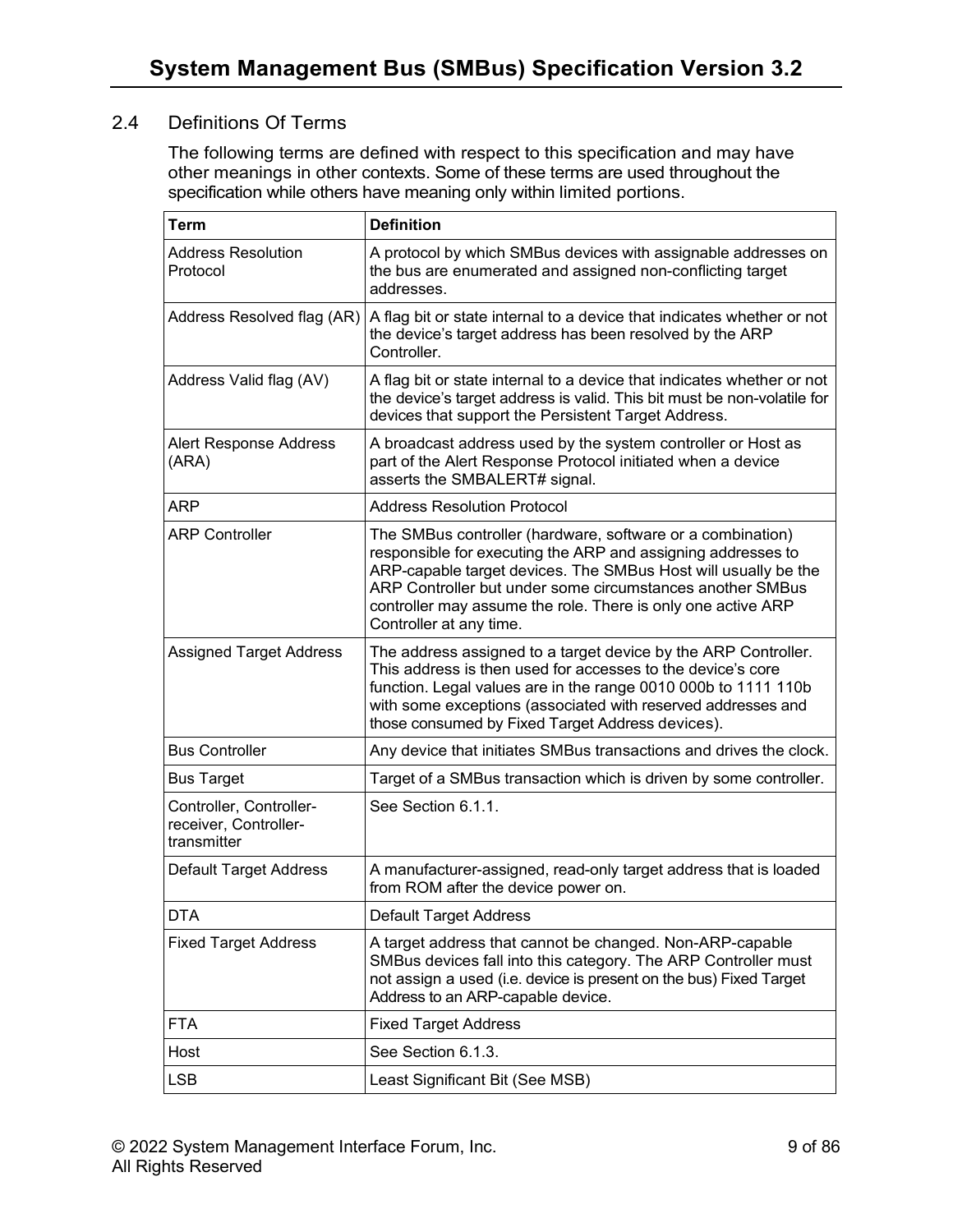## **System Management Bus (SMBus) Specification Version [3.2](#page-1-0)**

| <b>Term</b>                                    | <b>Definition</b>                                                                                                                                                                                                                                                                                                                                                 |  |  |  |
|------------------------------------------------|-------------------------------------------------------------------------------------------------------------------------------------------------------------------------------------------------------------------------------------------------------------------------------------------------------------------------------------------------------------------|--|--|--|
| <b>MSB</b>                                     | Most Significant Bit (See LSB)                                                                                                                                                                                                                                                                                                                                    |  |  |  |
| <b>PEC</b>                                     | Packet Error Code                                                                                                                                                                                                                                                                                                                                                 |  |  |  |
| <b>Persistent Target Address</b>               | An assigned target address that is retained through loss of device<br>power.                                                                                                                                                                                                                                                                                      |  |  |  |
| <b>PTA</b>                                     | Persistent target address                                                                                                                                                                                                                                                                                                                                         |  |  |  |
| <b>REPEATED START</b>                          | A REPEATED START is a START condition on the SMBus used<br>to switch from write mode to read mode in a combined format<br>protocol (e.g. Byte Read). The repeated START always follows an<br>Acknowledge, and it always indicates that an address phase is<br>beginning.                                                                                          |  |  |  |
| Reserved                                       | Reserved fields and bits within any of the data structures in this<br>document and in the SMBus ARP data structures in particular are<br>expected to be unused and ignored by software. Reserved bits<br>must written as 0 and read as 0 unless otherwise specified. These<br>bits and fields are reserved for future use and may not be used by<br>OEMs or IHVs. |  |  |  |
| Self-powered device                            | A self-powered device is a device powered either by a battery or<br>an external power source, but not by the system of which it is a<br>part and not in any way by the SMBus.                                                                                                                                                                                     |  |  |  |
| SMBALERT#                                      | An optional signal that a SMBus device can use to notify a<br>controller that the SMBus device has information for the<br>controller.                                                                                                                                                                                                                             |  |  |  |
| <b>SMBus ARP Enumerator</b>                    | A SMBus controller that uses a subset of the ARP for the purpose<br>of discovering ARP-capable target devices and their assigned target<br>addresses.                                                                                                                                                                                                             |  |  |  |
| <b>START</b>                                   | The condition a controller uses to signal the devices on the<br>SMBus that a transaction is beginning. A START condition is<br>generated by the controller by driving SMBDAT low while<br>SMBCLK is high                                                                                                                                                          |  |  |  |
| <b>STOP</b>                                    | The condition a controller uses to signal the devices on the<br>SMBus that a transaction is ending. A STOP condition is<br>generated by the controller by allowing SMBDAT to go high while<br>SMBCLK is already high                                                                                                                                              |  |  |  |
| Target, Target-receiver,<br>Target-transmitter | See Section 6.1.2.                                                                                                                                                                                                                                                                                                                                                |  |  |  |
| <b>Used Address Pool</b>                       | The list of target addresses known by the ARP Controller that are<br>either:                                                                                                                                                                                                                                                                                      |  |  |  |
|                                                | Reserved<br>$\bullet$                                                                                                                                                                                                                                                                                                                                             |  |  |  |
|                                                | Used by non-ARP-capable devices (Fixed Target<br>$\bullet$<br>Addresses)                                                                                                                                                                                                                                                                                          |  |  |  |
|                                                | Already assigned to ARP-capable devices                                                                                                                                                                                                                                                                                                                           |  |  |  |
|                                                | The ARP Controller must not assign addresses from the first two<br>categories to ARP-capable devices.                                                                                                                                                                                                                                                             |  |  |  |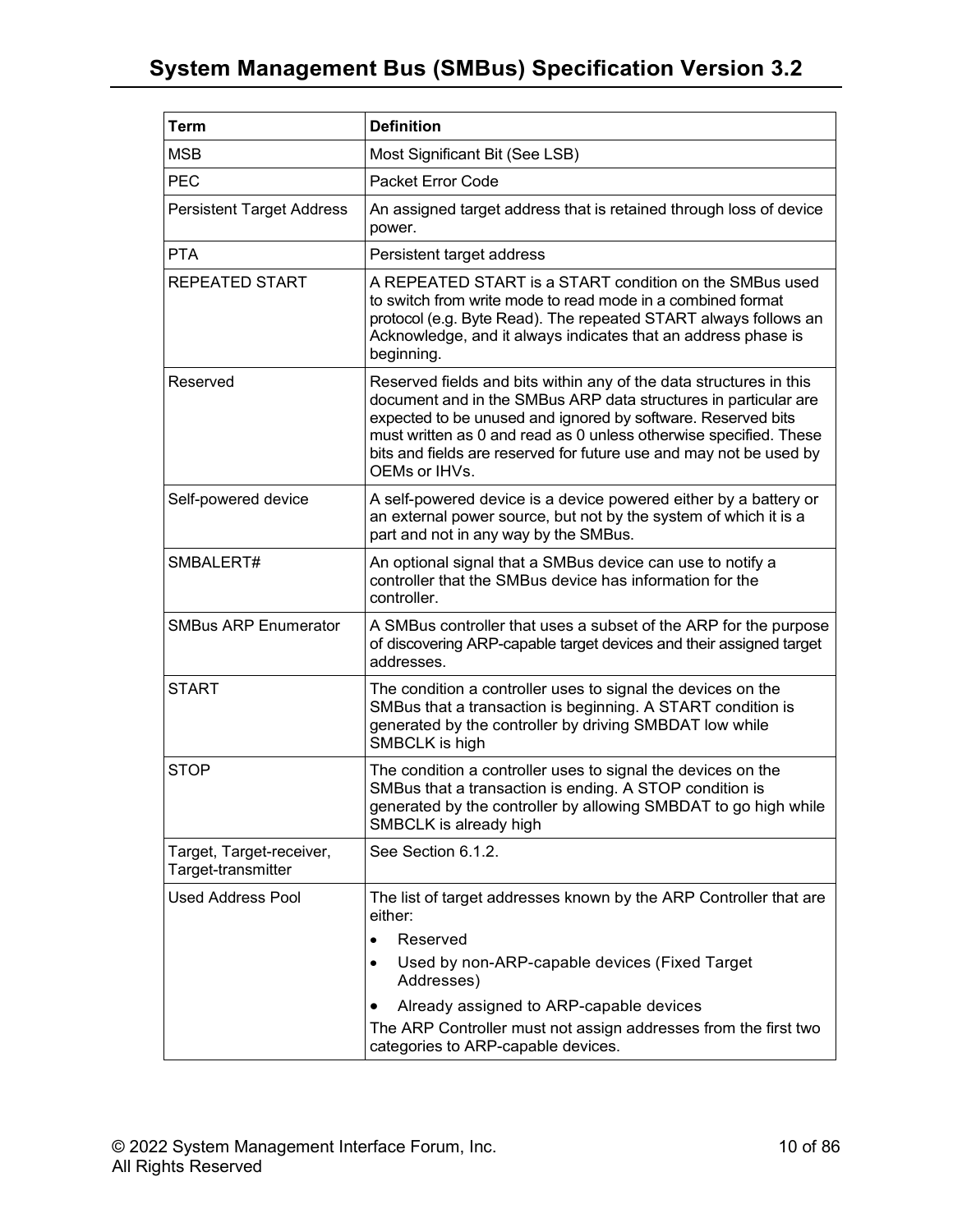- <span id="page-10-0"></span>2.5 Conventions
- <span id="page-10-1"></span>2.5.1 Numeric formats

All numbers are decimal unless specifically identified otherwise.

2.5.1.1 Decimal numbers

Numbers explicitly identified as decimal are identified with a suffix of "d".

2.5.1.2 Binary numbers

Numbers in binary format are indicated by a suffix of "b". Unless otherwise indicated, all binary numbers are unsigned.

Binary numbers with more than four bits are shown in groups of four bits.

All signed binary numbers are two's complement.

2.5.1.3 Hexadecimal numbers

Numbers in hexadecimal format are indicated by a suffix of "h".

Hexadecimal values with more than four digits are shown in groups of four digits.

2.5.1.4 Examples

255d⇔ FFh ⇔ 1111 1111b

175d⇔ AFh ⇔ 1010 1111b

16,777,215d FF FFFFh 1111 1111 1111 1111 1111 1111b

<span id="page-10-2"></span>2.5.2 SMBus addresses

Throughout this document, SMBus addresses are given in binary format. SMBus addresses are 7 binary bits long and are conventionally expressed as 4 bits followed by 3 bits followed by the letter 'b', for example, 0001 110b. These addresses occupy the high seven bits of an eight-bit field on the bus. The low bit of this field, however, has other semantic meaning that is not part of a SMBus address.

<span id="page-10-3"></span>2.5.3 Transaction protocol diagrams

SMBus transaction protocol diagrams illustrate the flow of data on the bus for each type of protocol, such as READ BYTE or WRITE WORD. The elements that are used to construct these diagrams are shown below in Table 1.

| Symbol | <b>Meaning</b>                                                                                                             |
|--------|----------------------------------------------------------------------------------------------------------------------------|
|        | An unshaded rectangle with a number over it<br>represents one or more bits, as indicated by the                            |
| abel   | number, being sent from the controller to the<br>target. A label may describe the data and may<br>include specific values. |
|        | A shaded rectangle with a number over it<br>represents one or more bits, as indicated by the                               |
| ahel   | number, being sent from the target to the<br>controller. A label may describe the data and<br>may include specific values. |

<span id="page-10-4"></span>**Table 1: Transaction protocol diagram symbols and elements**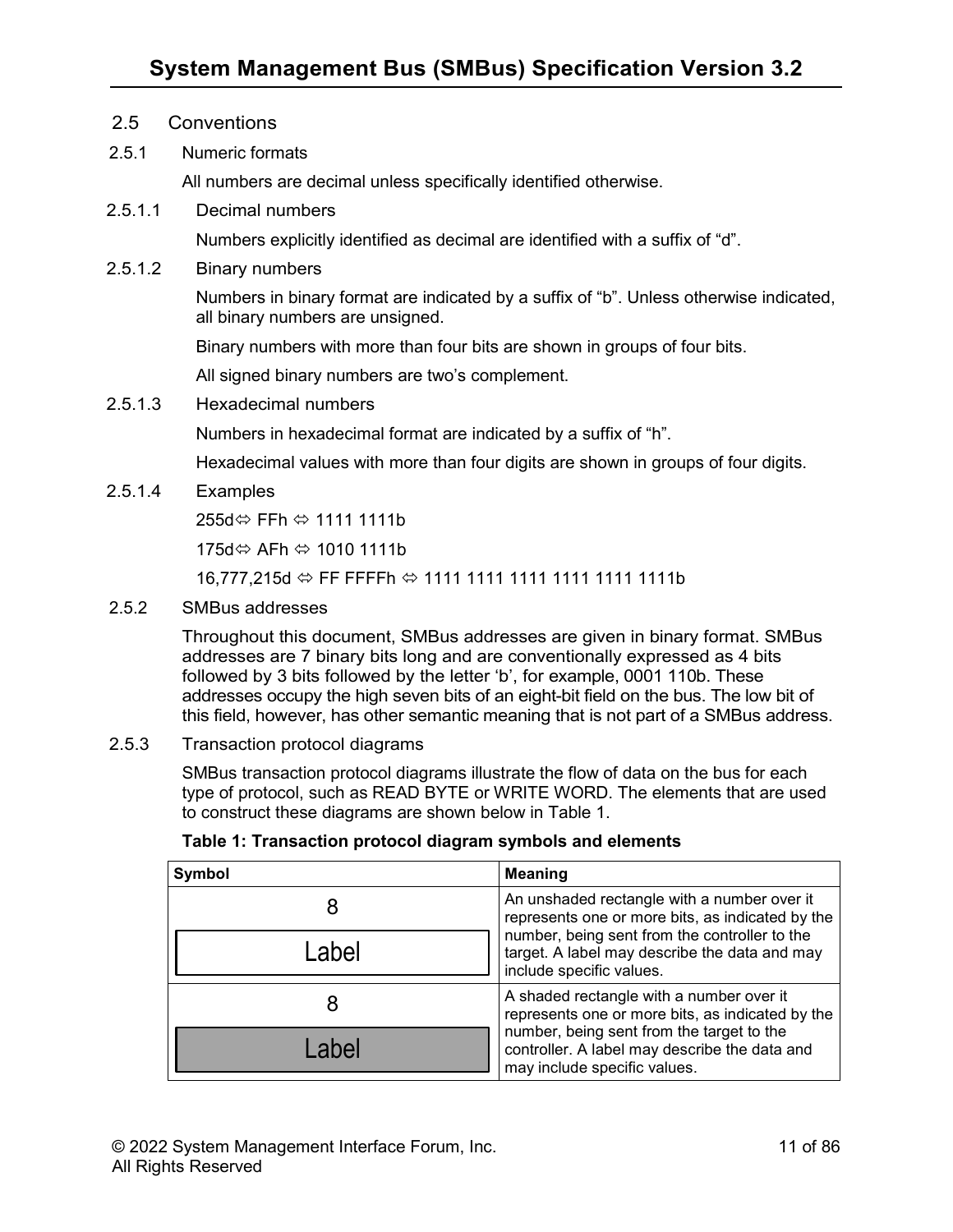|                            | <b>Meaning</b>                                                                                                                                |  |  |
|----------------------------|-----------------------------------------------------------------------------------------------------------------------------------------------|--|--|
| $\prime$<br><b>Address</b> | A seven bit target address being sent from the<br>controller to one or more devices (such as with<br>the General Call Address) on the bus.    |  |  |
| 7                          |                                                                                                                                               |  |  |
| <b>Address</b>             | A seven bit device address being returned to<br>the controller from a target device.                                                          |  |  |
| 7                          |                                                                                                                                               |  |  |
| <b>Device Address</b>      | A seven bit device address being sent to the<br>Host as part of the SMBus Host Notify protocol                                                |  |  |
| 7                          | A seven bit device address being returned to                                                                                                  |  |  |
| <b>Device Address</b>      | the controller in response to the controller<br>reading from the Alert Response Address<br>(ARA)                                              |  |  |
| S                          | The START condition sent from a controller<br>device.                                                                                         |  |  |
| Sr                         | A REPEATED START condition sent from a<br>controller device.                                                                                  |  |  |
| P                          | A STOP condition sent by a controller device                                                                                                  |  |  |
| 1<br>Wr                    | The bit [0] of the address byte indicating the<br>device is being addressed to write data into the<br>device. Bit [0] will have a value of 0. |  |  |
| Rd                         | The bit [0] of the address byte indicating the<br>device is being addressed to read data from the<br>device. Bit [0] will have a value of 1.  |  |  |
| R/W#                       | General representation of bit [0] of the address<br>byte.                                                                                     |  |  |
| A                          | An Acknowledge (ACK) bit sent from the<br>controller                                                                                          |  |  |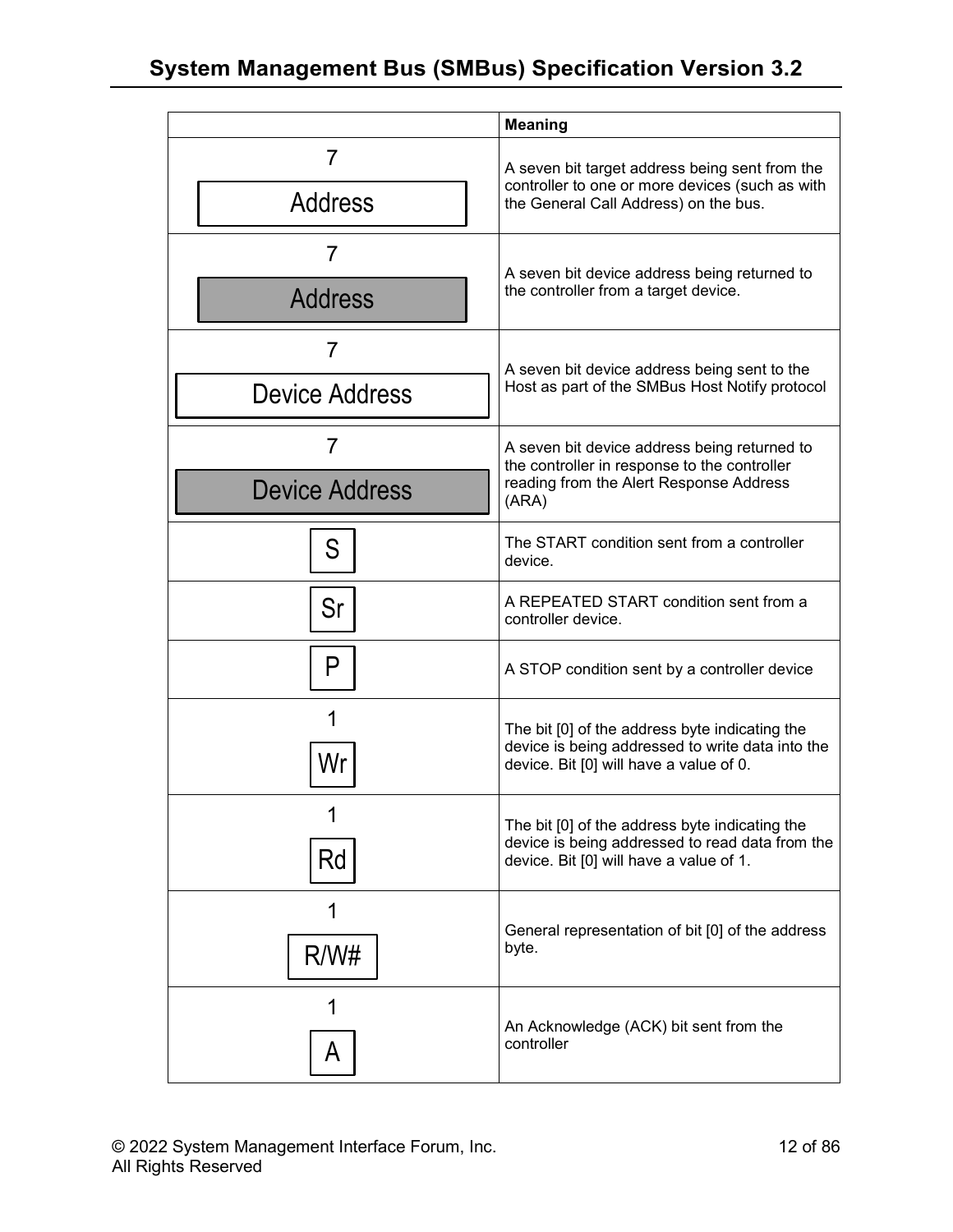|   | <b>Meaning</b>                                                                                                                                                                                     |
|---|----------------------------------------------------------------------------------------------------------------------------------------------------------------------------------------------------|
|   | A Not Acknowledge (NACK) bit sent from the<br>controllert                                                                                                                                          |
| A | An Acknowledge (ACK) bit sent from a target<br>device                                                                                                                                              |
| N | A Not Acknowledge (NACK) bit sent from a<br>target device                                                                                                                                          |
| χ | A "don't care" bit that may have a value of 0 or<br>1 being sent from a device that is normally a<br>target device as part of its address byte during<br>a SMBus Host Notify protocol transaction. |
|   | A "don't care" bit that may have a value of<br>0 or 1 sent from the target device to the<br>controller when responding to the Alert<br>Response Address (ARA)                                      |

Figure 1 shows an example of a generic SMBus transaction data structure. Note the START and STOP conditions are transitions, not bits, and are shown without a bit count number above the symbol. When shown in a transaction diagram, the REPEATED START is also a transition, not a bit, and is shown without a bit count above the symbol.

| $\sim$<br>U | Address | Wr<br>. | Data Byte | - |
|-------------|---------|---------|-----------|---|



## <span id="page-12-1"></span><span id="page-12-0"></span>**3. General Characteristics**

SMBus is a two-wire bus. Multiple devices, both bus controllers and bus targets, may be connected to a SMBus segment. Generally, a bus controller device initiates a bus transfer between it and a single bus target and provides the clock signals. One exception to this rule, detailed later, is during initial bus setup when a single controller may initiate transactions with multiple targets simultaneously. Another exception is during a ZONE WRITE when a controller may be sending data to multiple targets simultaneously. A bus target device can receive data provided by the controller or it can provide data to the controller.

Only one device may control the bus at any time. Since more than one device may attempt to take control of the bus as a controller, SMBus provides an arbitration mechanism that relies on the wired-AND connection of all SMBus device interfaces to the SMBus.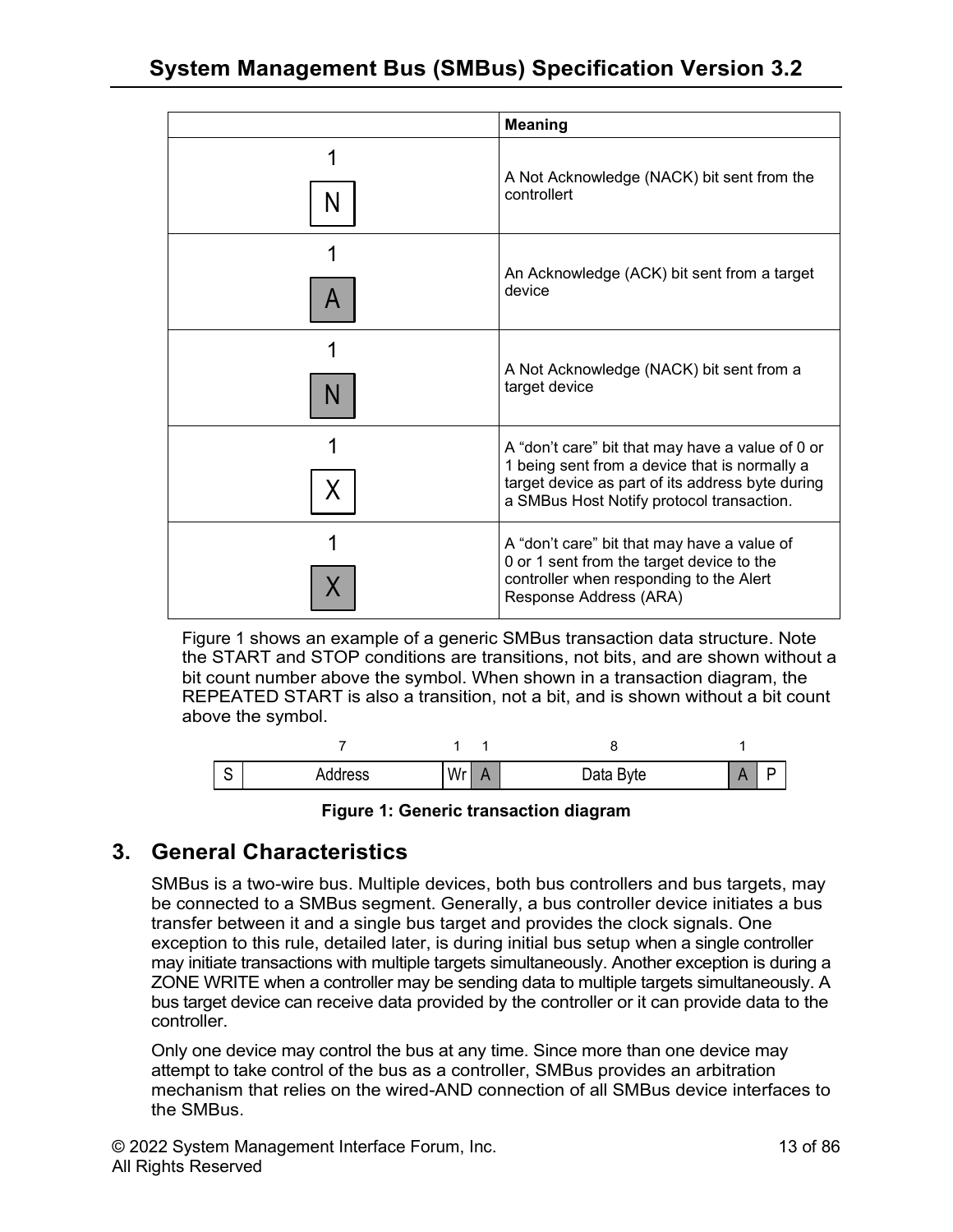This specification defines two classes of electrical characteristics, Low Power and High Power. The first class, originally defined in the SMBus 1.0 and 1.1 specifications, was designed primarily with Smart Batteries in mind, but could be used with other Low Power devices. Version 2.0 of the specification introduced an alternative higher power set of electrical characteristics. This class is appropriate for use when higher drive capability is required, for example with SMBus devices on PCI add-in cards and for connecting such cards across the PCI connector between each other and to SMBus devices on the system board.

This version, Version 3.0, of the SMBus specification introduces operation at higher bus speeds (400 kHz and 1 MHz) and adds new data protocols for reading or writing 32 bit and 64 bit values. This version also reduces the minimum nominal  $V_{DD}$  from 3 volts to 1.8 volts.

Devices may be powered by the bus  $V_{DD}$  or by another power source,  $V_{BUS}$ , (as with, for example, Smart Batteries) and will inter-operate as long as they adhere to the SMBus electrical specifications for their class. Figure 2 shows an example implementation of a 5 volt SMBus with devices powered by the bus  $V_{DD}$  inter-operating with self-powered devices.



**Figure 2: SMBus Topology**

<span id="page-13-0"></span> $V_{DD}$  may be 1.8 to 5 volts,  $\pm 10\%$ , and there may be SMBus devices powered directly by the bus  $V_{DD}$ . Both SMBCLK and SMBDAT lines are bi-directional, connected to a positive supply voltage through a pull-up resistor or a current source or other similar circuit as shown in Figure 3. When the bus is free, both lines are high. The output stages of the devices connected to the bus must have an open drain or open collector in order to perform the wired-AND function as shown in Figure 4. Care should be taken in the design of both the input and output stages of SMBus devices, in order not to load the bus when their power plane is turned off, i.e. powered-down devices must provide no leakage path to ground.

A device that wants to place a 'zero' on the bus must drive the bus line to the defined logic low voltage level. In order to place a logic 'one' on the bus the device should release the bus line letting it be pulled high by the bus pull-up circuitry.

The bus lines may be pulled high by a pull-up resistor or by a current source. In cases that involve higher bus capacitance, a more sophisticated circuit may be used that can limit the pull-down sink current while also providing enough current during the low-tohigh transition to maintain the rise time specifications of the SMBus.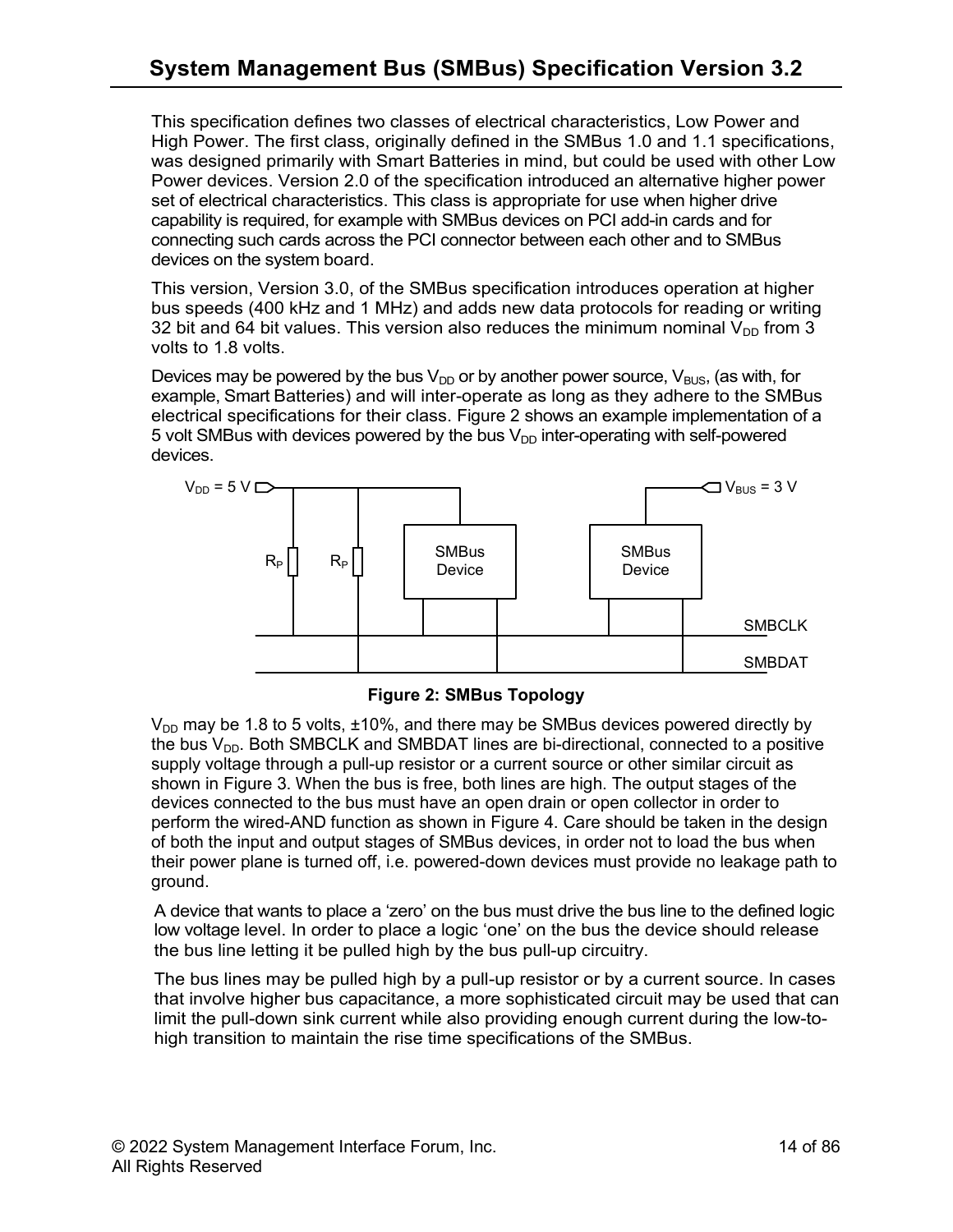

**Figure 3: SMBus pull-up circuitry**

## <span id="page-14-2"></span><span id="page-14-0"></span>**4. Layer 1 – The Physical Layer**

<span id="page-14-1"></span>4.1 Electrical Characteristics Of SMBus Devices – Two Discrete Worlds

The SMBus is expected to operate in at least two different mutually exclusive environments that have different electrical requirements. In one case, SMBus must operate reliably in the traditional low-power environment of the battery devices that are at its roots. It must also operate reliably in the higher-noise environment of computers and network equipment with devices that may be on the same board or on a mezzanine card, perhaps connected through a PCI connector. This specification meets these needs by providing two classes of electrical characteristics as called out below. Most of these specifications deal with voltage levels, noise margins, etc. Of course, many specific items, including general ac specifications, are the same in both environments.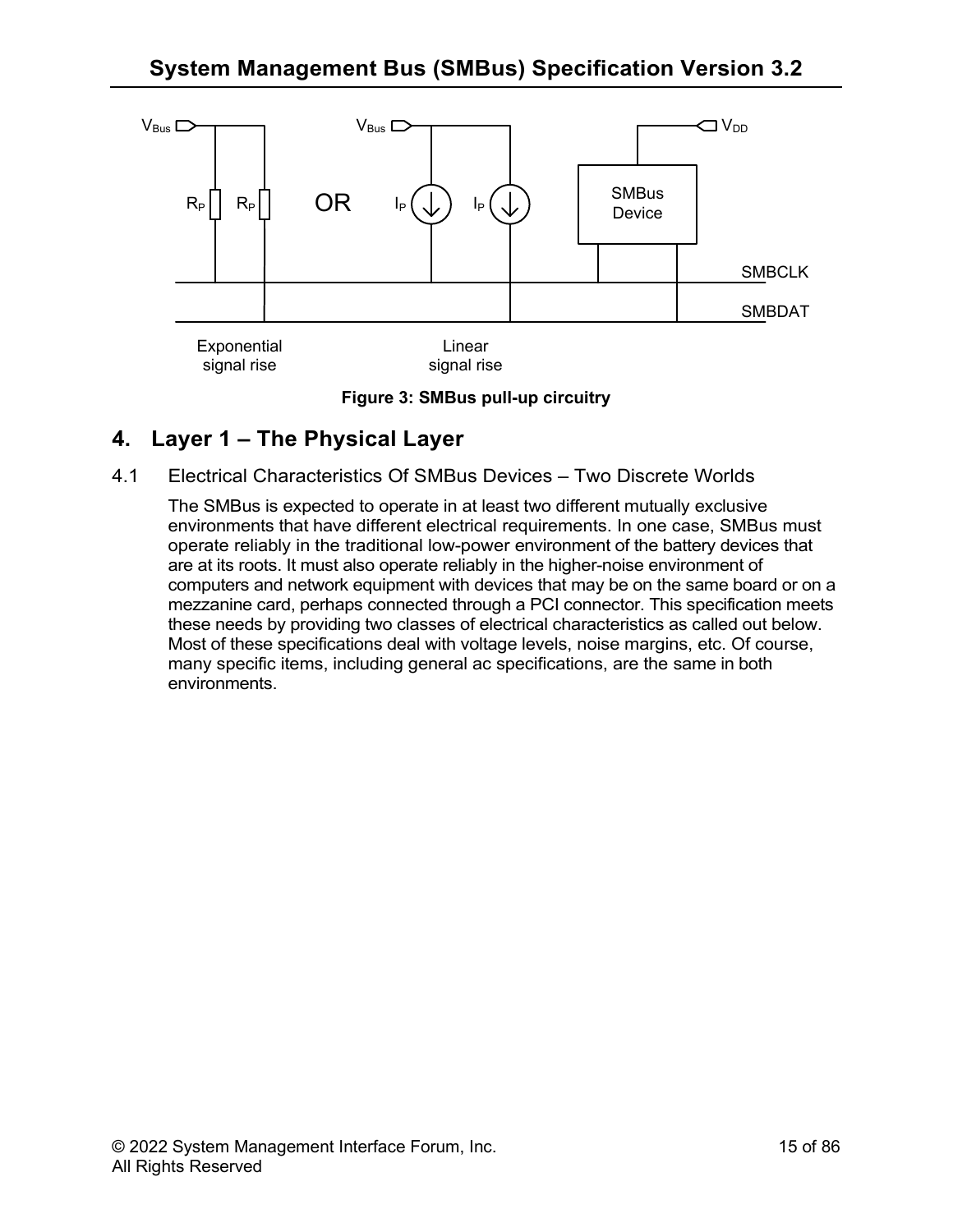

#### **Figure 4: Example input and output stages of SMBus devices**

<span id="page-15-2"></span>A Low Power and a High Power bus may not be directly connected to each other. Lowpower devices should not be expected to work on a High Power bus if the device's current sink capability is smaller than 4 mA. However, it is possible to combine a Low Power bus segment and a High Power bus segment by connecting the two bus segments through a suitable bridge device.

#### <span id="page-15-0"></span>4.2 SMBus Common AC specifications

Both the High Power and Low Power SMBus electrical interface share a common set of ac specifications. Figure 6 illustrates the various SMBus timings and sets the context for the specifications to follow.

SMBus devices may support one of three different maximum bus speeds: 100 kHz, 400 kHz, and 1 MHz. The timing characteristics for each of these maximum bus speeds are given in [Table 2.](#page-17-0)

#### <span id="page-15-1"></span>4.2.1 General timing conditions

The SMBus is designed to provide a predictable communications link between a system and its devices. However some devices, such as a Smart Battery using a microcontroller to support bus transactions and to maintain battery data, may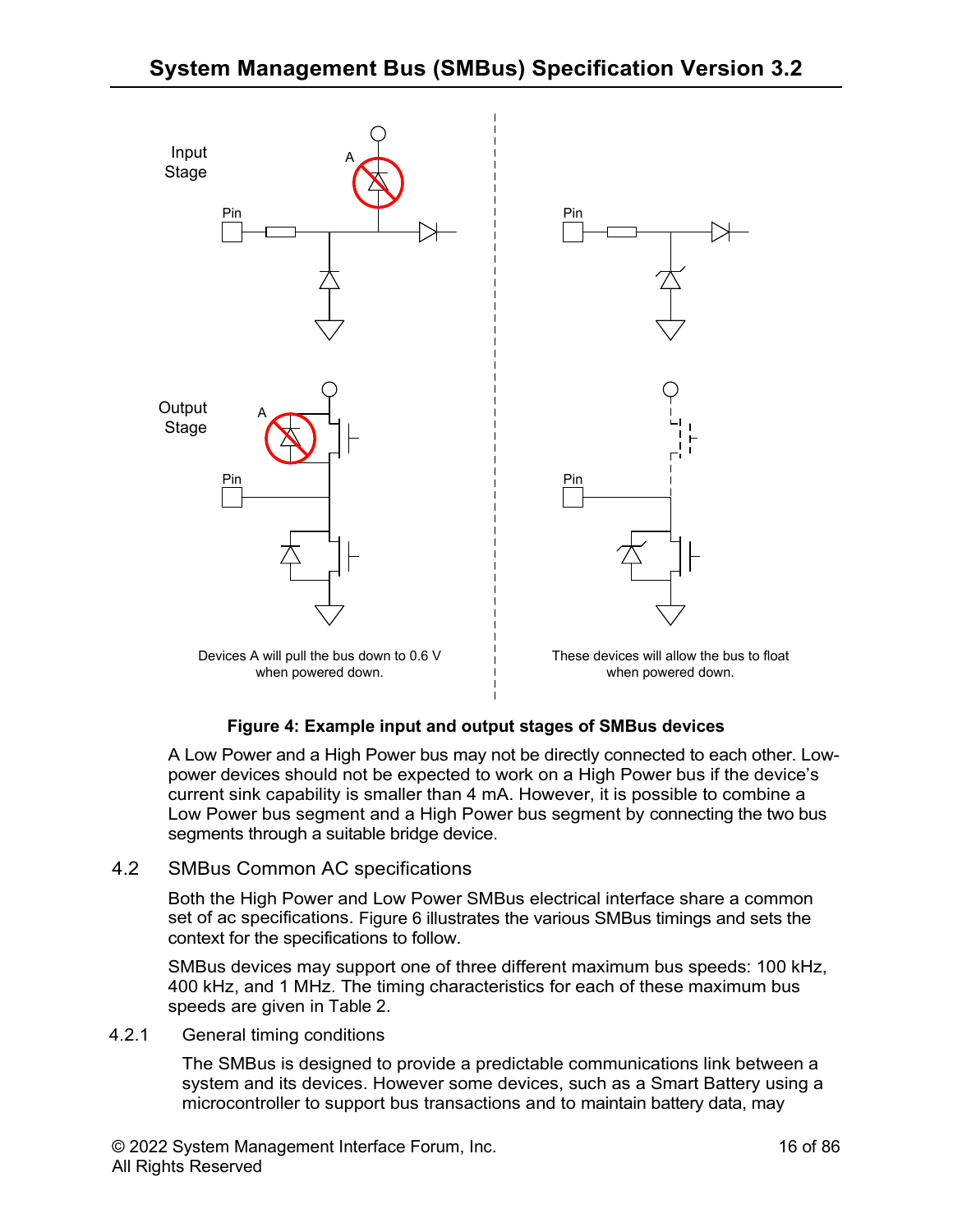require more time than might normally be expected. These specifications take such devices into account while maintaining relatively predictable communications. The following are general comments on the SMBus' timing:

- The bus is at 0 kHz when idle. The  $f_{SMB,MIN}$  specification is intended to dissuade components from taking too long to complete a transaction.
- Every device must be able to recognize and react to a START condition at the fastest timings for its maximum rated bus speed as given in Table 2.
- <span id="page-16-0"></span>4.2.2 Device timeout definitions and conditions

The  $t_{TIMEOUT,MIN}$  parameter allows a controller or target to conclude that a defective device is holding the clock low indefinitely or a controller is intentionally trying to drive devices off the bus. It is highly recommended that a target device release the bus (stop driving the bus and let SMBCLK and SMBDAT float high) when it detects any single clock held low longer than  $t_{TIMEOUT,MIN}$ . Devices that have detected this condition must reset their communication interface and be able to receive a new START condition in no later than  $t_{TIMEOUT, MAX}$ .

<span id="page-16-1"></span>

**Figure 5: Timeout intervals**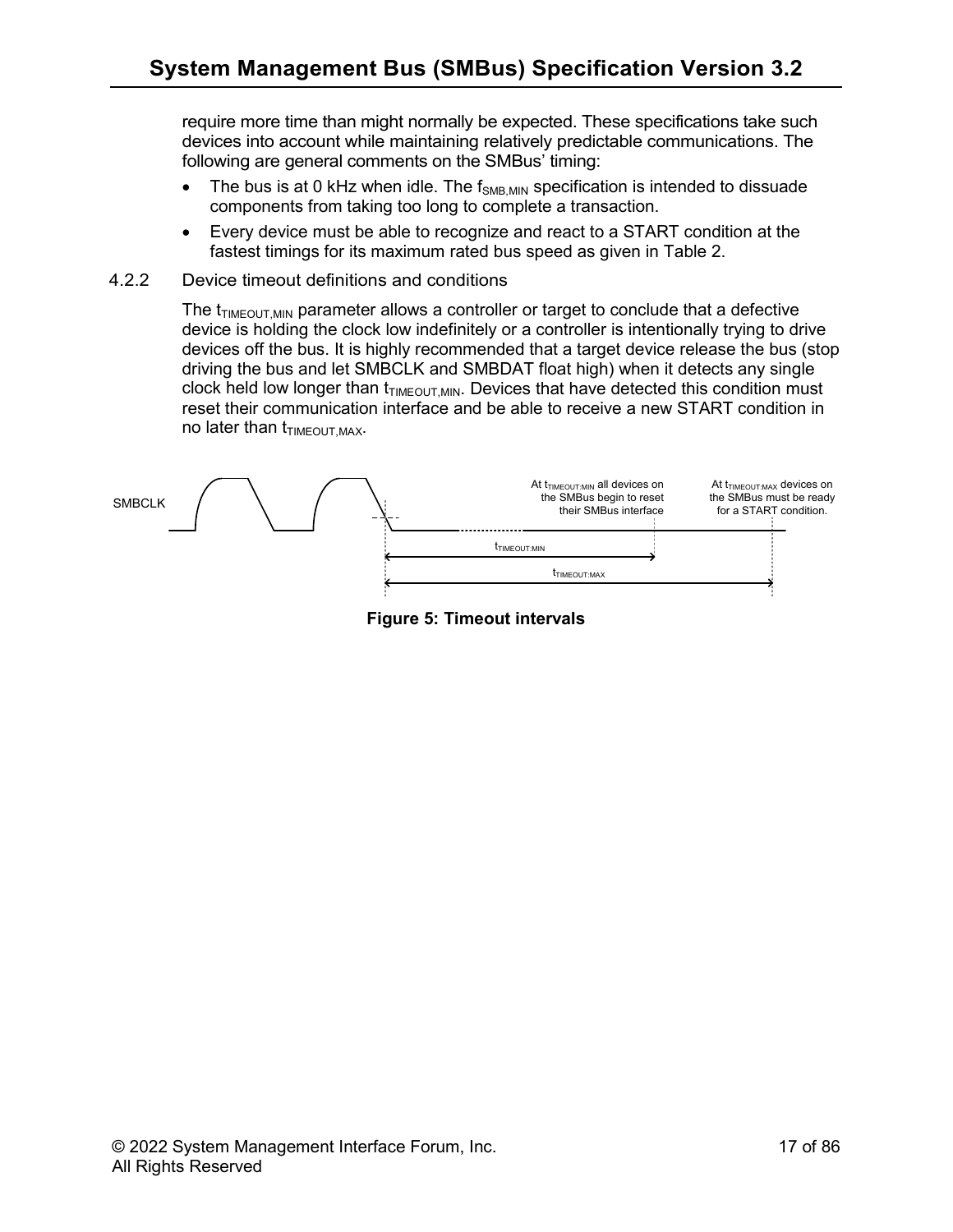

**Figure 6: SMBus timing measurements**

<span id="page-17-1"></span>

| <b>Symbol</b>       | <b>Parameters</b>                              | <b>100 kHz</b><br><b>Class</b> |                              | 400 kHz<br><b>Class</b> |                              | 1 MHz<br><b>Class</b> |                          | <b>Units</b> | <b>Comments</b>                                    |
|---------------------|------------------------------------------------|--------------------------------|------------------------------|-------------------------|------------------------------|-----------------------|--------------------------|--------------|----------------------------------------------------|
|                     |                                                | Min                            | Max                          | Min                     | Max                          | Min                   | <b>Max</b>               |              |                                                    |
| $f_{SMB}$           | <b>SMBus Operating Frequency</b>               | 10                             | 100                          | 10                      | 400                          | 10                    | 1000                     | kHz          | See Note 1                                         |
| tbuf                | Bus free time between STOP and START Condition | 4.7                            | -                            | 1.3                     | $\qquad \qquad$              | 0.5                   | $\overline{\phantom{0}}$ | $\mu s$      |                                                    |
| t <sub>HD:STA</sub> | Hold time after (REPEATED) START Condition     | 4.0                            | -                            | 0.6                     | $\qquad \qquad$              | 0.26                  | $\overline{\phantom{0}}$ | μs           | After this period, the first clock is<br>generated |
| tsu:sta             | <b>REPEATED START Condition setup time</b>     | 4.7                            | -                            | 0.6                     | $\overline{\phantom{0}}$     | 0.26                  | -                        | μs           |                                                    |
| tsu:sto             | STOP Condition setup time                      | 4.0                            | $\qquad \qquad \blacksquare$ | 0.6                     | $\qquad \qquad \blacksquare$ | 0.26                  | -                        | μs           |                                                    |
| thd:DAT             | Data hold time                                 | 0                              | -                            | 0                       | $\qquad \qquad \blacksquare$ | 0                     |                          | ns           | See Note 2                                         |
| t <sub>su:DAT</sub> | Data setup time                                | 250                            | -                            | 100                     | $\qquad \qquad$              | 50                    | $\overline{\phantom{0}}$ | ns           |                                                    |
| ttimeout            | Detect clock low timeout                       | 25                             | 35                           | 25                      | 35                           | 25                    | 35                       | ms           | See Note 3                                         |
| t <sub>LOW</sub>    | Clock low period                               | 4.7                            | -                            | 1.3                     | $\qquad \qquad \blacksquare$ | 0.5                   | -                        | μs           |                                                    |
| thigh               | Clock high period                              | 4.0                            | 50                           | 0.6                     | 50                           | 0.26                  | 50                       | μs           | See Note 4                                         |

#### **Table 2: SMBus AC specifications**

<span id="page-17-0"></span>© 2022 System Management Interface Forum, Inc. 18 of 86 All Rights Reserved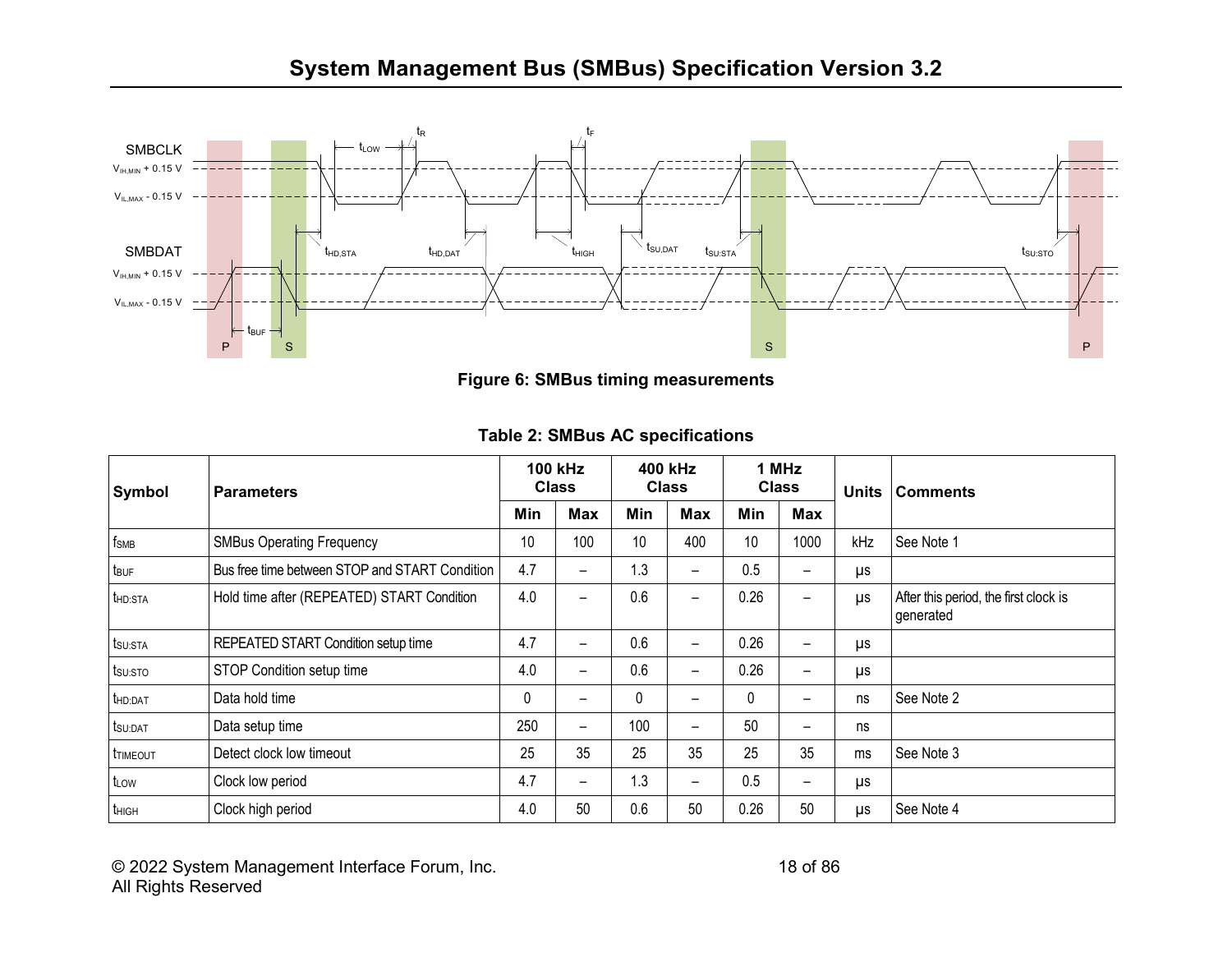| Symbol             | <b>Parameters</b>                                                  | <b>100 kHz</b><br><b>Class</b> |            | 400 kHz<br><b>Class</b>  |            | 1 MHz<br><b>Class</b> |            | <b>Units</b> | <b>Comments</b>     |
|--------------------|--------------------------------------------------------------------|--------------------------------|------------|--------------------------|------------|-----------------------|------------|--------------|---------------------|
|                    |                                                                    | Min                            | <b>Max</b> | Min                      | <b>Max</b> | Min                   | <b>Max</b> |              |                     |
| tLOW:TEXT          | Cumulative clock low extend time (target device)                   | -                              | 25         | $\qquad \qquad$          | 25         | —                     | 25         | ms           | See Note 5          |
| tLOW:CEXT          | Cumulative clock low extend time (controller device)               | $\overline{\phantom{0}}$       | 10         | $\overline{\phantom{0}}$ | 10         |                       | 10         | ms           | See Note 6          |
| $t_F$              | Clock/Data Fall Time                                               |                                | 300        | $\qquad \qquad$          | 300        | —                     | 120        | ns           | See Note 7          |
| $t_{R}$            | Clock/Data Rise Time                                               |                                | 1000       | $\qquad \qquad$          | 300        |                       | 120        | ns           | See Note 7          |
| t <sub>SPIKE</sub> | Noise spike suppression time                                       |                                |            | 0                        | 50         | 0                     | 50         | ns           | See Note 8          |
| t <sub>POR</sub>   | Time in which a device must be operational after<br>power-on reset |                                | 500        |                          | 500        |                       | 500        | ms           | See Section 4.3.5.2 |

**Note 1:** The minimum frequency for synchronizing device clocks is defined in Section 5.3.3. A controller shall not drive the clock at a frequency below the minimum  $f_{SMB}$ . Further, the operating clock frequency shall not be reduced below the minimum value of f<sub>SMB</sub> due to periodic clock extending by target devices as defined in Section 5.3.3. This limit does not apply to the bus idle condition, and this limit is independent from the  $t_{LOW: TEXT}$  and  $t_{LOW: CEXT}$  limits.

For example, if the SMBCLK is high for t<sub>HIGH,MAX</sub>, the clock must not be periodically stretched longer than 1/f<sub>SMB,MIN</sub> – t<sub>HIGH,MAX</sub>. This requirement does not pertain to a device that extends the SMBCLK low for data processing of a received byte, data buffering and so forth for longer than 100 µs in a non-periodic way.

**Note 2:** A device must internally provide sufficient hold time for the SMBDAT signal (with respect to the V<sub>IH,MIN</sub> of the SMBCLK signal) to bridge the undefined region of the falling edge of SMBCLK.

**Note 3:** Devices participating in a transfer can abort the transfer in progress and release the bus when any single clock low interval exceeds the value of  $t_{TIMPOUTMIN}$ . After the controller in a transaction detects this condition, it must generate a stop condition within or after the current data byte in the transfer process. Devices that have detected this condition must reset their communication and be able to receive a new START condition no later than  $t_{\text{IMEOUT,MAX}}$ . Typical device examples include the Host controller, an embedded controller, and most devices that can control the SMBus. Some simple devices do not contain a clock low drive circuit; this simple kind of device typically may reset its communications port after a start or a stop condition.

A timeout condition can only be ensured if the device that is forcing the timeout holds the SMBCLK low for  $t_{\text{IMEOUTMAX}}$  or longer.

Note 4: t<sub>HIGH MAX</sub> provides a simple quaranteed method for controllers to detect bus idle conditions. A controller can assume that the bus is free if it detects that the clock and data signals have been high for greater than  $t_{\text{HIGH MAX}}$ .

**Note 5:** t<sub>LOW:TEXT</sub> is the cumulative time a given target device is allowed to extend the clock cycles in one message from the initial START to the STOP. It is possible that another target device or the controller will also extend the clock causing the combined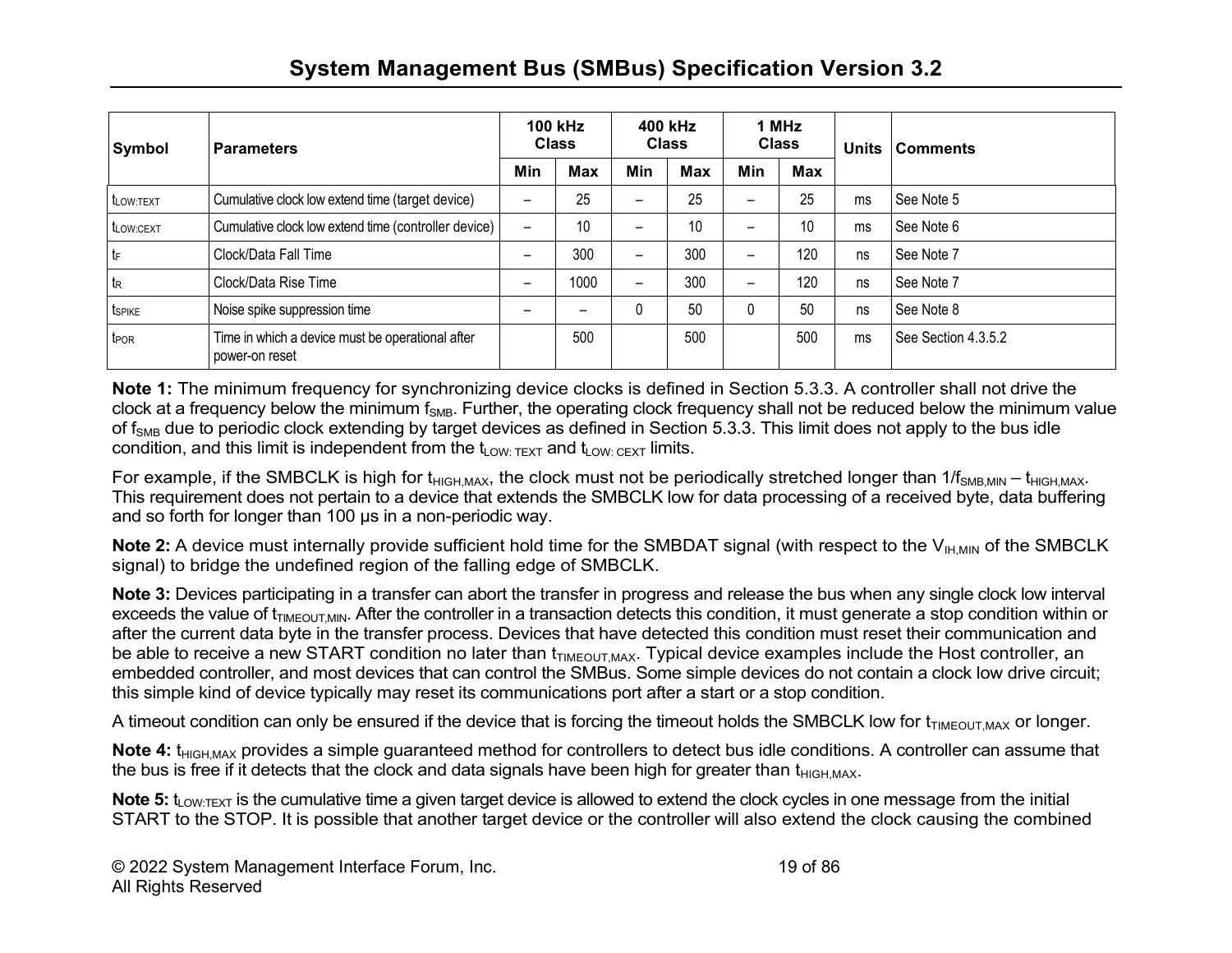clock low extend time to be greater than  $t_{Low:TEXT}$ . Therefore, this parameter is measured with the target device as the sole target of a full-speed controller.

**Note 6:** t<sub>LOW:CEXT</sub> is the cumulative time a controller device is allowed to extend its clock cycles within each byte of a message as defined from START-to-ACK, ACK-to-ACK, or ACK-to-STOP. It is possible that a target device or another controller will also extend the clock causing the combined clock low time to be greater than  $t_{\text{LOW:CEXT}}$  on a given byte. This parameter is measured with a full speed target device as the sole target of the controller.

**Note 7:** The rise and fall time measurement limits are defined as follows:

Rise Time Limits:  $(V_{ILMAX} - 0.15 V)$  to  $(V_{IHMIN} + 0.15 V)$ Fall Time Limits:  $(V<sub>IIMMN</sub> + 0.15 V)$  to  $(V<sub>II-MAX</sub> - 0.15 V)$ 

**Note 8**: Devices must provide a means to reject noise spikes of a duration up to the maximum specified value.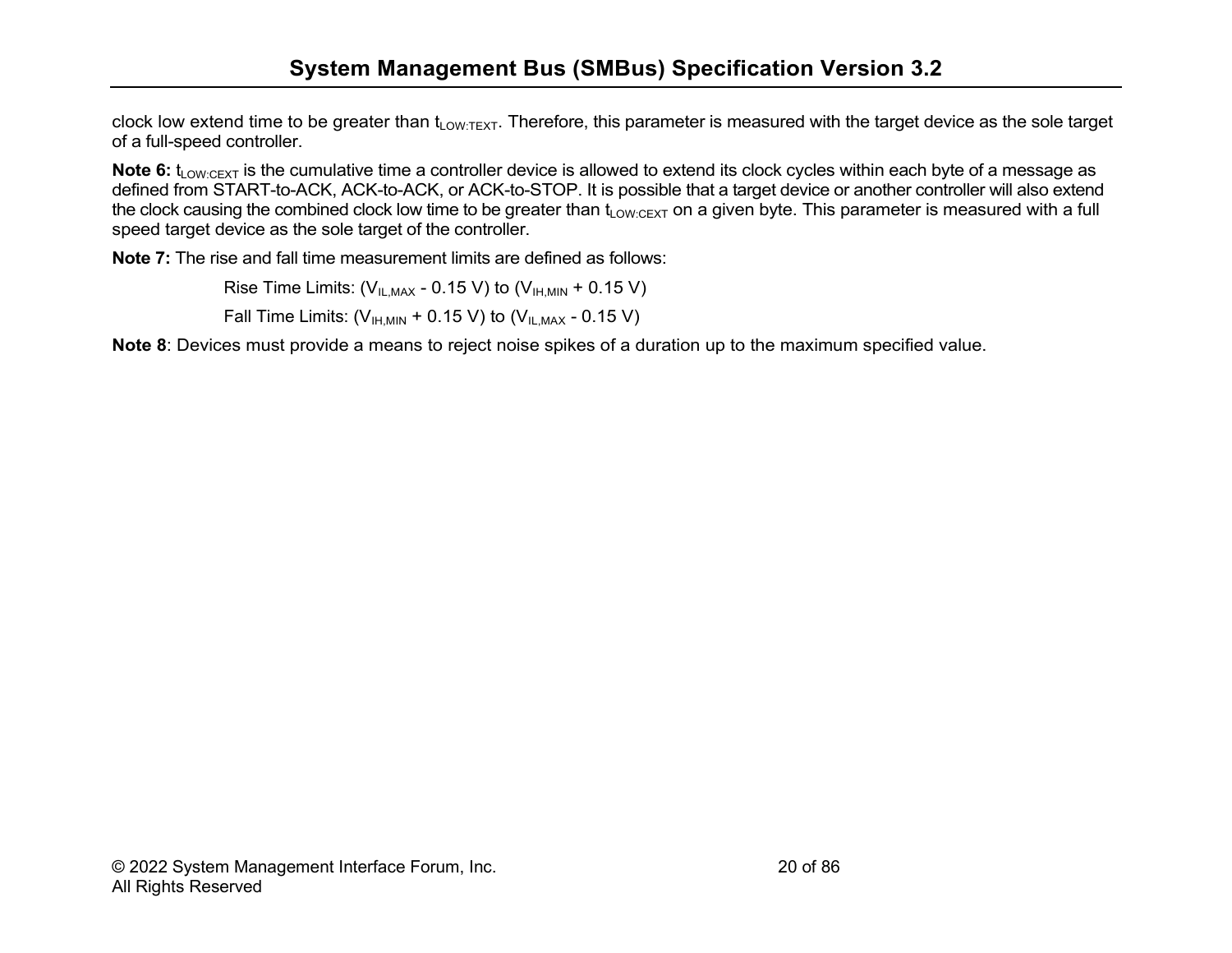#### <span id="page-20-0"></span>4.2.3 Controller device clock extension definitions and conditions

Figure 7 illustrates the definition of the clock extension intervals,  $t_{\text{low-DEF}}$  and  $t_{\text{low-DEF}}$ .

The interval  $t_{LOW: CEXT}$  is defined as the cumulative time a controller device is allowed to extend its clock cycles within one byte in a message as measured from:

START to ACK

ACK to ACK

ACK to STOP.

A controller may not violate  $t_{Low:CEXT}$  except when caused by the combination of its clock extension with the clock extension from a target device or another controller.

A controller is allowed to abort the transaction in progress to any target that violates the t<sub>LOW:TEXT</sub> or t<sub>TIMEOUT</sub> MIN specifications. This can be accomplished by the controller issuing a STOP condition at the conclusion of the byte transfer in progress.

A controller should take care when evaluating  $t_{\text{low-Text}}$  violation during arbitration since the clock may be held low by multiple target devices simultaneously. The arbitration interval may be extended for several bytes in the case of devices that respond to commands to the SMBus ARP address. If timeouts are handled at the driver level, the software may need to allow timeouts to be configured or disabled by applications that use the driver in order to support older devices that do not fully meet the SMBus timeout specifications. Devices that implement "shared" target addresses may also violate this specification due to combined clock stretching by the different devices sharing the address. The interval  $t_{\text{TMFOLIT MIN}}$ , however, does not increase due to combined clock stretching. Therefore, this is a safer timeout parameter for a controller to use when it knows it is accessing SMBus 2.0 or later devices.



**Figure 7: Clock extension measurement intervals**

#### <span id="page-20-2"></span><span id="page-20-1"></span>4.2.4 Target device clock extension

Target devices that violate  $t_{LOW:TEXT}$  are not conformant with this specification. A controller is allowed to abort the transaction in progress to any target that violates the  $t_{LOW:TEXT}$  or  $t_{TIMEOUT,MIN}$  specifications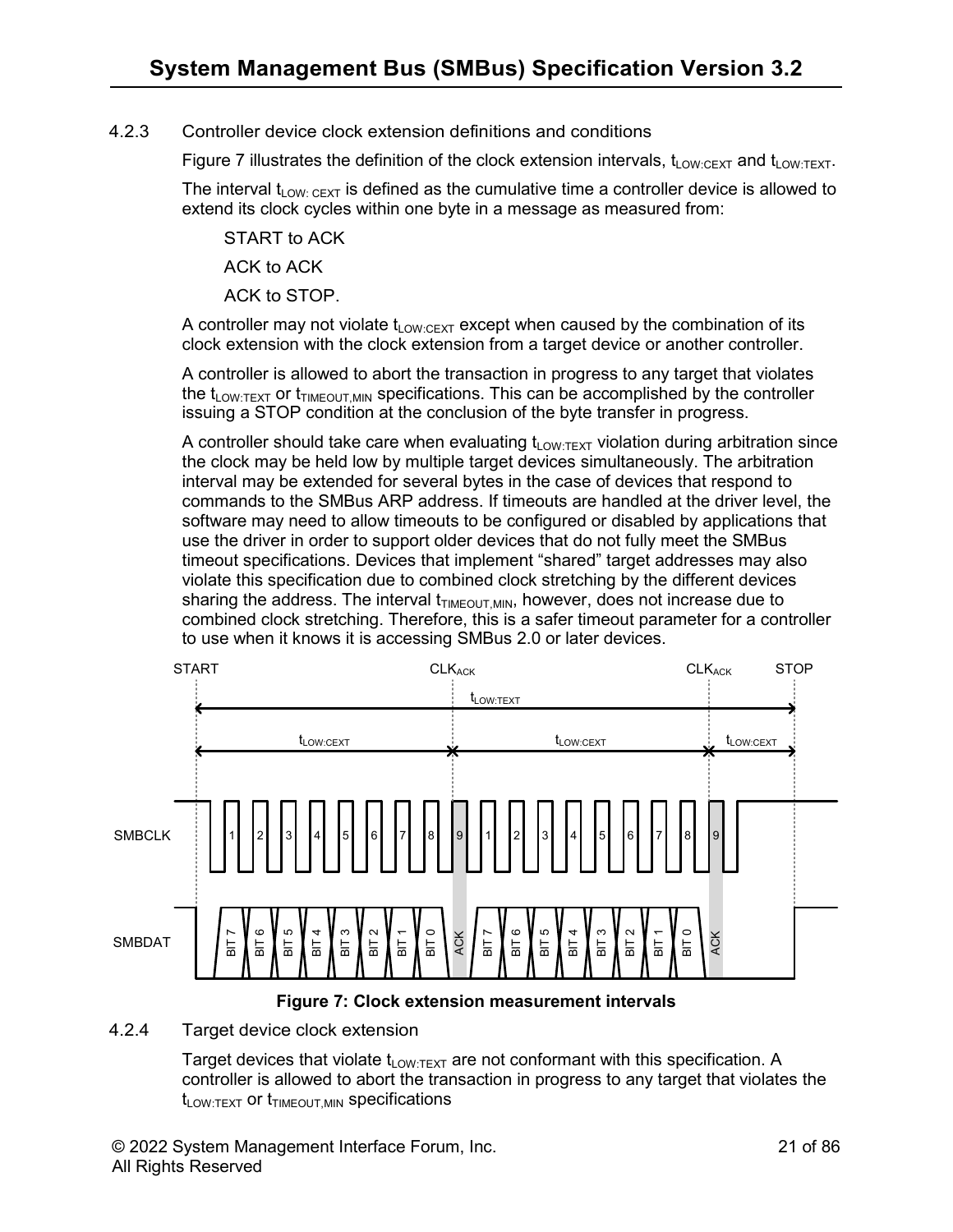#### <span id="page-21-0"></span>4.2.5 SMBDAT low timeout

It is possible that a malfunctioning device holds the SMBDAT line low indefinitely. This would prevent the controller from issuing a STOP condition and ending a transaction. At this time there is no specification on the maximum time that a device can hold SMBDAT low after the controller raises SMBCLK after the last bit of a transaction. Such a specification is under consideration for future revisions of the SMBus specification.

In the meantime, the recommendation is that if SMBDAT is still low  $t_{\text{TMEOUT MAX}}$  after SMBCLK has gone high at the end of a transaction the controller should hold SMBCLK low for at least  $t_{\text{TIMEOUT, MAX}}$  in an attempt to reset the SMBus interface of all of the devices on the bus.

#### <span id="page-21-1"></span>4.3 DC Specifications

The SMBus offers two classes of electrical interface specifications. The Low Power specification is for systems where conservation of energy is more important that bus speed, such as in battery powered systems. The High Power specification is used where higher bus speeds are needed, such as in computing equipment.

#### <span id="page-21-2"></span>4.3.1 Supply voltage requirements

Both the Low Power and High Power classes specify that the nominal supply voltage of devices attached to the bus may range from 1.8 V (1.62 V minimum) to 5.0 V (5.5 V maximum).

This does not mean that a SMBus device must operate with any supply in the range of 1.62 V to 5.5 V. A device manufacturer may choose any operating voltage or operating voltage within the specified limits. The operating voltage range must be given in the device data sheet.

There is no requirement that all devices on a SMBus be powered from the same supply voltage or supply voltages of the same value. If devices with different supply voltages are used, as shown in Figure 8, the SMBus signals (SMBCLK, SMBDAT, and SMBALERT#, if present) must be pulled up to the highest supply voltage, or a voltage equal to the highest supply voltage, of any device attached to the bus.

This means that the I/O circuits for the SMBus signals (SMBCLK, SMBDAT, and SAMBALERT#, if present) must withstand, without damage or degradation, the voltage on the signal pin being pulled up to 5.5 V.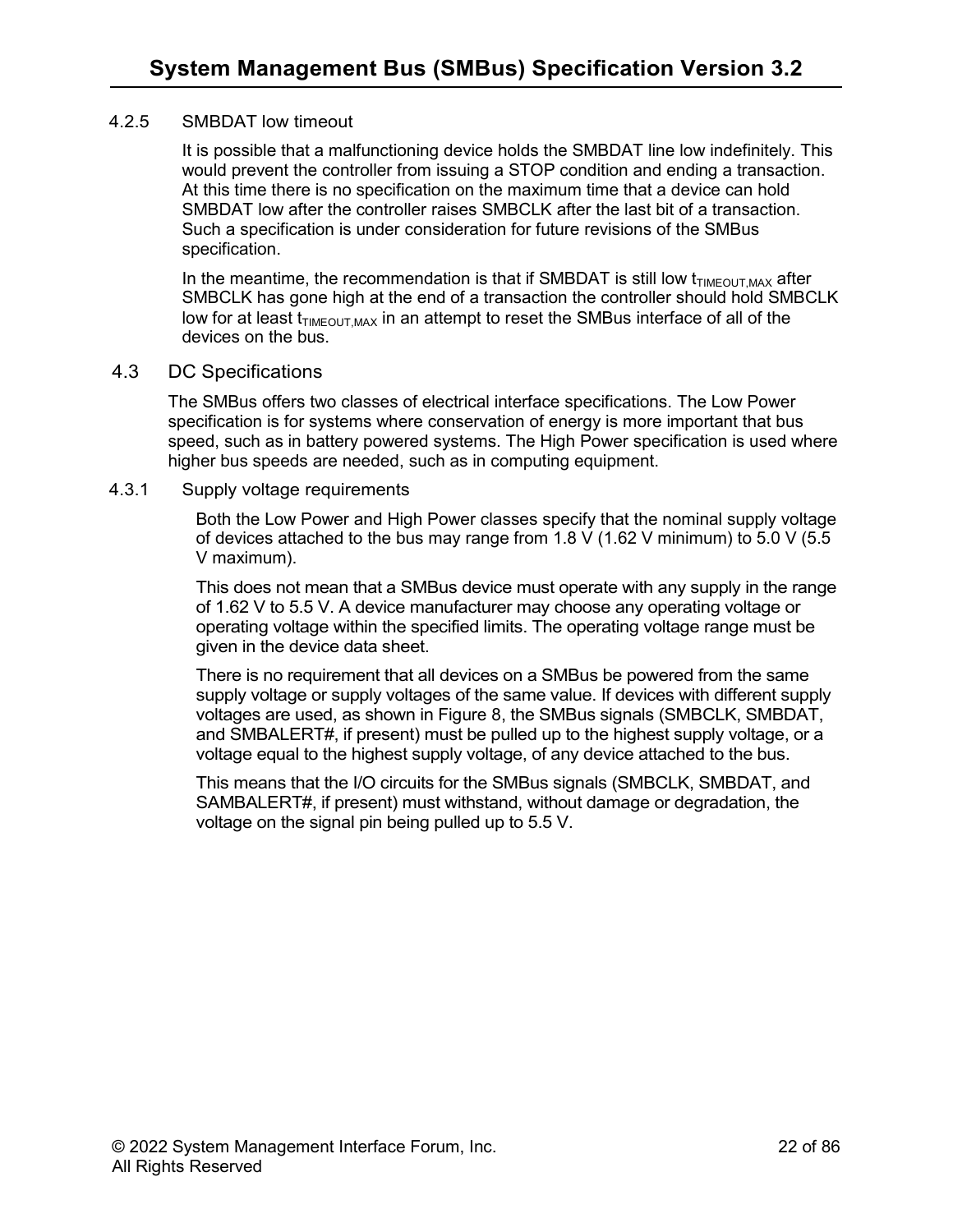



<span id="page-22-1"></span><span id="page-22-0"></span>4.3.2 SMBus branch circuit model

Figure 9 shows the electrical model of the SMBus. A series protection resistor can be used for ESD protection of components that can be hot-plugged to the system, such as a Smart Battery. The Equivalent Series Resistor (ESR) of the device and interconnect must not exceed 1.1 kΩ in order to maintain the V<sub>OL,MAX</sub> of the SMBus Low Power specification. This circuit model is equally valid for High Power components discussed in Section 4.3.4. Due to significantly different bus loading, individual component values will change.

The value of the pull-up resistors  $(R_P)$  will vary depending on the system's  $V_{DD}$ and the bus' actual capacitance. Current sources  $(I_P)$  offer better performance but with increased cost.

The optional diode shown in the diagram above is for ESD protection. It may be necessary in systems where a removable SMBus device such as a Smart Battery is used. However, circuits as actually implemented must comply with the previously stated unpowered leakage current specification.



<span id="page-22-2"></span>**Figure 9: SMBus circuit model**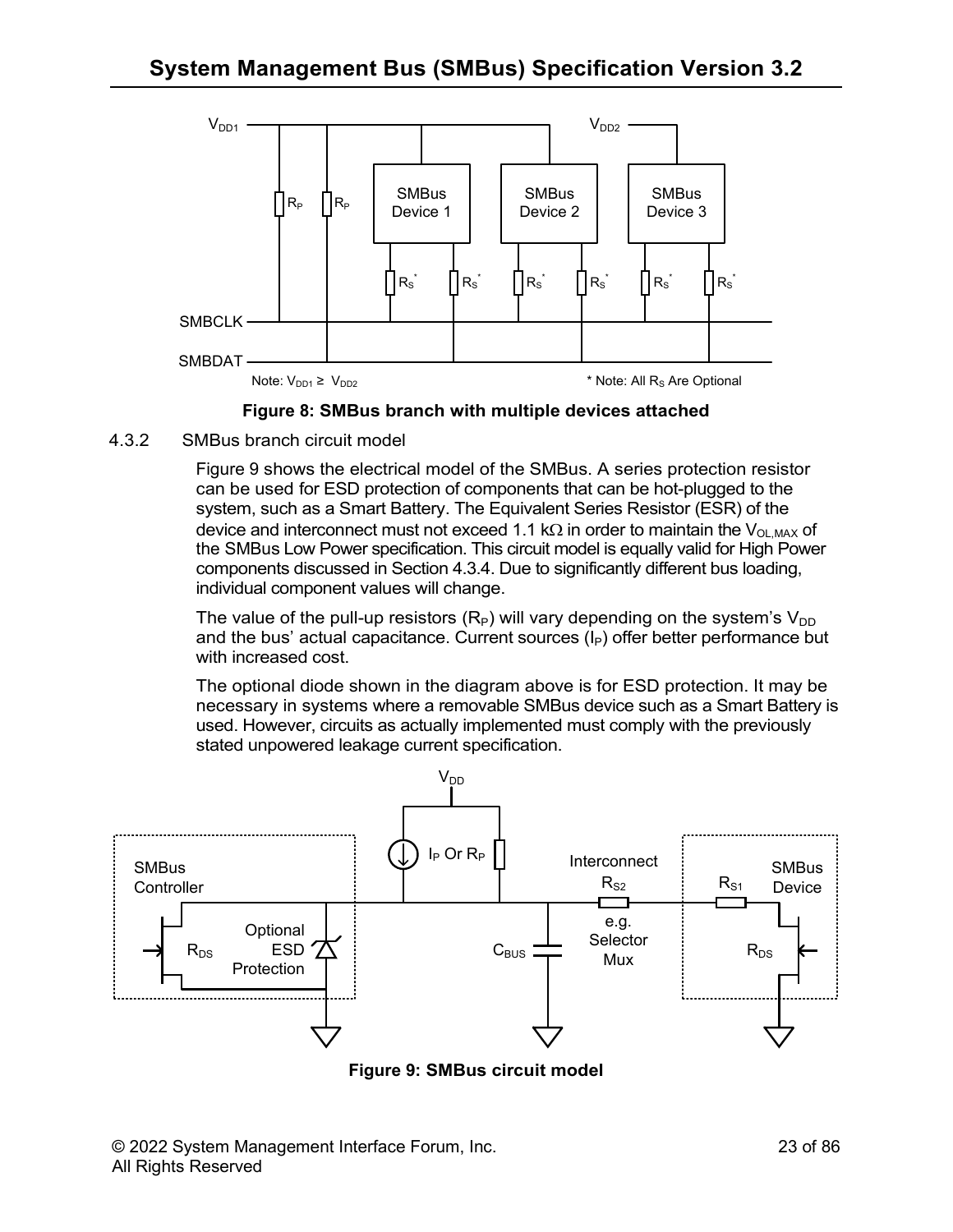#### <span id="page-23-2"></span><span id="page-23-0"></span>4.3.3 Low Power DC parameters

#### **Table 3: Low Power SMBus DC specification**

|                            | <b>Parameter</b>                                                   | Limits     |          | <b>Units</b> | Comments           |
|----------------------------|--------------------------------------------------------------------|------------|----------|--------------|--------------------|
| Symbol                     |                                                                    | Min<br>Max |          |              |                    |
| $V_{DD}$                   | Nominal bus voltage                                                | 1.8        | 5.0      | V            |                    |
|                            | Operating bus voltage                                              | 1.62       | 5.5      | V            | Nominal ±10%       |
| V <sub>IH</sub>            | HIGH level input voltage for<br><b>SMBCLK and SMBDAT</b>           | 1.35       | $V_{DD}$ | V            |                    |
| $\mathsf{V}_{\mathsf{IL}}$ | LOW level input voltage for<br><b>SMBCLK and SMBDAT</b>            |            | 0.8      | V            |                    |
| $V_{OL}$                   | Low level output voltage for<br><b>SMBCLK and SMBDAT</b>           |            | 0.4      | V            | $I_{OL}$ = -350 µA |
| <b>ILEAK PIN</b>           | Input leakage current per device<br>pin                            | $-5$       | 5        | μA           | Note 1             |
| <b>I</b> PULLUP            | Current through pull-up resistor or<br>from pull-up current source | 100        | 350      | μA           | Note 2             |

Note 1: Devices must meet this specification whether powered or unpowered. However, a microcontroller acting as a SMBus controller may exceed  $I_{\text{IFAK-PIN}}$  by no more than 10 µA.

Note 2: The  $I_{\text{PULLUP,MAX}}$  specification is determined primarily by the need to accommodate a maximum of 1.1 kΩ equivalent series resistor of removable SMBus devices, such as the Smart Battery, while maintaining the  $V_{\text{OL MAX}}$  of the bus.

Because of the relatively low pull-up current, the system designer must ensure that the loading on the bus remains within acceptable limits. Additionally, to prevent bus loading, any devices that remain connected to the active bus while unpowered (that is, their  $V_{\text{DD}}$  lowered to zero), must also meet the leakage current specification.

It is the responsibility of the system designer to ensure that all SMBus components comply with the SMBus timing requirements and are able to operate within the voltage requirements of the specific system.

Components attached to SMBus may operate at different voltages. Therefore the SMBus cannot assume that all devices will share a common  $V_{DD}$ , hence fixed voltage logic levels.

#### <span id="page-23-1"></span>4.3.4 High Power DC specifications

The electrical specifications for High Power SMBus are given in Table 4. These higher power specifications provide the robustness necessary, for example, to allow SMBus to cross the PCI connector, thus allowing SMBus devices on PCI add-in cards to communicate with other devices on both the system board and other PCI add-in cards in the same system. These higher power electrical specifications are an alternative to the lower power specifications stated above and may be used in environments where necessary. Some parameters are explained further in the sections below.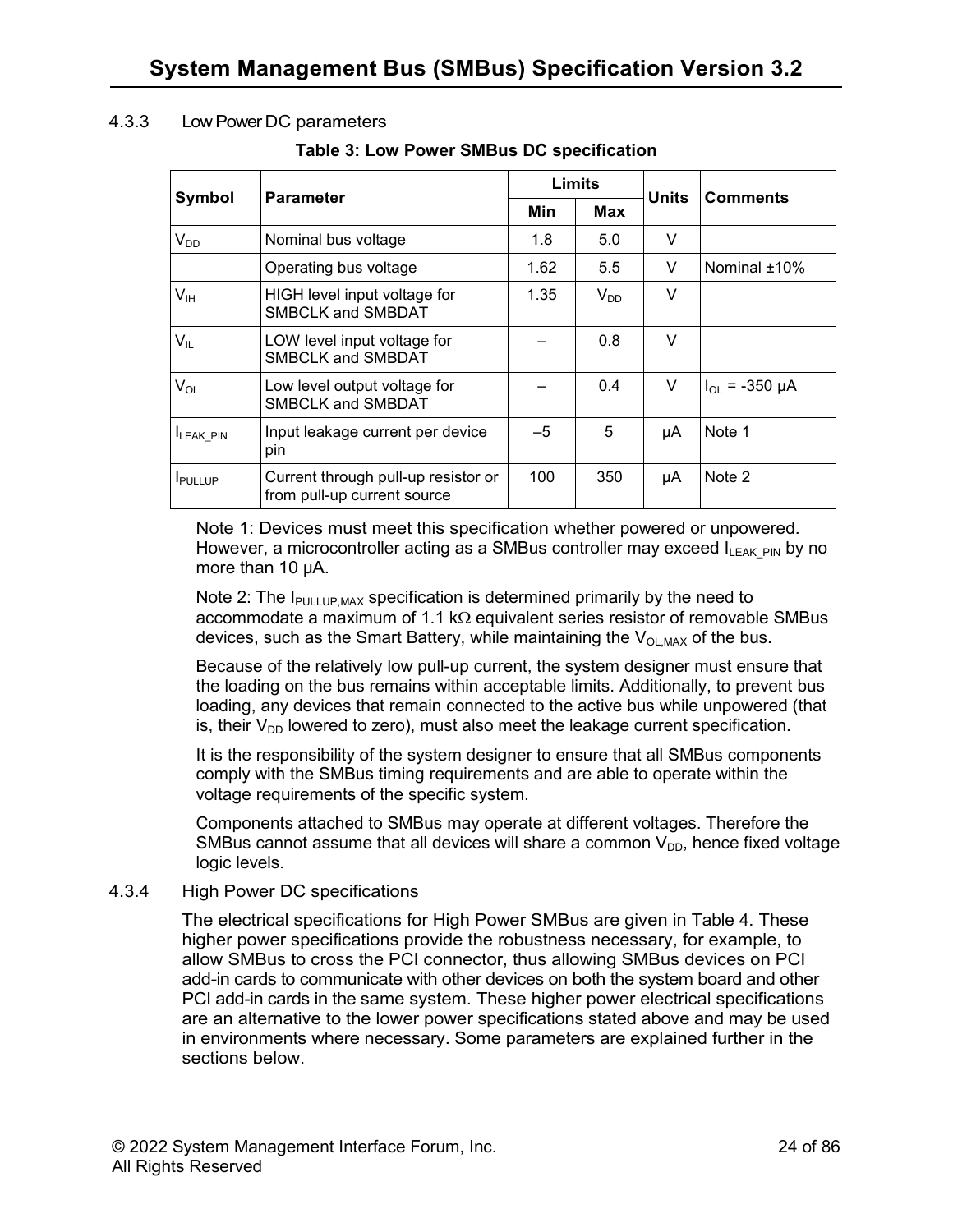<span id="page-24-0"></span>

| Symbol           | <b>Parameters</b>                                 | <b>100 kHz</b><br><b>Class</b> |                          | 400 kHz<br><b>Class</b>  |                              | 1 MHz<br><b>Class</b>    |                 | <b>Units</b> | <b>Comments</b>         |
|------------------|---------------------------------------------------|--------------------------------|--------------------------|--------------------------|------------------------------|--------------------------|-----------------|--------------|-------------------------|
|                  |                                                   | Min                            | <b>Max</b>               | Min                      | <b>Max</b>                   | Min                      | <b>Max</b>      |              |                         |
| V <sub>DD</sub>  | Nominal Bus Voltage                               | 1.8                            | 5                        | 1.8                      | 5                            | 1.8                      | 5               | V            |                         |
|                  | <b>Operating Bus Voltage</b>                      | 1.62                           | 5.5                      | 1.62                     | 5.5                          | 1.62                     | 5.5             | V            | Nominal $\pm$ 10%       |
| $V_{IL}$         | Low-level Input Voltage                           | $\overline{\phantom{m}}$       | 0.8                      | $\overline{\phantom{m}}$ | 0.8                          | $\overline{\phantom{0}}$ | 0.8             | V            |                         |
| V <sub>H</sub>   | High-level Input Voltage                          | 1.35                           | V <sub>DD</sub>          | 1.35                     | V <sub>DD</sub>              | 1.35                     | V <sub>DD</sub> | V            |                         |
| VHYS             | Hysteresis voltage of Schmitt trigger inputs      | 80                             | $\overline{\phantom{0}}$ | 80                       | $\qquad \qquad -$            | 80                       | -               | mV           |                         |
| VOL              | Low-level Output Voltage<br>(See Section 4.3.4.2) | -                              | 0.4                      | $\overline{\phantom{m}}$ |                              | $\overline{\phantom{0}}$ | —               | V            | $I_{OL} = 4 mA$         |
|                  |                                                   | -                              | -                        | $\overline{\phantom{0}}$ | 0.4                          | $\overline{\phantom{0}}$ | -               | V            | $I_{OL} = 6 \text{ mA}$ |
|                  |                                                   | -                              | -                        | -                        | $\qquad \qquad \blacksquare$ | $\overline{\phantom{0}}$ | 0.4             | V            | $I_{OL}$ = 20 mA        |
| LEAK-BUS         | Input Leakage Per Bus Segment                     | $-200$                         | 200                      | $-200$                   | 200                          | $-200$                   | 200             | μA           |                         |
| LEAK-PIN         | Input Leakage Per Device Pin                      | $-10$                          | 10                       | $-10$                    | 10                           | $-10$                    | 10              | μA           |                         |
| $C_{\text{BUS}}$ | Capacitive Load Per Bus Segment                   | -                              |                          | $\overline{\phantom{0}}$ | 400                          | $\overline{\phantom{0}}$ | 400             | pF           |                         |
| $C_{\text{PIN}}$ | Capacitance For SMBDAT Or SMBCLK Pin              |                                |                          |                          | 10                           | —                        | 10              | pF           | Recommended             |

**Table 4: High Power SMBus DC specification**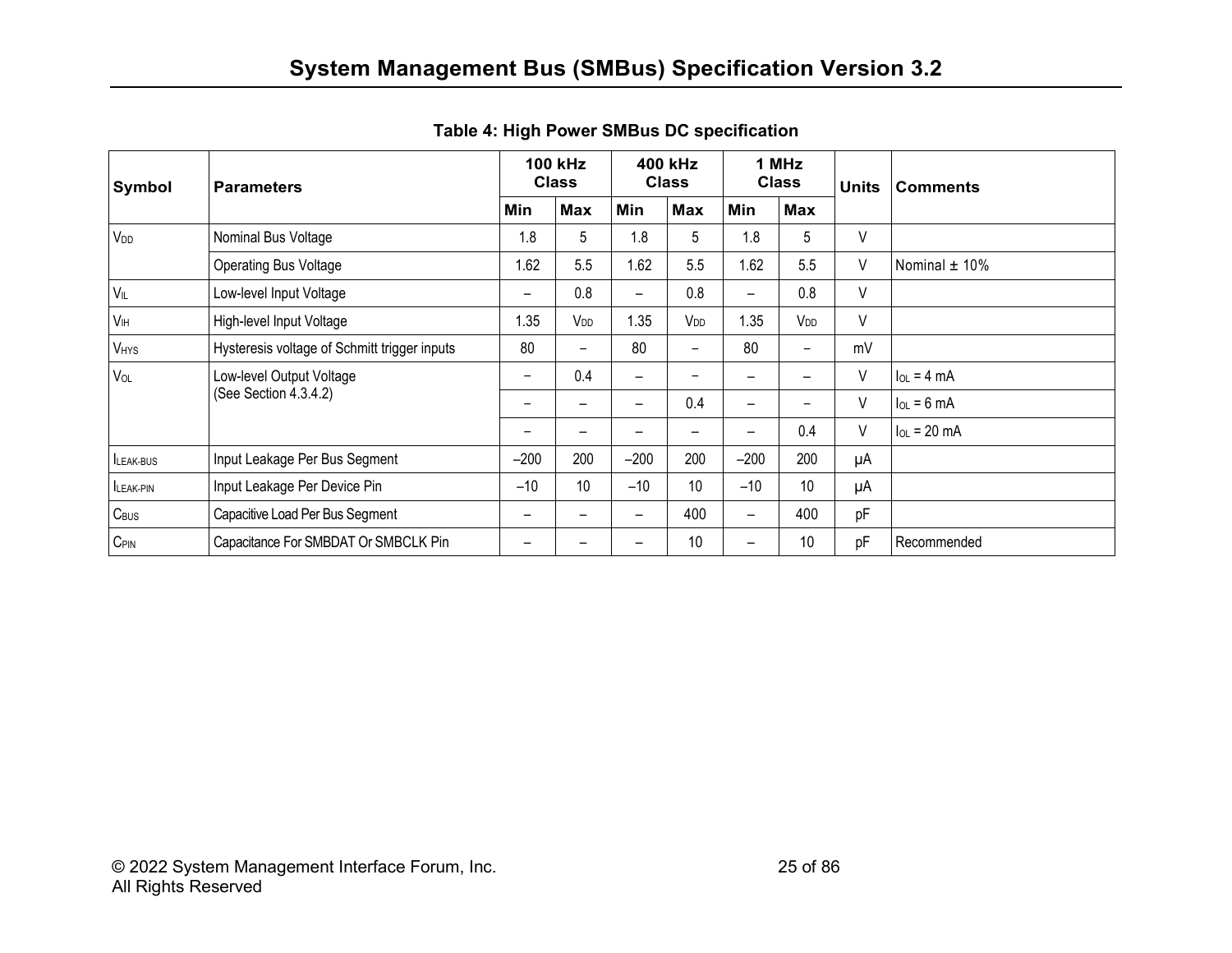#### 4.3.4.1 Capacitive load of High Power SMBus lines

Capacitive load for each bus line includes all pin, wire and connector capacitances. The maximum capacitive load affects the selection of the  $R_P$  pullup resistor or the current source in order to meet the rise time specifications of SMBus.

Pin capacitance  $(C_{PIN})$  is defined as the total capacitive load of one SMBus device as seen in a typical manufacturer's data sheet. The value is a recommended guideline so that two such devices may, for example, be populated on an add-in card.

#### 4.3.4.2 Minimum current sinking requirements for SMBus devices

SMBus devices used in Low Power segments have practically no minimum current sinking requirements due to the low pull-up current specified for Low Power segments.

Devices in High Power segments are required to sink a minimum current while maintaining the  $V_{OL,MAX}$  of 0.4 volts. The minimum current depends on the maximum bus clock speed and is specified to assure that the rise time specification can be met with a resistive pull-up at the minimum  $V_{DD}$ , maximum bus segment capacitance, and maximum bus segment leakage current. The requirement for sink current also determines the minimum value of the pull-up resistor  $R_P$  that can be used in SMBus systems.

- <span id="page-25-0"></span>4.3.5 Additional common Low and High Power specifications
- 4.3.5.1 SMBus 'back powering' considerations

Unpowered devices connected to either a Low Power or High Power SMBus segment must provide, either within the device or through the interface circuitry, protection against back powering the SMBus. Unpowered Low Power devices connected to High Power segments must meet leakage specifications in Section 4.3.3. Unpowered High Power devices must meet the leakage specifications in Section 4.3.4.

#### 4.3.5.2 Power-on reset

SMBus devices detect a power-on event in one of three ways:

- By detecting that power is being applied to the device,
- By an external reset signal that is being asserted or
- For self-powered or always-powered devices, by detecting that the SMBus is active (clock and data lines have gone high after being low for more than 2.5 seconds).

A SMBus device must respond to a power-on event by bringing the device into an operational state within T<sub>POR</sub>, defined in Table 2, after the device has been supplied power that is within the device's normal operating range. Self-powered or always-powered devices, such as Smart Batteries, are not required to do a complete power-on reset but must be in an operational state within 500 milliseconds after the SMBus becomes active.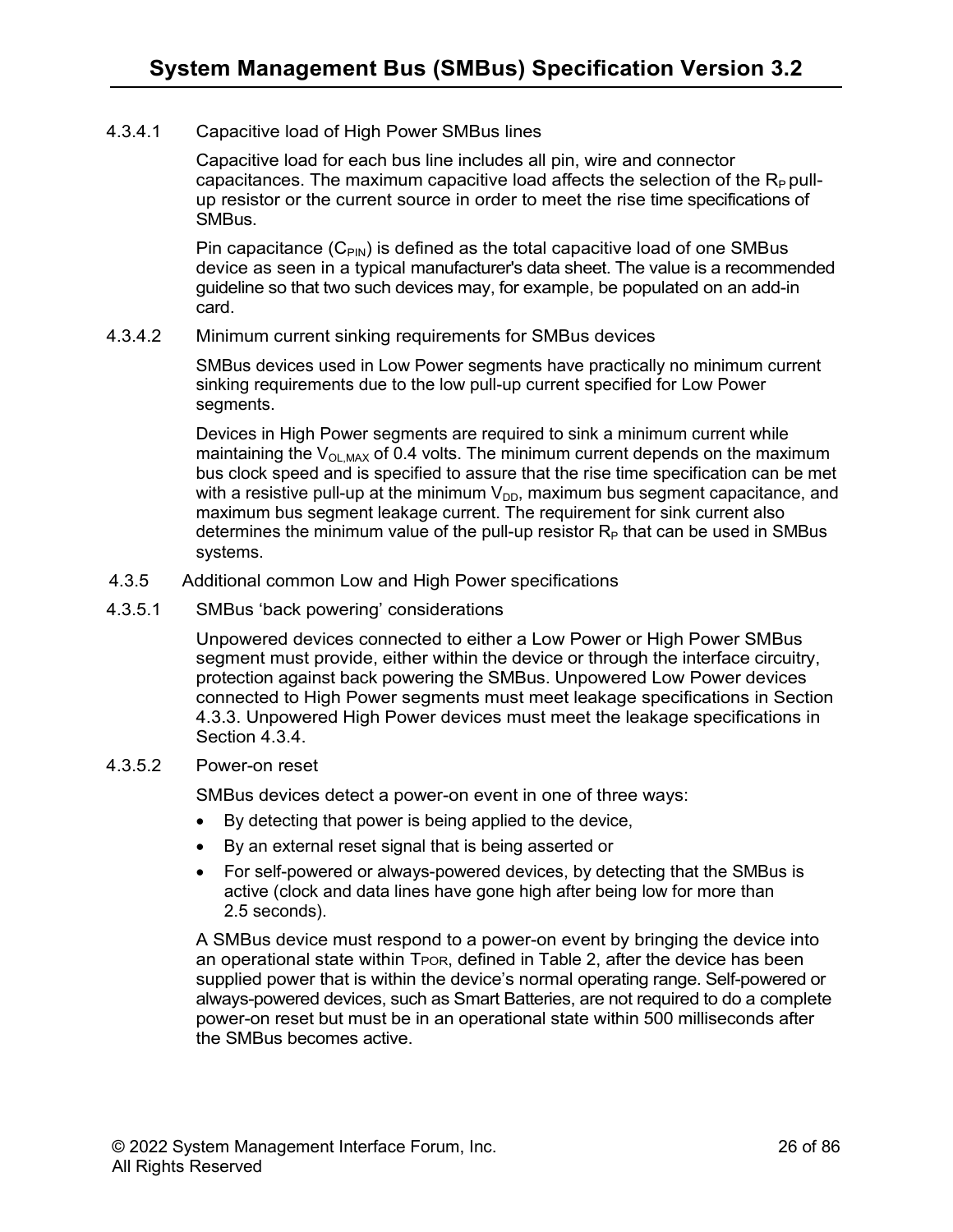## <span id="page-26-0"></span>**5. Layer 2 – The Data Link Layer**

#### <span id="page-26-1"></span>5.1 Bit Transfers

SMBus uses fixed voltage levels to define the logic "ZERO" and logic "ONE" on the bus respectively.

<span id="page-26-2"></span>5.1.1 Data validity



**Figure 10: Data validity**

<span id="page-26-4"></span>The data on SMBDAT must be stable during the high period of the clock. Data can change state only when SMBCLK is low. Figure 10 illustrates the relationships. See Figure 6 and Table 2 for actual specifications.

<span id="page-26-3"></span>5.1.2 START and STOP conditions



#### **Figure 11: START and STOP conditions**

<span id="page-26-5"></span>Two unique bus situations define a message START and STOP condition.

- 1. A HIGH to LOW transition of the SMBDAT line while SMBCLK is HIGH indicates a message START condition.
- 2. A LOW to HIGH transition of the SMBDAT line while SMBCLK is HIGH defines a message STOP condition. START and STOP conditions are always generated by the bus controller. After a START condition the bus is considered to be busy.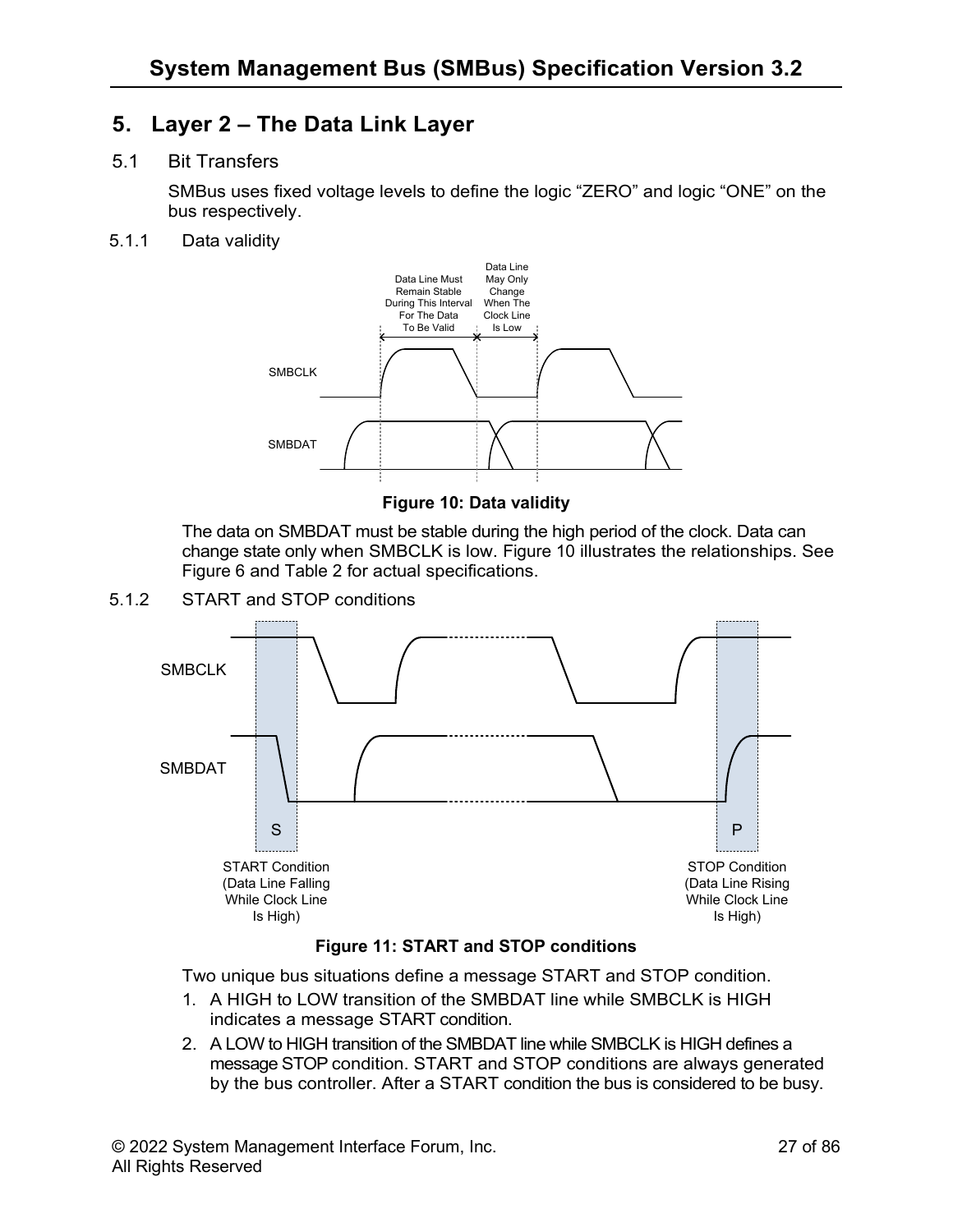The bus becomes idle again after certain time following a STOP condition or after both the SMBCLK and SMBDAT lines remain high for more than t<sub>HIGH:MAX</sub>.

<span id="page-27-0"></span>5.1.3 Bus idle condition

Bus idle is the condition during which the SMBCLK and SMBDAT lines are both high, without any state transitions, for a time period specified as the minimum of the following:

- $\bullet$  t<sub>BUF</sub> from the last detected STOP condition or
- $\bullet$   $t_{\text{HIGH,MAX}}$

where  $t_{\text{BUF}}$  and  $t_{\text{HIGH,MAX}}$  are defined in Table 2. The latter timing parameter covers the condition where a controller has been dynamically added to the bus and may not have detected a state transition on the SMBCLK or SMBDAT lines. In this case, the controller must wait long enough to ensure that a transfer is not currently in progress.

#### <span id="page-27-1"></span>5.2 Data Transfers On SMBus



**Figure 12: SMBus byte format**

<span id="page-27-2"></span>Every byte consists of 8 bits. Each byte transferred on the bus must be followed by an acknowledge bit. Bytes are transferred with the most significant bit (MSB) first.

The diagram below, Figure 13 illustrates the positioning of acknowledge (ACK) and Figure 14 illustrates not acknowledge (NACK) pulses relative to other data.



<span id="page-27-3"></span>**Figure 13: ACK signaling of SMBus**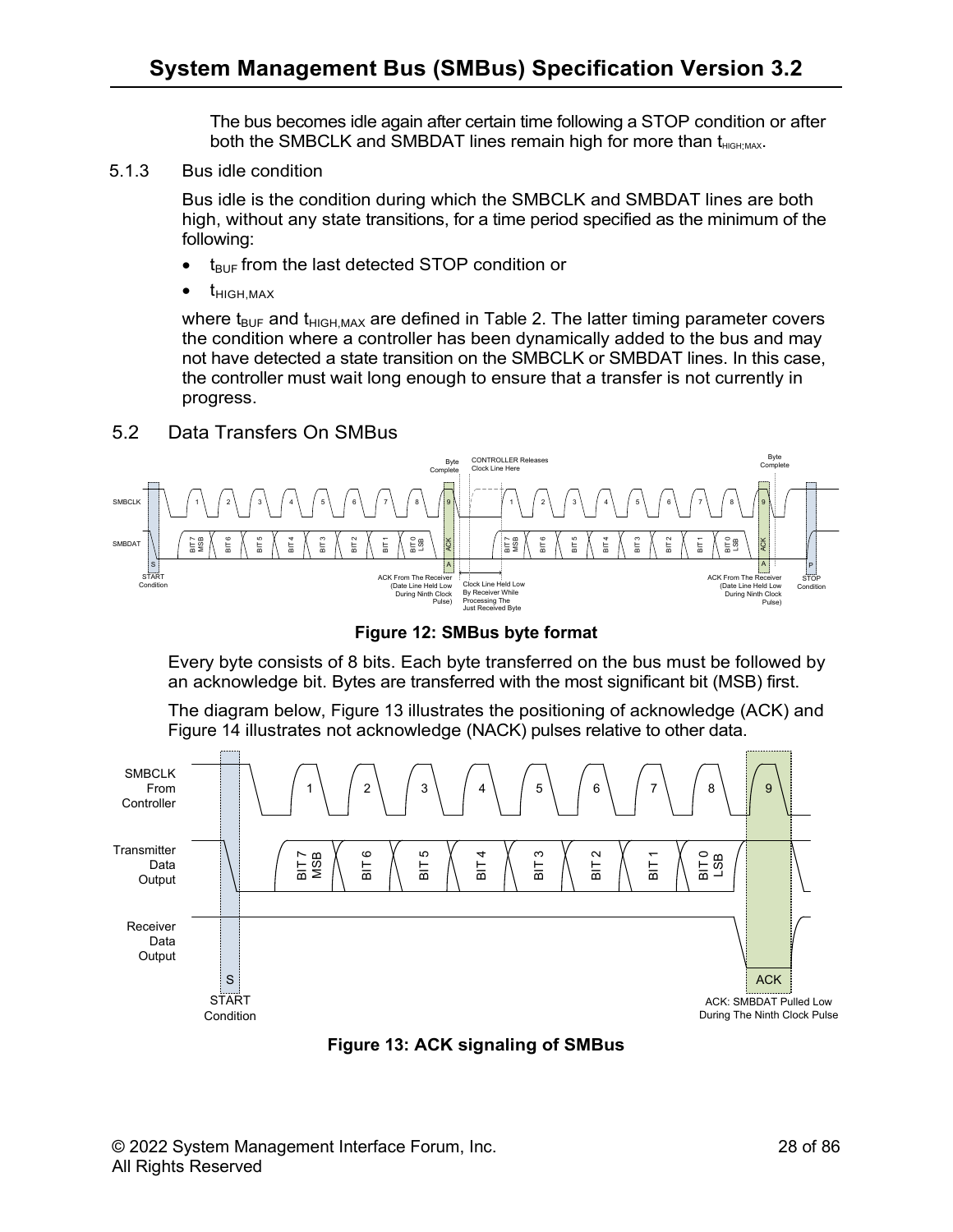## **System Management Bus (SMBus) Specification Version [3.2](#page-1-0)**



**Figure 14: NACK signaling on SMBus**

<span id="page-28-2"></span>The acknowledge-related clock pulse is generated by the controller. The transmitter, controller or target, releases the SMBDAT line (HIGH) during the acknowledge clock cycle. In order to acknowledge a byte, the receiver must pull the SMBDAT line LOW during the HIGH period of the clock pulse according to the SMBus timing specifications. A receiver that wishes to NACK a byte must let the SMBDAT line remain HIGH during the acknowledge clock pulse.

A SMBus device must always acknowledge (ACK) its own address. SMBus uses this signaling to detect the presence of detachable devices on the bus.

A SMBus target device may decide to NACK a byte other than the address byte in the following situations:

- The target device is busy performing a real time task, or data requested are not available. The controller upon detection of the NACK condition must generate a STOP condition to abort the transfer. Note that as an alternative, the target device can extend the clock LOW period within the limits of this specification in order to complete its tasks and continue the transfer.
- The target device detects an invalid command or invalid data. In this case the target device must NACK the received byte. The controller upon detection of this condition must generate a STOP condition and retry the transaction.
- If a controller-receiver is involved in the transaction it must signal the end of data to the target-transmitter by generating an NACK on the last byte that was clocked out by the target. The target-transmitter must release the data line to allow the controller to generate a STOP condition.

The latter mechanism is one way for a device to detect whether a target transmitter implements Packet Error Checking. See Section 6.4 for more information on Packet Error Checking.

#### <span id="page-28-0"></span>5.3 Clock Generation And Arbitration

<span id="page-28-1"></span>5.3.1 Synchronization

A situation may occur in which more than one controller is trying to place clock signals on the bus at the same time. The resulting bus signal will be the wired AND of all the clock signals provided by the controllers.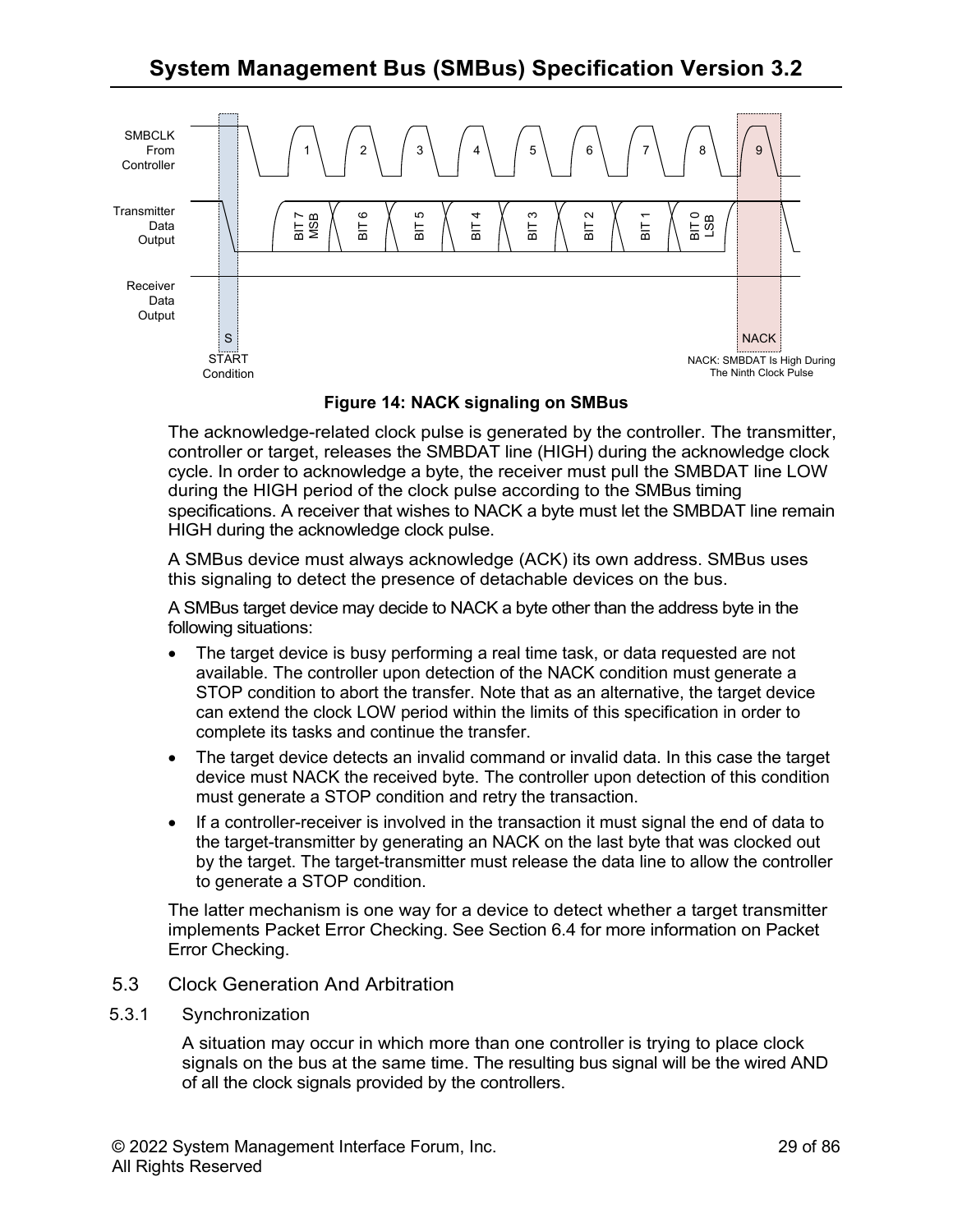It is important for the bus integrity that there is a clear definition of the clock, bit by bit for all controllers involved during an arbitration process.

A high-to-low transition on the SMBCLK line will cause all devices involved to start counting off their LOW period and start driving SMBCLK low if the device is a controller. As soon as a device finishes counting its LOW period it will release the SMBCLK line. Nevertheless, the actual signal on the SMBCLK may not transition to the HIGH state if another controller with longer LOW period keeps the SMBCLK line LOW. In this situation the controller that released the SMBCLK line will enter the SMBCLK HIGH wait period. When all devices have counted off their LOW period, the SMBCLK line will be released and go HIGH. All devices concerned at this point will start counting their HIGH periods. The first device that completes its HIGH period count will pull the SMBCLK line LOW and the cycle will start again.



**Figure 15: SMBus clock synchronization**

<span id="page-29-1"></span>In Figure 15, the interval between the first high-to-low transition of CLK1 and CLK2 must be less than  $(t_{Low;MM} - t_{SU;DAT})$ . This way, a synchronized clock is provided for all devices, where the SMBCLK LOW period is determined by the slowest device and the SMBCLK HIGH period is determined by the fastest device.

#### <span id="page-29-0"></span>5.3.2 Arbitration

A controller may start a transfer only if the bus is idle. One or more devices may generate a START condition within the minimum hold time  $(T_{HOLD,STA})$  resulting in a defined START condition on the bus. Figure 16 conceptually illustrates two controllers driving a START condition nearly simultaneously such that neither device realizes that another device has also put a START condition on the bus.

Since the devices that generated the START condition may not be aware that other controllers are contending for the bus, arbitration takes place on the SMBDAT line while the SMBCLK is HIGH. A controller that transmits a HIGH level, while another controller (or controllers) is transmitting a LOW level on the SMBDAT line loses control of the bus in the arbitration cycle.

The controller that lost the arbitration may continue to provide clock pulses until the completion of the byte on which it lost the arbitration. Arbitration in the case of two controllers trying to access the same device may continue past the address byte. In this case arbitration will continue with the remaining transfer data. In the event that two controllers are arbitrating and the first controller wants to put a repeated START on the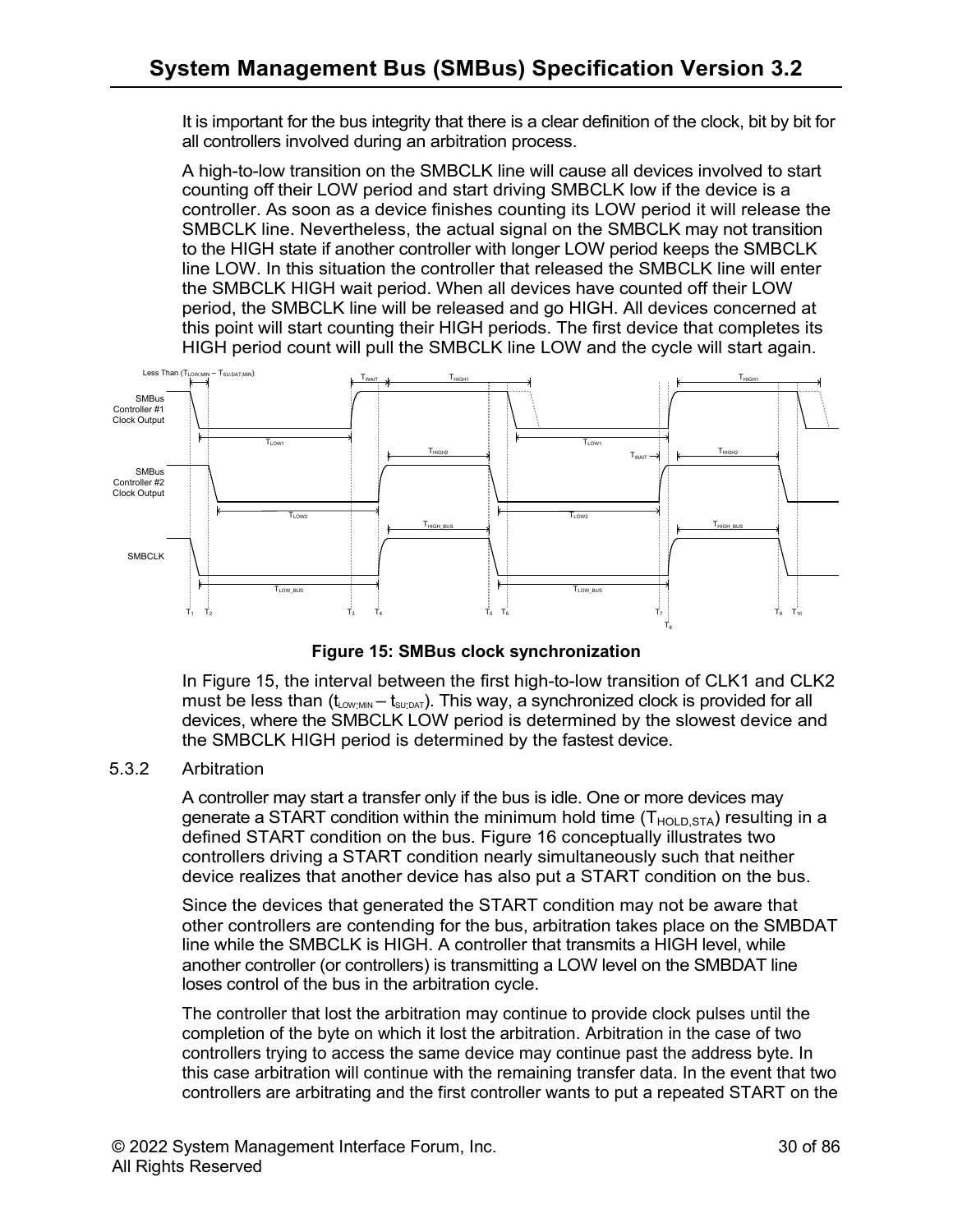bus while the second controller wants to put a ZERO data bit on the bus, the first controller must recognize that it cannot cause the start and lose arbitration. If the first controller wants to put a repeated START on the bus while the second controller wants to put a ONE data bit on the bus, the second controller will see the repeated start and lose arbitration. If both controllers put a repeated START on the bus in the same bit position, arbitration should continue at each data bit.



#### **Figure 16: SMBus arbitration**

<span id="page-30-1"></span>This mechanism requires that SMBus controller devices participating in an arbitration cycle monitor the actual state of the SMBDAT line during arbitration.

If a controller also incorporates a target function and loses control of the bus in the arbitration cycle during the address stage, it must check the actual address placed on the bus in order to determine whether another controller is trying to access it. In this case the controller that lost the arbitration must switch immediately to its target receiver mode in order to receive the rest of the message.

During each bus transaction controllers are still required to be able to recognize a repeated START condition on the bus. A device that detects a repeated START condition that it didn't generate must quit the transfer.

Once a controller has won arbitration, arbitration is disallowed until the bus is again idle.

#### <span id="page-30-0"></span>5.3.3 Clock low extending

SMBus provides a clock synchronization mechanism to allow devices of different speeds to co-exist on the bus. In addition to the bus arbitration procedure the clock synchronization mechanism can be used during a bit or a byte transfer in order to allow slower target devices to cope with faster controllers.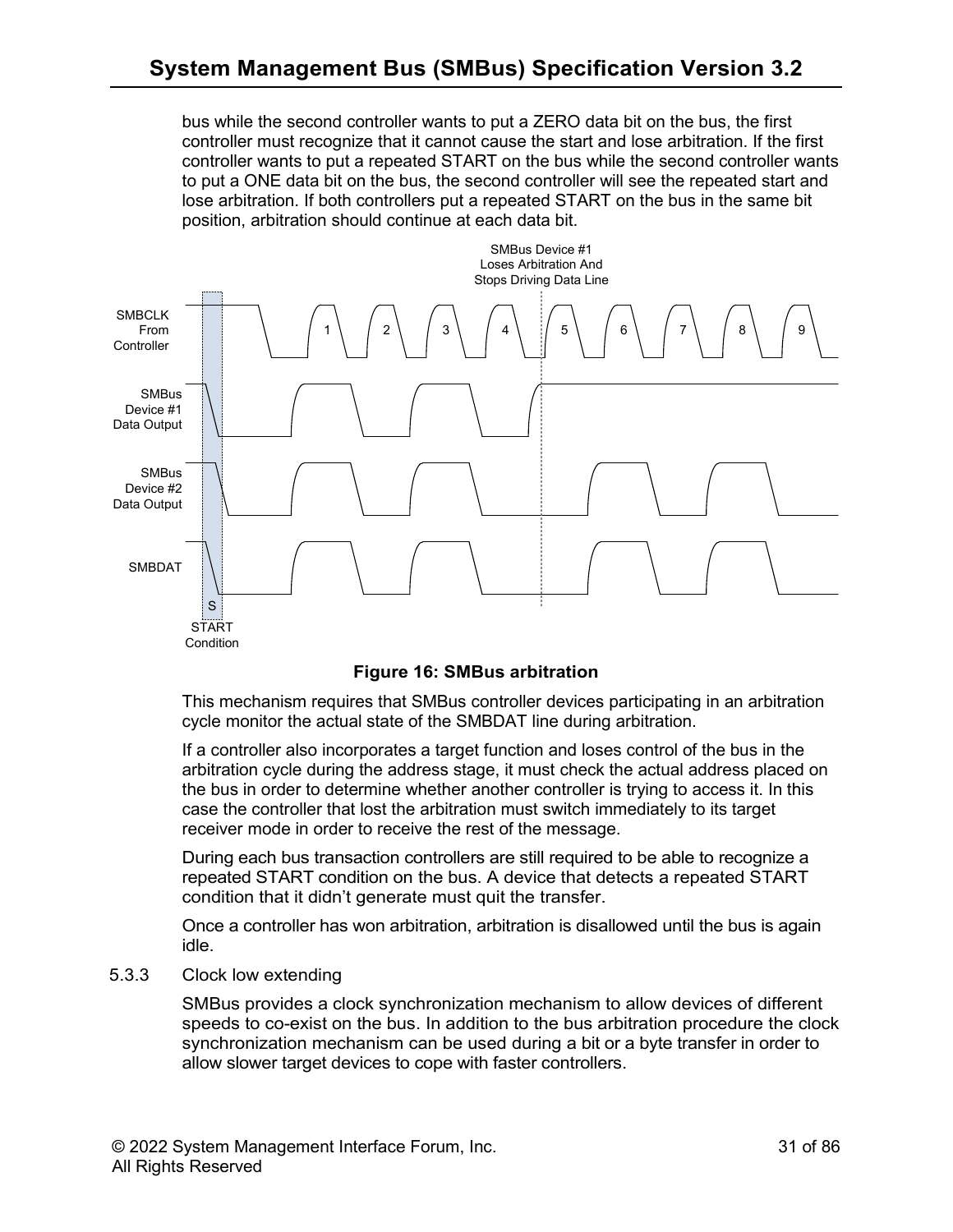At the bit level, a device may slow down the bus by periodically extending the clock low interval.

Devices are allowed to stretch the clock during the transfer of one message up to the maximum limits described in the AC specifications of this document. Nevertheless, devices designed to stretch every clock cycle periodically must maintain the  $f_{SMBMIN}$ frequency of 10 kHz (1/ $f<sub>SNB MIN</sub> = 100 \,\mu s$ ) in order to preserve the SMBus bandwidth.



**Figure 17: Periodic clock stretching by a target SMBus device**

<span id="page-31-0"></span>Clock LOW extension, or stretching , if necessary, must start after the SMBCLK highto-low transition within a  $t_{LOW:MIN}$  -  $t_{SU:DAT}$  interval. Devices designed to stretch the clock on every bit transfer must maintain the minimum bus frequency  $f_{\text{SMR MIN}}$  of 10 kHz. A target device may opt to stretch the clock line during a specific bit transfer in order to process a real time task or check the validity of a byte. In this case the target device must adhere to the  $t_{TIMEOUT}$  and  $t_{LOW:TEXT}$  specifications. Clock LOW extension may occur during any bit transfer including the clock provided prior to the ACK clock pulse.

A target device may select to stretch the clock LOW period between byte transfers on the bus, in order to process received data or prepare data for transmission. In this case the target device will hold the clock line LOW after the reception and acknowledgement of a byte. Again the target device is responsible for not violating the  $t_{LOW:TEXT}$  specification of SMBus.

During a bus transaction the controller also can select to extend the clock LOW period between bytes or at any point in the byte transfer, including the clock LOW period after the byte transfer and before the acknowledgement clock. The controller may need to extend the clock LOW period selectively in order to process data or serve a real time task. In doing so, the controller must not exceed the  $t_{\text{low-CFXT}}$  specification.

Both controller and target devices must adhere to the SMBus  $t_{TIMEOUT}$  specification in order to maintain bus bandwidth and recovery from fatal bus conditions.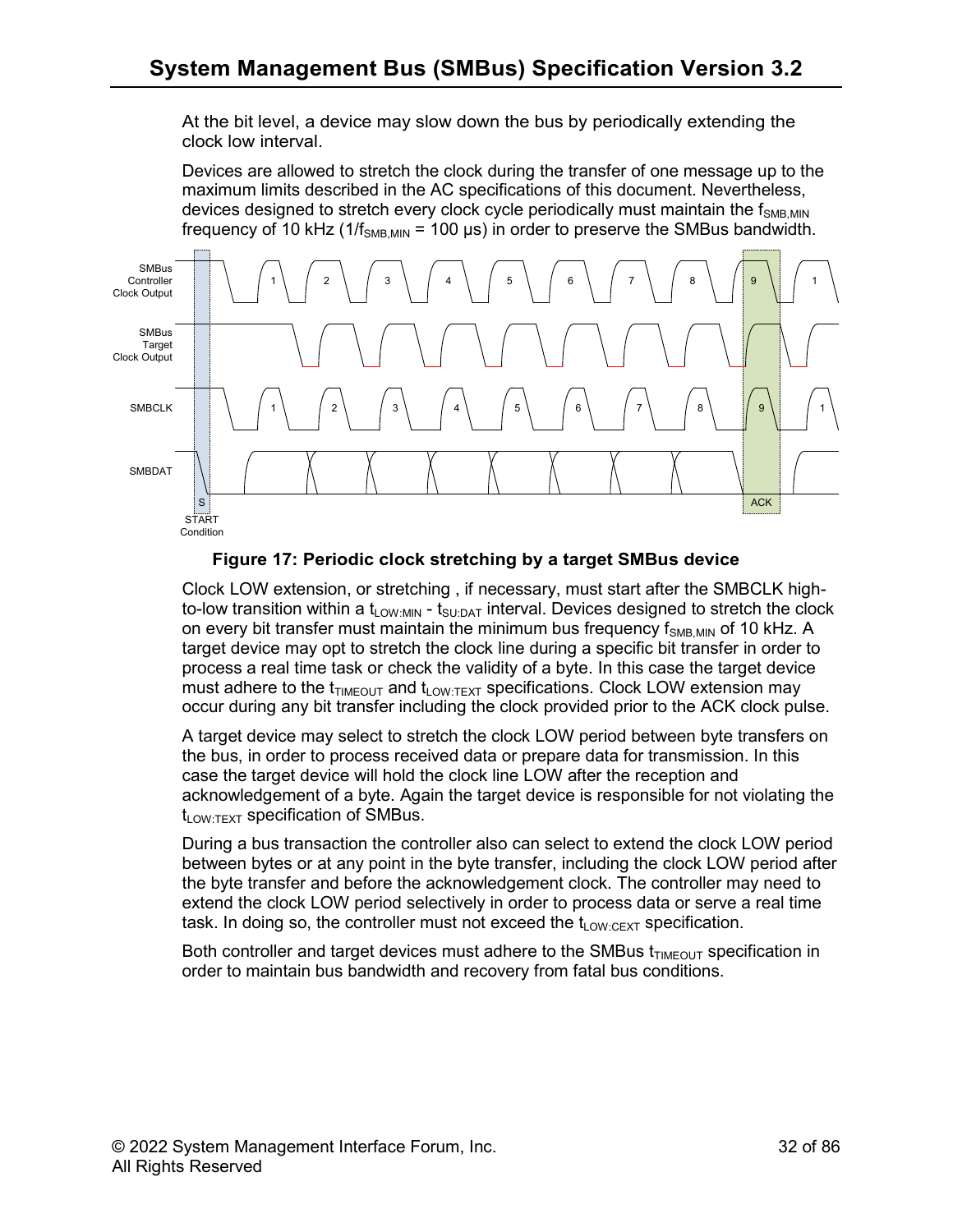**System Management Bus (SMBus) Specification Version [3.2](#page-1-0)**



**Figure 18: Random clock stretching**

<span id="page-32-4"></span><span id="page-32-0"></span>5.4 Data Transfer Formats

SMBus data transfers follow the format shown in Figure 19.



**Figure 19: Data transfer over SMBus**

<span id="page-32-5"></span>After the START condition ("S"), the controller places the 7-bit address of the target device it wants to address on the bus. The address is 7 bits long followed by an eighth bit indicating the direction of the data transfer (R/W#); a ZERO indicates a transmission (WRITE) while a ONE indicates a request for data (READ). A data transfer is always terminated by a STOP (P) condition generated by the controller.

Specific SMBus protocols require the controller to generate a repeated START condition followed by the target device address without first generating a STOP condition.

## <span id="page-32-1"></span>**6. Layer 3 – Network layer**

<span id="page-32-2"></span>6.1 Usage Model

Three different types of devices are referred to in this specification: controllers, targets, and Hosts.

<span id="page-32-3"></span>6.1.1 Controller devices

A controller device issues commands, generates the clocks, and terminates the transfer. Depending on the transaction type, a controller in a transaction may transmit data to a target device (controller-transmitter) or it may receive data from a target device (controller-receiver).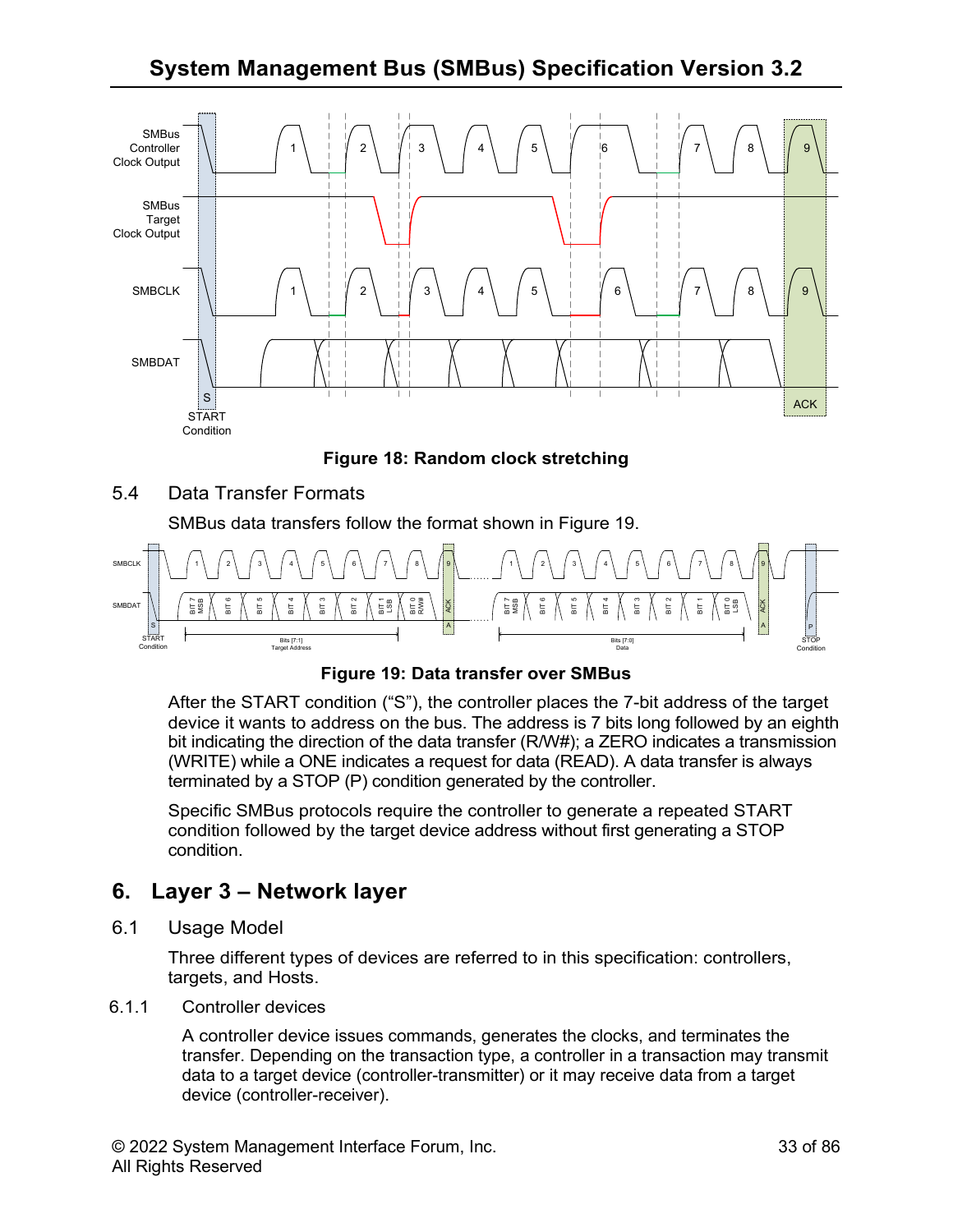A device may be designed to be a controller only or it may be a controller-target, in which it can act either as a controller device or as a target device.

There may be more than one controller on a SMBus.

#### <span id="page-33-0"></span>6.1.2 Target devices

A target device responds to its own address and receives commands. Depending on the transaction type, a target may either receive data from a controller device (targetreceiver) or may send data to a controller device (target-transmitter).

A device may be designed to be a target only. A target device may also be designed to become a controller in certain circumstances, such as when using the SMBus Host Notify protocol (Section 6.5.9).

The number of targets in a system is theoretically limited only by the number of available addresses. In practice, the number of targets is limited by the maximum bus capacitance and rise time specifications.

<span id="page-33-1"></span>6.1.3 Host

A Host is a specialized controller that provides the main interface to the system's CPU or system management processor. A Host must be a controller-target and must support the SMBus Host Notify protocol (Section 6.5.9).

A system does not need to have a Host. One example of a hostless system is a simple battery charging station. The station might sit plugged into a wall waiting to charge a smart battery.

There may be at most one Host in a system.

- <span id="page-33-2"></span>6.2 Device Identification – Target Address
- <span id="page-33-3"></span>6.2.1 Uniqueness required

Any device that exists on the System Management Bus as a target has a unique address called the Target Address.

#### <span id="page-33-4"></span>6.2.2 SMBus address types

Several SMBus devices can be used simultaneously in an actual system. In case of device address contention the designer may use either programmable features implemented in SMBus devices to resolve such contention or/and multiple SMBus branches within the same system to spread devices that use the same address.

There are several types of addresses currently in use in SMBus systems. Table 17 in Appendix C provides a complete list of available, reserved, special purpose, and pre-assigned SMBus addresses.

#### 6.2.2.1 Reserved addresses

SMBus, Access.bus and  $I^2C$  reserve several addresses for specific bus functions as defined in Table 17. These addresses must not be used by or assigned to any SMBus target device unless otherwise detailed by this specification.

All other addresses are available for address assignment for dynamic address devices and/or for miscellaneous devices. Miscellaneous device addresses are discussed in Section 6.2.2.4.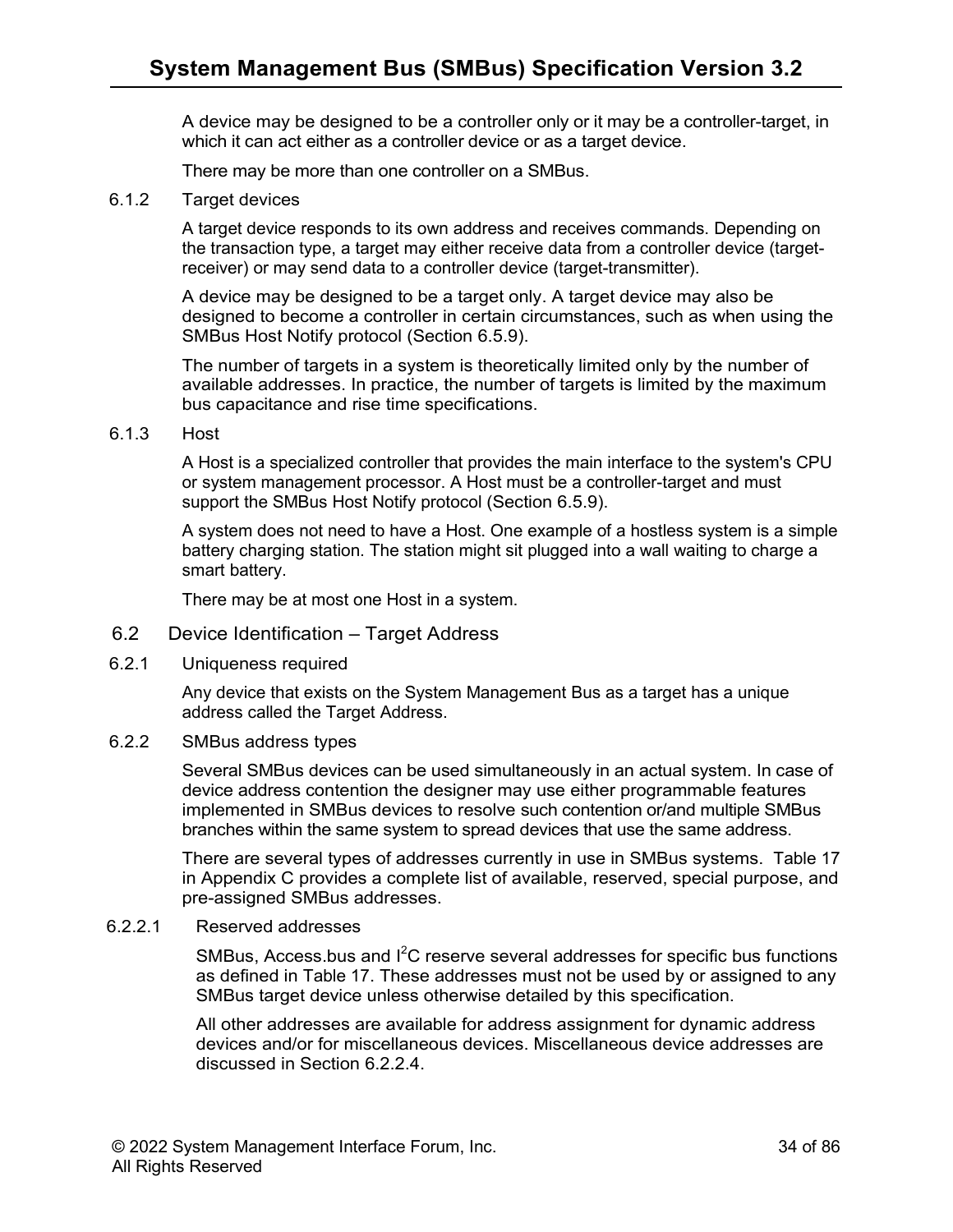#### 6.2.2.2 Purpose-assigned addresses

These addresses are assigned by the SMBus Working Group to specific types of devices. Each device type that obtains an assigned address has to have a SMBus specification associated with it. Some systems using SMBus assume that if a device exists at a purpose-assigned address then the device complies with the associated specifications for that address. For example, SMBus application to Smart Battery implementations assumes that Smart Battery devices and controllers are at their purpose-assigned addresses. Thus, devices that do not meet the purpose-assigned address specifications for Smart Battery devices cannot be used in Smart Battery applications.

Other SMBus implementations do not rely solely on the device address to identify a device's functionality. In these applications, devices may have addresses that overlap with the purpose-assigned addresses.

The device manufacturer is forewarned that this may preclude use of that device in other applications. In general, purpose-assigned addresses should be avoided except for devices that are intended to meet the specification for the corresponding address(es). The device manufacturer should consult the SMBus WG to get the latest information on purpose-assigned addresses as a guide to whether their address assignment is disallowed in certain SMBus applications.

6.2.2.3 Prototype addresses

The Prototype addresses (1001 0XXb) are reserved for device prototyping and experimenting in applications that utilize purpose-assigned addresses. They are not intended for production parts and should never be assigned to any device.

6.2.2.4 Miscellaneous device addresses

Manufacturers have produced and may continue producing SMBus compatible devices for specific system purposes, for which they do not need to implement the complete SMBus specification, or for which they do not require explicit support from the operating system. Such devices, for example, may be port expanders, D/A circuits, etc.

#### 6.2.2.5 Dynamically assigned addresses

Version 2.0 of the SMBus specification introduced the concept of dynamically assigned addresses using the Address Resolution Protocol (ARP). This is detailed in Section 6.6.

6.2.2.6 SMBus Alert Response Address

The SMBus Alert Response Address (0001 100b) can be a substitute for device controller capability. See Appendix A for details.

6.2.2.7 SMBus Device Default Address

The SMBus Device Default Address (1100 001b) is reserved for use by the SMBus Address Resolution Protocol, which allows addresses to be assigned dynamically. See Section 6.5.10 for details

6.2.2.8 SMBus Host Address

The Host has the lowest legitimate address (0001 000b) so that messages going to the Host have the highest priority with respect to bus arbitration.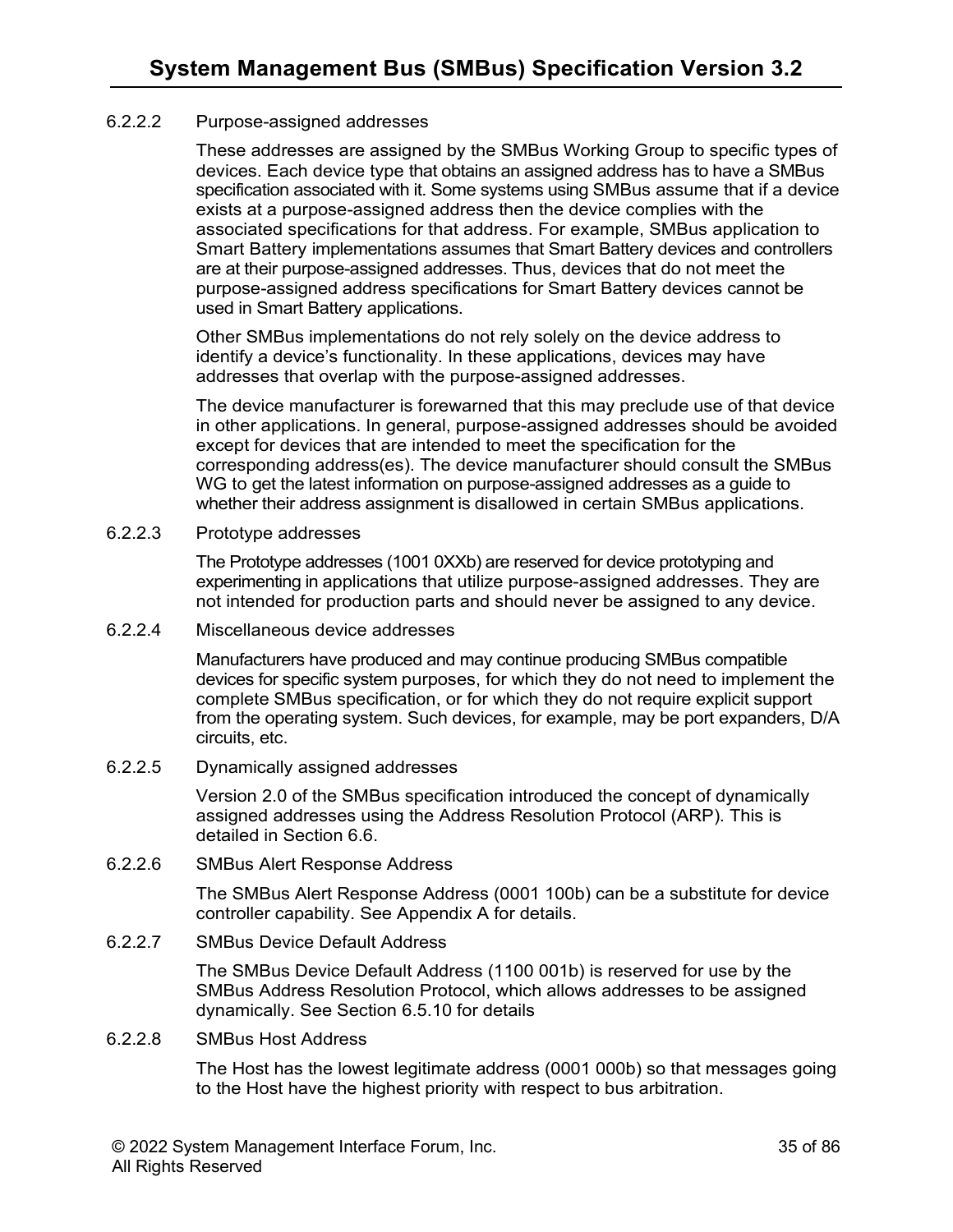#### 6.2.2.9 10-bit Target Addresses

All 10-bit target addresses are reserved for future use and are outside the scope of this specification.

#### <span id="page-35-0"></span>6.3 Using A Device

A typical SMBus device will have a set of commands by which data can be read and written. All commands are 8 bits (1 byte) long. Command arguments and return values can vary in length. Accessing a command that does not exist or is not supported may cause an error condition. In accordance with this specification, the Most Significant Bit is transferred first.

There are fifteen possible command protocols for any given device. A target device may use any or all of the fifteen protocols to communicate. The protocols are Quick Command, Send Byte, Receive Byte, Write Byte, Write Word, Read Byte, Read Word, Process Call, Block Read, Block Write and Block Write-Block Read Process Call, Write 32, Read 32, Write 64, and Read 64.

#### <span id="page-35-1"></span>6.4 Packet Error Checking

The Packet Error Checking mechanism improves reliability and communication robustness. Implementation of Packet Error Checking by SMBus devices is optional for SMBus devices but is required for devices participating in and only during the ARP process. SMBus devices that implement Packet Error Checking must be capable to communicate with the controller and other devices that do not implement the Packet Error Checking mechanism.

Packet Error Checking, whenever applicable, is implemented by appending a Packet Error Code (PEC) at the end of each message transfer. Each protocol (except for Quick Command and the SMBus Host Notify protocol described Section 6.5.9) has two variants: one with the Packet Error Code (PEC) byte and one without. The PEC is a CRC-8 error-checking byte, calculated on all the message bytes (including addresses and read/write bits). The PEC is appended to the message by the device that supplied the last data byte.

#### <span id="page-35-2"></span>6.4.1 Packet error checking implementation

The SMBus must accommodate any mixture of devices that support Packet Error Checking and devices that do not. A device that acts as a target and supports the PEC must always be prepared to perform the target transfer with or without a PEC, verify the correctness of the PEC if present, and only process the message if the PEC is correct. Implementations are encouraged to issue a NACK if the PEC is present but not correct.

#### 6.4.1.1 ACK/NACK and Packet Error Checking

The ACK/NACK bit in a SMBus byte is as susceptible to corruption as any other bit in a SMBus packet. Hence, an ACK at the end of a PEC is not a guarantee that the PEC is correct. A controller-transmitter receiving an ACK at the end of a write should not necessarily assume that the write was successfully carried out at the target-receiver of the write, although it is highly likely that it was.

A NACK received after a PEC by a controller-transmitter indicates that the link layer of the target-receiver became aware of an error with the transmission in time to supply a NACK at the end of the PEC byte. This may be due to an incorrect PEC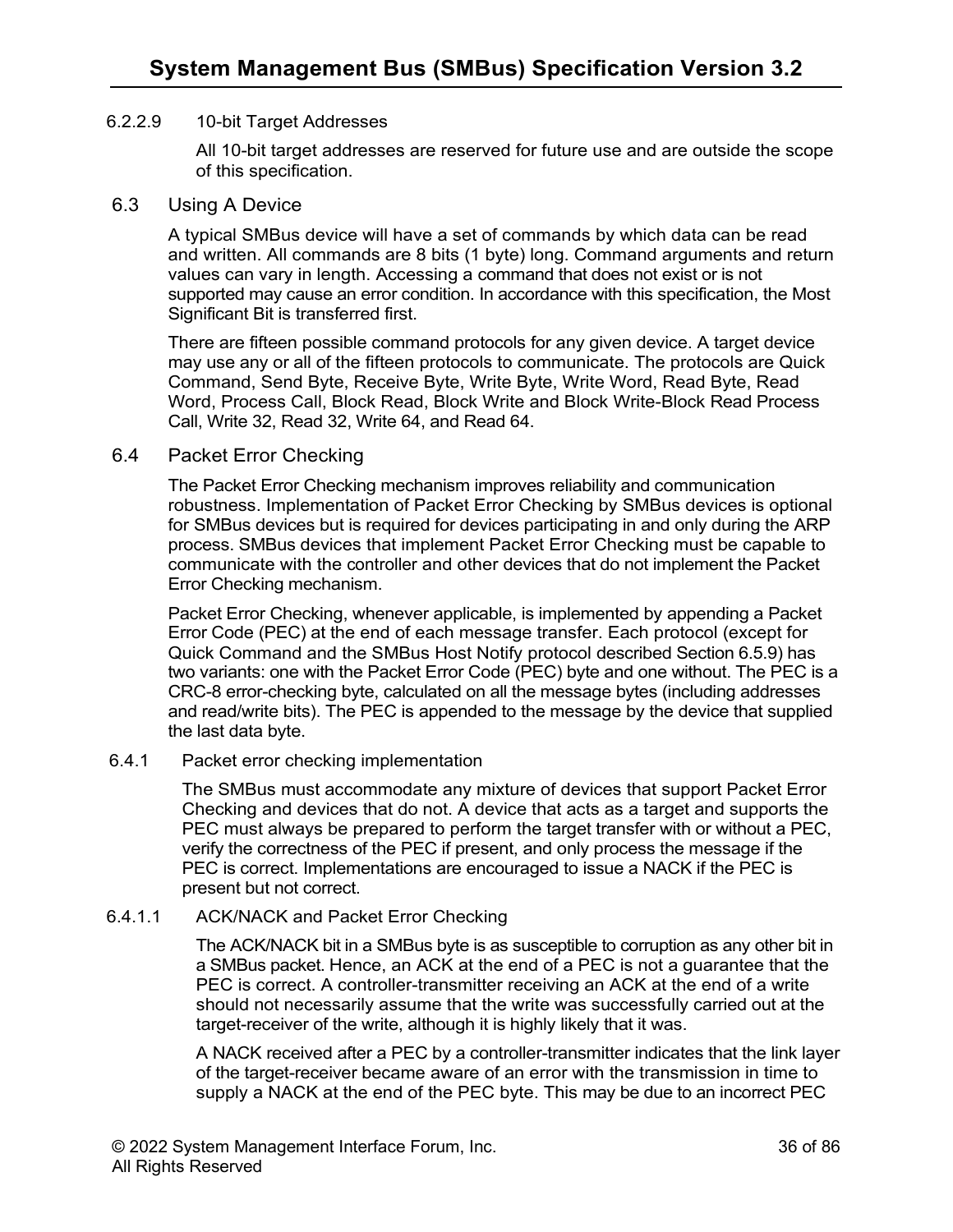or any other error. Errors discovered above the data link layer may also be indicated with a NACK if the device is fast enough to discover and indicate the error when the NACK is due.

An ACK received after a PEC by a controller-transmitter means that no error could be determined by the link layer in the target-receiver in time to supply a NACK. This might be because the receiver is not able to check the validity of the PEC in real time.

If a controller transmitter wants to be sure that a write-operation is performed correctly at the target device, it must use some higher-layer mechanism to verify this. This might take the form of a read-with-PEC of the data; receipt of a correct PEC would reliably indicate that that the original write occurred without error.

When a controller-receiver reads data from a target-transmitter, the ACK/NACK supplied by the controller-receiver at the end of the transaction has little meaning other than to mark the end of the last byte. The target-transmitter is supplying the data, and if the PEC supplied by the target-transmitter is correct, the controller-receiver may assume that the data was received as the target transmitted it. If not, it is up to the controller-receiver to take any appropriate remedial action.

## 6.4.1.2 Controller implementation

A controller may use PEC on any transaction. It is required that the controller have either a priori knowledge of whether or not the target device supports PEC or a way to determine whether the target device supports PEC. The use of PEC is governed by upper layer protocols (e.g. device drivers), specifications (e.g. requirements of the SMBus ARP protocol) or detection algorithms for a given class of devices (e.g. smart batteries).

#### 6.4.1.3 Target implementation

A target device that implements Packet Error Checking must be prepared to receive and transmit data with or without a PEC. During a target receive transfer, after the device has identified the protocol and command, it must accept and check the additional PEC for validity.

During a target transmit transfer, the target transmitter must respond to additional clocks after the last byte transfer and furnish a PEC to the controller receiver requesting it.

Each bus transaction requires a Packet Error Code (PEC) calculation by both the transmitter and receiver within each packet. The PEC uses an 8-bit cyclic redundancy check (CRC-8) of each read or write bus transaction to calculate a Packet Error Code (PEC). The PEC may be calculated in any way that conforms to a CRC-8 represented by the polynomial,  $C(x) = x^8 + x^2 + x^1 + 1$ , and must be calculated in the order of the bits as received.

Calculating the PEC for transmission or reception is implemented in a method chosen by the device manufacturer. It is possible to perform the check with a lowcost hardware or a firmware algorithm that could process the message bit-by-bit or with a byte-wise look-up table. The SMBus web page provides some example CRC-8 methods.

The PEC is appended to the message as dictated by the protocols in Section 6.5. The PEC calculation includes all bytes in the transmission, including address, command and data. The PEC calculation does not include ACK or NACK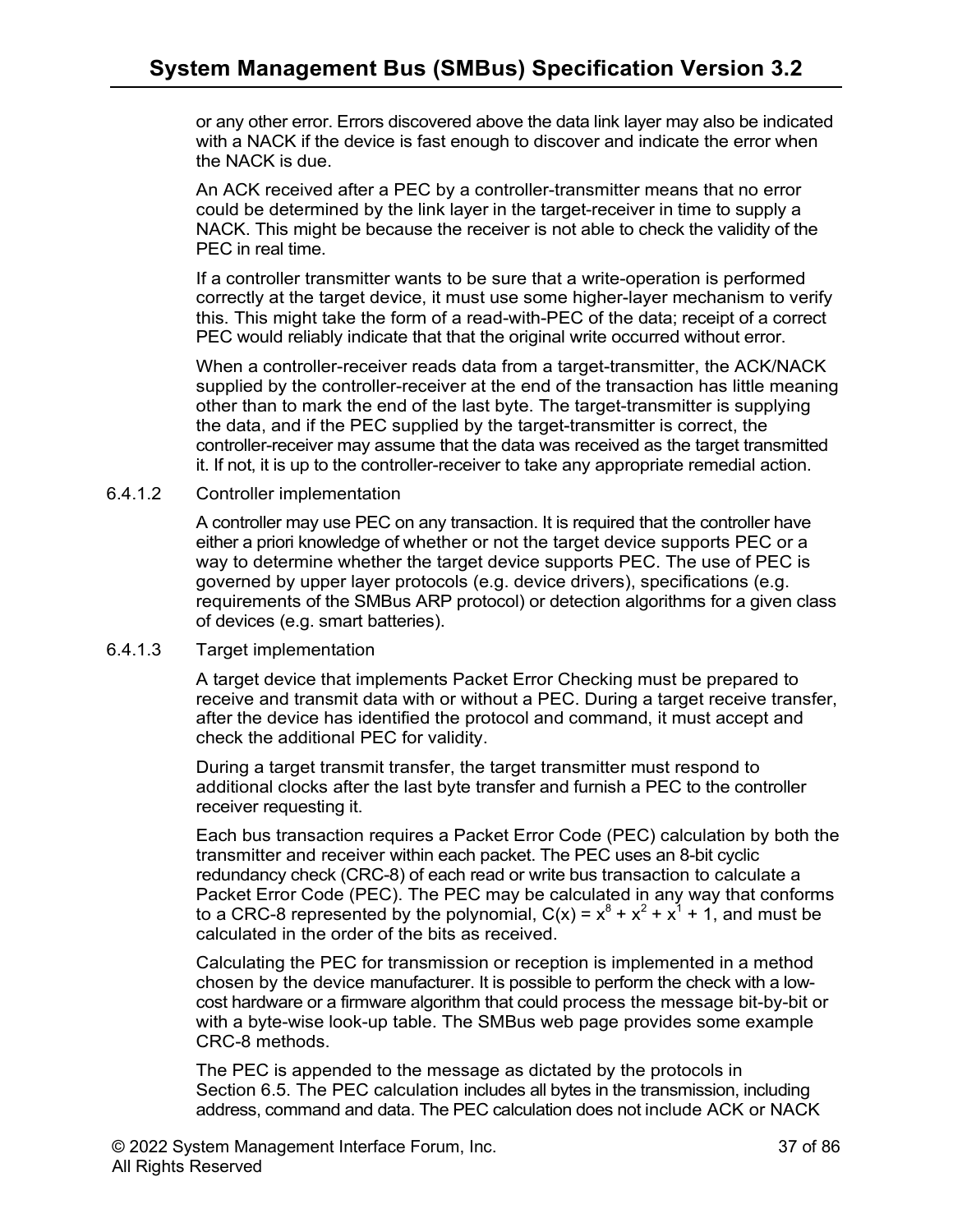bits or START, STOP or REPEATED START conditions. This means that the PEC is computed over the entire message from the first START condition.

Whether a device implements packet error checking may be determined by the specification revision code that is present in the Specification Info() command for a Smart Battery, Smart Battery Charger or Smart Battery Selector. See these individual specifications for exact revision coding identities. It may also be discovered in the UDID, defined in Section 6.6.1, for other devices.

#### 6.5 Bus Protocols

Following is a description of the various SMBus protocols with and without a Packet Error Code. Compliant devices need not support all the protocols defined in this section. The results returned by such a device to a protocol it does not support are undefined.

Table 1 shows the symbols used to create the protocol diagrams in this section. Not all protocol elements will be present in every command. For instance, not all packets are required to include the Packet Error Code.

A value shown within a field in the following diagrams is a mandatory value for that field.

The data formats implemented by SMBus are:

- Controller-transmitter transmits to target-receiver: The transfer direction in this case is not changed.
- Controller reads target immediately after the first byte: At the moment of the first acknowledgment (provided by the target-receiver) the controller-transmitter becomes a controller-receiver and the target-receiver becomes a targettransmitter.
- Combined format: During a change of direction within a transfer, the controller generates a REPEATED START condition and the target address but with the R/W# set to 1. In this case the controller receiver terminates the transfer by generating a NACK on the last byte of the transfer and a STOP condition.

Examples of these formats will be seen in the SMBus protocols below.

#### 6.5.1 Quick Command

In the Quick Command the R/W# bit of the target address denotes the command. The R/W# bit may be used to simply turn a device function on or off, or enable/disable a low power standby mode. There is no data sent or received.

The Quick Command implementation is good for very small devices that have limited support for the SMBus specification. It also limits data on the bus for simple devices.



**Figure 20: Quick Command protocol**

#### 6.5.2 Send Byte

A simple device may recognize its own target address and accept up to 256 possible encoded commands in the form of a byte that follows the target address.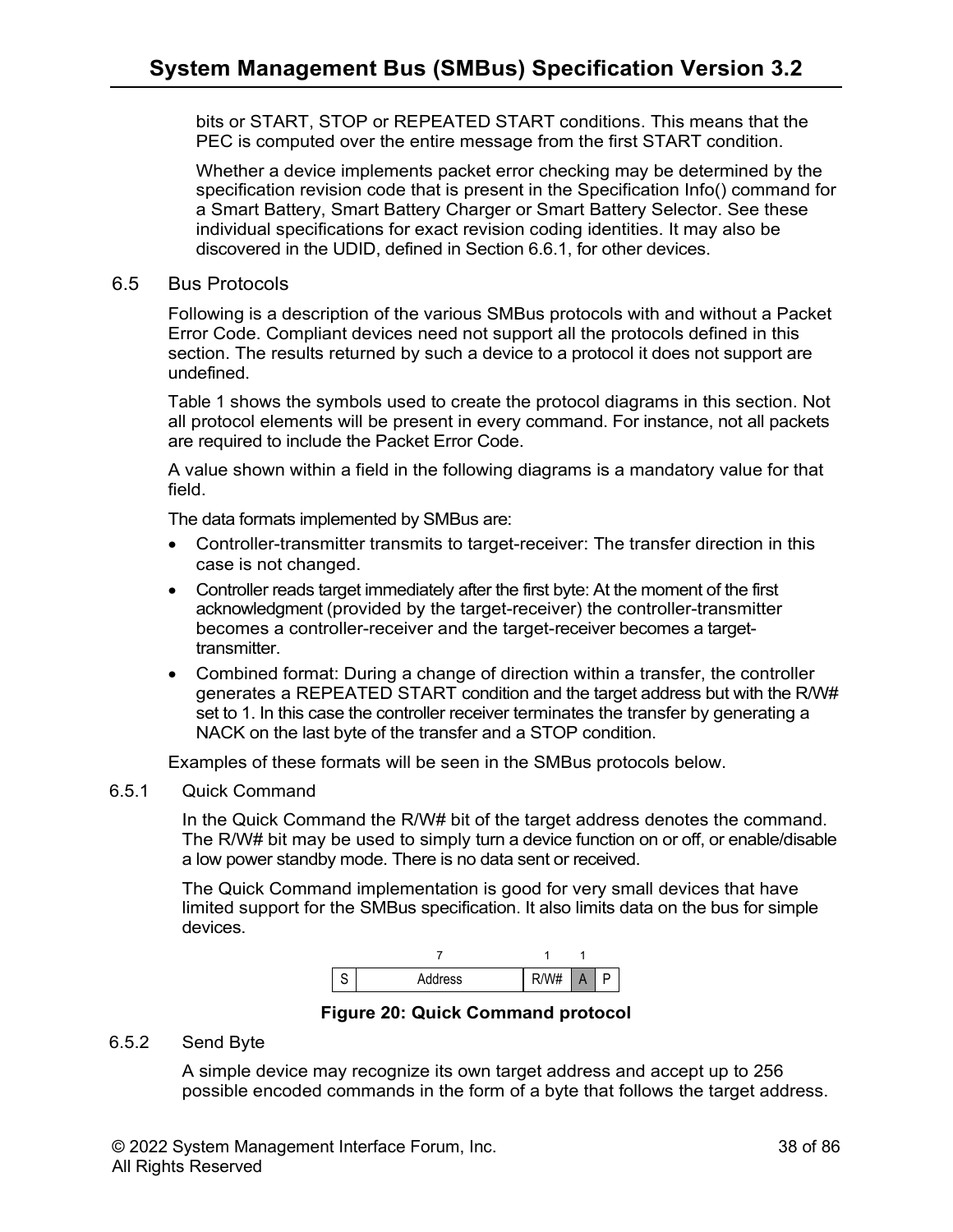All or parts of the Send Byte may contribute to the command. For example, the highest 7 bits of the command code might specify an access to a feature, while the least significant bit would tell the device to turn the feature on or off. Or, a device may set the "volume" of its output based on the value it received from the Send Byte protocol.



**Figure 22: Send Byte protocol with PEC**

## 6.5.3 Receive Byte

The Receive Byte is similar to a Send Byte, the only difference being the direction of data transfer. A simple device may have information that the controller needs. It can do so with the Receive Byte protocol. The same device may accept both Send Byte and Receive Byte protocols. A NACK (a '1' in the ACK bit position) signifies the end of a read transfer.



**Figure 24: Receive Byte protocol with PEC**

## 6.5.4 Write Byte/Word

The first byte of a Write Byte/Word access is the command code. The next one or two bytes, respectively, are the data to be written. In this example the controller sends the target device address followed by the write bit. The device acknowledges and the controller delivers the command code. The target again acknowledges before the controller sends the data byte or word (low byte first). The target acknowledges each byte, and the entire transaction is finished with a STOP condition.

| -<br>◡ | raco<br>.<br>. <b>.</b> . | Wr<br>. . | Code<br>.000 <sup>r</sup><br>manu<br>___ | Bvte<br><b>Data</b> D |  |
|--------|---------------------------|-----------|------------------------------------------|-----------------------|--|

**Figure 25: Write Byte protocol**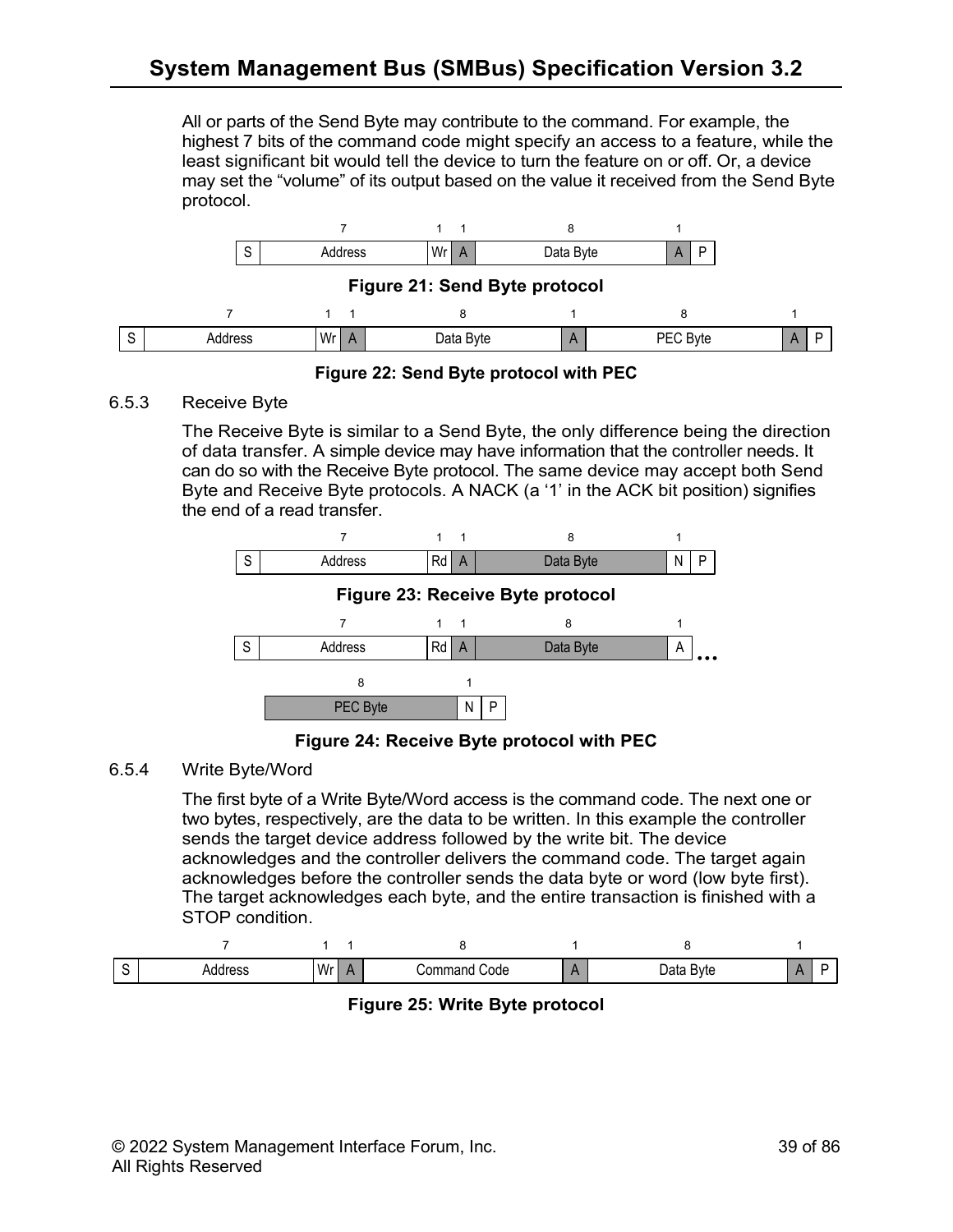

**Figure 28: Write Word protocol with PEC**

## 6.5.5 Read Byte/Word

Reading data is slightly more complicated than writing data. First the controller must write a command to the target device. Then it must follow that command with a repeated START condition to denote a read from that device's address. The target then returns one or two bytes of data.

Note that there is no STOP condition before the repeated START condition, and that a NACK signifies the end of the read transfer.



**Figure 30: Read Byte protocol with PEC**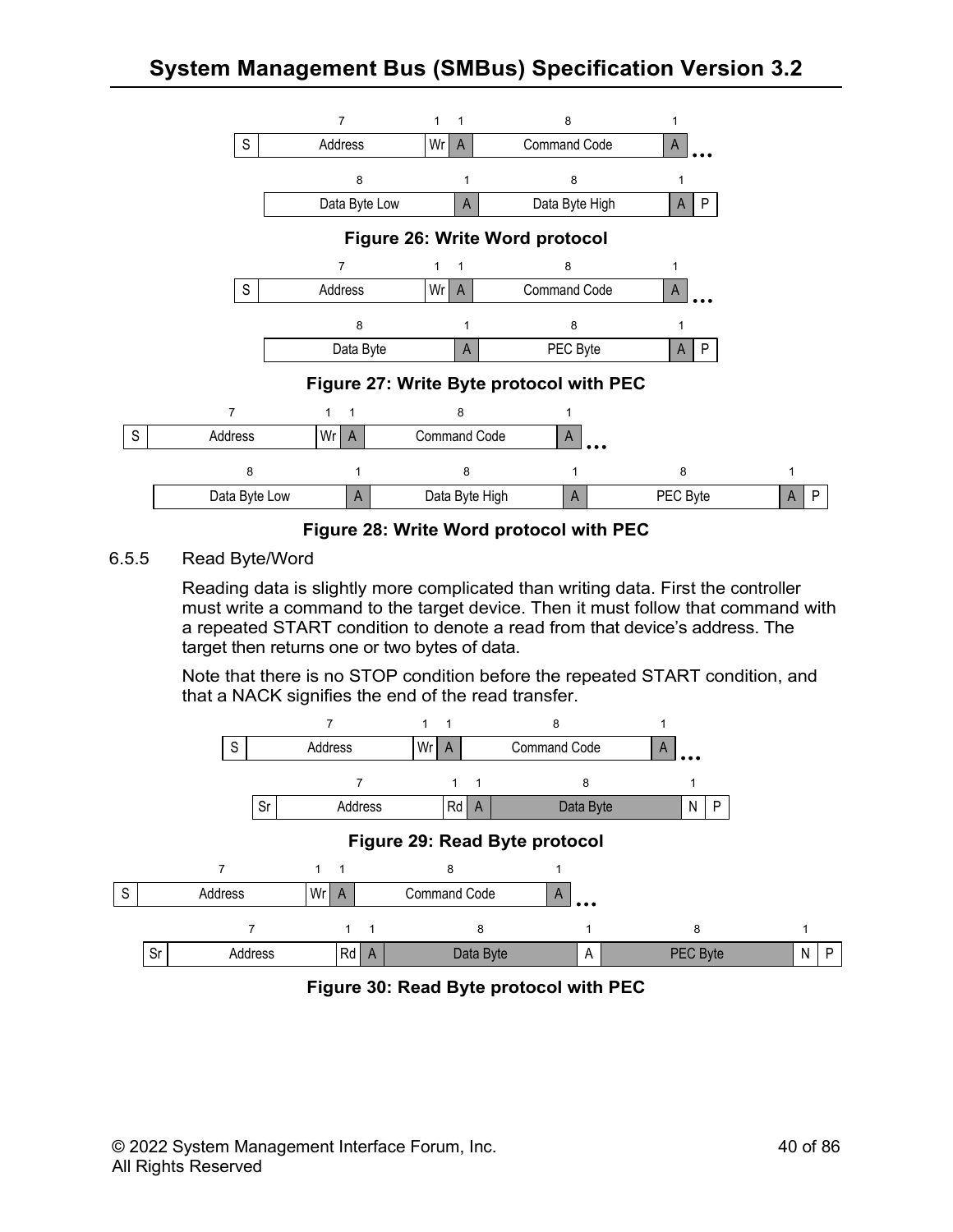

**Figure 32: Read Word protocol with PEC**

6.5.6 Process Call

The Process Call is so named because a command sends data and waits for the target to return a value dependent on that data. The protocol is simply a Write Word followed by a Read Word without the Read-Word command field and the Write-Word STOP bit.

Note that there is no STOP condition before the repeated START condition, and that a NACK signifies the end of the read transfer.



**Figure 34: Process Call with PEC**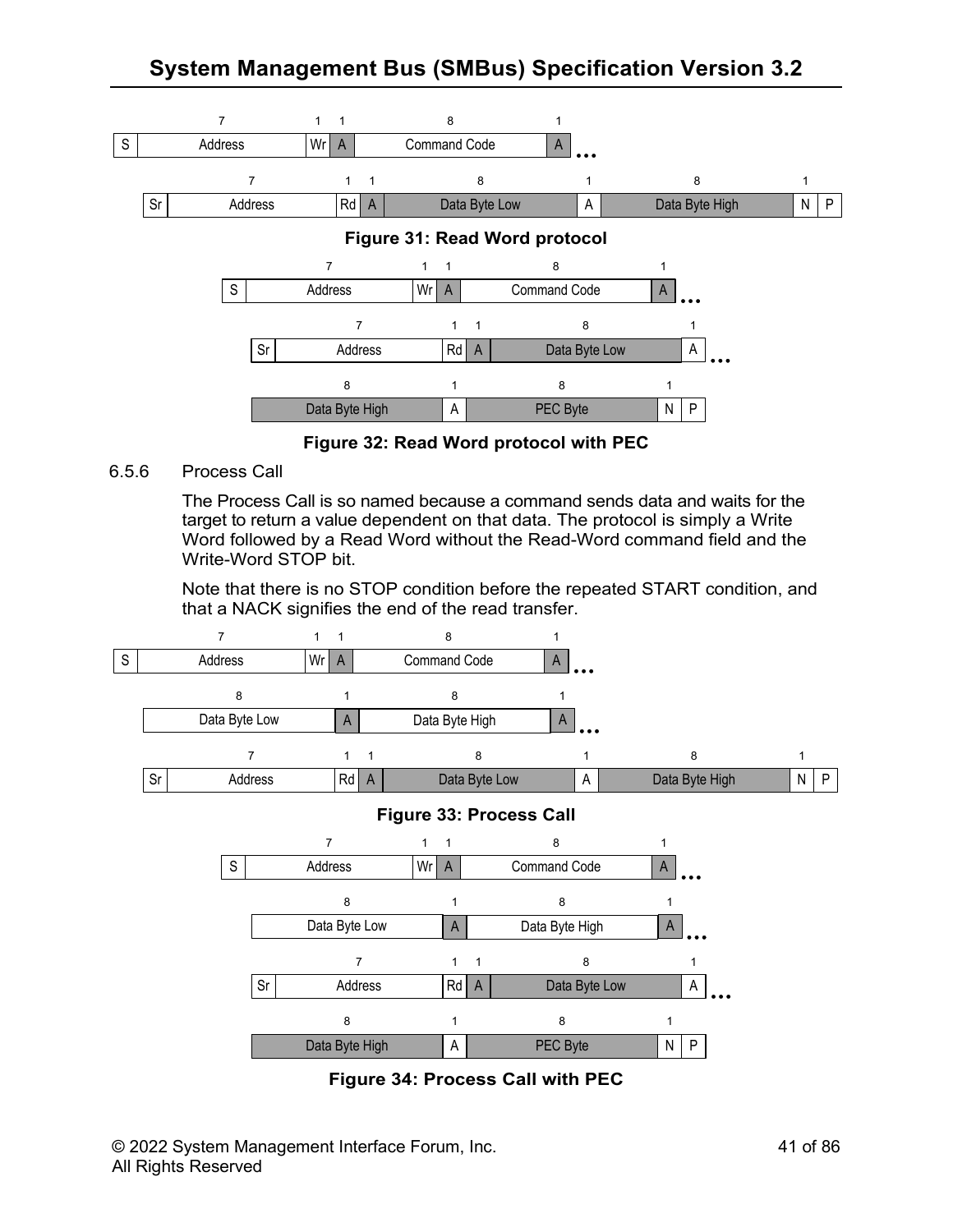## 6.5.7 Block Write/Read

The Block Write begins with a target address and a write condition. After the command code the controller issues a byte count which describes how many more bytes will follow in the message. If a target has 20 bytes to send, the byte count field will have the value 20 (14h), followed by the 20 bytes of data. The byte count does not include the PEC byte. The byte count may be 0. A Block Read or Block Write is allowed to transfer a maximum of 255 data bytes.



**Figure 38: Block Read with PEC**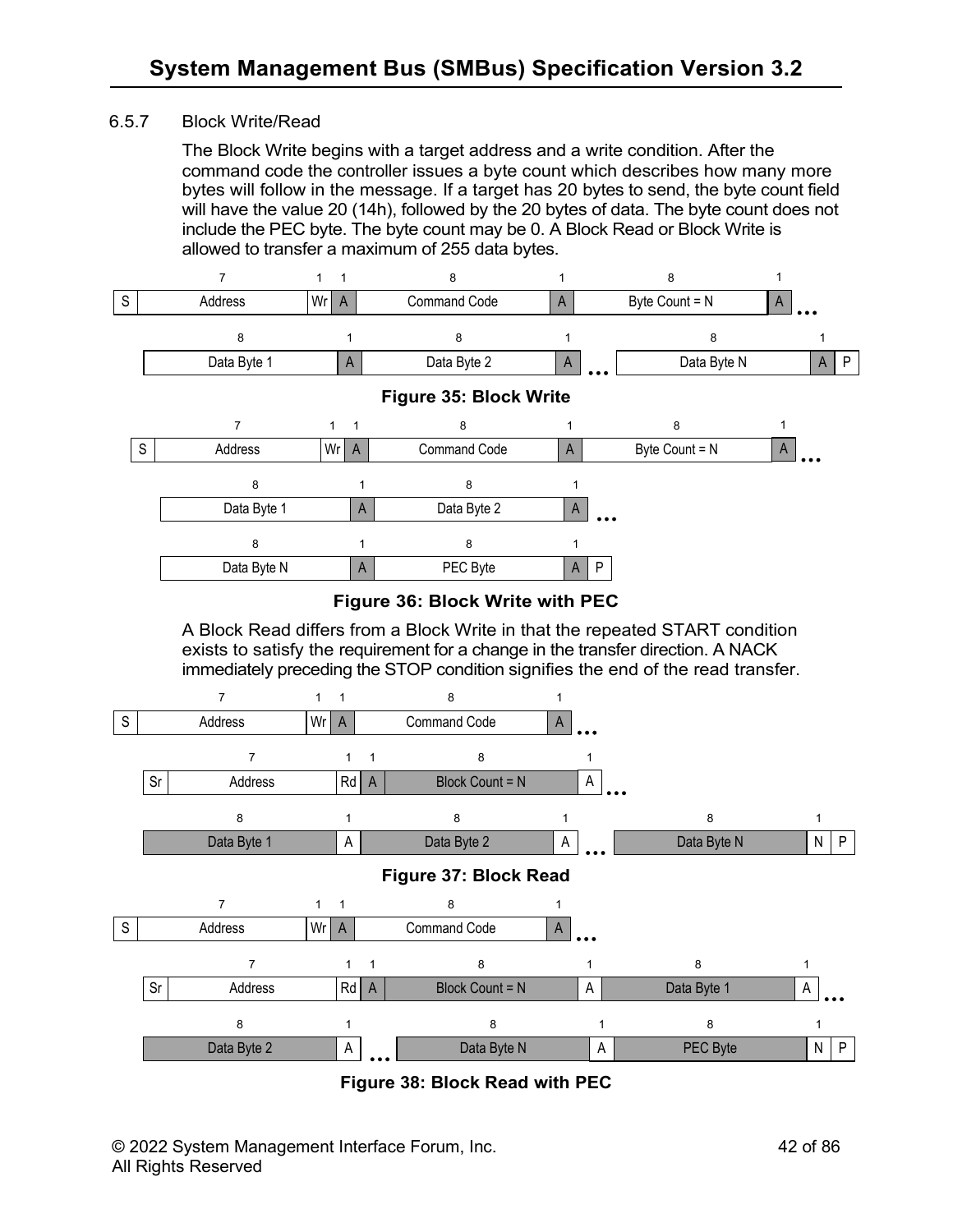#### 6.5.8 Block Write-Block Read Process Call

The Block Write-Block Read Process Call is a two-part message. The call begins with a target address and a write condition. After the command code the controller issues a write byte count (M) that describes how many more bytes will be written in the first part of the message. If a controller has 6 bytes to send, the byte count field will have the value 6 (0000 0110b), followed by the 6 bytes of data. The write byte count (M) may be zero.

The second part of the message is a block of read data beginning with a repeated start condition followed by the target address and a Read bit. The next byte is the read byte count (N), which may differ from the write byte count (M). The read byte count (N) may be zero.

The combined data payload must not exceed 255 bytes. The byte length restrictions of this process call are summarized as follows:

- $M \geq 0$  byte
- $N \geq 0$  byte
- $M + N \leq 255$  bytes

The read byte count does not include the PEC byte. The PEC is computed on the total message beginning with the first target address and using the normal PEC computational rules. It is highly recommended that a PEC byte be used with the Block Write-Block Read Process Call.

Note that there is no STOP condition before the repeated START condition, and that a NACK signifies the end of the read transfer.



**Figure 39: Block Write - Block Read Process Call**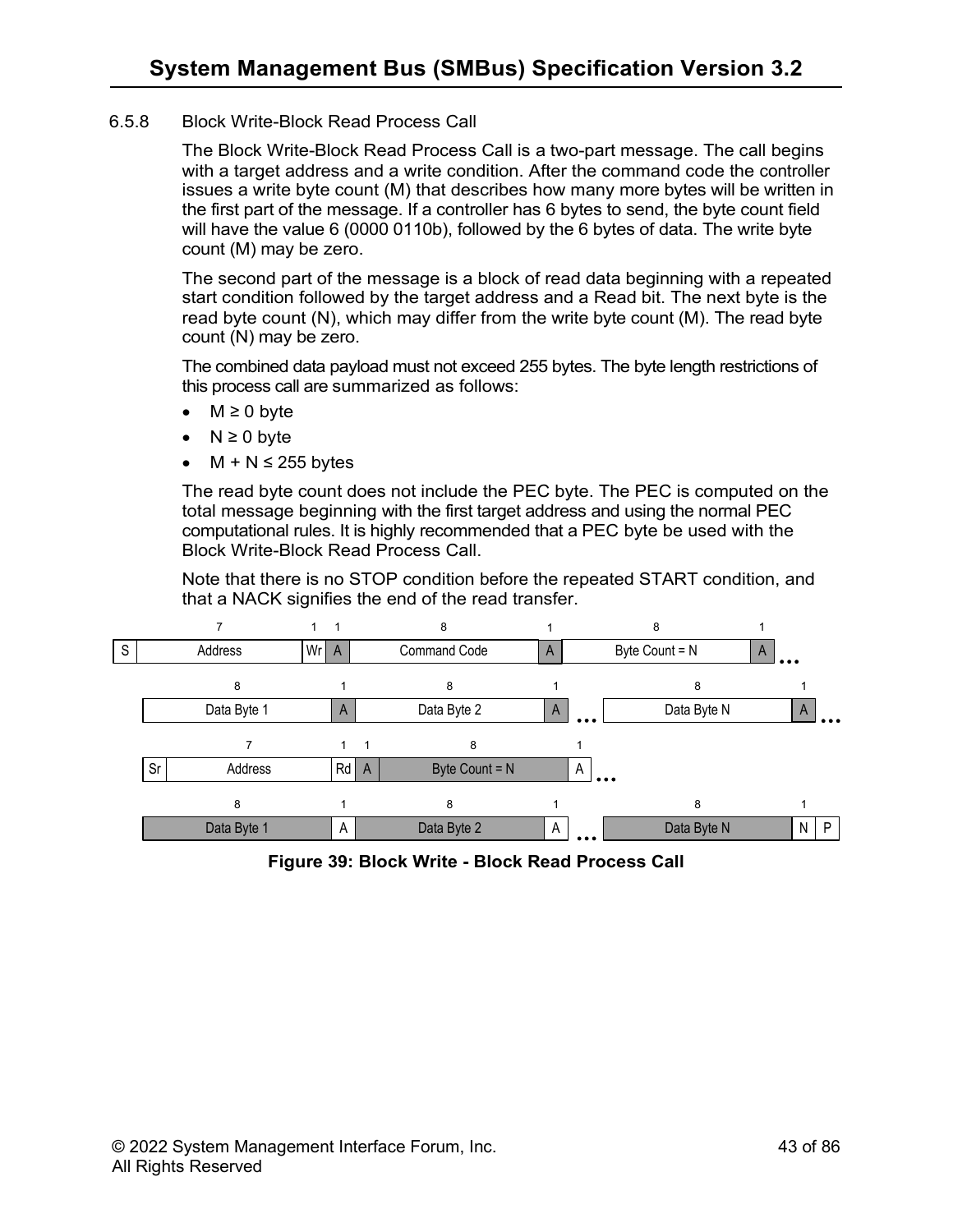

## **Figure 40: Block Write - Block Read Process Call with PEC**

#### 6.5.9 SMBus Host Notify protocol

To prevent messages coming to a SMBus Host from unknown devices in unknown formats only one method of communication is allowed, a modified form of the Write Word protocol. The standard Write Word protocol is modified by replacing the command code with the alerting device's address. This protocol MUST be used when a SMBus device, which is normally a target, becomes a controller for this transaction in order to communicate with the SMBus Host (which acts as a target for this transaction).

Communication from a SMBus device to the SMBus Host begins with the SMBus Host address (0001 000b). The message's Command Code is the initiating SMBus device's address. From this, the SMBus Host knows the origin of the following 16 bits of device status. The contents of the status are device specific.



#### **Figure 41: 7-bit Addressable Device to Host Communication**

SMBus Hosts, as defined in Section 6.1.3, must support the SMBus Host Notify protocol. Hosts may implement the optional SMBALERT# line if devices in the system use it.

#### 6.5.10 Write 32 protocol

The Write 32 protocol is used with commands that require sending to a target device up to 32 bits (4 bytes) of data.

This protocol can be used to send less than 32 bits but the packet must be padded to fill 32 bits. Data or meaningful bits are packed into the lower order bits and unused higher order bits are filled with zeros. For example, a 20 bit value is transmitted in bits [19:0] with the most significant bit in bit [19]. Bits [31:20] are all zeros.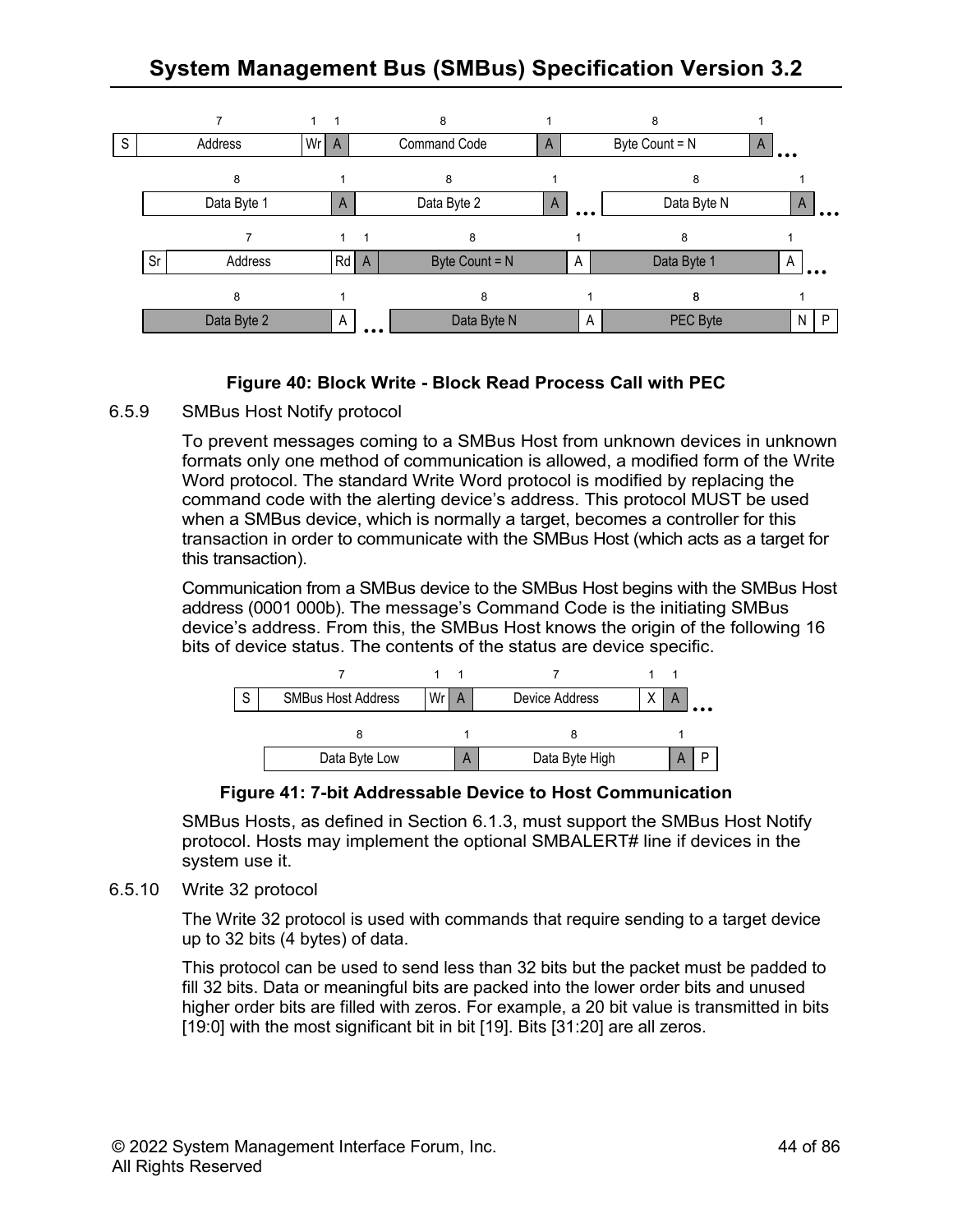

**Figure 43: Write 32 Protocol With PEC**

## 6.5.11 Read 32 protocol

The Read 32 protocol is used with commands that require reading up to 32 bits (4 bytes) of data from a target device.

This protocol can be used to read less than 32 bits but the packet must be padded to fill 32 bits. Data or meaningful bits are packed into the lower order bits and unused higher order bits are filled with zeros. For example, a 20 bit value is transmitted in bits [19:0] with the most significant bit in bit [19]. Bits [31:20] are all zeros.



**Figure 44: Read 32 Protocol**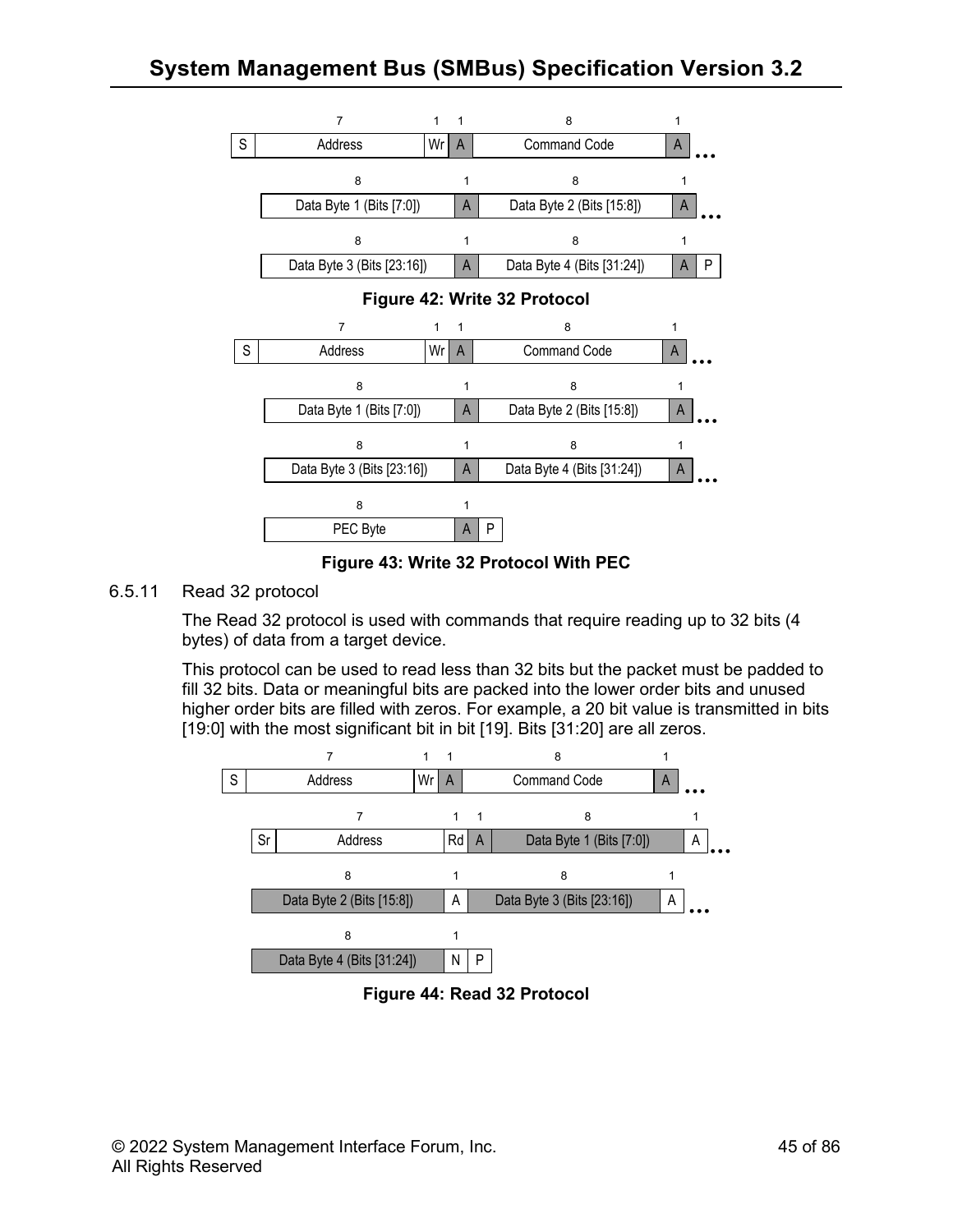

**Figure 45: Read 32 Protocol With PEC**

## 6.5.12 Write 64 protocol

The Write 64 protocol is used with commands that require sending to a target device up to 64 bits (8 bytes) of data.

This protocol can be used to send less than 64 bits but the packet must be padded to fill 64 bits. Data or meaningful bits are packed into the lower order bits and unused higher order bits are filled with zeros. For example, a 40 bit value is transmitted in bits [39:0] with the most significant bit in bit [39]. Bits [63:40] are all zeros.



**Figure 46: Write 64 Protocol**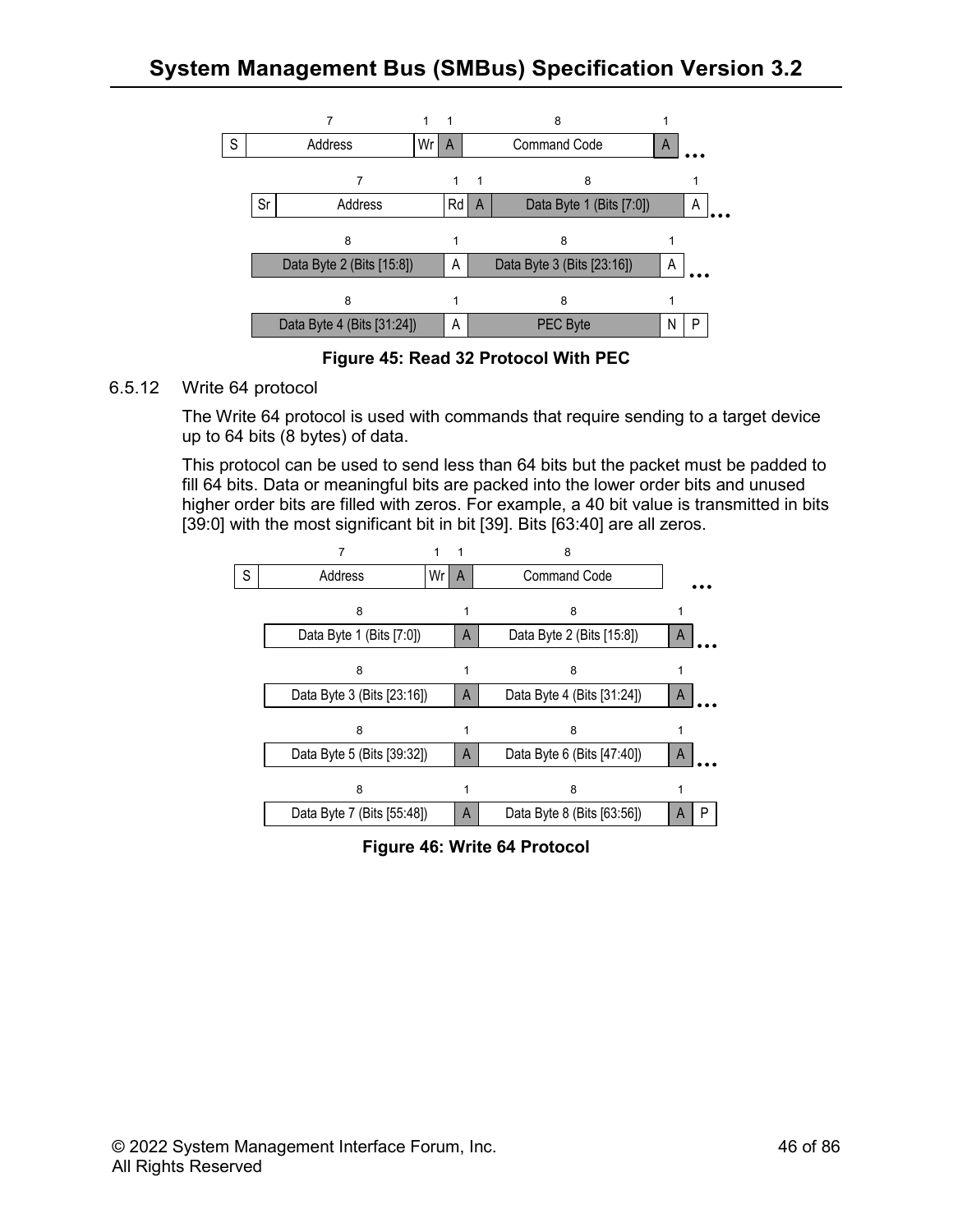

**Figure 47: Write 64 Protocol With PEC**

6.5.13 Read 64 protocol

The Read 64 protocol is used with commands that require reading up to 64 bits (8 bytes) of data from a target device.

This protocol can be used to send less than 64 bits but the packet must be padded to fill 64 bits. Data or meaningful bits are packed into the lower order bits and unused higher order bits are filled with zeros. For example, a 40 bit value is transmitted in bits [39:0] with the most significant bit in bit [39]. Bits [63:40] are all zeros.



**Figure 48: Read 64 Protocol**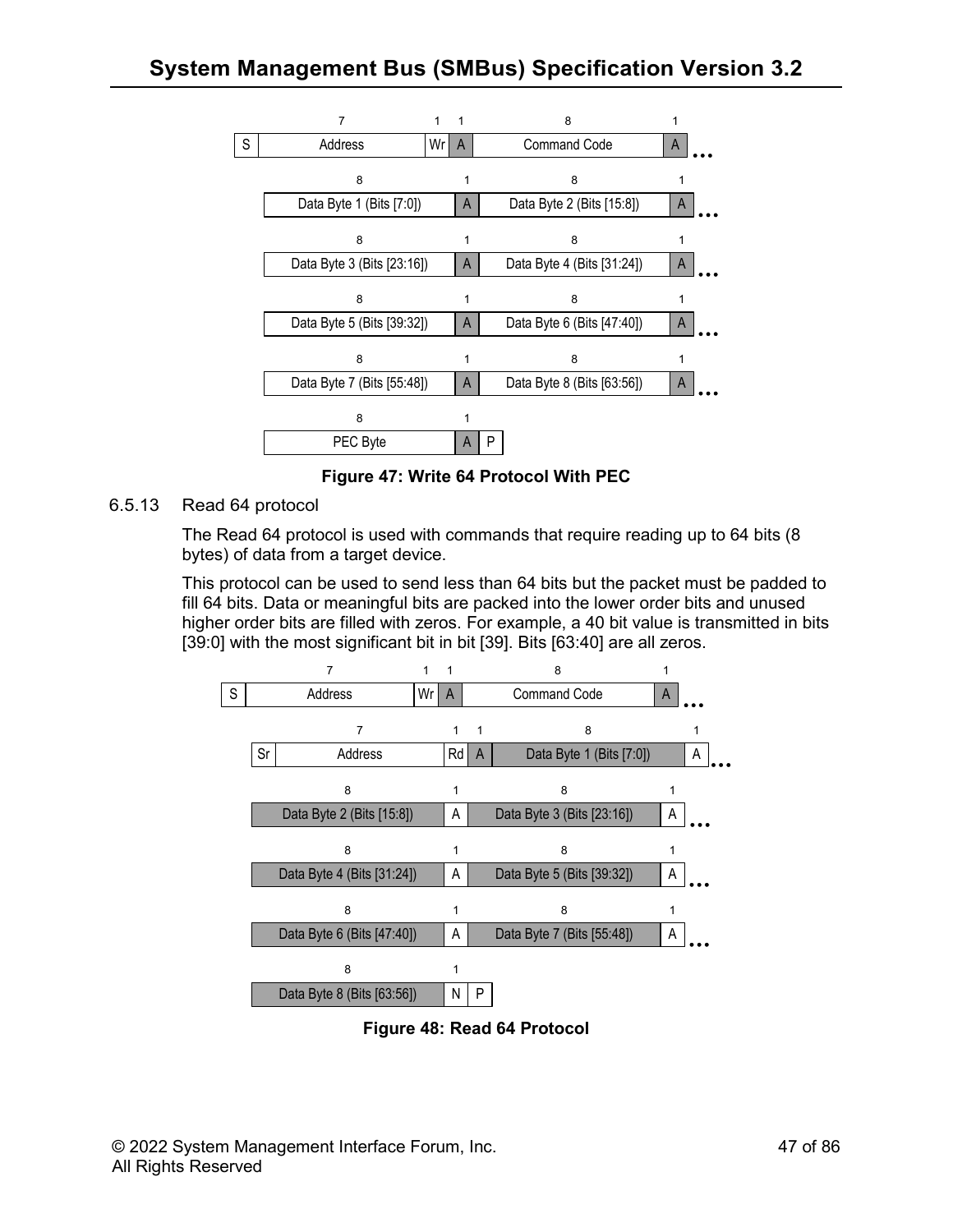

**Figure 49: Read 64 Protocol With PEC**

## 6.6 SMBus Address Resolution Protocol

SMBus target address conflicts can be resolved by dynamically assigning a new unique address to each target device. The Address Resolution Protocol (ARP) possesses the following attributes:

Address assignment utilizes the standard SMBus physical layer arbitration mechanism.

Assigned addresses remain constant while device power is applied; address retention through device power loss is also allowed.

No additional SMBus packet overhead is incurred after address assignment. (i.e. subsequent accesses to assigned target addresses have the same overhead as accesses to fixed address devices).

Any SMBus controller can enumerate the bus.

#### 6.6.1 Unique Device Identifier (UDID)

In order to provide a mechanism to isolate each device for the purpose of address assignment each device must implement a unique device identifier (UDID). This 128-bit number is comprised of the following fields:

| 8 Bits                 | 8 Bits               | 16 Bits                | 16 Bits   | 16 Bits            |   |
|------------------------|----------------------|------------------------|-----------|--------------------|---|
| Device<br>Capabilities | Version/<br>Revision | Vendor ID              | Device ID | Interface          | . |
| <b>MSB</b><br>16 Bits  |                      | 16 Bits                |           | 32 Bits            |   |
| Subsystem<br>Vendor ID |                      | Subsystem<br>Device ID |           | Vendor Specific ID |   |

LSB

## **Figure 50: UDID**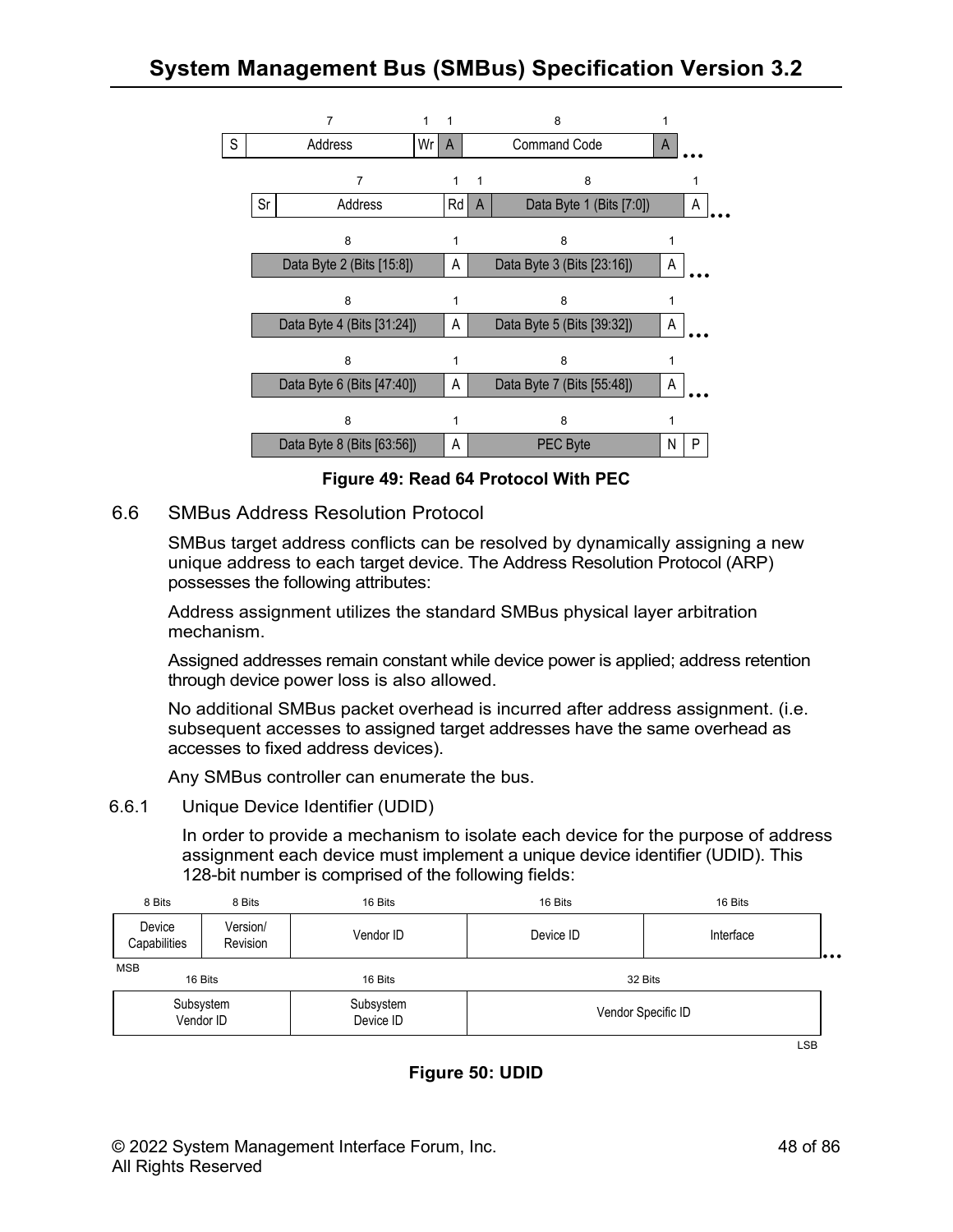| <b>Bits</b> | Field                         | <b>Description</b>                                                                                                                                                                                                                                                                                                                                                                                                                                                                                  |  |  |
|-------------|-------------------------------|-----------------------------------------------------------------------------------------------------------------------------------------------------------------------------------------------------------------------------------------------------------------------------------------------------------------------------------------------------------------------------------------------------------------------------------------------------------------------------------------------------|--|--|
| [127:120]   | <b>Device Capabilities</b>    | Describes the device's capabilities. See detail below.                                                                                                                                                                                                                                                                                                                                                                                                                                              |  |  |
| [119:112]   | Version / Revision            | UDID version number, and silicon revision identification. See<br>detail below.                                                                                                                                                                                                                                                                                                                                                                                                                      |  |  |
| [111:96]    | Vendor ID                     | The device manufacturer's ID as assigned by the SBS<br>Implementers' Forum or the PCI SIG.                                                                                                                                                                                                                                                                                                                                                                                                          |  |  |
| [95:80]     | Device ID                     | The device ID as assigned by the device manufacturer<br>(identified by the Vendor ID field).                                                                                                                                                                                                                                                                                                                                                                                                        |  |  |
| [79:64]     | Interface                     | Identifies the protocol layer interfaces supported over the<br>SMBus connection by the device. For example, ASF and IPMI.                                                                                                                                                                                                                                                                                                                                                                           |  |  |
| [63:48]     | Subsystem<br>Vendor ID        | This field may hold a value derived from any of several<br>sources:<br>The device manufacturer's ID as assigned by the SBS<br>$\bullet$<br>Implementers' Forum or the PCI SIG.<br>The device OEM's ID as assigned by the SBS Implementers'<br>$\bullet$<br>Forum or the PCI SIG.<br>A value that, in combination with the Subsystem Device ID,<br>$\bullet$<br>can be used to identify an organization or industry group that<br>has defined a particular common device interface<br>specification. |  |  |
| [47:32]     | <b>Subsystem Device</b><br>ID | The subsystem ID identifies a specific interface,<br>implementation, or device. The Subsystem ID is defined by<br>the party identified by the Subsystem Vendor ID field.                                                                                                                                                                                                                                                                                                                            |  |  |
| [31:0]      | Vendor-specific ID            | A unique number per device. See detail below.                                                                                                                                                                                                                                                                                                                                                                                                                                                       |  |  |

## **Table 5. UDID bit fields descriptions**

#### 6.6.1.1 Device capabilities field

The Device Capabilities field serves multiple purposes:

- 1. Reports generic SMBus capabilities.
- 2. Guarantees order of ARP resolution. Because a 'zero' bit wins arbitration over a '1' bit, and the Address Type bits are the first two bits presented when a device presents its UDID, all fixed address devices on the bus are detected during ARP first, followed by devices with dynamic and persistent addresses, and so on. The bits in the brackets below show the highest two bits, the address type field, within the Device Capabilities field:
	- [00] Fixed Address devices are identified first.
	- [01] Dynamic and Persistent Address devices are identified next.
	- [10] Dynamic and Volatile Address devices are identified next.
	- [11] Random Number devices are identified last.

| Bits [7:6]<br>Address Type | <b>Bit [5]</b><br>Reserved<br>(0) | <b>Bit [4]</b><br>Reserved<br>(0) | <b>Bit [3]</b><br>Reserved<br>(0) | <b>Bit [2]</b><br>Reserved<br>(0) | <b>Bit [1]</b><br>Reserved<br>(0) | <b>Bit [0]</b><br>PEC<br>Supported |
|----------------------------|-----------------------------------|-----------------------------------|-----------------------------------|-----------------------------------|-----------------------------------|------------------------------------|
| MSB                        |                                   |                                   |                                   |                                   |                                   | ∟SB                                |

**Figure 51: 8-bit device capabilities field**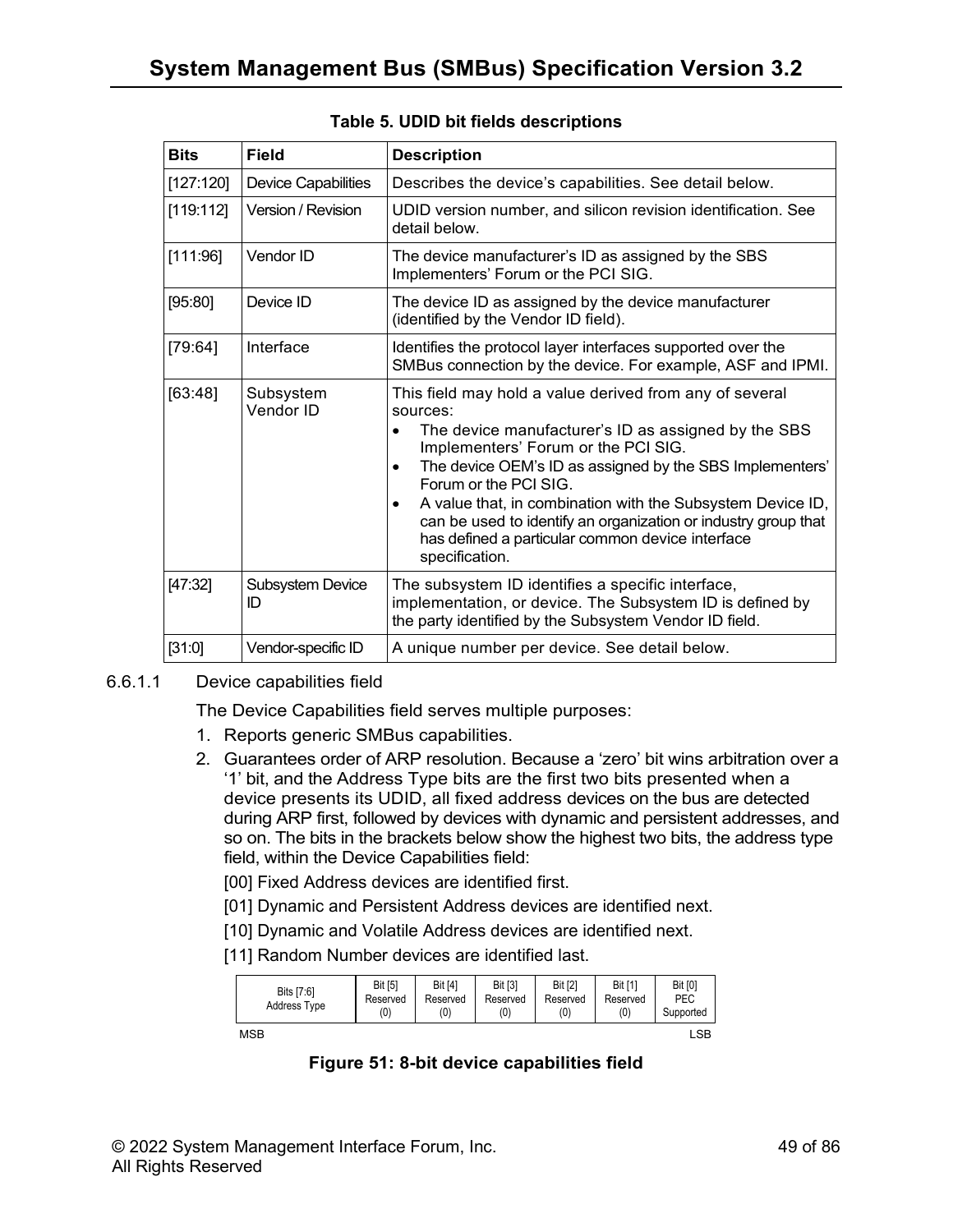| Bit(s) | Field                | <b>Description</b>                                                                                                                                                                                                                                                      |  |
|--------|----------------------|-------------------------------------------------------------------------------------------------------------------------------------------------------------------------------------------------------------------------------------------------------------------------|--|
| [7:6]  | <b>Address Type</b>  | These two bits describe the type of address contained in the<br>device:<br>00 <sub>b</sub><br>Fixed Address device<br>01b<br>Dynamic and persistent address device<br>Dynamic and volatile address device<br>10 <sub>b</sub><br>Random number device<br>11 <sub>b</sub> |  |
| [5:1]  | Reserved             | Reserved bits are for future extendibility and must be returned<br>as 0b and ignored when read.                                                                                                                                                                         |  |
| [0]    | <b>PEC Supported</b> | This bit is set if the device supports Packet Error Code on all<br>commands supported at the device's SMBus address<br>associated with this UDID. If this bit is not set, the ability of the<br>device to support PEC is unknown.                                       |  |

## **Table 6: 8-bit device capabilities field descriptions**

#### 6.6.1.2 Version/Revision field

The version/revision field serves multiple purposes:

- 1. Identifies a UDID version to allow for future extendibility.
- 2. Identifies the silicon revision level.

| <b>Bit [7]</b><br>Reserved<br>(0) | <b>Bit [6]</b><br>Reserved<br>(0) | Bits [5:3]<br><b>UDID Version</b> | Bits [2:0]<br>Silicon Revision ID |            |
|-----------------------------------|-----------------------------------|-----------------------------------|-----------------------------------|------------|
| MSB                               |                                   |                                   |                                   | <b>LSB</b> |

#### **Figure 52: Version/Revision field**

#### **Table 7: Version/Revision bit fields description**

| Bit(s) | <b>Field</b>        | <b>Description</b>                                                                                                                                                                                                                                                                                                                                                                                                             |  |  |
|--------|---------------------|--------------------------------------------------------------------------------------------------------------------------------------------------------------------------------------------------------------------------------------------------------------------------------------------------------------------------------------------------------------------------------------------------------------------------------|--|--|
| [7:6]  | Reserved            | Reserved bits are for future extendibility and must be a 0b.                                                                                                                                                                                                                                                                                                                                                                   |  |  |
| [5:3]  | <b>UDID Version</b> | These bits define the UDID version as defined here:<br>Reserved<br>000 <sub>b</sub><br>001b<br>UDID version 1 (defined for SMBus 2.0 release)<br>010b - 111b Reserved for future use<br>It is expected that the version will increment as the bit<br>definitions or protocols in this section change                                                                                                                           |  |  |
| [2:0]  | Silicon Revision ID | These bits are used to designate the silicon revision level. The<br>vendor determines this value. The vendor is encouraged to<br>increment this value when silicon changes are made that<br>will/might affect the software interface (e.g. new features,<br>changed interface, etc.). In the event that all 8 encoded values<br>are exhausted, the vendor is encouraged to use a different<br>Device ID for the next revision. |  |  |

#### 6.6.1.3 Interface

The Interface field defines the SMBus version and the Interface Protocols supported.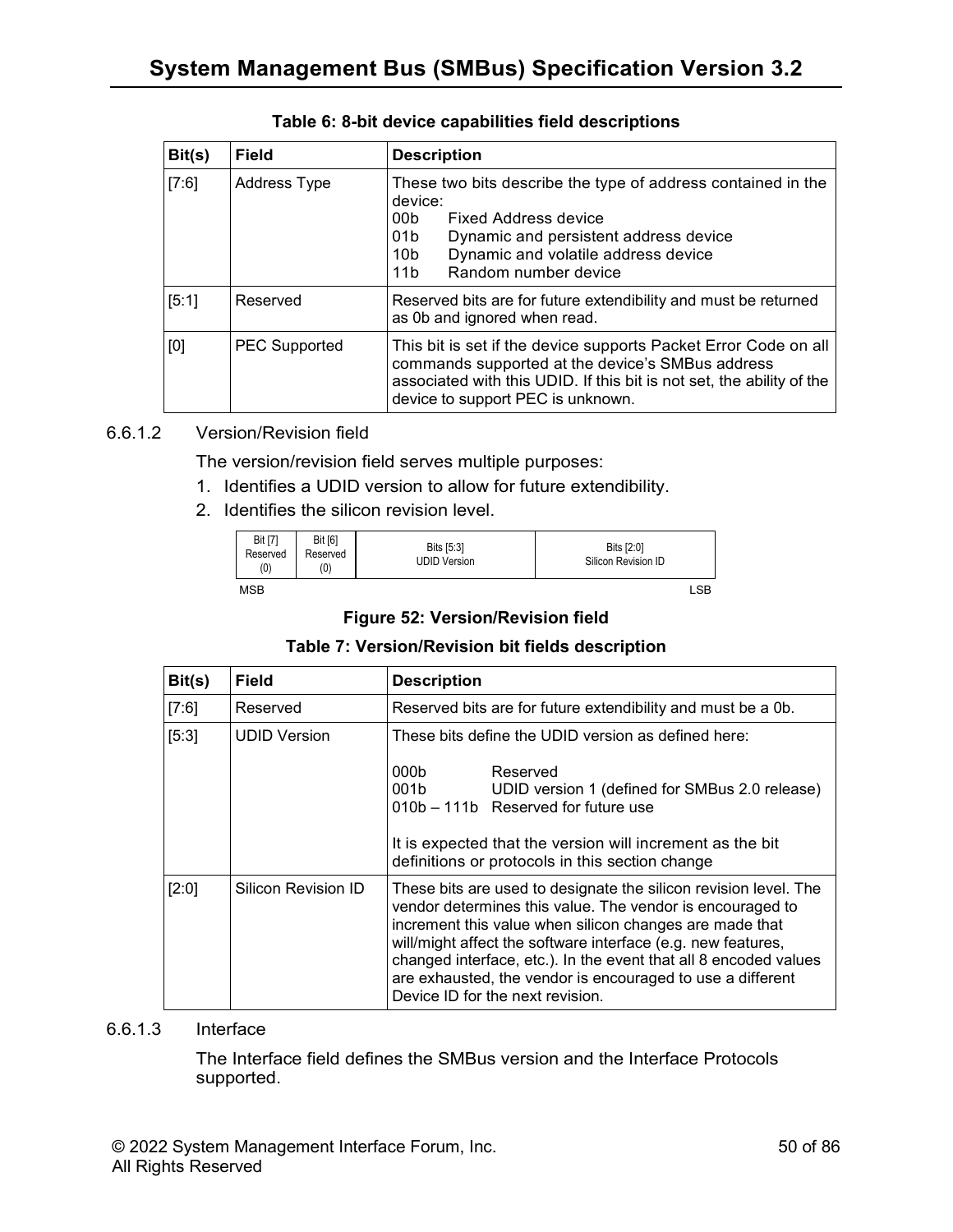The most significant bits of the Interface field are used to identify the protocols supported by the device. The least significant nibble is used to identify the SMBus version.

|     | Supported Protocols<br>Bits [15:4] | <b>SMBus Version</b><br>Bits [3:0] |
|-----|------------------------------------|------------------------------------|
| MSB |                                    | I SB                               |

## **Figure 53: Interface field**

### **Table 8: Interface field bit fields description**

| Bit(s) | <b>Field</b>         | <b>Description</b>                                                                                                                                                                                                                                                                                                                                                                                                                             |  |  |
|--------|----------------------|------------------------------------------------------------------------------------------------------------------------------------------------------------------------------------------------------------------------------------------------------------------------------------------------------------------------------------------------------------------------------------------------------------------------------------------------|--|--|
| [15:8] | Reserved             | Reserved for future definition under the SMBus specifications                                                                                                                                                                                                                                                                                                                                                                                  |  |  |
| $[7]$  | <b>ZONE</b>          | Device supports ZONE WRITE and ZONE READ protocols                                                                                                                                                                                                                                                                                                                                                                                             |  |  |
| [6]    | <b>IPMI</b>          | Device supports additional interface access and capabilities<br>per IPMI specifications                                                                                                                                                                                                                                                                                                                                                        |  |  |
| [5]    | <b>ASF</b>           | Device supports additional interface access and capabilities<br>per ASF specifications                                                                                                                                                                                                                                                                                                                                                         |  |  |
| $[4]$  | OEM                  | Device supports vendor-specific access and capabilities per the<br>Subsystem Vendor ID and Subsystem Device ID fields returned<br>by discoverable SMBus devices.<br>The Subsystem Vendor ID identifies the vendor or defining body<br>that has specified the behavior of the device. The Subsystem<br>Device ID is used in conjunction with the System Vendor ID to<br>specify a particular level of functional equivalence for the<br>device. |  |  |
| [3:0]  | <b>SMBus Version</b> | These bits define the SMBus version as defined here:<br>0000b<br>SMBus 1.0 - do not use in ARPable devices<br>0001b<br>SMBus 1.1– do not use in ARPable devices<br>0010b<br>Reserved<br>0011b<br>Reserved<br>0100b<br><b>SMBus Version 2.0</b><br>0101b SMBus Version 3.0<br>0110b SMBus Version 3.1<br>0111b<br><b>SMBus Version 3.2</b><br>All other values reserved                                                                         |  |  |

Note: The values 0000b and 0001b in the SMBus Version field (bits [3:0]) support use of the UDID definition in other specifications.

#### 6.6.1.4 SubSystem IDs

The SubSystem Vendor ID can be specified as 0000h if the SubSystem fields are unsupported. If the SubSystem Vendor ID is 0000h, the SubSystem Device ID must also be 0000h. These fields may not be supported for inexpensive or generic type sensors that do not require subsystem identification/differentiation. If these fields are supported, it is required that the values be stored in some form of nonvolatile storage.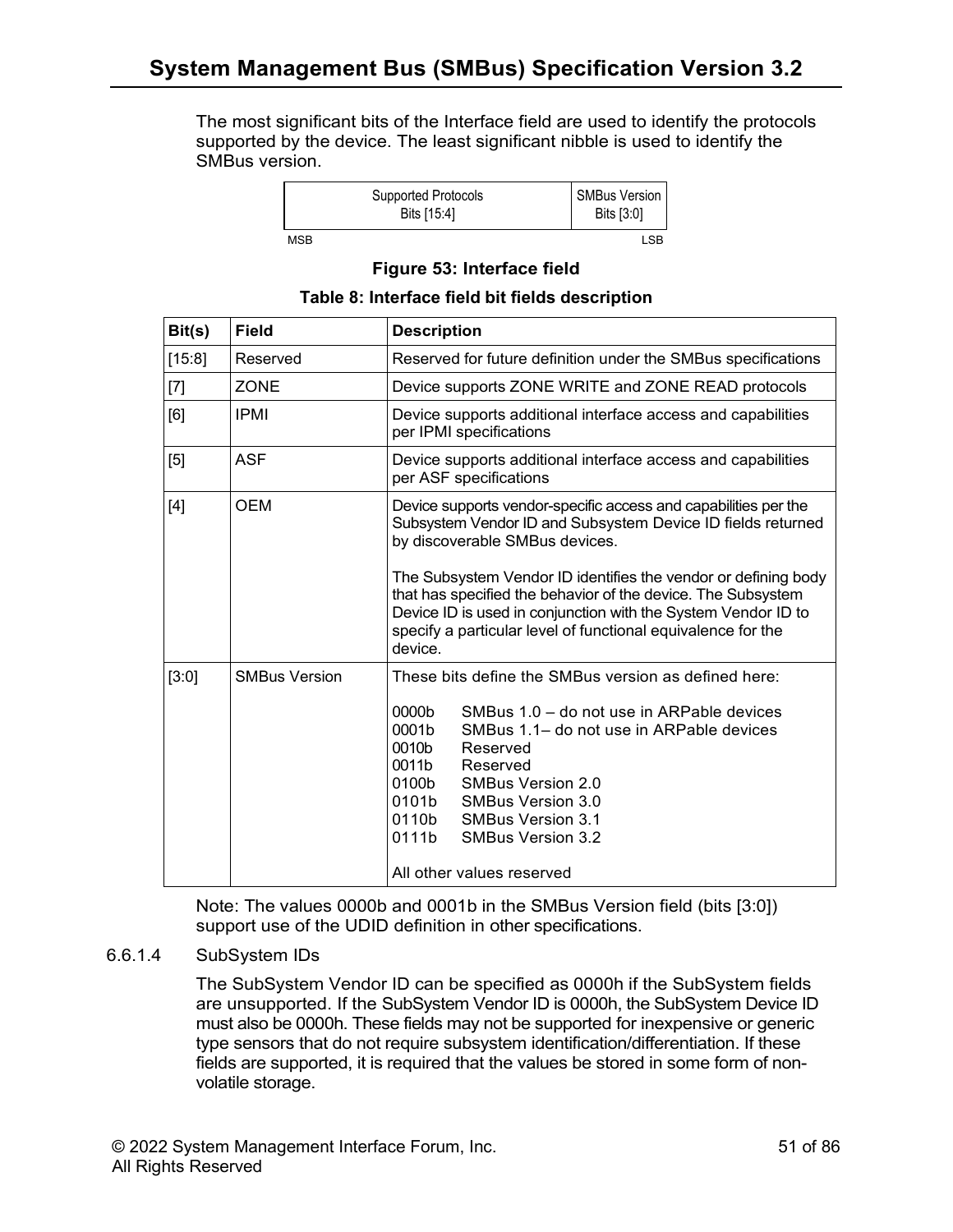#### 6.6.1.5 Vendor-specific ID

This field is used to provide a unique ID for functionally equivalent devices. This is for devices that would otherwise return identical UDIDs for the purpose of address assignment. This field is defined by the device manufacturer (as specified by the Vendor ID field) who may employ a central numbering scheme or a random number scheme for dynamic address devices. The data in this field is irrelevant for devices that do not support dynamic addressing.

The rules of this field are stated here for clarity:

- 1. Devices that support an assigned device address must support a unique ID in this field.
- 2. If a pre-assigned unique ID is used, at least 16-bits must be unique. However, a 32-bit pre-assigned unique ID is recommended.
- 3. If a random number is implemented in this field, Random Number Requirements must be met.
- 4. Devices that support a fixed device address must still implement this field but not uniquely.

Uniqueness is important to guarantee that two like devices are identified discretely. It is the responsibility of the device/system manufacturer to determine the possibility of like devices, and the mechanism for providing uniqueness via the UDID and target address fields.

#### 6.6.1.6 Random number requirements

If a random number is utilized the following requirements must be met:

- 1. It must be at least 16 bits in length.
- 2. The device is not allowed to support a persistent target address.
- 3. The device is not allowed to support fixed addresses. (If the device has a fixed address mode, the Vendor Specific ID should be a constant, and therefore not random – this is required to guarantee that the SMBus ARP resolution order is maintained)
- 4. The random number must be retained while the device has power, with the exceptions described in items 5 and 6.
- 5. The random number must be regenerated when the device receives the Reset Device command.
- 6. The random number must be regenerated when the device senses a bus collision during a read operation directed to its Assigned Target Address. When this happens, the device must issue a SMBus Host Notify protocol if the device supports it.

#### 6.6.2 Power-on reset

Power-on reset is described in section 4.3.5.2. In the case of ARP-capable devices, 'operational state' implies the ability to respond to ARP commands as required in this section.

Each target device must fit into only one of these categories and must obey the power on reset state: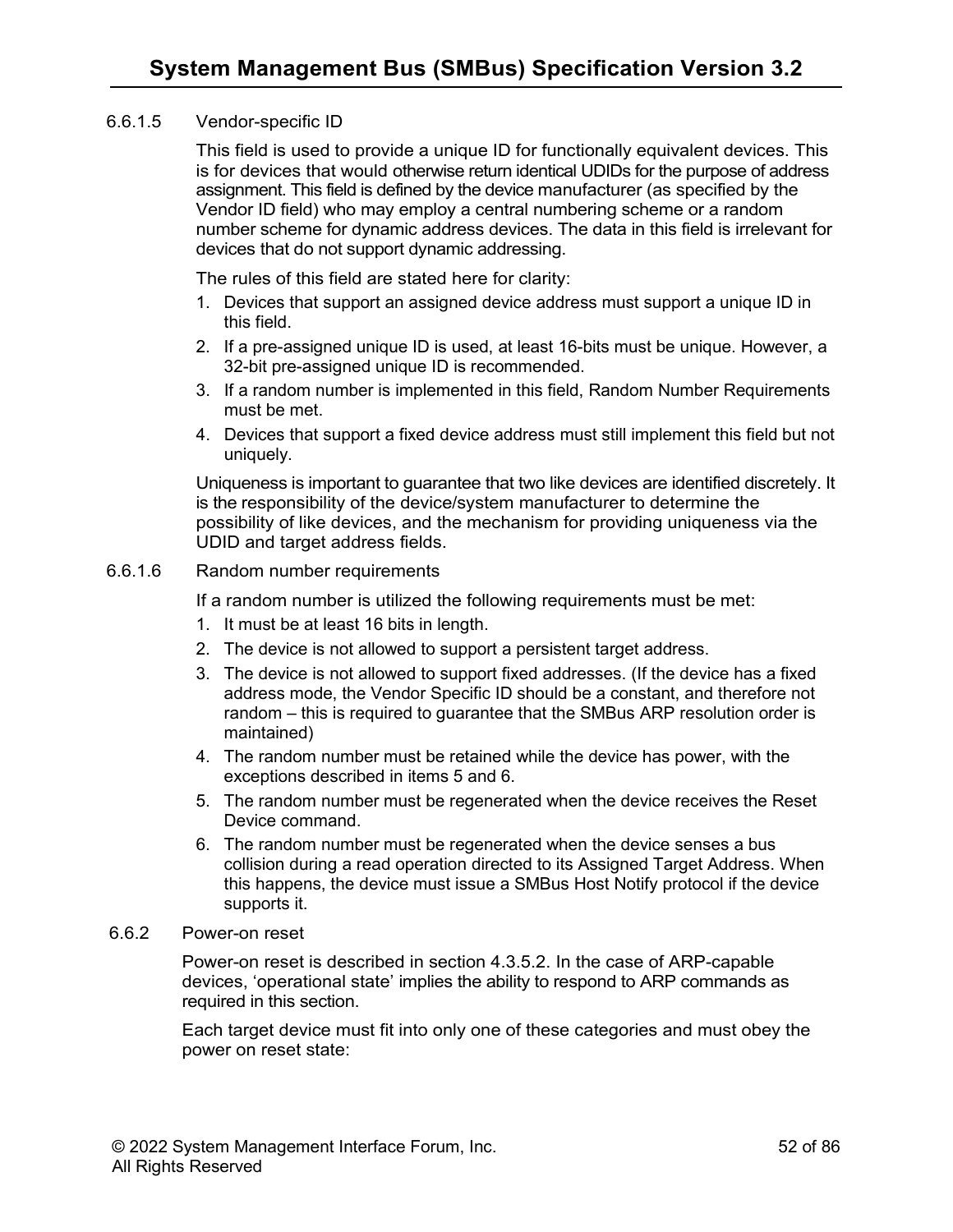| <b>Device Type</b>                        | <b>AR Flag</b> | <b>AV Flag</b>          | <b>SMB Address</b>                                 | <b>UDID</b>               |
|-------------------------------------------|----------------|-------------------------|----------------------------------------------------|---------------------------|
| <b>PTA</b><br>(Persistent Target Address) | <b>CLEAR</b>   | Read from<br><b>NVR</b> | Read from NVR;<br>undefined if AV<br>Flag is CLEAR | NO CHANGE                 |
| Non-PTA / Non-Random<br><b>Number</b>     | <b>CLEAR</b>   | <b>CLEAR</b>            | undefined                                          | NO CHANGE                 |
| Non-PTA / Random Number                   | <b>CLEAR</b>   | <b>CLEAR</b>            | undefined                                          | Generate<br>Random Number |
| <b>DTA</b><br>(Default Target Address)    | <b>CLEAR</b>   | <b>SET</b>              | Default, read<br>from ROM                          | NO CHANGE                 |

## **Table 9: Internal state of ARP-capable devices on Power-On Reset**

#### 6.6.3 ARP commands

The ARP Controller can issue general commands and directed commands. A general command is targeted at all devices and is required for the address resolution process. A directed command is targeted at a single device. All packets originated by the ARP Controller use Packet Error Checking (See Section 6.4) and begin with the basic format:

<SMBus Device Default Address> <command>

| <smbus default<br="" device="">Address&gt;<command/></smbus> | 1100 001b (the R/W# bit completes the byte)                                                                                                                                                                                                                           |
|--------------------------------------------------------------|-----------------------------------------------------------------------------------------------------------------------------------------------------------------------------------------------------------------------------------------------------------------------|
|                                                              | General (00h through 1Fh)<br>$00h$ = Reserved<br>$01h$ = Prepare to ARP<br>02h = Reset Device (general)<br>$03h = Get UDID (general)$<br>$04h =$ Assign Address<br>$05h$ = Reserved                                                                                   |
|                                                              | $1Fh =$ Reserved                                                                                                                                                                                                                                                      |
|                                                              | Directed<br>• Odd numbered commands denote Get UDID from a specific<br>target and are of the form yyyy yyy1b where yyyy yyyb is the<br>7- bit address of the targeted device. For example, a<br>command of 21h is a directed Get UDID to target address<br>0010 000b. |
|                                                              | • Even numbered commands denote Reset Device to a specific<br>target and are of the form yyyy yyy0b where yyyy yyyb is the<br>7- bit address of the targeted device. For example, a<br>command of 5Ch is a directed Reset Device to target<br>address 0101 110b.      |
|                                                              | • Values of FEh and FFh are reserved                                                                                                                                                                                                                                  |

**Table 10: ARP command number scheme**

An ARP Enumerator is allowed to issue the "Prepare to ARP", "Get UDID" (general and directed), and "Assign Address" commands; it is not allowed to issue the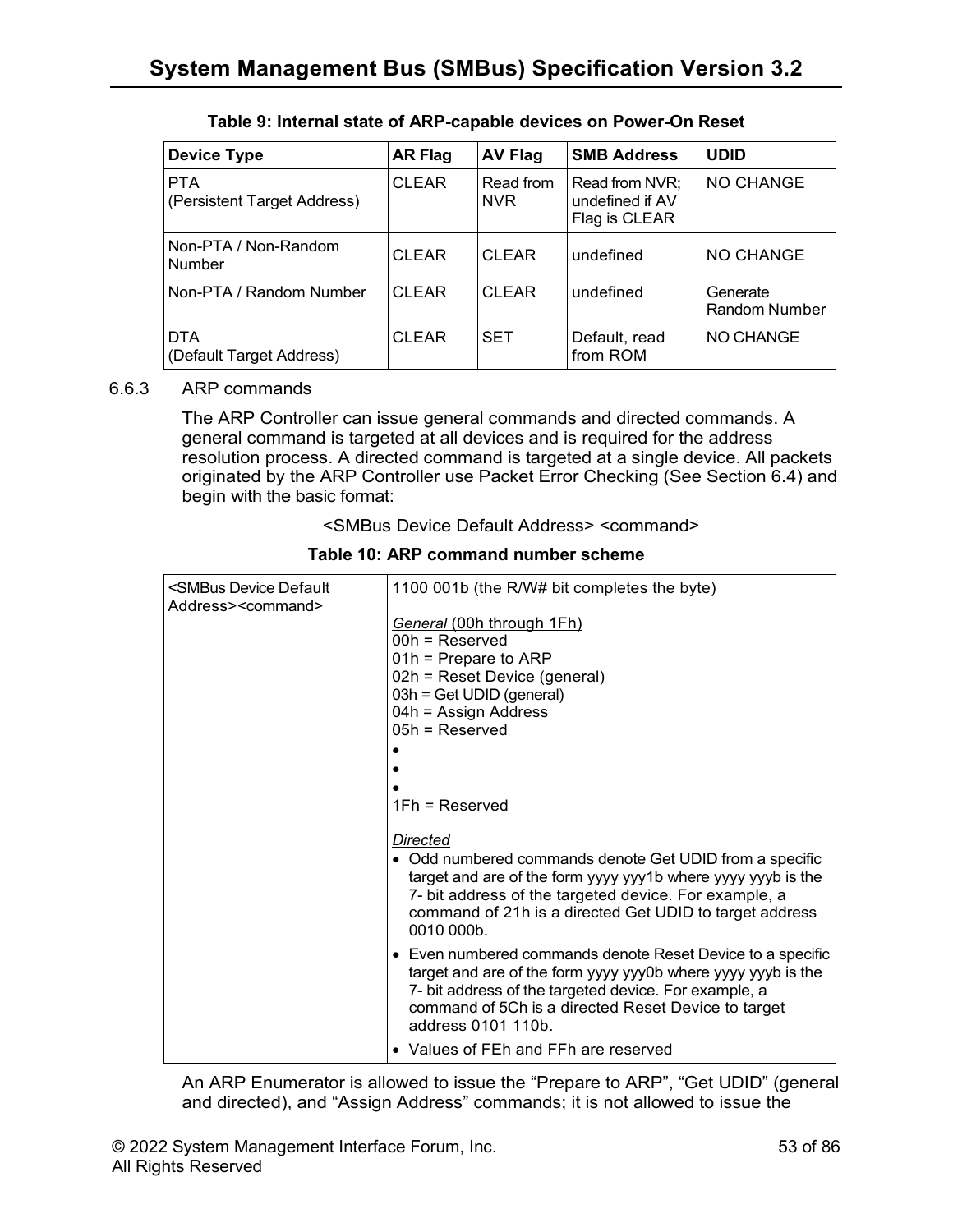Reset Device commands. It must execute the "Assign Address" command for each device in the general "Get UDID" command using the same address that is returned by the "Get UDID" command. A SMBus Enumerator is not allowed to reassign addresses and it is not allowed to assign an address to a device with an invalid/uninitialized address.

Devices can optionally support the "Notify ARP Controller" command that is used to notify the ARP Controller that the device requires address resolution. If the ARP Controller supports this command, it must respond as a target to this command and provide a software indication that the ARP needs to be executed.

6.6.3.1 Device categorization

SMBus devices are categorized as given in Table 11.

| <b>Field</b>                  | <b>Description</b>                                                                                                                                                                                                                                                    |
|-------------------------------|-----------------------------------------------------------------------------------------------------------------------------------------------------------------------------------------------------------------------------------------------------------------------|
| ARP-capable                   | Device supports all ARP commands with the exception of<br>the optional Host Notify command. Target address is<br>assignable. Device supports both Reset commands.                                                                                                     |
| <b>Fixed and Discoverable</b> | Device supports the Prepare to ARP, directed Get UDID,<br>general Get UDID and Assign Address commands. Target<br>address is fixed; device will accept the Assign Address<br>command but will not allow address reassignment. Device<br>supports both Reset commands. |
| Fixed, not Discoverable       | Device supports the directed Get UDID command. Target<br>address is fixed.                                                                                                                                                                                            |
| Non-ARP-capable               | Device does not support any ARP commands. Target<br>address is fixed.                                                                                                                                                                                                 |

**Table 11: SMBus device characterizations**

#### 6.6.3.2 Prepare to ARP

Action: always ACK/PROCESS

AR Flag: CLEAR

AV Flag: NO CHANGE

This command informs all devices that the ARP Controller is starting the ARP process. All ARP-capable devices must acknowledge all bytes in this SMBus packet and clear their Address Resolved (AR) flag. They must also cancel any pending "Notify ARP Controller" commands. If the ARP Controller detects that any of the bytes have not been acknowledged then it can assume that there are no ARPcapable devices present on the bus. Retries are recommended in case bus noise causes an erroneous NACK.

This command utilizes the standard SMBus Send Byte Protocol with PEC as illustrated below.

| ◡ | 001 <sub>b</sub><br>100<br>Address | Wr | (00000001b)<br>لiommand | <b>B</b> yte<br>$-$ |  |
|---|------------------------------------|----|-------------------------|---------------------|--|

**Figure 54: Prepare to ARP command**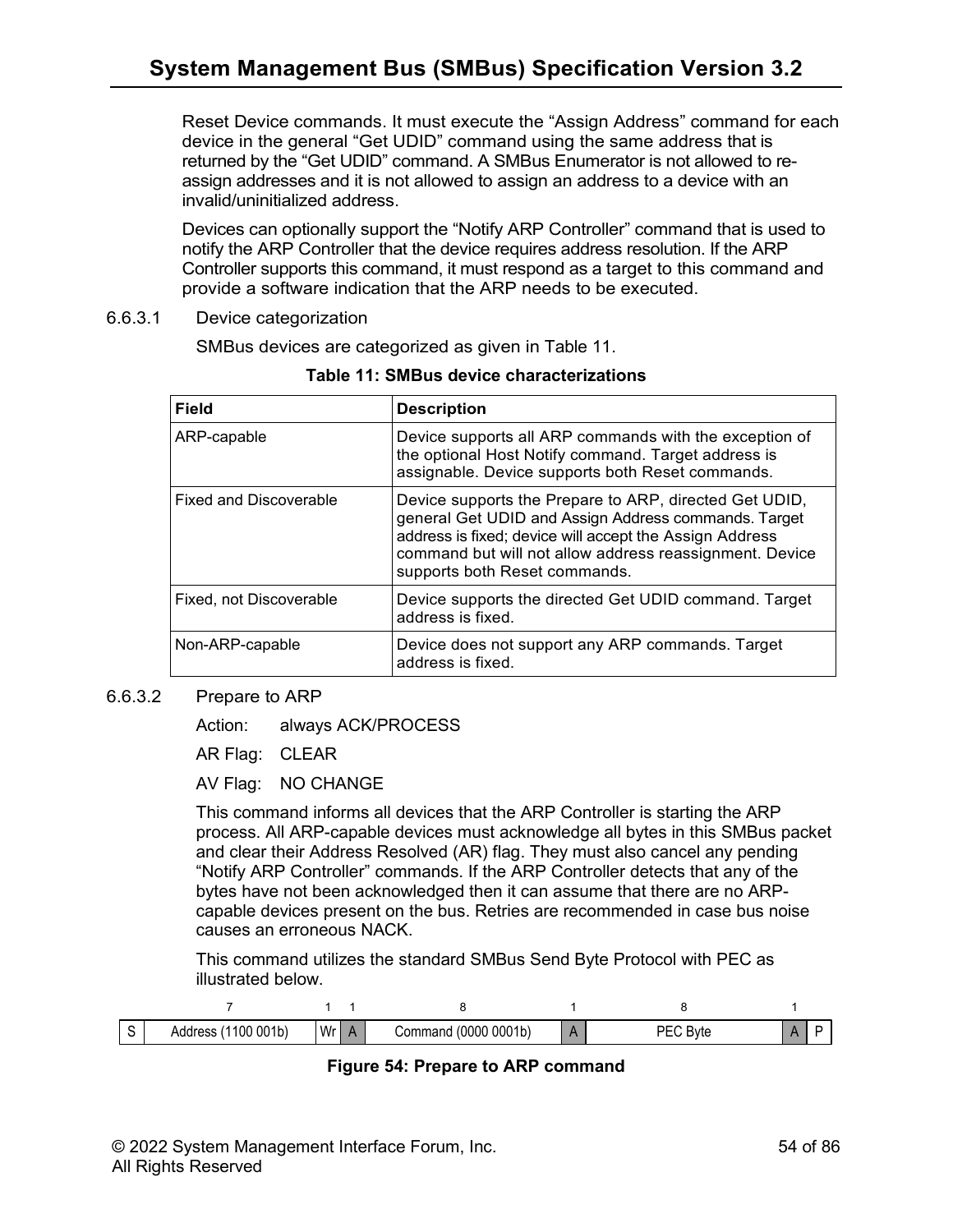### 6.6.3.3 Reset device (general)

Action: always ACK/PROCESS

AR Flag: CLEAR

AV Flag: if (non-PTA) then CLEAR; if (DTA) then SET; else NO CHANGE

This command forces all non-PTA, ARP-capable devices to return to their initial state. That is, they must clear their AR (Address Resolved) and AV (Address Valid) flags; those devices that support the Persistent Target Address must clear their AR flag. The DTA devices must assume their Default Target Addresses and clear their AR flag. An ARP-capable device that implements a random number as part of its UDID must regenerate its random number upon receipt of this command. All ARPcapable devices must acknowledge all bytes in this SMBus packet. If the ARP Controller detects that any of the bytes have not been acknowledged then it can assume that there are no ARP-capable devices present on the bus.

This reset is just for the ARP functions, and is not intended as a general device reset.

This command utilizes the standard SMBus Send Byte Protocol with PEC as illustrated below.

| 001 <sub>b</sub><br>00 | Wr | (00000010b)<br>∴omr<br>nano | y เত |  |
|------------------------|----|-----------------------------|------|--|

#### **Figure 55: Reset device command**

## 6.6.3.4 Get UDID (general)

Action: if (AR = 0) then ACK/PROCESS; else NACK/REJECT.

AR Flag: NO CHANGE

AV Flag: NO CHANGE

This command requests ARP-capable and/or Discoverable devices to return their target address along with their UDID. If the ARP Controller detects that any of the first three bytes have not been acknowledged then it can assume that there are no ARP-capable or Discoverable devices present on the bus or all ARP-capable devices have valid assigned target addresses.

This command utilizes the standard SMBus Block Read Protocol with PEC as illustrated below.

**NOTES** 

- Bit 0 (LSB) in the Data17 field must be returned as 1b.
- If a device has its AV flag clear then it must return 1111 111b for the remaining bits in the Data17 field.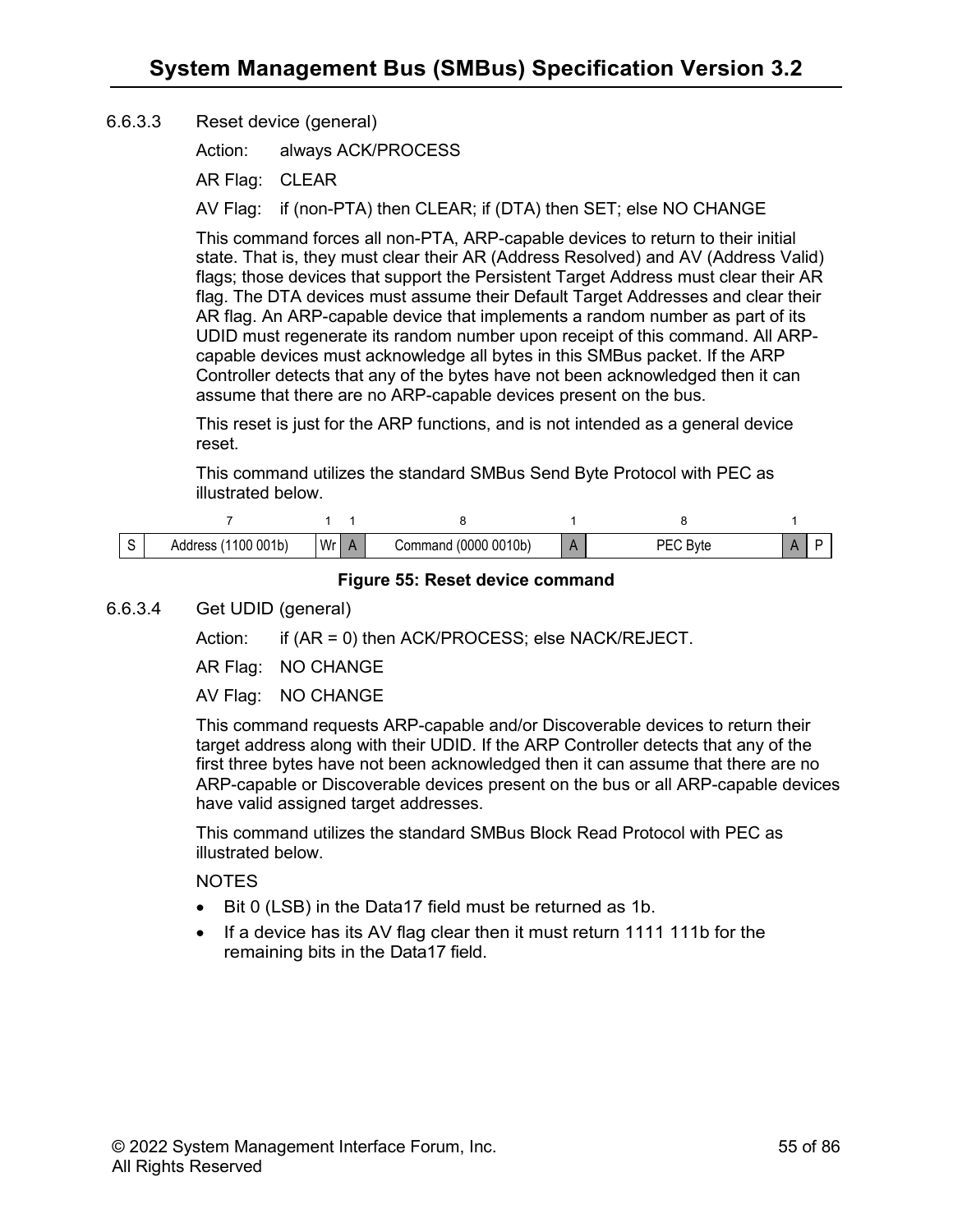# **System Management Bus (SMBus) Specification Version [3.2](#page-1-0)**



#### **Figure 56: Get UDID (general) command**

#### 6.6.3.5 Assign address

Action: always ACK; if (UDID match) then PROCESS.

AR Flag: SET if UDID matches.

AV Flag: SET if UDID matches.

The ARP Controller assigns an address to a specific device with this command. Since this command utilizes a particular device's UDID only that device will adopt the new address. All ARP-capable devices must monitor the UDID bytes in this packet (all bytes except the assigned address byte). Once a device determines that it is not the target of the command (due to a UDID bit or byte mismatch) it must NACK the current byte, if possible, or the next byte. A target device matching all but the last UDID byte has the choice to NACK the last UDID byte or the subsequent assigned address byte. If the ARP Controller detects a NACK for any byte then it must assume that the target device is no longer present. It is suggested that the ARP Controller consider retrying the command in order to guard against noise causing a present device to be ignored.

A target device that matches the entire UDID must immediately adopt the new target address. It must reprogram its Persistent Target Address, if applicable. Bit 0 (LSB) of the Assigned Address field must be ignored.

NOTES:

7. A target device must respond to this command even if its AR flag is SET.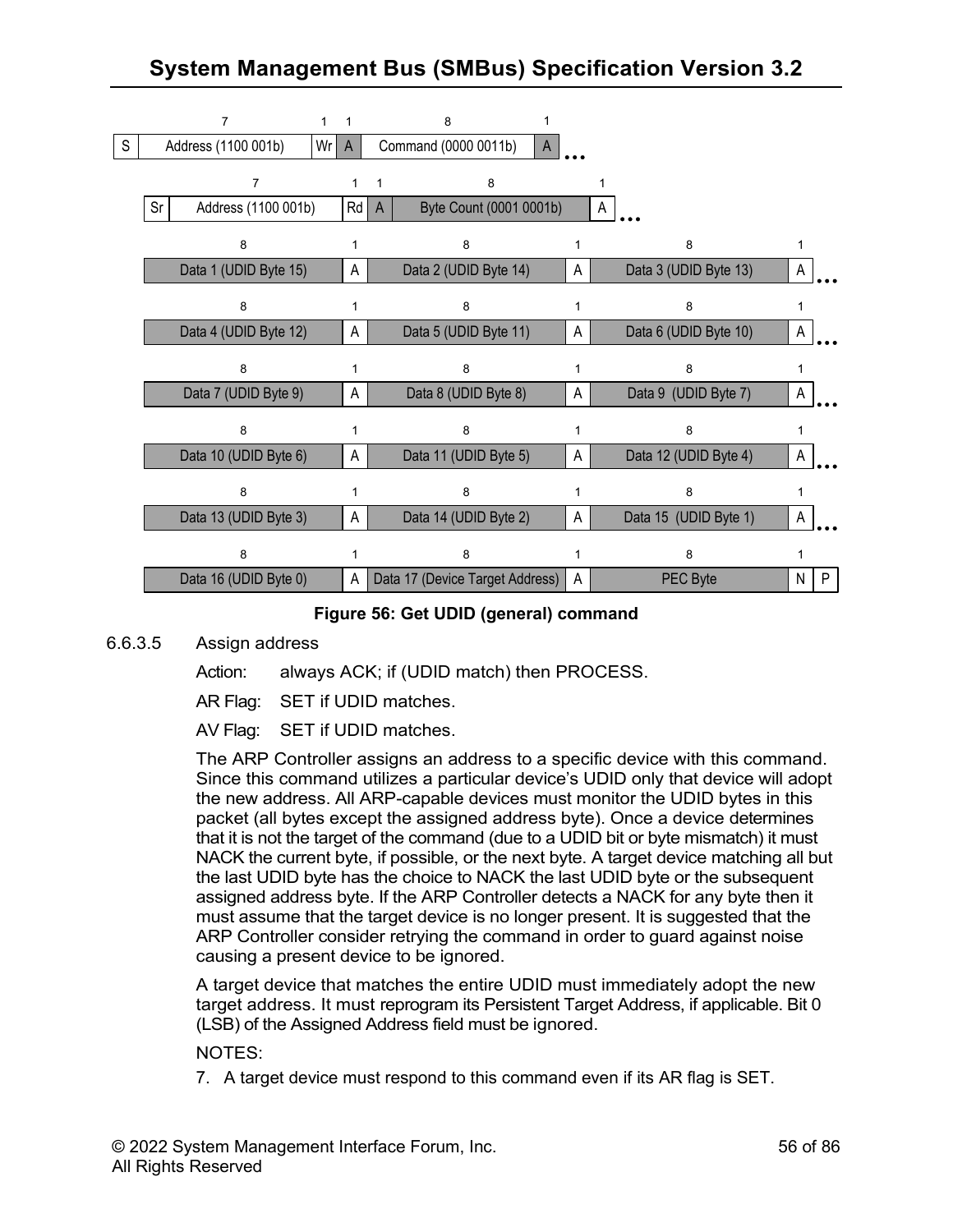8. The target device only ACKs the PEC byte if it matches the value calculated on data it received, if not it must NACK the PEC byte AND ignore the "Assign Address" command. This behavior allows the ARP Controller to determine that the target device successfully accepted the address without any further bus activity.

This command utilizes the standard SMBus Block Write Protocol with PEC as illustrated below.

|   |                       |    |              | 8                          |   | 8                       |              |
|---|-----------------------|----|--------------|----------------------------|---|-------------------------|--------------|
| S | Address (1100 001b)   | Wr | $\mathsf{A}$ | Command (0000 0100b)       | A | Byte Count (0001 0001b) | $\mathsf{A}$ |
|   | 8                     |    |              | 8                          |   | 8                       |              |
|   | Data 1 (UDID Byte 15) |    | A            | Data 2 (UDID Byte 14)      | A | Data 3 (UDID Byte 13)   | A            |
|   | 8                     |    |              | 8                          |   | 8                       |              |
|   | Data 4 (UDID Byte 12) |    | A            | Data 5 (UDID Byte 11)      | A | Data 6 (UDID Byte 10)   | A            |
|   | 8                     |    |              | 8                          |   | 8                       |              |
|   | Data 7 (UDID Byte 9)  |    | A            | Data 8 (UDID Byte 8)       | A | Data 9 (UDID Byte 7)    | A            |
|   | 8                     |    |              | 8                          |   | 8                       |              |
|   | Data 10 (UDID Byte 6) |    | A            | Data 11 (UDID Byte 5)      | A | Data 12 (UDID Byte 4)   | A            |
|   | 8                     |    |              | 8                          |   | 8                       |              |
|   | Data 13 (UDID Byte 3) |    | A            | Data 14 (UDID Byte 2)      | A | Data 15 (UDID Byte 1)   | A            |
|   | 8                     |    | 1            | 8                          |   | 8                       |              |
|   | Data 16 (UDID Byte 0) |    | A            | Data 17 (Assigned Address) | A | PEC Byte                | P<br>A       |

## **Figure 57: Assign address command**

6.6.3.6 Get UDID (directed)

Action: if (AV = 1) then ACK/PROCESS; else NACK/REJECT.

AR Flag: NO CHANGE

AV Flag: NO CHANGE

This command requests a specific ARP-capable device to return its Unique Identifier. If the ARP Controller detects that any of the first three bytes have not been acknowledged then it can assume that no ARP-capable device is present at the targeted device address.

This command utilizes the standard SMBus Block Read Protocol with PEC as illustrated below.

NOTES

Bit 0 (LSB) in the Data17 field must be returned as 1b.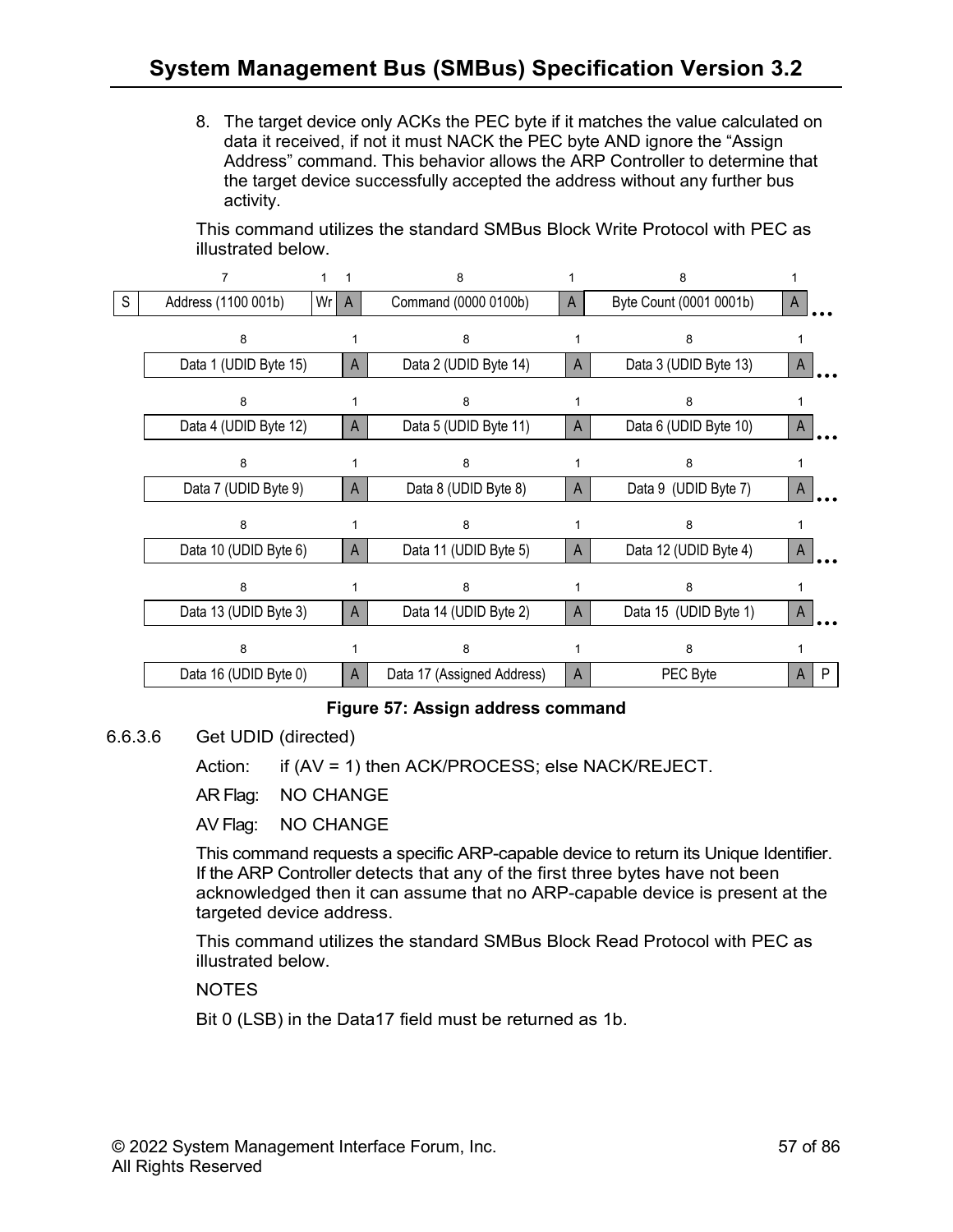# **System Management Bus (SMBus) Specification Version [3.2](#page-1-0)**



#### **Figure 58: Get UDID (directed) command**

6.6.3.7 Reset device ARP (directed)

Action: if (AV = 1) then ACK/PROCESS; else NACK/REJECT.

AR Flag: CLEAR

AV Flag: if (non-PTA) then CLEAR; if (DTA) then SET; else NO CHANGE

This command forces a specific non-PTA, ARP-capable device to return to its initial state. That is, it must clear its AR and AV flags; if the device supports the Persistent Target Address it must clear its AR flag. The DTA device must assume its Default Target Address and clear its AR flag. An ARP-capable device that implements a random number as part of its UDID must regenerate its random number upon receipt of this command. If the ARP Controller detects that any of the bytes have not been acknowledged then it can assume that no ARP-capable device is present at the targeted device address.

This reset is just for the ARP functions, and is not intended as a general device reset.

This command utilizes the standard SMBus Send Byte Protocol with PEC as illustrated below.

| ◡ | 001 <sub>b</sub><br>0C | Wr <sub>1</sub> | l argete<br>$\rho$ evice<br>Address<br>aered |  | $\sim$ |  |
|---|------------------------|-----------------|----------------------------------------------|--|--------|--|

**Figure 59: Reset device ARP (directed) command**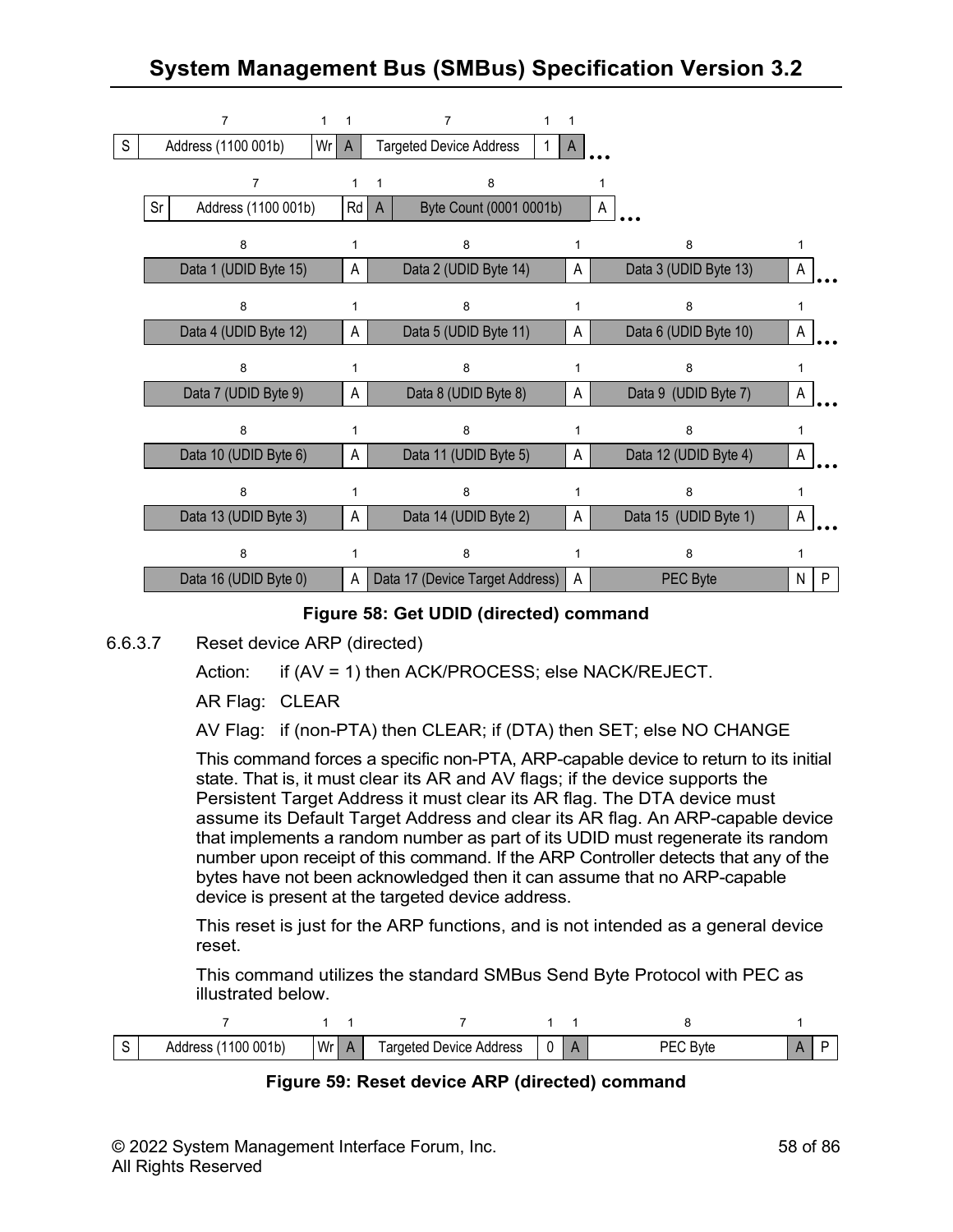#### 6.6.3.8 Notify ARP Controller

A device may use this command to notify the ARP Controller that the device requires address resolution. The device may execute this command under the following circumstances:

- Device power up
- When the device senses a bus collision during a read operation directed to its Assigned Target Address.

This command utilizes the standard SMBus Host Notify protocol to communicate with the Host (at the SMBus Host Address as defined in Table 17 in Appendix C) as illustrated below).

Note: The value of 0000h in the data field means that the device wishes to be ARPed. All other values are reserved for future use.



**Figure 60: Notify ARP Controller command**

6.6.3.9 Implementation notes

A SMBus ARP Controller in a Hot Plug System will typically not require the Host Notify command as it gets asynchronous indication of a device added or removed via other means, though there's no restriction in this specification against using this notification in those types of applications.

A mobile system that has addition and removal of devices on the SMBus can benefit from this command if the SMBus ARP Controller and the removable devices support this command. (Note, there could be one device in the system that performs the notify on behalf of other devices. System software must always run the FULL ARP process.)

#### 6.6.3.10 ARP execution

The ARP Controller must always execute the ARP when it enters the working state and anytime it receives a SMBus status change indication (device added or removed – e.g. hot plug). The process begins with the ARP Controller issuing the "Prepare To ARP" command. In all cases the ARP Controller must be able to resolve addresses when it receives the "Notify ARP Controller" command.

If the possibility exists that SMBus devices may join the system without a corresponding system reset (for example in hot-plug-capable systems), the ARP Controller may optionally choose to issue the Get UDID (General) command at least once every 10 seconds in order to discover newly added devices that require address resolution but that don't support the "Notify ARP Controller" command. No device whose AR flag is clear will respond to this command. However, a newly added device will enter the system with a power-on reset, which will reset its AR flag. It will respond to a Get UDID (General) command with its UDID. The ARP Controller may choose to assign such a newly added device a non-conflicting address or it may choose to re-ARP the entire bus.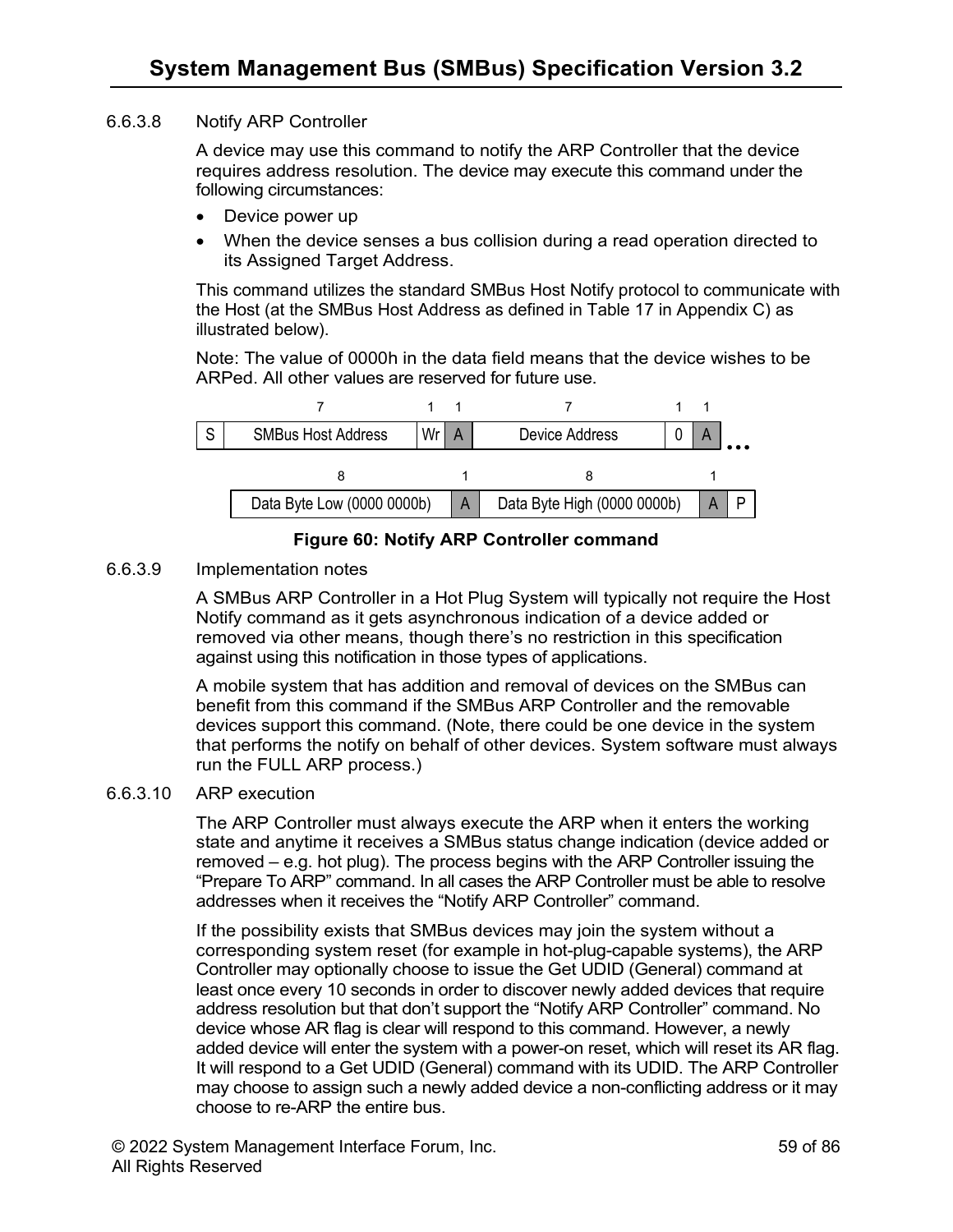The ARP Controller or any other SMBus controller can perform device "discovery" or "enumeration" by executing a subset of the ARP. This is accomplished by issuing the "Prepare To ARP" command followed by repeatedly issuing the general "Get UDID" and "Assign Address" commands until no device acknowledges. Until the ARP process is complete the ARP Controller must not wait more than two seconds before issuing a general "Get UDID" command after issuing the previous general "Get UDID" command. This restriction is important to allow another SMBus controller to determine when it is safe to do an enumeration of the bus.

6.6.3.11 ARP Controller behavior

Referring to the flow diagram in Figure 61 the ARP Controller operates as follows:

- 1. Upon starting, the ARP Controller will initialize its Used Address Pool. Initially this will consist of the target addresses of fixed SMBus devices known to the ARP Controller and reserved addresses (as defined in Appendix C).
- 2. Send the "Prepare To ARP" command.
- 3. Check for an acknowledgement for all bytes in the previous packet. If any bytes were not acknowledged then the ARP Controller can assume that no ARP-capable devices are present and may therefore consider the ARP process complete and proceed to step 4. If all bytes were acknowledged then go to step 6.
- 4. The ARP Controller found no response to the "Prepare To ARP" command so it can assume that no ARP-capable devices are present in the system at this time. The ARP Controller may periodically re-issue the "Prepare To ARP" command to discover any ARP-capable devices added. Proceed to step 5.
- 5. Wait for a SMBus packet. If a packet is received proceed to step 15.
- 6. Send the "Get UDID" command.
- 7. Check for an acknowledgement for the first three bytes and verify that the byte count value received is 11h. If not, then the ARP Controller can assume that an ARP-capable device(s) is no longer present and may therefore consider the ARP process complete and Proceed to step 4. Otherwise proceed to step 8.
- 8. Check the value of the Device Target Address received. If FFh then proceed to step 11 since this device does not possess a valid target address. Otherwise proceed to step 9.
- 9. Determine if this device has a fixed target address. If bits 127 and 126 of the UDID are 00b than it has a fixed address, so proceed to step 12. Otherwise proceed to step 10.
- 10. The device possesses a valid target address. However, the ARP Controller must check this address against the Used Address Pool to insure that no other device has already been assigned the same address. If the received Device Target Address is found in the Used Address Pool then proceed to step 11. If not, then the device can keep its current target address but needs acknowledgement from the ARP Controller so proceed to step 12.
- 11.Select a target address that is not in the Used Address Pool and proceed to step 12.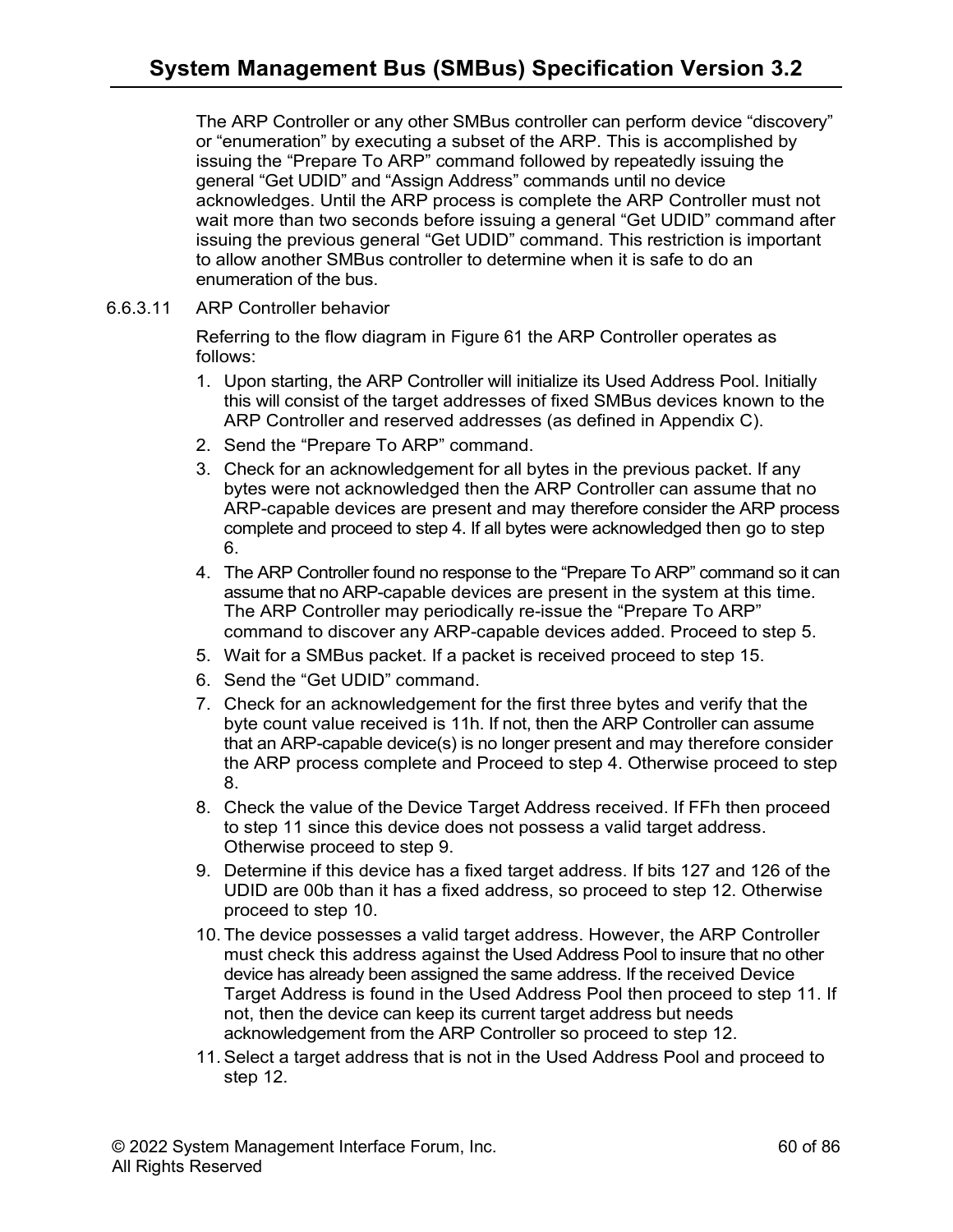- 12. Send the "Assign Address" command with the UDID returned by the device in the "Get UDID" command packet.
- 13. Check for acknowledgement of all bytes in the "Assign Address" command packet. If any byte was not acknowledged then the ARP Controller assumes the device is no longer present; proceed to step 6 to determine if there are more devices requiring address resolution. If all bytes were acknowledged then the ARP Controller assumes that the device has accepted the address assignment; proceed to step 14.
- 14. The device now has a valid target address. The ARP Controller must add this address to the Used Address Pool. Proceed to step 6 to determine if there are more devices requiring address resolution.
- 15. The ARP Controller checks to see if the received packet was the "Notify ARP Controller" command. If so, then it must execute the ARP to resolve the address for the newly added device(s); proceed to step 6. If not, then proceed to step 16.
- 16. The ARP Controller received a non-ARP related packet. Process it accordingly and proceed to step 5.

The ARP Controller behavior flow diagram covers the case when the ARP Controller has come out of a reset state. The ARP supports "hot-plug" devices so the ARP Controller must be prepared to execute the ARP at any time; step 15 covers the case when a device a device issues the "Notify ARP Controller" command. Since that command is optional the ARP Controller cannot rely on a notification from the device upon its appearance on the SMBus. As such the ARP Controller should periodically issue the "Prepare To ARP" command if the SMBus implementation supports "run-time" device addition. Doing so will also allow the ARP Controller to determine if any ARP-capable devices have been removed from the SMBus. In this case the ARP Controller can remove addresses from the Used Address Pool if it doesn't detect a response from a device previously assigned an address.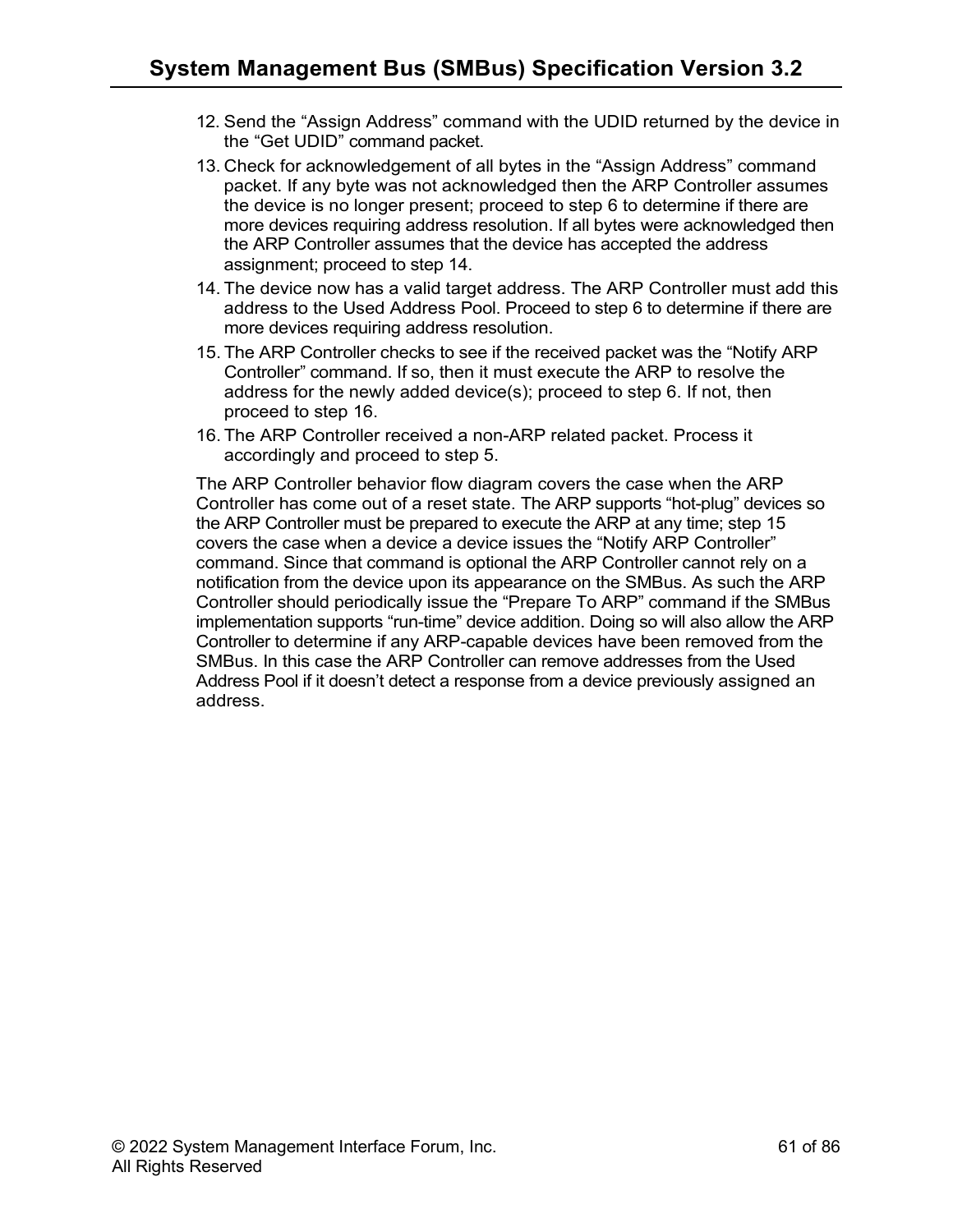

**Figure 61: ARP Controller behavior flow diagram**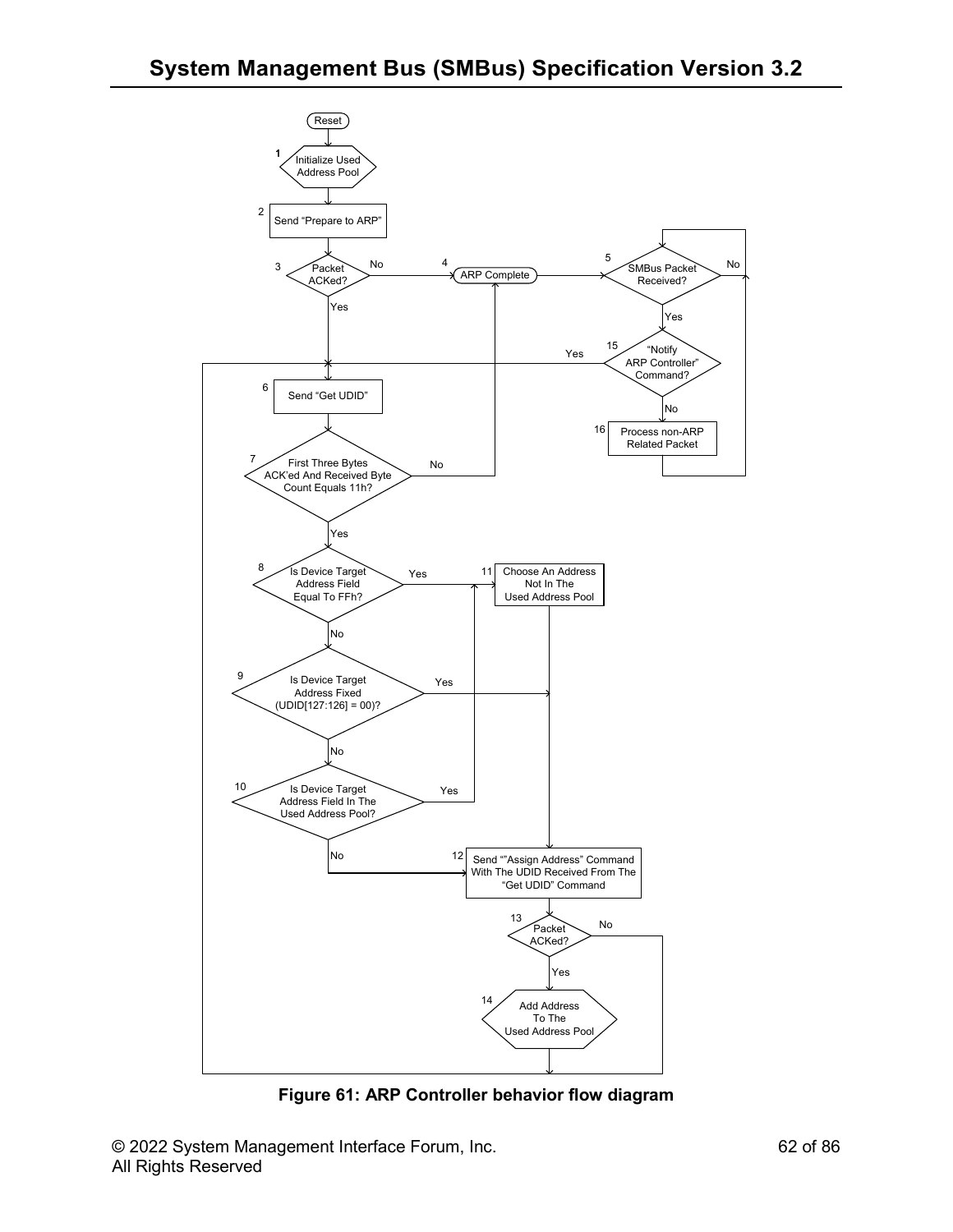The flow diagram also does not cover consideration for bus timeout mechanisms or retries. These should be implemented in order to comply with the bus timing specifications.

6.6.3.12 ARP-capable device behavior

Referring to the flow diagram in Figure 62 an ARP-capable device operates as follows:

- 1. After exiting the power on reset state, a device that supports the Persistent Target Address (PTA) or Default Target Address (DTA) will go to step 2 to see if it is valid. Otherwise, it will proceed to step 5.
- 2. A device must check its Address Valid flag which is a non-volatile. If that flag is set then it has a valid target address and proceeds to step 4. If the Address Valid flag is cleared then it must proceed to step 3.
- 3. Although the device supports the PTA the value is currently invalid. The device must clear the Address Resolved flag indicating that it has not had its target address assigned. Proceed to step 6.
- 4. The device has a valid target address in NVR or ROM so it assumes that target address for now. However, this address has not been resolved by the ARP Controller so the device must clear its Address Resolved flag. Proceed to step 6.
- 5. The device does not support the PTA so it must clear its Address Valid and Address Resolved flags. Proceed to step 6.
- 6. If supported, the device will send the "Notify ARP Controller" command. This will inform the ARP Controller that a new device is present. Proceed to step 7.
- 7. The device waits for a SMBus packet.
- 8. Upon receipt of a SMBus packet the device must first check the received target address against the SMBus Device Default Address. If there is a match then it proceeds to step 12, otherwise it proceeds to step 9.
- 9. The received address is not the SMBus Device Default Address so the packet is potentially addressed to the device's core function. The device must check its Address Valid bit to determine whether or not to respond. If the Address valid bit is set then it proceeds to step 10, otherwise it must return to step 7 and wait for another SMBus packet.
- 10. Since the device has a valid target address it must compare the received target address to its target address. If there is a match then it proceeds to step 11, otherwise it must return to step 7 and wait for another SMBus packet.
- 11. The device has received a packet addressed to its core function so it acknowledges the packet and processes it accordingly. Proceed to step 7 and wait for another SMBus packet.
- 12. The device detected a packet addressed to the SMBus Device Default Address. It must check the command field to determine if this is the "Prepare To ARP" command. If so, then it proceeds to step 13, otherwise it proceeds to step 14.
- 13. Upon receipt of the "Prepare To ARP" command the device must acknowledge the packet and make sure its Address Resolved flag is clear in order to participate in the ARP process. Proceed to step 7 and wait for another SMBus packet.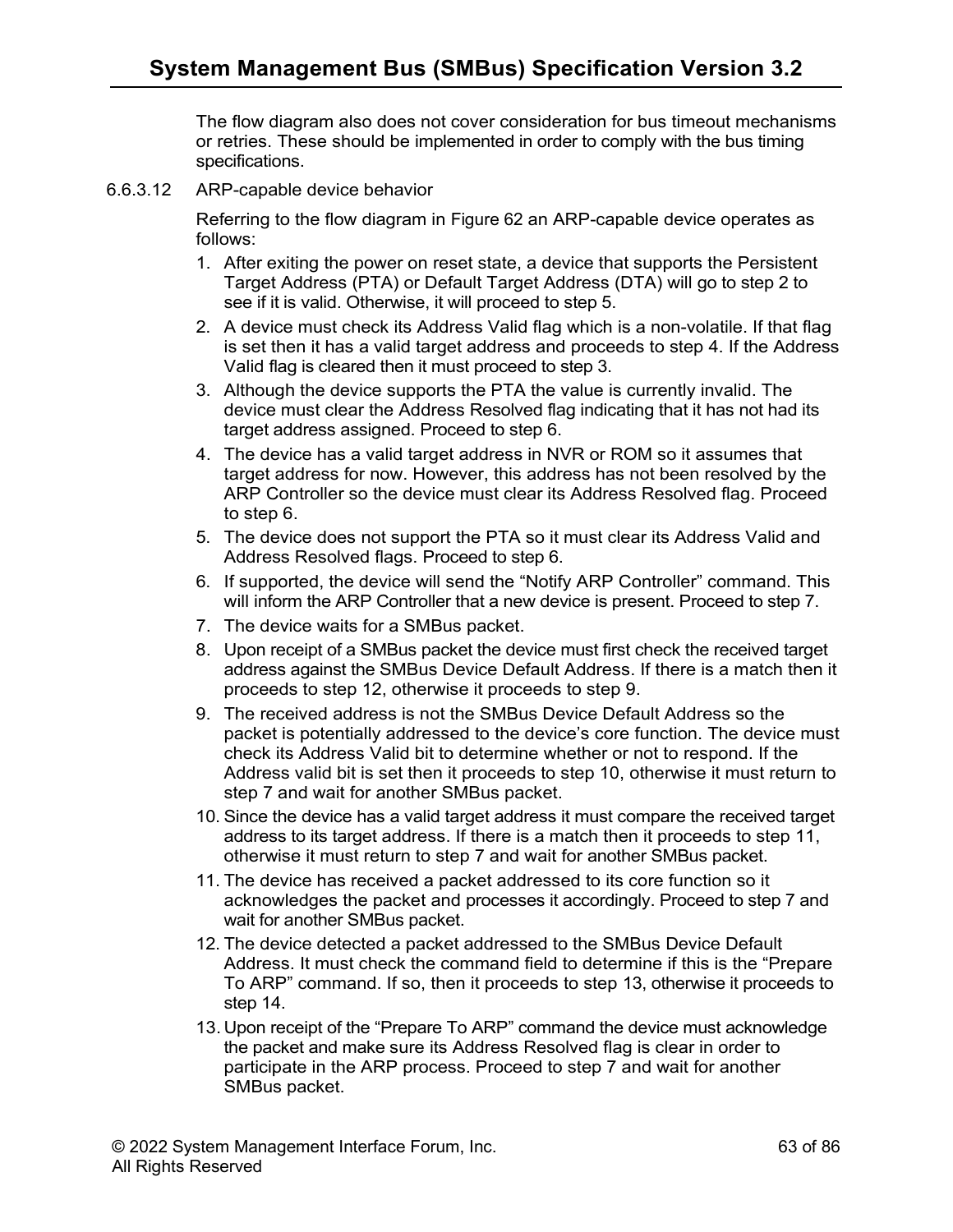- 14. The device checks the command field to see if the "Reset Device" command was issued. If so, then it proceeds to step 15, otherwise it proceeds to step 16.
- 15. Upon receipt of the "Reset Device" command the device must acknowledge the packet and make sure its Address Valid and Address Resolved flags are set or cleared as shown in Table 9. This will allow the ARP Controller to reassign all device addresses without cycling power. Proceed to step 7 and wait for another SMBus packet.
- 16. The device checks the command field to see if the "Assign Address" command was issued. If so, then it proceeds to step 17, otherwise it proceeds to step 19.
- 17. Upon receipt of the "Assign Address" command the device must compare its UDID to the one it is receiving. If any byte does not match then it must not acknowledge that byte or subsequent ones. If all bytes in the UDID compare then the device proceeds to step 18, otherwise it must return to step 7 and wait for another SMBus packet.
- 18. Since the UDID matched, the device must assume the received target address and update its PTA, if supported. DTA devices store address in volatile storage that is reset to Default Target Address after device power-on reset. The device must set its Address Valid and Address Resolved flags that means it will no longer respond to the "Get UDID" command unless it receives the "Prepare To ARP" or "Reset Device" commands or is power cycled. Proceed to step 7 and wait for another SMBus packet.
- 19. The device checks the command field to see if the "Get UDID" command was issued. If so, then it proceeds to step 21, otherwise it proceeds to step 20.
- 20. The device may be receiving a directed command. Directed commands must only be acknowledged by targets with a valid address. If the address is not valid then ignore the packet and return to step 7 and wait for another SMBus packet. If the address is valid then proceed to step 26.
- 21. Upon receipt of the "Get UDID" command the device must check its Address Resolved flag to determine whether or not it should participate in the ARP process. If set then its address has already been resolved by the ARP Controller so the device proceeds to step 7 to wait for another SMBus packet. If the AR flag is cleared then the device proceeds to step 22.
- 22. The device returns its UDID and monitors the SMBus data line for collisions. If a collision is detected at any time the device must stop transmitting and proceed to step 7 and wait for another SMBus packet. If no collisions were detected then proceed to step 23.
- 23. The device must now check its Address Valid flag to determine what value to return for the Device Target Address field. If the AV flag is set then it proceeds to step 24, otherwise it proceeds to step 25.
- 24. The current target address is valid so the device returns this for the Device Target Address field (with bit 0 set) and monitors the SMBus data line for collisions (i.e. another device driving a "0" when this device is "driving" a "1." Proceed to step 7 and wait for another SMBus packet.
- 25. The current target address is invalid so the device returns a value of FFh and monitors the SMBus data line for collisions. If the ARP Controller receives the FFh value it will know that the device requires address assignment. Proceed to step 7 and wait for another SMBus packet.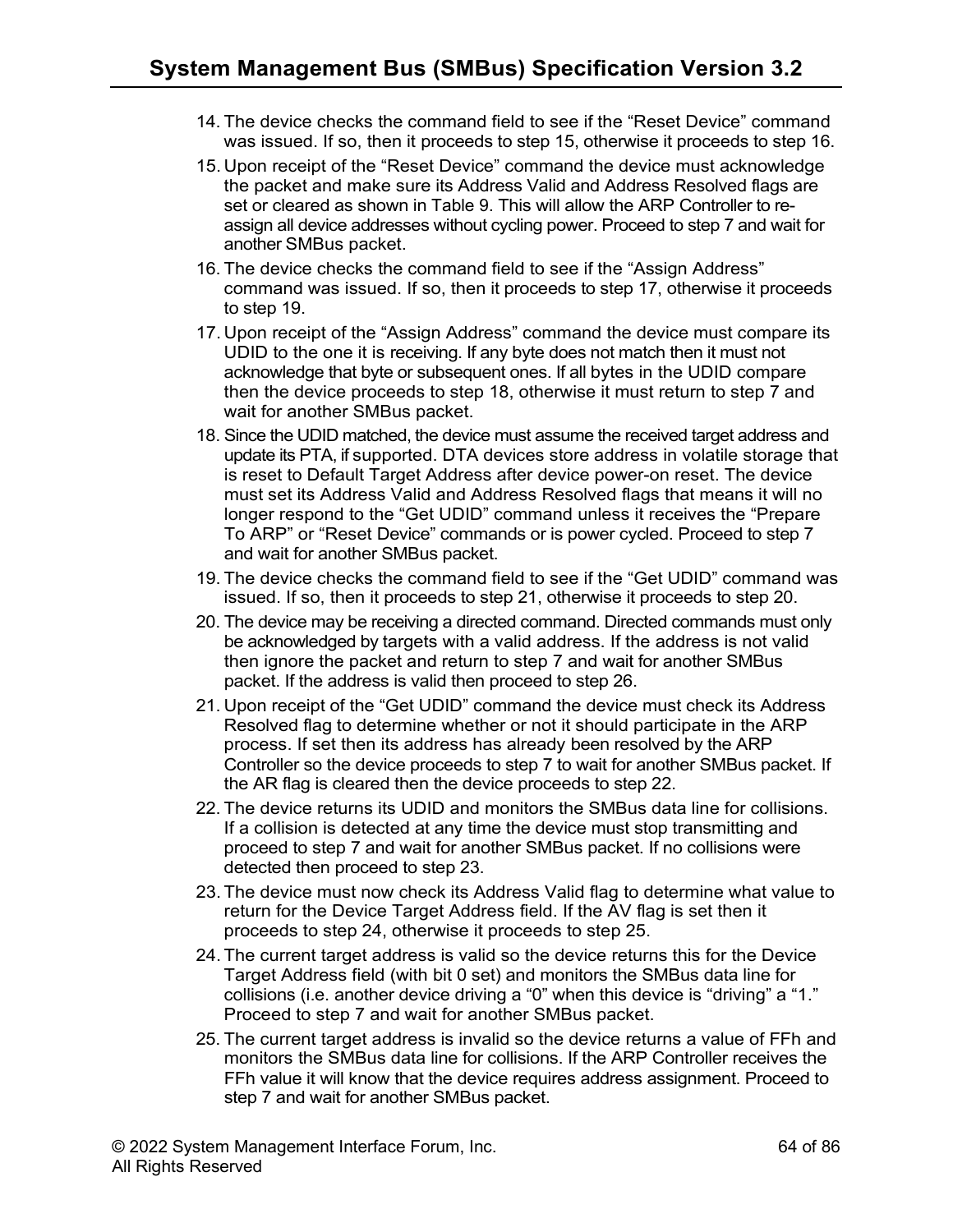- 26. Is this a directed "Reset Device" command? If so then proceed to step 15. Otherwise proceed to step 27.
- 27. Is this the "Directed Get UDID" command? If so, then proceed to step 29. Return the UDID information. If not, then proceed to step 28.
- 28. The device has not received a valid command so it must handle the illegal command in accordance with SMBus rules for error handling. Proceed to 7 and wait for another SMBus packet.
- 29. Return the UDID information and current target address, then proceed to 7 and wait for another SMBus packet.

The flow diagram does not cover consideration for bus timeout mechanisms. These should be implemented in order to comply with the bus timing specifications. If the device supports the "Notify ARP Controller" command it may wish to consider implementing a timeout mechanism. This mechanism could cause the device to re-issue the "Notify ARP Controller" command if the ARP Controller doesn't respond within a particular time period.

The device decodes the two internal flags as described in the following table:

| <b>Address</b><br><b>Resolved</b><br>(AR Flag) | <b>Address Valid</b><br>(AV Flag) | <b>Meaning</b>                                                                                                                                                                                                                                                                           |  |  |  |
|------------------------------------------------|-----------------------------------|------------------------------------------------------------------------------------------------------------------------------------------------------------------------------------------------------------------------------------------------------------------------------------------|--|--|--|
| Cleared                                        | Cleared                           | The device does not have a valid target address<br>and will participate in the ARP process. This is<br>the POR state for a device that doesn't support<br>the PTA or if it does it has not previously been<br>assigned a target address.                                                 |  |  |  |
| Set                                            | Cleared                           | Illegal state!                                                                                                                                                                                                                                                                           |  |  |  |
| Cleared                                        | Set                               | The device has a valid target address but must<br>still participate in the ARP process.                                                                                                                                                                                                  |  |  |  |
| Set                                            | Set                               | The device has a valid target address that has<br>been resolved by the ARP Controller. The<br>device will not respond to the "General Get<br>UDID" command. However, it could<br>subsequently receive an "Assign Address"<br>command and would change its target<br>address accordingly. |  |  |  |

**Table 12: Device decodes of AV and AR flags**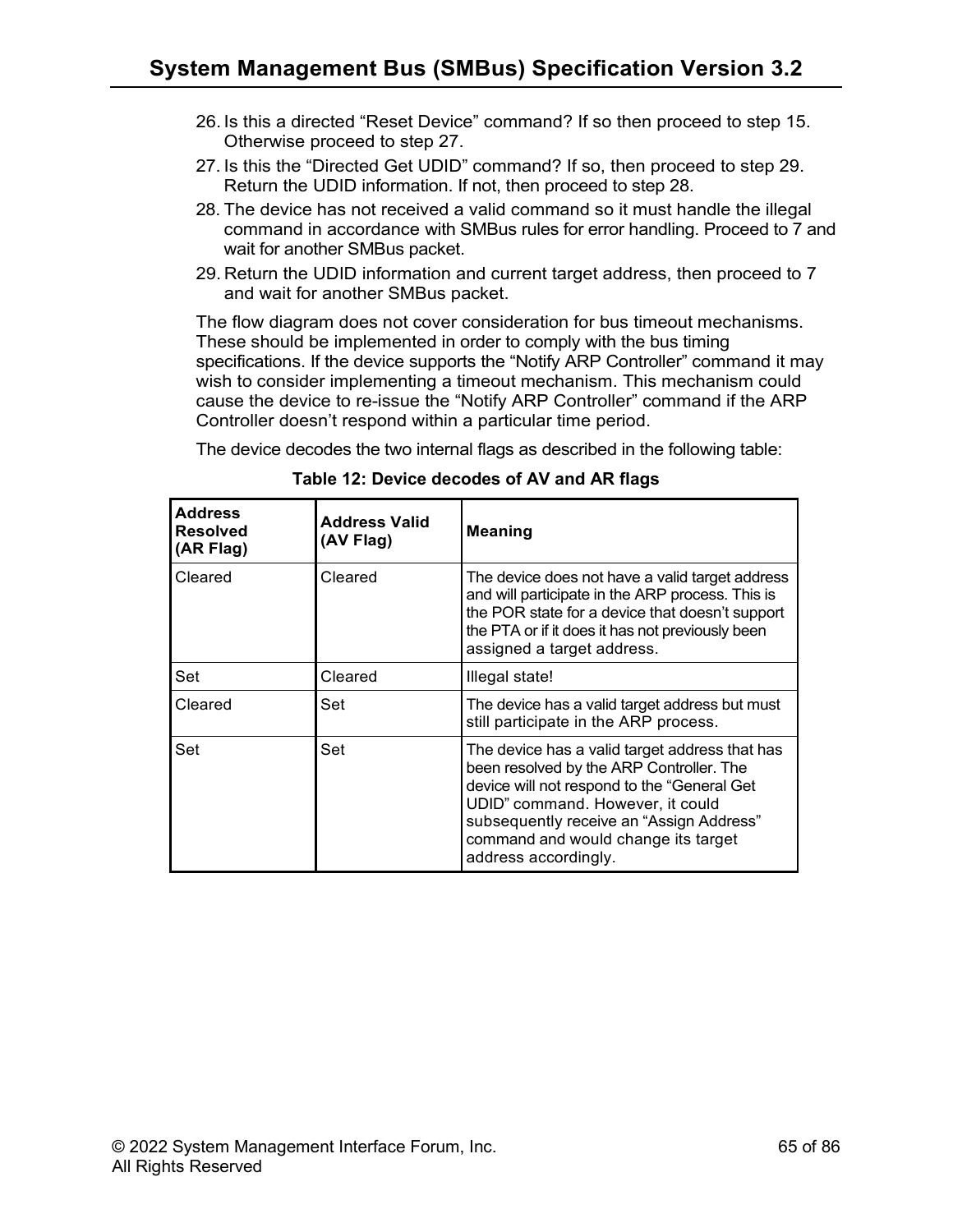

**Figure 62: ARP-capable device behavior**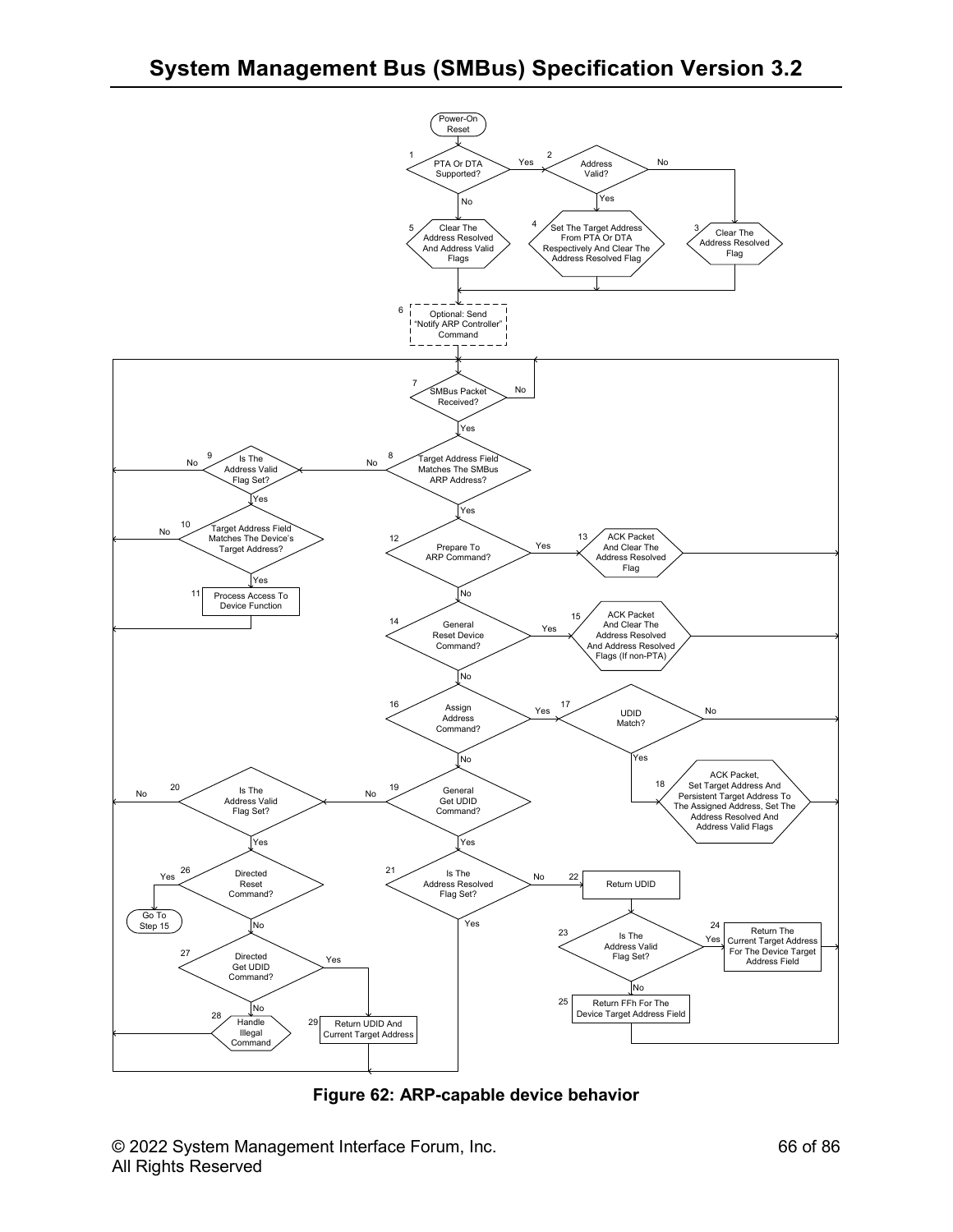#### 6.6.3.13 Enumeration rules

Any device may enumerate the bus provided that the device is intelligent and capable of doing so. Additionally, the enumerating device must provide "snooping" capabilities to guarantee that multiple devices aren't enumerating/ARPing at the same time. An enumerator must adhere to the following rules:

- 1. If an enumerator sees a "Prepare to ARP" or "Get UDID" command it must immediately stop enumerating.
- 2. An enumerator must monitor the bus for ARP commands for at least 2 seconds before beginning the enumeration process with the "Prepare to ARP" command.
- 3. If an enumerator sees an unassigned address then it must issue a Host Notify command and stop enumerating.
- 6.6.3.14 Example scenarios

The ARP can be illustrated by the following examples. Note that the UDID values are simple examples for illustrative purposes. They do not necessarily represent legal values.

#### **Example 1**

In this scenario assume the following:

- The ARP Controller has already exited its reset state and has run the ARP. The Used Address Pool does NOT contain the values 1001 000b, 1001 001b, ... , 1001 111b.
- New Device A has a UDID of 8123 4567 89AB CDEF 0000 0000 0000 0000h, does support the Persistent Target Address and was previously assigned the target address 1001 001. Its Address Valid flag is set but its Address Resolved flag is cleared.
- New Device B has a UDID of F123 4567 89AB CDE0 0000 0000 0000 0000h and does not support the Persistent Target Address. Its Address Valid and Address Resolved flags are cleared.
- New Device C has a UDID of F123 4567 89AB CDE1 0000 0000 0000 0000h and does not support the Persistent Target Address. Its Address Valid and Address Resolved flags are cleared.
- All devices exit their power on reset state at the same time.

The ARP will proceed as follows:

- 1. When the devices exit their power on reset state they will optionally attempt to issue the "Notify ARP Controller" command. Assume for this example that all three devices do so.
- 2. All devices will transmit all bytes of the "Notify ARP Controller" command without collision.
- 3. The ARP Controller having received the "Notify ARP Controller" command will issue the "Get UDID" command.
- 4. After detecting the repeat Start condition and receiving the SMBus Device Default Address with the R/W# bit set the devices will transmit the byte count for this command without collision. The devices will then begin to transmit their UDIDs as follows: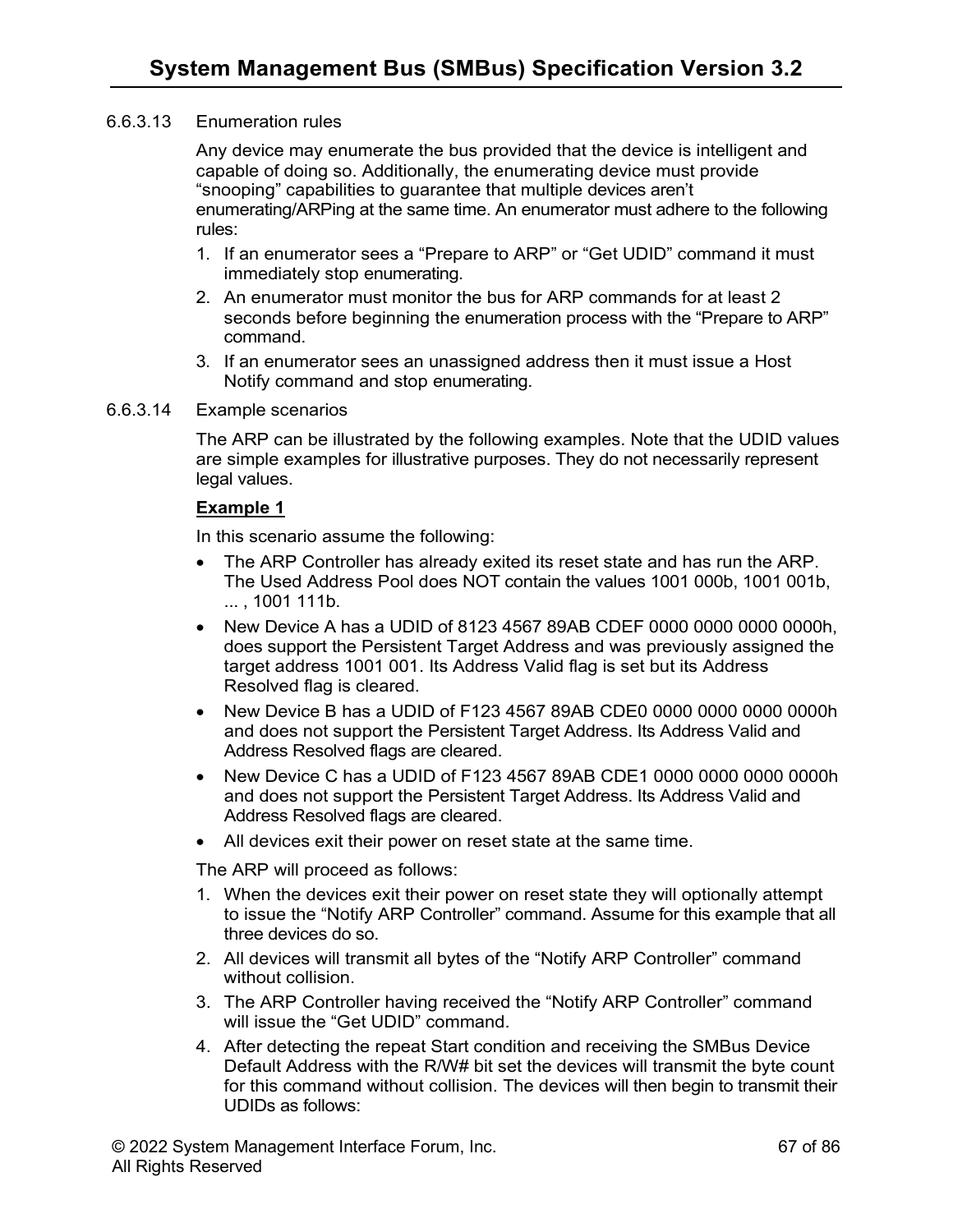| Device A: 1000   |  |                                   |
|------------------|--|-----------------------------------|
| Device B: 1111   |  |                                   |
| Device C: 1111   |  |                                   |
| Seen on the bus: |  | Device A wins the bus arbitration |

Device A wins the bus arbitration since it is transmitting a "0" as the  $2<sup>nd</sup> MSB$  in the most significant byte of the UDID whereas Devices B & C are transmitting "1." As such Devices B & C will cease transmission of this packet. Device A will complete its transmission.

- 1. The ARP Controller will send the "Assign Address" command using Device A's target address and UDID. Device A will then set its Address Resolved flag (the Address Valid flag was already set). Device A will no longer respond to the "Get UDID" command until it receives the "Prepare To ARP" or "Reset Device" commands or is power cycled.
- 2. The ARP Controller will add target address 1001 001 to the Used Address Pool since Device A acknowledged the packet.
- 3. The ARP Controller will issue the "Get UDID" command again.
- 4. Devices B & C having lost the previous arbitration will respond and will transmit the byte count for this command without collision.
- 5. The devices will begin to transmit their UDIDs. Since the UDIDs are equal through the first seven most significant bytes there will be no bus collisions. The eighth UDID byte will be transmitted as follows:

| Device B: 1110 0000   1 1 1 0 0 0 0 0 |  |  |  |  |  |
|---------------------------------------|--|--|--|--|--|
| Device C: 1110 0001   1 1 1 0 0 0 0 1 |  |  |  |  |  |
| Seen on the bus:                      |  |  |  |  |  |

Device B wins the bus arbitration since it is transmitting a "0" as the last bit in the eighth byte of the UDID whereas Device C is transmitting "1." As such Device C will cease transmission of this packet. Device B will complete its transmission by sending the remaining eight bytes of the UDID and an FFh for the Device Target Address field since its Address Valid bit is cleared.

- 1. Device B will await an assigned address since its Address Valid flag is cleared.
- 2. The ARP Controller recognizes that the returned target address field was FFh. It captures the returned UDID and selects an address (e.g. 1001 000b) not in the Used Address Pool and issues the "Assign Address" command.
- 3. All devices will monitor the "Assign Address" command looking for a UDID match. Since Device B will match its UDID it will acknowledge the packet and adopt the target address assigned by the ARP Controller. Device B will also set its internal Address Resolved and Address Valid flags and will no longer respond to the "Get UDID" command until it receives the "Prepare To ARP" or "Reset Device" commands or is power cycled.
- 4. The ARP Controller will add target address 1001 000b to the Used Address Pool since Device B acknowledged the packet.
- 5. The ARP Controller will issue the "Get UDID" command again.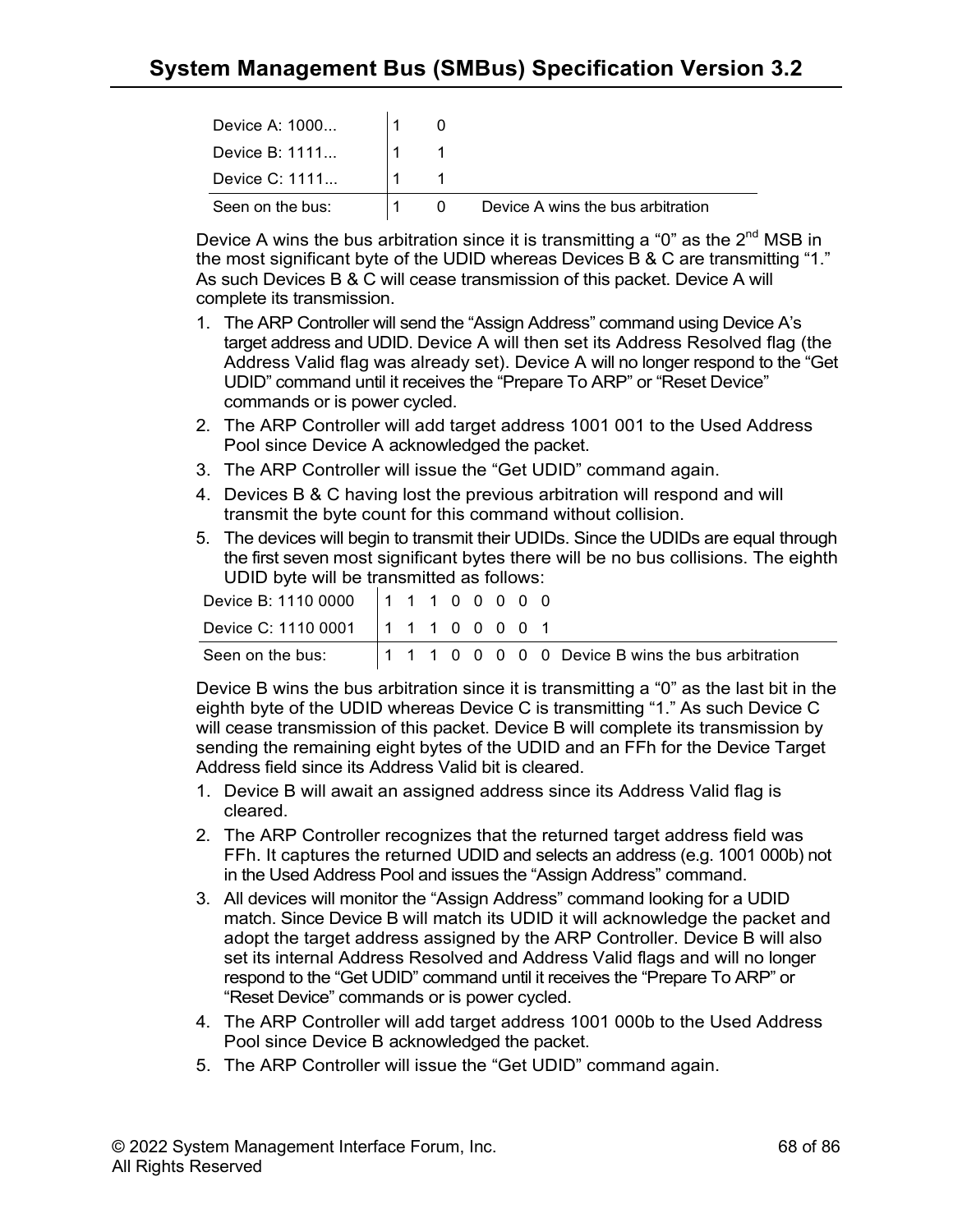- 6. Device C having lost the previous arbitration will respond and will transmit the byte count for this command without collision. Since it is now the only device responding all remaining bytes will be transmitted without collision.
- 7. Device C will await an assigned address since its Address Valid flag is cleared.
- 8. The ARP Controller recognizes that the returned target address field was FFh. It captures the returned UDID and selects an address (e.g. 1001 010b) not in the Used Address Pool and issues the "Assign Address" command.
- 9. All devices will monitor the "Assign Address" command looking for a UDID match. Since Device C will match its UDID it will acknowledge the packet and adopt the target address assigned by the ARP Controller. Device C will also set its internal Address Resolved and Address Valid flags and will no longer respond to the "Get UDID" command until it receives the "Prepare To ARP" or "Reset Device" commands or is power cycled.
- 10. The ARP Controller will add target address 1001 010b to the Used Address Pool since Device C acknowledged the packet.
- 11. The ARP Controller will issue the "Get UDID" command again.
- 12.Since all three devices have their internal Address Resolved flag set they will not respond.
- 13. The ARP Controller will detect that no device has acknowledged the packet and will terminate the ARP.

## **Example 2**

In this scenario assume the following:

- The system is in the S5 state.
- The system does not contain any devices with target address values 1001 000b, 1001 001b, ... , 1001 111b.
- Device A has a UDID of 0123 4567 89AB CDEF 0000 0000 0000 0000h, does support the Persistent Target Address and was previously assigned the target address 1001 001b. Device A was present in the system before it entered the S5 state. Its Address Valid flag is set but its Address Resolved flag is cleared.
- New Device B has a UDID of FEDC BA98 7654 3210 0000 0000 0000 0000h, does support the Persistent Target Address and was previously assigned the target address 1001 001b when present in another system. Device B was added to the system while it was in the S5 state. Its Address Valid flag is set but its Address Resolved flag is cleared.
- Both devices exit their power on reset state at the same time.

The ARP will proceed as follows:

- 1. The system transitions to the S0 state (assume the user pressed the power button).
- 2. The ARP Controller will exit the reset state and will initialize its Used Address Pool.
- 3. When the devices exit their power on reset state they may attempt to issue the "Notify ARP Controller" command; assume that they do for this example. The ARP Controller will attempt to issue the "Prepare To ARP" command.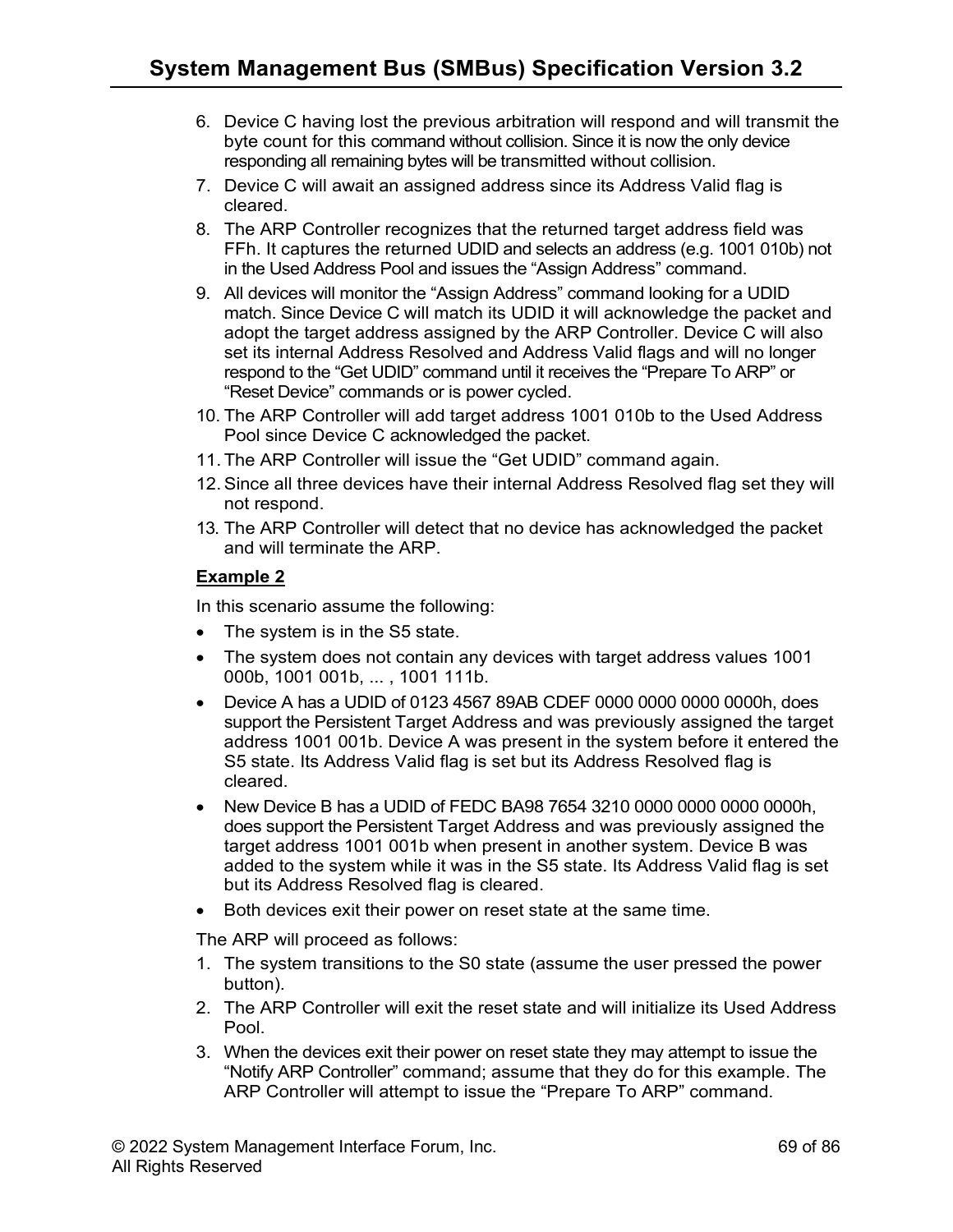- 4. If the ARP Controller receives the "Notify ARP Controller" command before it can issue the "Prepare To ARP" command it will simply ignore it.
- 5. The ARP Controller will issue the "Get UDID" command since presumably the "Prepare To ARP" command was acknowledged.
- 6. After detecting the repeat Start condition and receiving the SMBus Device Default Address with the R/W# bit set the devices will transmit the byte count for this command without collision.
- 7. The devices will begin to transmit the most significant byte of their UDID as follows:

| Device A: 0000 0001 |                                     |
|---------------------|-------------------------------------|
| Device B: 1111 1110 |                                     |
| Seen on the bus:    | 0 Device A wins the bus arbitration |

Device A wins the bus arbitration since it is transmitting a "0" as the MSB in the most significant byte of the UDID whereas Device B is transmitting "1." As such Device B will cease transmission of this packet. Device A will complete its transmission.

- 8. The ARP Controller will send the "Assign Address" command using Device A's target address and UDID. Device A will then set its Address Resolved flag (the Address Valid flag was already set). Device A will no longer respond to the "Get UDID" command until it receives the "Prepare To ARP" or "Reset Device" commands or is power cycled.
- 9. The ARP Controller will add target address 1001 001b to the Used Address Pool since Device A acknowledged the packet.
- 10. The ARP Controller will issue the "Get UDID" command again.
- 11. Device B having lost the previous arbitration will respond and will transmit the byte count for this command without collision. Since it is now the only device responding all remaining bytes will be transmitted without collision
- 12. The ARP Controller recognizes that the returned target address was already in the Used Address Pool. It captures the returned UDID and selects an address (e.g. 1001 000b) not in the Used Address Pool and issues the "Assign Address" command.
- 13. All devices will monitor the "Assign Address" command looking for a UDID match. Since Device B will match its UDID it will acknowledge the packet and adopt the new target address assigned by the ARP Controller. Device B will keep its internal Address Valid flag set and will set its Address Resolved flag so that it will no longer respond to the "Get UDID" command until it receives the "Prepare To ARP" or "Reset Device" commands or is power cycled.
- 14. The ARP Controller will add target address 1001 000b to the Used Address Pool since Device B acknowledged the packet.
- 15. The ARP Controller will issue the "Get UDID" command again.
- 16.Since both devices have their internal Address Resolved flag set they will not respond.
- 17. The ARP Controller will detect that no device has acknowledged the packet and will terminate the ARP.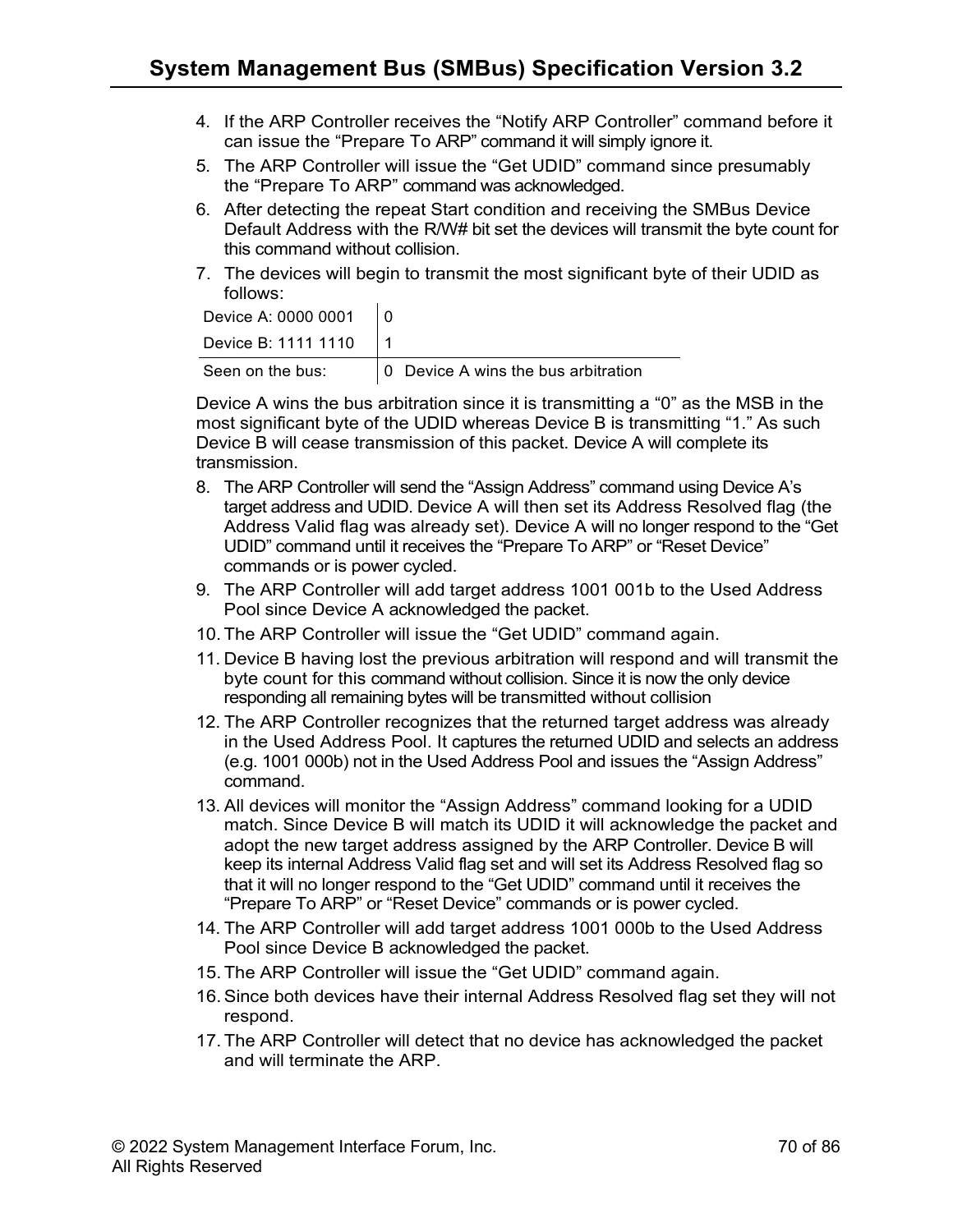# **Appendix A. Optional SMBus signals**

## A.1 SMBSUS#

An optional third signal, SMBSUS#, goes low when the system enters the Suspend Mode. Suspend Mode refers to a low power mode where most devices are stalled or powered down. Upon resume, the SMBSUS# returns high. The system then returns all devices to their operational state.

The SMBSUS# signal is included for clarity and completeness since many of the functions served by the System Management Bus relate to suspend and resume of the system.

The system can use the SMBCLK and SMBDAT lines to program device behavior. During normal operating mode the system may issue configuration commands to different devices. Those commands may tell the device how it is supposed to behave whenever the SMBSUS# line goes active. For example, the system might tell a power plane switcher to turn off power to the hard drive but keep the keyboard controller on when the system goes into suspend mode.



**Figure 63: SMBus during suspend**

**Table 13: SMBus Suspend parameters**

| <b>Timing</b>         | Min             | <b>Typical</b>        |
|-----------------------|-----------------|-----------------------|
| t <sub>DAT2SUS</sub>  | 0 <sub>ns</sub> | tens of ms            |
| t <sub>SUS2CLK</sub>  | 0 <sub>ns</sub> | tens of ns            |
| t <sub>CLK2DAT</sub>  | 0 <sub>ns</sub> | Ons                   |
| t <sub>suswidth</sub> |                 | minutes, hours, weeks |
| t <sub>SUS2DAT</sub>  | 0 <sub>ns</sub> | hundreds of ms        |

SMBSUS# is not a wired-OR signal. It is an output from the device that controls system management functions, and an input to everything else.

During suspend there is no activity on the System Management Bus unless the SMBus is used to resume from suspend mode. Activity resumes after coming out of suspend.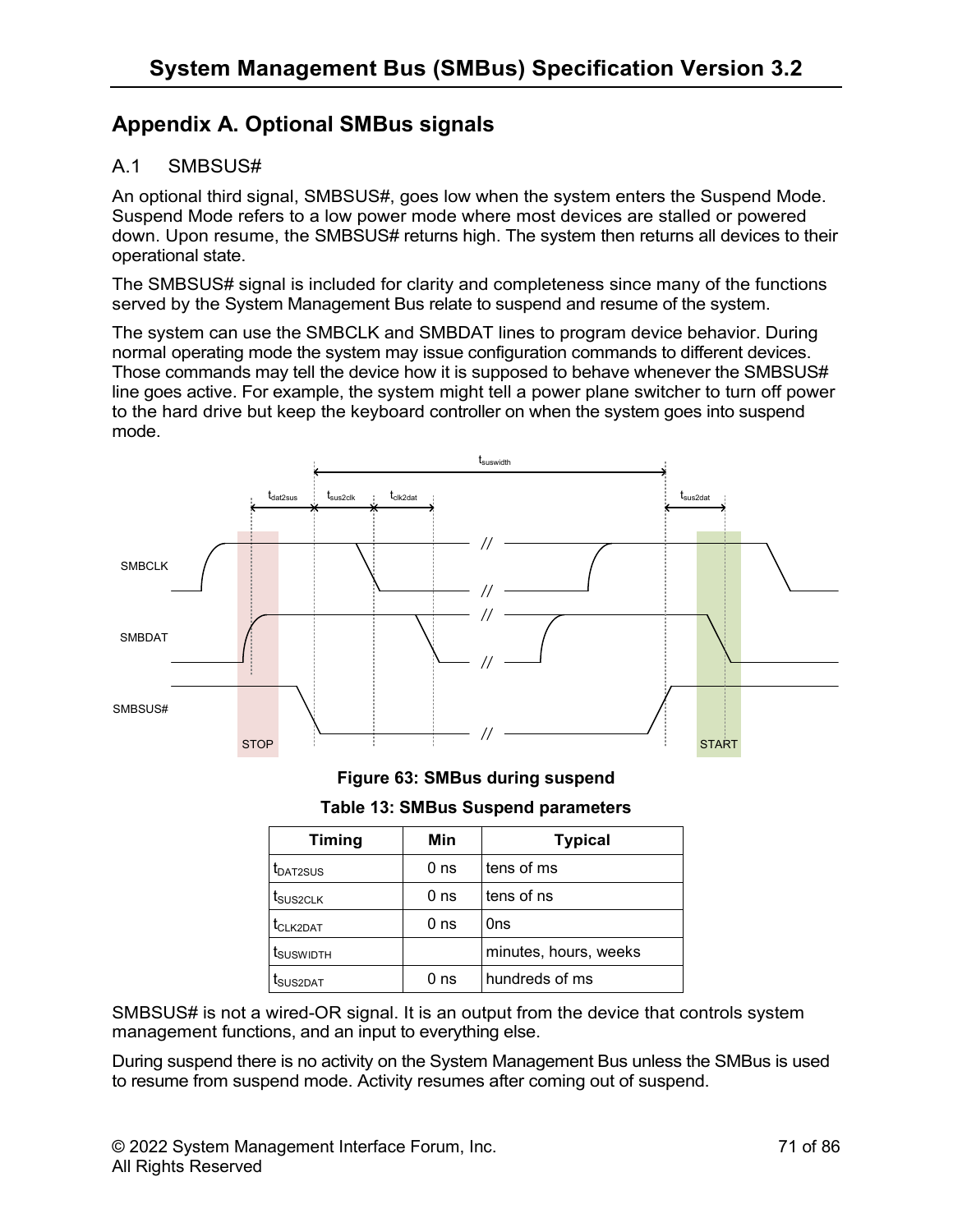Any time after a STOP condition the SMBSUS# signal may go active low signifying the system is going into Suspend Mode. This can happen immediately ( $min = 0$  ns), but will probably take much longer. In fact, the final SMBus message might terminate minutes or hours before SMBSUS# goes low. Suspend Mode could last a couple of seconds, minutes, hours, or weeks. Before the System Management Bus can send another message the system must come out of Suspend Mode, a process known as Resume. The resume process probably has to supply voltage to the System Management Bus anyway, although the SMBus may be awake during suspend. The resume process can take a long time, perhaps hundreds of milliseconds. Careful power-down sequencing of the SMBCLK and SMBDAT pull-ups will prevent devices from falsely seeing a START condition on the bus.

If power is supplied to the System Management Bus during suspend, a device may use it to awaken the system. The controller or another device will watch for a START condition on the bus. That device initiates the resume sequence. Communication on the bus resumes when the system is out of the suspend state.



**Figure 64: Using SMBus to Resume from Suspend**

Since the SMBSUS# is an optional signal, some system devices may not know if the system is in suspend mode or not. Such a device may assume that if both SMBCLK and SMBDAT lines are high that the bus is alive and active. The possibility exists that this device may try to send a critical message to another device that accepts the SMBSUS# signal and is therefore asleep. Therefore it is important that a system is able to resume on a START condition if a non-suspendable controller resides on the System Management Bus and that controller can send critical messages to suspended devices.

## A.2 SMBALERT#

Another optional signal is an interrupt line for devices that want to trade their ability to control the bus for a pin. SMBALERT# is a wired-AND signal just as the SMBCLK and SMBDAT signals are. SMBALERT# is used in conjunction with the SMBus Alert Response Address (ARA).

A target-only device can signal a controller through SMBALERT# that it wants to talk. The controller processes the interrupt and simultaneously accesses all SMBALERT# devices through the Alert Response Address. Only the device(s) which pulled SMBALERT# low will acknowledge the Alert Response Address. The controller performs a modified Receive Byte operation. The 7 bit device address provided by the target transmit device is placed in the 7 most significant bits of the byte. The eighth bit can be a zero or one.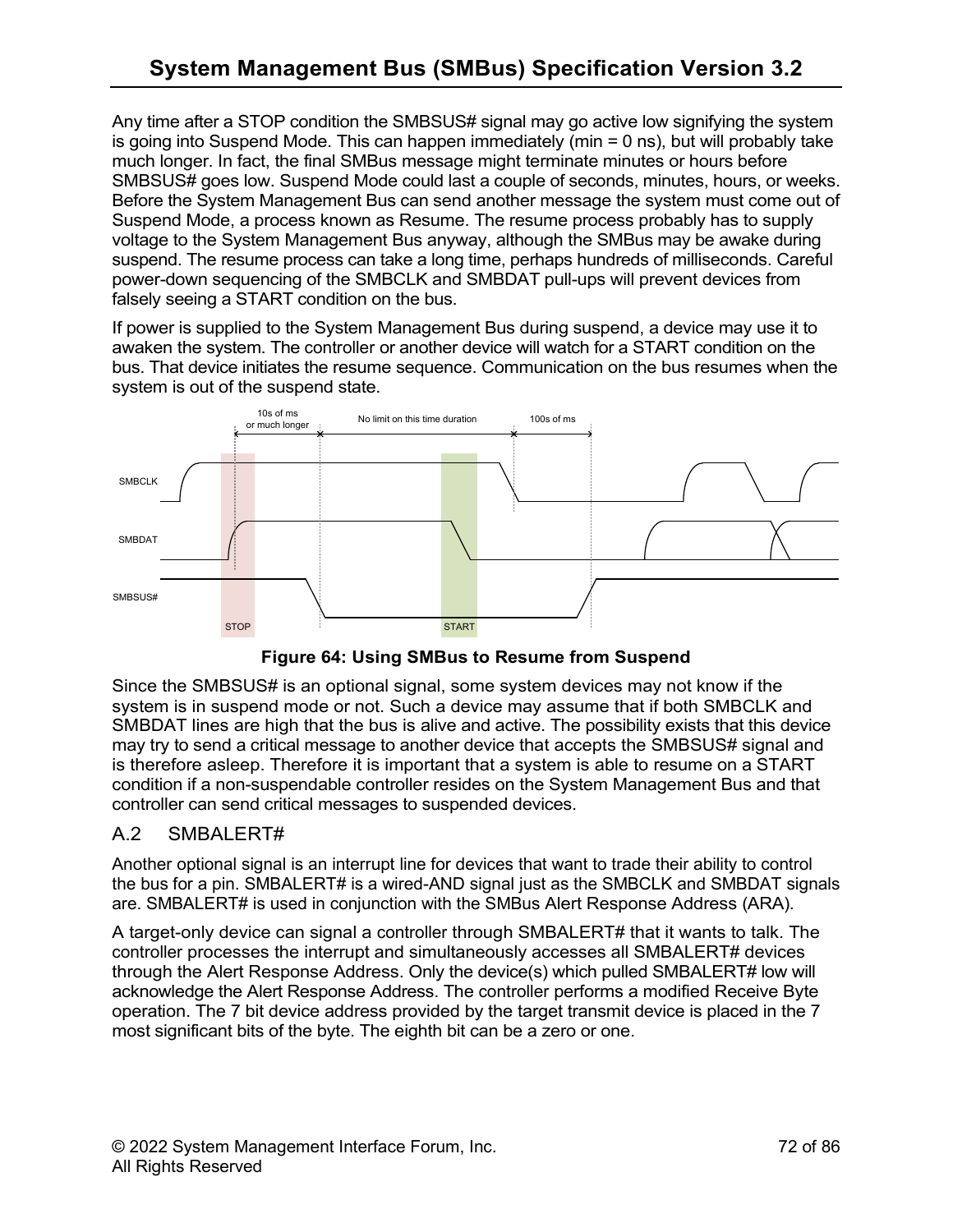

**Figure 66: A 7-bit-Addressable Device responds to an ARA with PEC**

If more than one device pulls SMBALERT# low, the highest priority (lowest address) device will win communication rights via standard arbitration during the target address transfer.

After receiving a NACK that signifies the end of a read transfer from the controller in response to its address, that device must stop pulling down on the SMBALERT# signal. If the controller still sees SMBALERT# low when the message transfer is complete, it knows to read the ARA again.

A controller which does not implement the SMBALERT# signal may periodically access the ARA.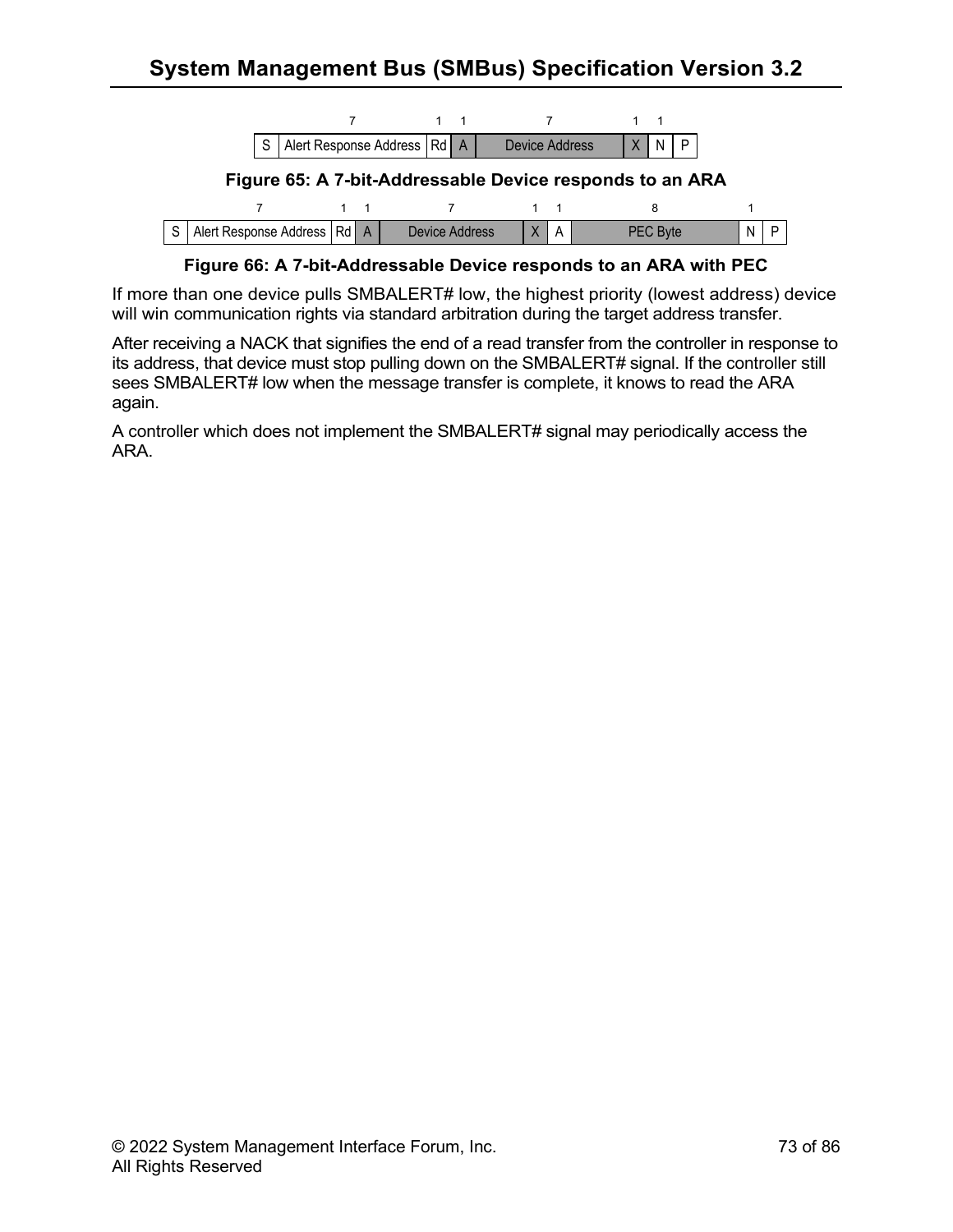# **Appendix B. Differences between SMBus and I<sup>2</sup> C**

The SMBus and I²C bus are very similar and are generally interoperable. However, there are several differences with which a system engineer should be familiar. This section describes several of differences and includes tables that provide a summary of the key differences.

## B.1 V<sub>DD</sub> And Threshold Voltage Differences

The I<sup>2</sup>C specification [R01] gives minimum or maximum values for the supply voltage,  $V_{DD}$ , of devices attached to an I²C bus. In one section it even discusses devices with supply voltages of 12 V. In contrast, SMBus V3.0 restricts the nominal supply voltages of devices attached to a SMBus to a minimum of 1.8 V and a maximum of 5 V (Section 4.3.4).

The I<sup>2</sup>C and SMBus specifications also specify the logic input threshold voltages,  $V_{IL}$  and  $V_{IH}$ , differently. The I<sup>2</sup>C specification requires that V<sub>IL</sub> be 30% of V<sub>DD</sub> and that V<sub>IH</sub> be 70% of V<sub>DD</sub>. The SMBus V3.0 specification has fixed thresholds.  $V_{\parallel L}$  is set to 0.8 V and  $V_{\parallel H}$  is set to 1.35 V (Section 4.3.4).

There are also differences in the low output voltage and current specifications. These differences are summarized in the tables below. The biggest difference is for the specifications for operation at 400 kHz. For operation at 400 kHz a pull-up current of at least 6 mA is needed to guarantee the rise time will meet specification in the worst case (lowest  $V_{DD}$ , highest bus capacitance, highest leakage current). The I²C specification allows the clock and data outputs to rise to 0.6 V while sinking 6 mA. This reduces the noise significantly and even to a negative value. With a V<sub>DD</sub> of 1.8 V and V<sub>II</sub> equal to 30% of V<sub>DD</sub> the maximum V<sub>II</sub> will be 0.54 V, which is less than the 0.6 V output low voltage.

To assure operation at 400 kHz without degrading the noise margin, the SMBus specification requires that the output low voltage be 400 mV or less when sinking 6 mA.

In general, even with the different specifications for the input logic voltage thresholds, I<sup>2</sup>C and SMBus devices will be interoperable over the supply voltages permitted by the SMBus specification.

## B.2 Minimum Bus Speed And Maximum Clock Stretching

The I<sup>2</sup>C bus specification does not give a minimum clock frequency. The controller may hold the clock line low forever and that would be a valid condition on and I²C bus. In addition, the I²C specification permits a target device to hold the clock line low for an unlimited amount of time.

The SMBus specification does require a minimum operating frequency of 10 kHz (Table 2).

In addition to the minimum bus operating frequency, the SMBus specification also places limits on the maximum amount of time a controller may extend the clock low time within each byte of a message ( $t_{Low:CEXT}$ ). There is also a limit on the total time a target device may extend the clock low time within each message  $(t_{LOW:TEXT})$ .

A further SMBus restriction on the bus operation is a timeout,  $t_{TIMEOUT}$ , after which the bus is presumed hung and all devices attached to the bus must reset their I/O interface and make ready to receive a START condition (Section 4.2.5).

## B.3 Address Acknowledge

The I<sup>2</sup>C specifications do not require that a device always acknowledge its own address. This can confuse a system controller. If a device does not acknowledge its own address how does the system controller know if it is because the device is busy, has failed, or has been removed?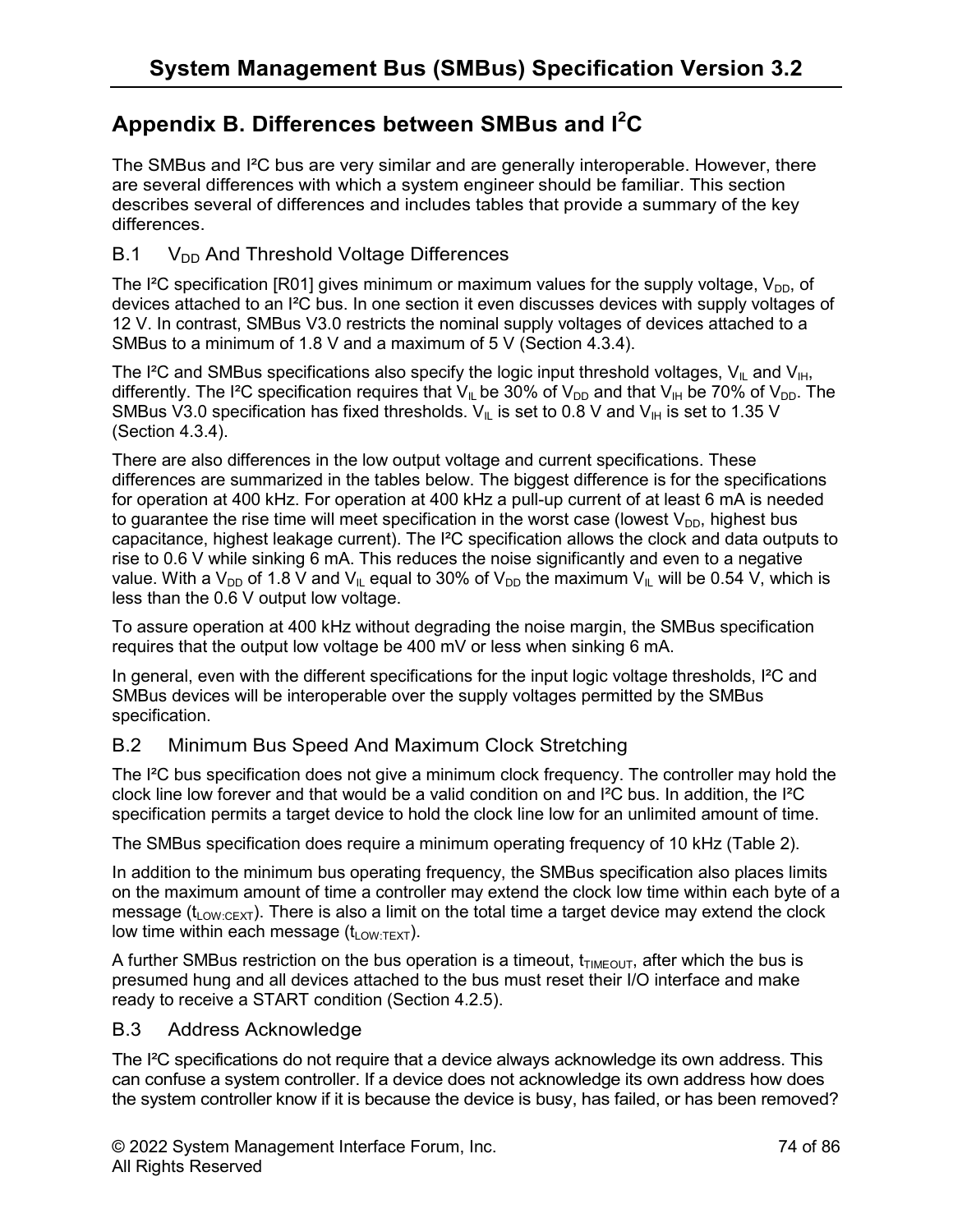To prevent this confusion, the SMBus specifications require that a SMBus device always acknowledge its own address. If a device that did acknowledge its address fails to do so the system controller then knows that the device has either failed or has been removed.

### B.4 SMBus Protocols

The I<sup>2</sup>C specification specifies only how to move bytes from one device to another. The structure of messages and packets is left entirely to the device manufacturers.

The SMBus specification defines command oriented protocols that must be used when one SMBus device is communicating with another. Examples of these protocols are WRITE WORD (Section 6.5.4) or BLOCK READ (Section 6.5.7). Not all I²C devices will support all of the SMBus transaction protocols.

## B.5 REPEATED START Condition

As part of the SMBus protocols for reading data from a device the controller generally uses a REPEATED START condition. See, for example, the READ WORD protocol in Section 6.5.5. REPEATED START conditions may not be understood by some I<sup>2</sup>C devices. An attempt to use a SMBus protocol with a repeated START condition to read data from an I²C device may yield unexpected results.

### B.6 SMBus Low Power Version

For applications where power usage must be minimized, such as in battery operated systems, the SMBus specification has a Low Power class (Section 4.3.3). I²C does not have a similar specification.

#### B.7 Tables Of Differences

The following tables summarize key differences in the I²C and High Power SMBus specifications. These tables are offered as a convenient reference but do not include every parameter that might be of interest. System engineers intending to operate I²C and SMBus devices on the same physical bus are encouraged to compare the SMBus and I²C specifications in detail.

| Symbol                 | <b>Parameter</b>                                | Std <sup>2</sup> C mode<br>device |                | 100 kHz Class<br><b>SMBus device</b> |          | <b>Units</b> | <b>Comments</b>                        |
|------------------------|-------------------------------------------------|-----------------------------------|----------------|--------------------------------------|----------|--------------|----------------------------------------|
|                        |                                                 | <b>Min</b>                        | <b>Max</b>     | Min                                  | Max      |              |                                        |
| V <sub>DD</sub>        | Nominal bus voltage                             |                                   |                | 1.8                                  | 5.0      | V            |                                        |
|                        | Operating bus voltage                           |                                   |                | 1.62                                 | 5.5      | V            | Nominal ±10%                           |
| <b>VIL</b>             | LOW level input<br>voltage                      |                                   |                |                                      | 0.8      | V            | Fixed input level                      |
|                        |                                                 | $-0.5$                            | $0.3\cdot VDD$ |                                      |          | V            | $V_{DD}$ related input<br>level        |
| V <sub>IH</sub>        | <b>HIGH level input</b><br>voltage              |                                   |                | 1.35                                 | $V_{DD}$ | V            | Fixed input level                      |
|                        |                                                 | $0.7 \cdot V_{DD}$                | Note 1         |                                      |          | V            | V <sub>DD</sub> related input<br>level |
| <b>V<sub>HYS</sub></b> | Hysteresis voltage of<br>Schmitt trigger inputs |                                   |                | 0.08                                 |          | V            |                                        |

**Table 14: Selected parameter differences between Standard-Mode I²C and 100 kHz Class SMBus**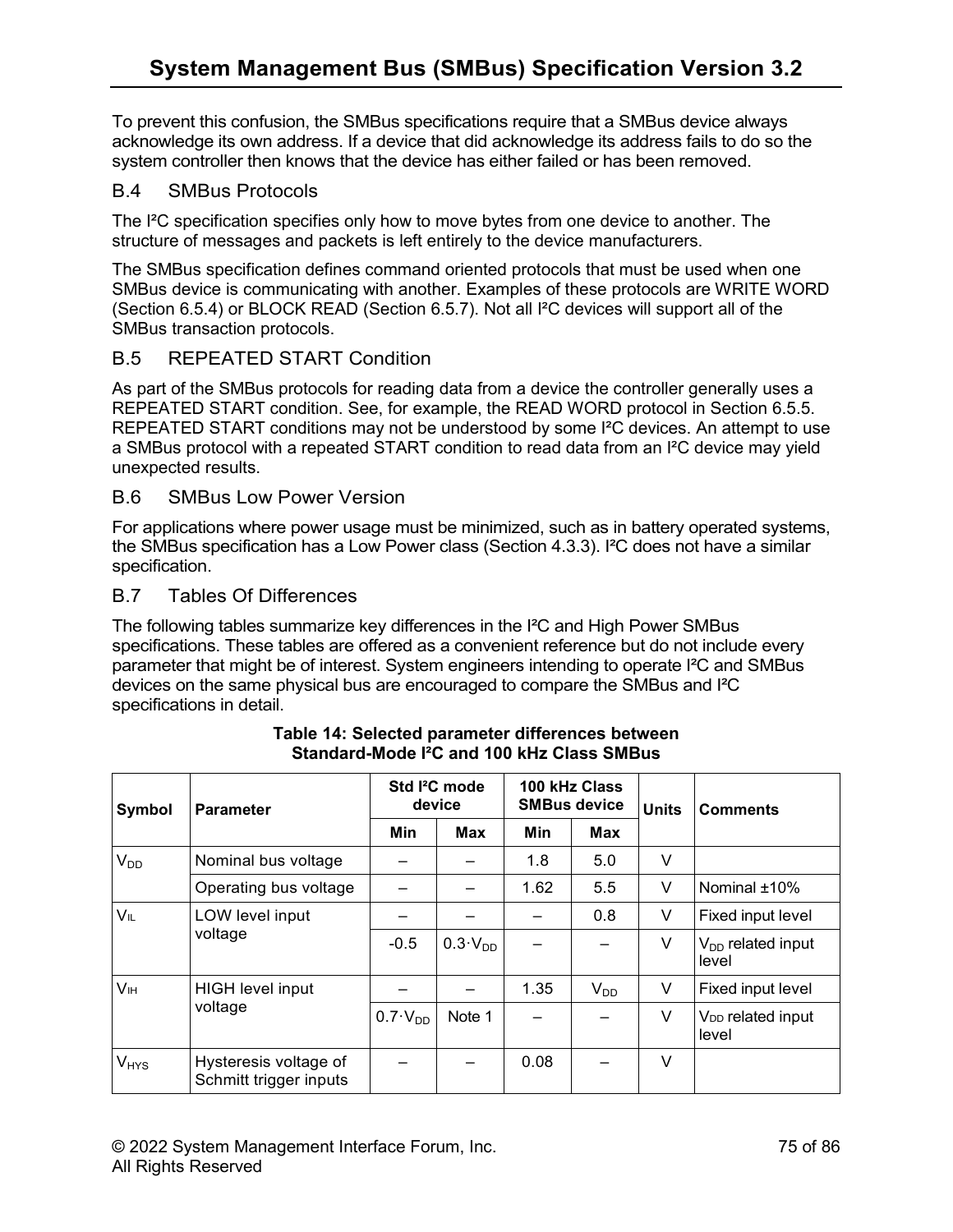| <b>Symbol</b>         | <b>Parameter</b>                                                      | Std I <sup>2</sup> C mode<br>device |            | 100 kHz Class<br><b>SMBus device</b> |               | <b>Units</b> | <b>Comments</b>  |  |
|-----------------------|-----------------------------------------------------------------------|-------------------------------------|------------|--------------------------------------|---------------|--------------|------------------|--|
|                       |                                                                       | Min                                 | <b>Max</b> | Min                                  | <b>Max</b>    |              |                  |  |
| VOL                   | LOW level output                                                      |                                     |            |                                      | 0.4           | $\vee$       | $I_{OL} = -3$ mA |  |
|                       | voltage                                                               |                                     | 0.4        |                                      |               |              | $I_{OL} = -4 mA$ |  |
| $I_{OL}$              | LOW level output<br>current                                           | $-3$                                |            |                                      | —             | mA           | $V_{OL} = 0.4 V$ |  |
| <b>ILEAK-BUS</b>      | Input leakage per bus<br>segment                                      |                                     |            | $-200$                               | 200           | μA           |                  |  |
| $C_{\text{PIN}}$      | Capacitance for clock or<br>data pin                                  |                                     | 10         |                                      |               | pF           |                  |  |
| $C_{\text{BUS}}$      | Capacitive load per bus<br>segment                                    |                                     | 400        |                                      |               | pF           |                  |  |
| $f_{SMB}$ , $f_{SCL}$ | Bus operating frequency                                               |                                     | 100        | 10                                   | 100           | kHz          |                  |  |
| <b>t</b> TIMEOUT      | Detect clock low timeout                                              | $\equiv$                            |            | 25                                   | 35            | ms           |                  |  |
| $t_{\text{HIGH}}$     | Clock high period                                                     | 4.0                                 |            | 4.0                                  | 50            | μs           |                  |  |
| t <sub>LOW:TEXT</sub> | Cumulative clock low<br>extend time (target<br>device)                |                                     |            |                                      | 25            | ms           |                  |  |
| $t_{LOW:CEXT}$        | Cumulative clock low<br>extend time (controller<br>device)            | 10                                  |            | ms                                   |               |              |                  |  |
| $t_{\mathsf{OF}}$     | Output voltage fall time                                              |                                     | 250        |                                      |               | ns           | Note 2           |  |
| $t_{\text{F}}$        | Output voltage fall time                                              |                                     | 300        |                                      | 300<br>Note 3 |              |                  |  |
| t <sub>POR</sub>      | Time in which a device<br>must be operational<br>after power-on reset |                                     |            |                                      | 500           | ms           |                  |  |

**Table 15: DC parameter differences between Fast-mode I²C and 400 kHz Class SMBus**

| Symbol          | <b>Parameter</b>                    | <b>Fast-mode Plus</b><br><sup>2</sup> C mode device |                                                   | 400 kHz Class<br><b>SMBus device</b> |          | <b>Units</b> | <b>Comments</b> |
|-----------------|-------------------------------------|-----------------------------------------------------|---------------------------------------------------|--------------------------------------|----------|--------------|-----------------|
|                 |                                     | Min                                                 | Max                                               | Min                                  | Max      |              |                 |
| $V_{DD}$        | Nominal bus voltage                 |                                                     |                                                   | 1.8                                  | 5.0      | V            |                 |
|                 | Operating bus voltage               |                                                     |                                                   | 1.62                                 | 5.5      | V            | Nominal ±10%    |
| $V_{IL}$        | Fixed input level                   |                                                     |                                                   |                                      | 0.8      | V            |                 |
|                 | V <sub>DD</sub> related input level | $-0.5$                                              | 0.3 V <sub>DD</sub>                               |                                      |          | V            |                 |
| V <sub>IH</sub> | Fixed input level                   |                                                     |                                                   | 1.35                                 | $V_{DD}$ | V            |                 |
|                 | $V_{DD}$ related input level        | $0.7 \cdot V_{DD}$                                  | $\mathsf{V}_{\mathsf{DD},\mathsf{MAX}}$<br>$+0.5$ |                                      |          | V            |                 |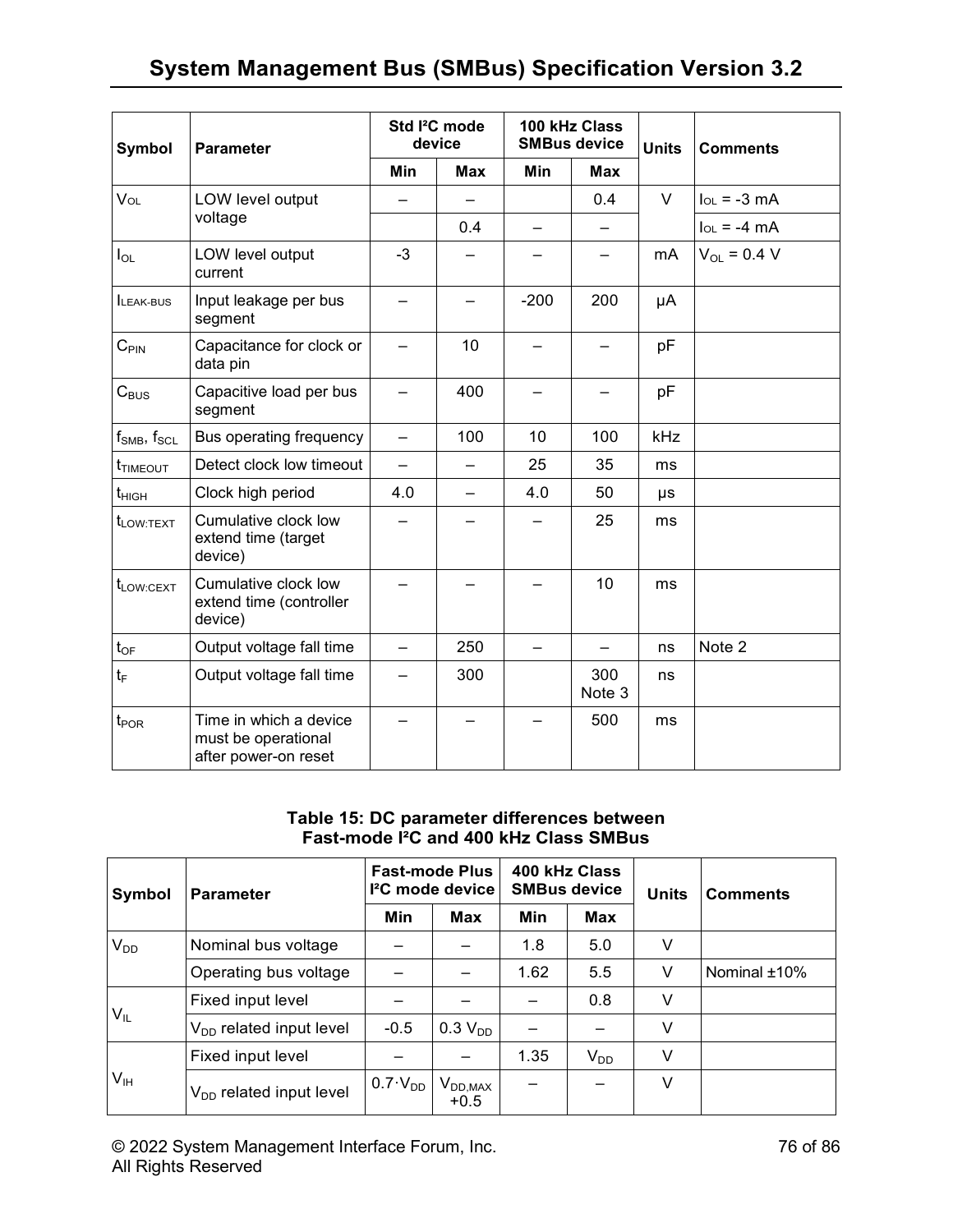| Symbol                              | <b>Parameter</b>                                                      | <b>Fast-mode Plus</b><br>I <sup>2</sup> C mode device |                          | 400 kHz Class<br><b>SMBus device</b> |               | <b>Units</b> | <b>Comments</b>                        |
|-------------------------------------|-----------------------------------------------------------------------|-------------------------------------------------------|--------------------------|--------------------------------------|---------------|--------------|----------------------------------------|
|                                     |                                                                       | Min                                                   | <b>Max</b>               | Min                                  | Max           |              |                                        |
| $V_{HYS}$                           | Hysteresis voltage of<br>Schmitt trigger inputs                       | $0.05 \times$<br>$V_{DD}$                             |                          | 0.08                                 |               | $\vee$       |                                        |
| $V_{OL}$                            | LOW level output                                                      | ÷,                                                    | $\equiv$                 | $\equiv$                             | 0.4           | $\vee$       | $I_{OL}$ = -6 mA                       |
|                                     | voltage                                                               | -                                                     | 0.4                      |                                      |               | $\mathsf{V}$ | $I_{OL} = -3$ mA;<br>$V_{DD}$ > 2 V    |
|                                     |                                                                       |                                                       | $0.2 \times$<br>$V_{DD}$ |                                      |               | $\vee$       | $I_{OL} = -2$ mA;<br>$V_{DD} \leq 2 V$ |
| $I_{OL}$                            | LOW level output                                                      | $-3$                                                  |                          | $\overline{\phantom{0}}$             | ÷,            | mA           | $V_{OL} = 0.4 V$                       |
|                                     | current                                                               | -6                                                    |                          |                                      |               | mA           | $V_{OL} = 0.6 V$<br>Note 4             |
| ILEAK-BUS                           |                                                                       | $\equiv$                                              |                          | $-200$                               | 200           | μA           |                                        |
| $f_{\text{SMB}}$ , $f_{\text{SCL}}$ | Bus operating frequency                                               |                                                       | 400                      | 10                                   | 400           | kHz          |                                        |
| t <sub>timeout</sub>                | Detect clock low timeout                                              | $\overline{\phantom{0}}$                              | $\overline{\phantom{0}}$ | 25                                   | 35            | ms           |                                        |
| $t_{\rm HIGH}$                      | Clock high period                                                     | 0.6                                                   | $\overline{\phantom{0}}$ | 0.6                                  | 50            | μs           |                                        |
| t <sub>LOW:TEXT</sub>               | Cumulative clock low<br>extend time (target<br>device)                |                                                       |                          |                                      | 25            | ms           |                                        |
| t <sub>LOW:CEXT</sub>               | Cumulative clock low<br>extend time (controller<br>device)            |                                                       |                          |                                      | 10            | ms           |                                        |
| $t_{OF}$                            | Output voltage fall time                                              | $20 \times$<br>$(V_{DD}/5)$ .<br>5 V)                 | 250<br>Note 2            |                                      |               | ns           |                                        |
| $t_{F}$                             | Output voltage fall time                                              | $20 \times$<br>$(V_{DD}/5.$<br>$5 V$ )–               | 300<br>Note 2            |                                      | 300<br>Note 3 | ns           |                                        |
| $t_{\mathsf{POR}}$                  | Time in which a device<br>must be operational<br>after power-on reset |                                                       |                          |                                      | 500           | ms           |                                        |

### **Table 16: DC parameter differences between Fast-mode Plus I²C and 1 MHz Class SMBus**

| Symbol   | <b>Parameter</b>      | <b>Fast-mode Plus</b><br>I <sup>2</sup> C mode device |     | 1 MHz Class<br><b>SMBus device</b> |     | <b>Units</b> | <b>Comments</b> |
|----------|-----------------------|-------------------------------------------------------|-----|------------------------------------|-----|--------------|-----------------|
|          |                       | Min                                                   | Max | Min                                | Max |              |                 |
| $V_{DD}$ | Nominal bus voltage   |                                                       |     | 1.8                                | 5.0 | V            |                 |
|          | Operating bus voltage |                                                       |     | 1.62                               | 5.5 |              | Nominal ±10%    |
| $V_{IL}$ | Fixed input level     |                                                       |     |                                    | 0.8 | V            |                 |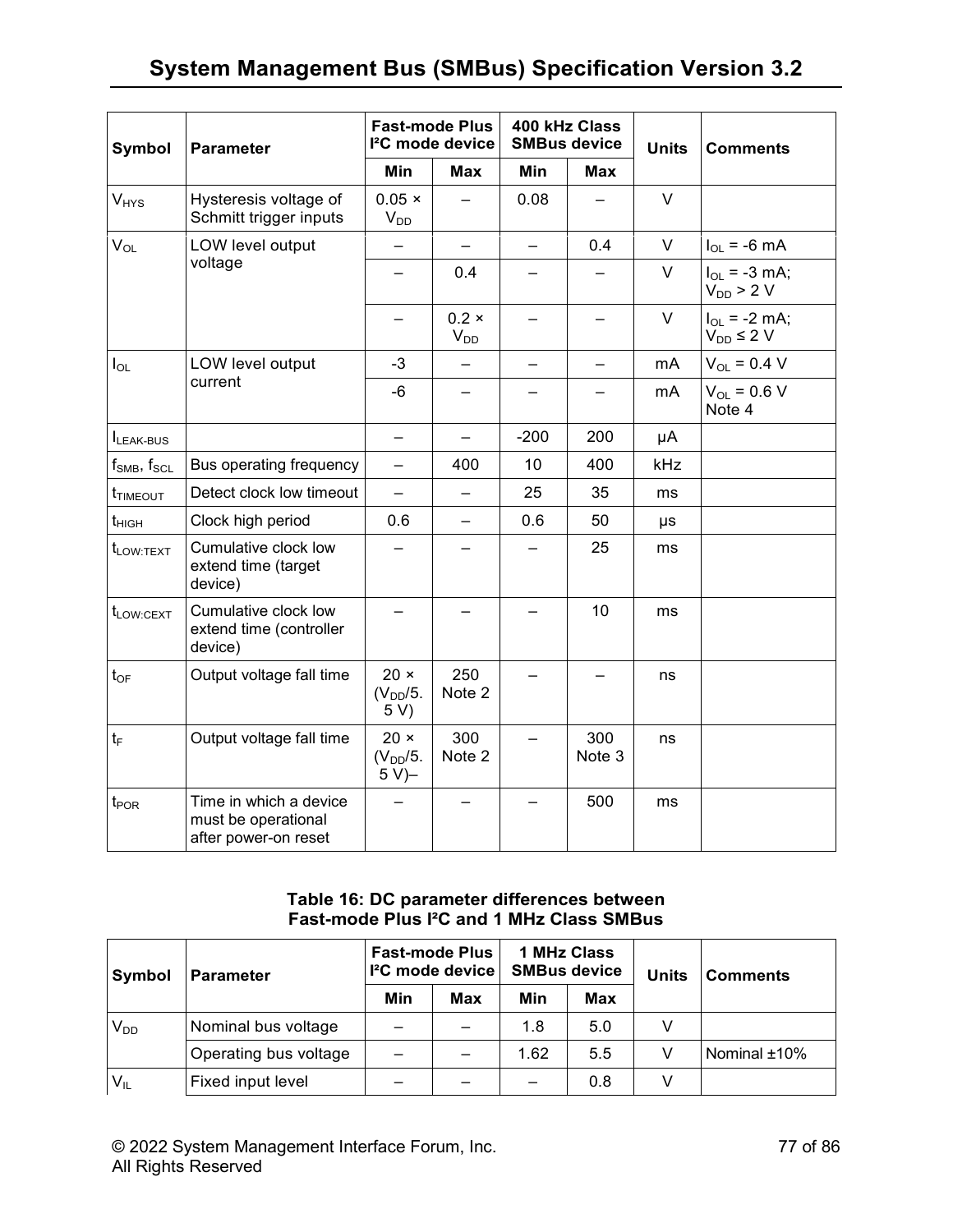| Symbol                 | <b>Parameter</b>                                                      | <b>Fast-mode Plus</b><br>l <sup>2</sup> C mode device      |                          | 1 MHz Class<br><b>SMBus device</b> |               | <b>Units</b> | <b>Comments</b>                        |  |
|------------------------|-----------------------------------------------------------------------|------------------------------------------------------------|--------------------------|------------------------------------|---------------|--------------|----------------------------------------|--|
|                        |                                                                       | Min                                                        | Max                      | Min                                | <b>Max</b>    |              |                                        |  |
|                        | V <sub>DD</sub> related input level                                   | $-0.5$                                                     | $0.3 V_{DD}$             |                                    |               | $\vee$       |                                        |  |
|                        | Fixed input level                                                     |                                                            |                          | 1.35                               | $V_{DD}$      | $\vee$       |                                        |  |
| $V_{IH}$               | V <sub>DD</sub> related input level                                   | $0.7 \cdot V_{DD}$                                         | $V_{DD,MAX}$<br>$+0.5$   |                                    |               | $\vee$       |                                        |  |
| <b>V<sub>HYS</sub></b> |                                                                       | $0.05 \times$<br>$V_{DD}$                                  |                          | 0.08                               |               | $\vee$       |                                        |  |
| $V_{OL}$               | LOW level output                                                      |                                                            | $\overline{\phantom{0}}$ | $\overline{\phantom{0}}$           | 0.4           | V            | $I_{OL}$ = -20 mA                      |  |
|                        | voltage                                                               | -                                                          | 0.4                      |                                    |               | V            | $I_{OL} = -3$ mA;<br>$V_{DD}$ > 2 V    |  |
|                        |                                                                       |                                                            | $0.2 \times$<br>$V_{DD}$ |                                    |               | V            | $I_{OL}$ = -2 mA;<br>$V_{DD} \leq 2 V$ |  |
| $I_{OL}$               | LOW level output<br>current                                           | $-20$                                                      |                          |                                    |               | mA           | $V_{OL} = 0.4 V$                       |  |
| LEAK-BUS               | Input leakage per bus<br>segment                                      |                                                            |                          | $-200$                             | 200           | μA           |                                        |  |
| $C_{\text{BUS}}$       | Capacitive load per bus<br>segment                                    |                                                            | 550                      |                                    | 400           | pF           |                                        |  |
| $f_{SMB}$ , $f_{SCL}$  | Bus operating frequency                                               |                                                            | 1000                     | 10                                 | 1000          | kHz          |                                        |  |
| t <sub>TIMEOUT</sub>   | Detect clock low timeout                                              |                                                            |                          | 25                                 | 35            | ms           |                                        |  |
| $t_{\rm HIGH}$         | Clock high period                                                     | 0.26                                                       | —                        | 0.26                               | 50            | μs           |                                        |  |
| $t_{LOW:TEXT}$         | Cumulative clock low<br>extend time (target<br>device)                |                                                            |                          |                                    | 25            | ms           |                                        |  |
| t <sub>LOW:CEXT</sub>  | Cumulative clock low<br>extend time (controller<br>device)            |                                                            |                          |                                    | 10            | ms           |                                        |  |
| $t_{OF}$               | Output voltage fall time                                              | $20 \times$<br>$(V_{DD}/5.$<br>5 V)                        | 120<br>Note 2            |                                    |               | ns           |                                        |  |
| $t_{\mathsf{F}}$       | Output voltage fall time                                              | $20 \times$<br>120<br>Note 2<br>$(V_{DD}/5)$ .<br>$5 V$ )– |                          |                                    | 120<br>Note 3 | ns           |                                        |  |
| $t_{\mathsf{POR}}$     | Time in which a device<br>must be operational<br>after power-on reset |                                                            |                          | 500                                |               | ms           |                                        |  |

Note 1: The maximum input high voltage is the lesser of 5.5 V or  $V_{DD,MAX}$  + 0.5 V.

Note 2: The I²C specification has several specifications for the clock and data signal fall time. One specification,  $t_{OF}$ , is measured at the pins of the driving device. The other specification,  $t_F$ , is measured on the bus. For details, see the notes attached to Table 9 of the I²C specification.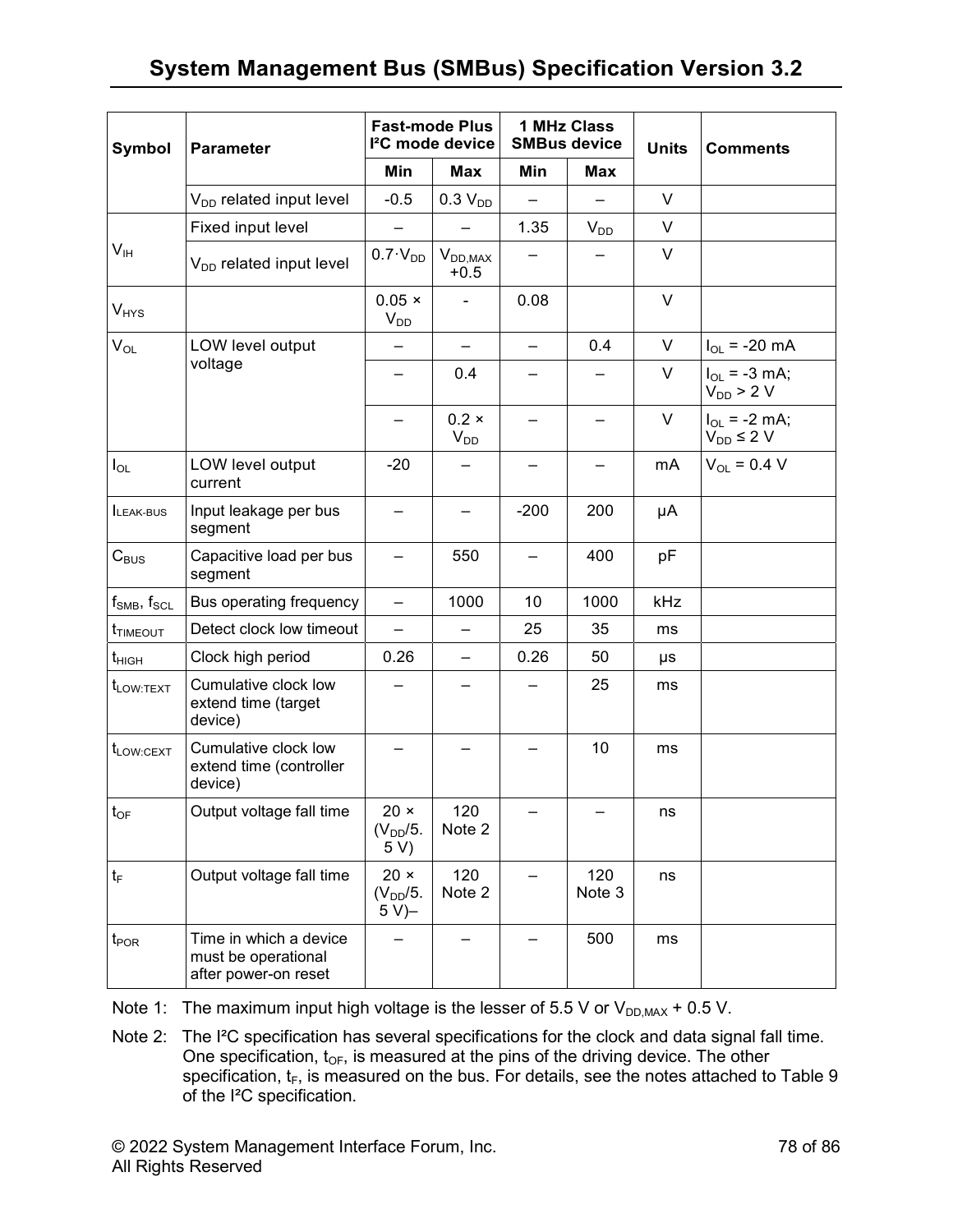- Note 3: See Note 7 attached to Table 2 for the voltage limits used to measure rise and fall time.
- Note 4: From the I<sup>2</sup>C specification: "In order to drive full bus load at 400 kHz, 6 mA I<sub>OL</sub> is required at 0.6 V VOL. Parts not meeting this specification can still function, but not at 400 kHz and 400 pF."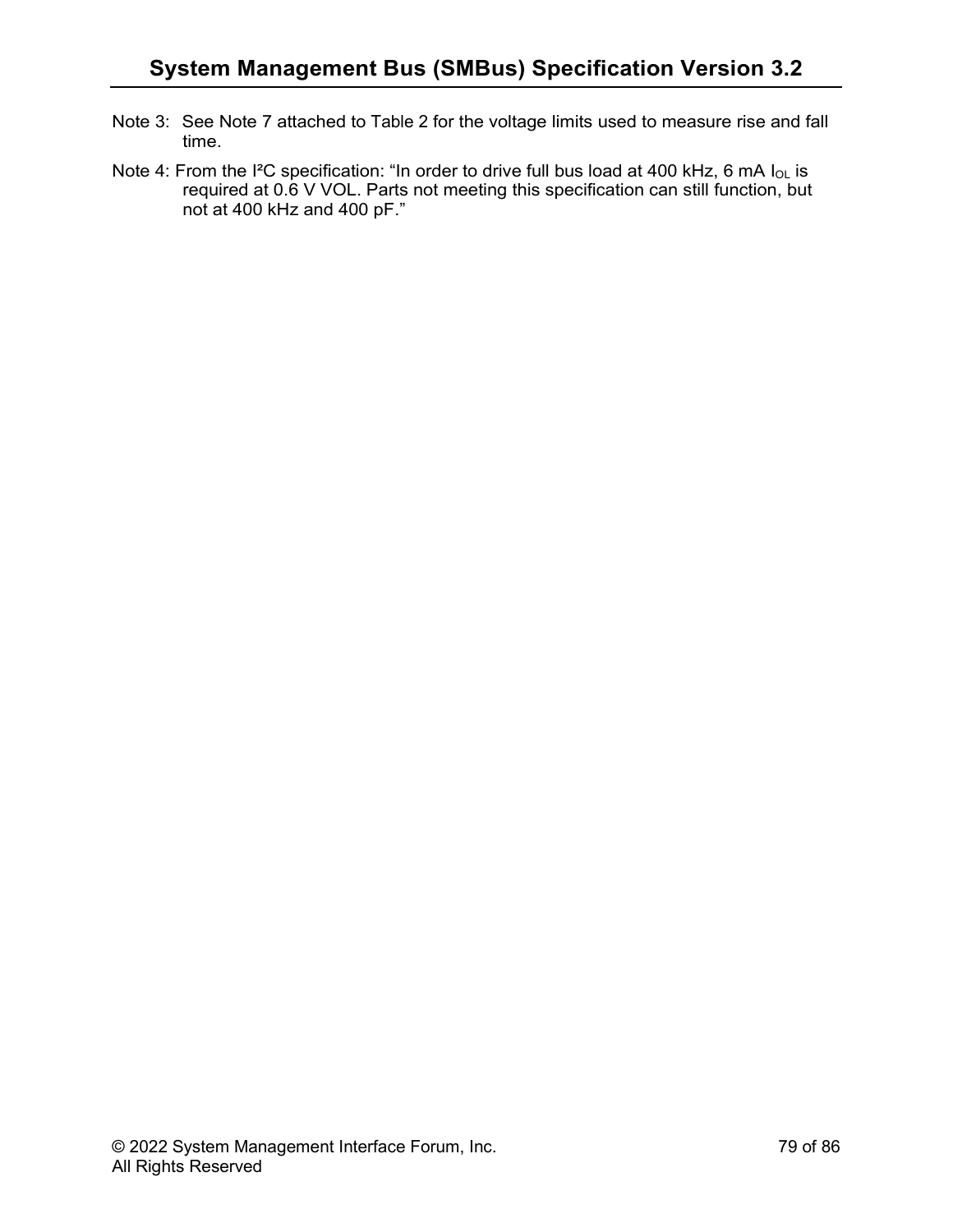# **Appendix C. SMBus Device Address Assignments**

Table 17 lists the pre-assigned and reserved SMBus device assignments.

| <b>Target</b><br><b>Address</b><br>Bits [7:1] | R/W#<br><b>Bit [0]</b> | <b>Description</b>                                                                                                                                                              | <b>Specification</b>                                                                                                                     |
|-----------------------------------------------|------------------------|---------------------------------------------------------------------------------------------------------------------------------------------------------------------------------|------------------------------------------------------------------------------------------------------------------------------------------|
| 0000 000                                      | 0                      | <b>General Call Address</b>                                                                                                                                                     | I <sup>2</sup> C-Bus Specification And User Manual<br>[RO1]                                                                              |
| 0000 000                                      | $\mathbf{1}$           | START byte                                                                                                                                                                      | I <sup>2</sup> C-Bus Specification And User Manual<br>[RO1]                                                                              |
| 0000 001                                      | X                      | <b>CBUS address</b>                                                                                                                                                             | I <sup>2</sup> C-Bus Specification And User Manual<br>[RO1]                                                                              |
| 0000 010                                      | X                      | Address reserved for different bus<br>format                                                                                                                                    | I <sup>2</sup> C-Bus Specification And User Manual<br>[RO1]                                                                              |
| 0000 011                                      | X                      | Reserved for future use                                                                                                                                                         | I <sup>2</sup> C-Bus Specification And User Manual<br>[RO1]                                                                              |
| 0000 1XX                                      | X                      | <b>HS Mode Controller Code</b>                                                                                                                                                  | I <sup>2</sup> C-Bus Specification And User Manual<br>[RO1]                                                                              |
| 0001 000                                      | X                      | <b>SMBus Host</b>                                                                                                                                                               | System Management Bus Specification<br>V 1.1, December 1998                                                                              |
| 0001 001                                      | X                      | <b>Smart Battery Charger</b>                                                                                                                                                    | <b>Smart Battery Charger Specification</b><br>V 1.1, December 1998                                                                       |
| 0001 010                                      | X                      | <b>Smart Battery Selector</b><br>Smart Battery System Manager                                                                                                                   | <b>Smart Battery Selector Specification</b><br>V 1.1, December 1998<br>Smart Battery System Manager<br>Specification V 1.0B, August 1999 |
| 0001 011                                      | X                      | <b>Smart Battery</b>                                                                                                                                                            | Smart Battery Data Specification V 1.1,<br>December 1998                                                                                 |
| 0001 100                                      | X                      | <b>SMBus Alert Response Address</b>                                                                                                                                             | System Management Bus Specification<br>V 1.1, December 1998                                                                              |
| 0101 000                                      | $\mathbf{1}$           | PMBus™ ZONE READ                                                                                                                                                                | <b>PMBus Power System Management</b><br>Protocol Specification, Part I, Revision<br>1.3                                                  |
| 0101 100                                      | X                      | Reserved by previous versions of the<br>SMBus specification for LCD Contrast<br>Controller. This address may be<br>reassigned in future versions of the<br>SMBus specification. |                                                                                                                                          |
| 0101 101                                      | X                      | Reserved by previous versions of the<br>SMBus specification for CCFL Backlight<br>Driver. This address may be reassigned<br>in future versions of the SMBus<br>specification.   |                                                                                                                                          |

| Table 17: Reserved and pre-assigned SMBus addresses |  |  |
|-----------------------------------------------------|--|--|
|-----------------------------------------------------|--|--|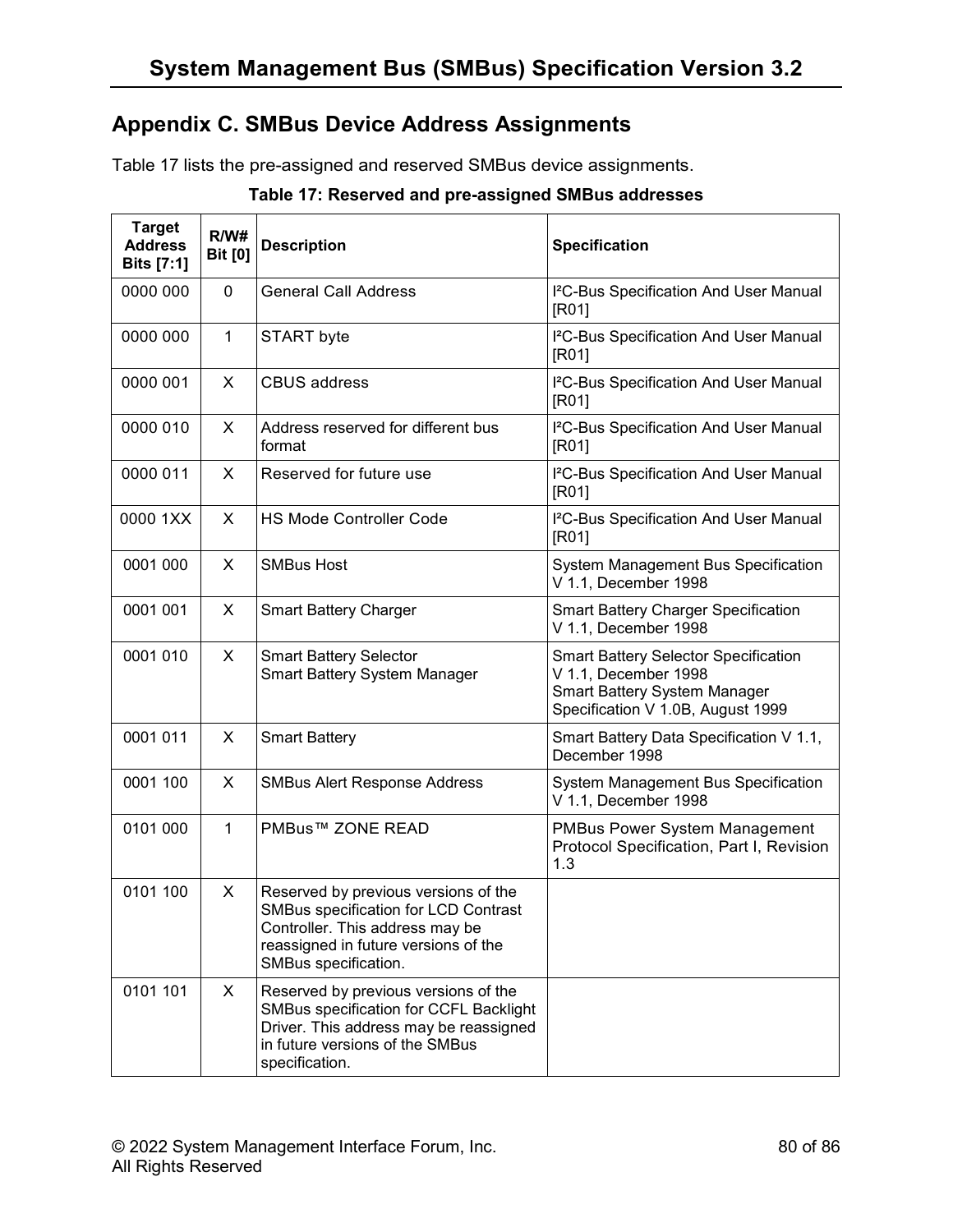| <b>Target</b><br><b>Address</b><br>Bits [7:1] | R/W#<br><b>Bit [0]</b> | <b>Description</b>                                                                                                                                                                                 | <b>Specification</b>                                                                    |
|-----------------------------------------------|------------------------|----------------------------------------------------------------------------------------------------------------------------------------------------------------------------------------------------|-----------------------------------------------------------------------------------------|
| 0110 111                                      | $\Omega$               | PMBus™ ZONE WRITE                                                                                                                                                                                  | <b>PMBus Power System Management</b><br>Protocol Specification, Part I, Revision<br>1.3 |
| 1000 0XX                                      | X.                     | Reserved by previous versions of the<br>SMBus specification for PCMCIA Socket<br>Controllers (4 addresses). These<br>addresses may be reassigned in future<br>versions of the SMBus specification. |                                                                                         |
| 1000 100                                      | X.                     | Reserved by previous versions of the<br>SMBus specification for (VGA) Graphics<br>Controller. This address may be<br>reassigned in future versions of the<br>SMBus specification.                  |                                                                                         |
| 1001 0XX                                      | X                      | <b>Prototype Addresses</b>                                                                                                                                                                         | System Management Bus Specification<br>V2.0, August 3, 2000                             |
| 1100 001                                      | X                      | <b>SMBus Device Default Address</b>                                                                                                                                                                | <b>System Management Bus</b><br>Specification V2.0, August 3, 2000                      |
| 1111 0XX                                      | X                      | 10-bit target addressing                                                                                                                                                                           |                                                                                         |
| 1111 1XX                                      | X                      | Reserved for future use                                                                                                                                                                            |                                                                                         |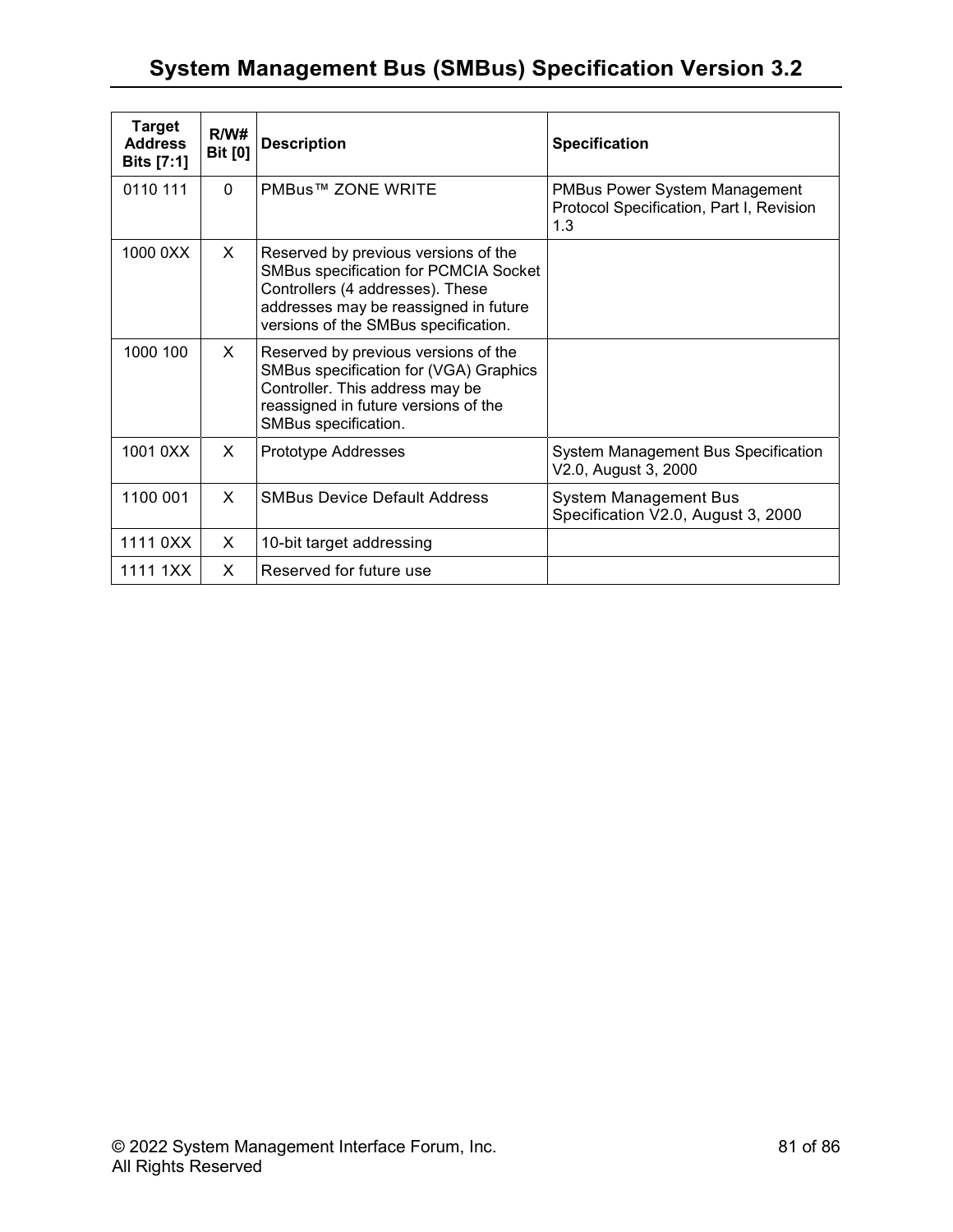# **Appendix D. Change History**

DISCLAIMER: The section is provided for reference only and for the convenience of the reader. No suggestion, statement or guarantee is made that the description of the changes listed below is sufficient to design a device compliant with this document.

### D.1 Revision 3.2

The following is a list of the significant changes from Revision 3.1 to 3.2. Corrections of small spelling, typographic, or format errors are not listed here.

- Throughout the document "master" was replaced by "controller" and "slave" was replaced by "target". This was an extensive change to the text and figures. Acronyms such as "DSA (Default Slave Address)" were updated as needed (e.g. to "DTA (Default Target Address"). Where necessary the text was updated to accommodate this change, such as when "master" was used as a verb.
- Throughout the document the use of "host" has been made consistent with the definition of "Host" as a device that responds to the Host Notify Address. Generic references to "host" have been changed to "controller".
- Section 2.4: Definition of SMBALERT# was updated to clarify what device is sending the SMBALERT# signal
- Section 2.5.3: Changed definitions for "Address" symbols to be more generic.
- Section 2.5.3: Symbol added for "Don't Care" bit send to controller as part of the Host Notify protocol
- Section 2.5.3: Symbols added for Device Address used as part of Host Notify protocol (Figure 41) and as part of the response to a read to the Alert Response Address (ARA) (Figure 65 and Figure 66)
- Section 5.3.2. Additional text explaining Figure 16 added.
- Figure 16 was changed to better show the overlap of the START conditions from Device 1 and Device 2. The previous figure showed the START condition driven by Device 2 coming after the START condition from Device 1 was completed. This change was based on comments received on the email help line that the previous figure was confusing to some.
- Section 6.5.9: The text was updated to reflect that the Host Notify protocol can be used by a normally target device to any SMBus controller and not just those that are specifically SMBus Hosts as defined in Section 6.1.3. Figure 41 changed "SMB Host…" to "SMBus Host..."
- Section 6.6.1.3, Table 8: Added values for SMBus Version 3.1 and 3.2
- Section 6.6.3.7, Figure 59: Changed "Target Address" to "Address" to match the other ARP command diagrams. Changed the "8" over the Device Address block to "7".
- Section 6.6.3.8 Figure 60: Minor text changes. Changed the addresses in Figure 60 to match the description in the text ("Target Address (0001 000b)" to "SMBus Host Address" and "Device Address (1100 001b)" to "Device Address".
- Section 6.6.3.8 Figure 60: Changed all occurrences of indicating a hexadecimal number with a leading "0X" to a trailing "h" to be consistent with the rest of the document.
- Figure 61 and Figure 62: Changed all occurrences of indicating a hexadecimal number with a leading "0x" to a trailing "h" to be consistent with the rest of the document.
- Figure 65: "Address" changed to "Device Address" to be consistent with Figure 66.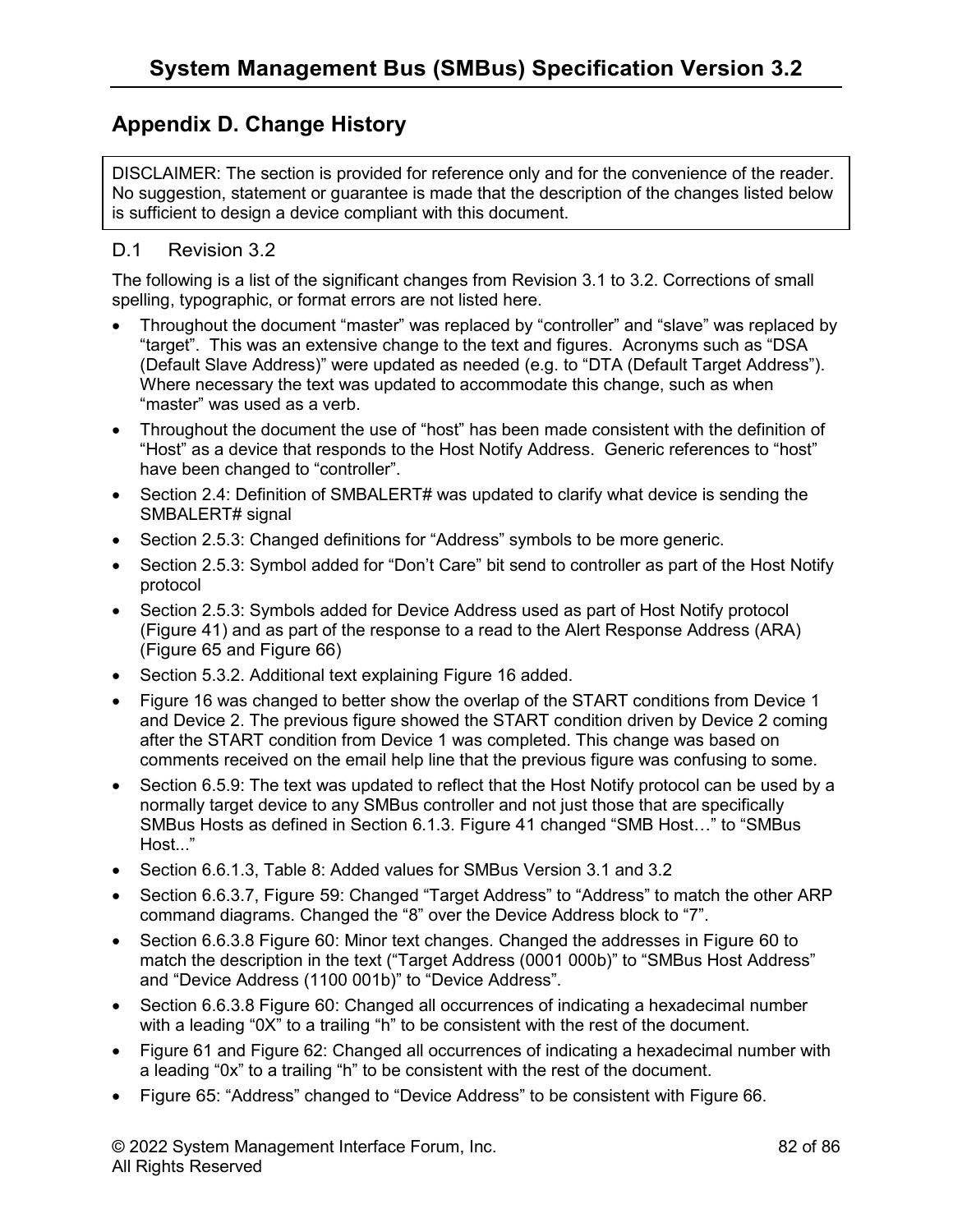- Appendix D.4.3, Data Hold Time, was rewritten.
- Section 6.6.3.12, Item 15: Text was changed from "make sure its Address Valid (if non-PSA or DSA) and Address Resolved flags are cleared" to "make sure its Address Valid and Address Resolved flags are set or cleared as shown in Table 9"
- Changed the text in Section A.2 from "After receiving an acknowledge (ACK) from the controller in response to its address, that device must stop pulling down on the SMBALERT# signal." To "After receiving a NACK that signifies the end of a read transfer from the controller in response to target device address, that device must stop pulling down on the SMBALERT# signal." This updates the text to match the description and diagrams as originally shown in SMBus 2.0.
- Several other minor corrections to the text as figures.

### D.2 Changes In Revision 3.1

The following is a list of the significant changes from Revision 3.0 to 3.1. Corrections of small spelling, typographic, or format errors are not listed here.

- Table 2, Note 7: "0.15" was changed to "0.15 V"
- Figure 5, The high and low thresholds in Figure 5 have been changed to match the values in Note 7 of Table 2
- Figure 39, Corrected figure to remove improper STOP condition before REPEATED START condition
- Figure 40, Corrected figure to remove improper STOP condition before REPEATED START condition
- Figure 42, Corrected figure to add ACK after the initial R/W# bit
- Figure 43, Corrected figure to add ACK after the initial R/W# bit
- Figure 46, Corrected figure to add ACK after the initial R/W# bit
- Figure 47, Corrected figure to add ACK after the initial R/W# bit
- Figure 48, Corrected figure to add ACK after the initial R/W# bit
- Figure 49, Corrected figure to add ACK after the initial R/W# bit
- Figure 56, Corrected figure to change second and incorrect "UDIC Byte 6" to "UDID Byte 4"
- Figure 57, Corrected figure to change second and incorrect "UDIC Byte 6" to "UDID Byte 4"
- Figure 58, Corrected figure to change second and incorrect "UDIC Byte 6" to "UDID Byte 4"
- Revision Table, Added Robert Dunstan as editor of Revisions 1.0, 1.2, and 2.0
- Section 2.4, In the definition of reserved, "read at 0" is changed to "read as 0"
- Table 15, Change Maximum Bus Operating Frequency specification from incorrect 100 kHz to correct 400 KHz
- Appendix B.2, The text "maximum about of time" is changed to "maximum amount of time"

### D.3 New In Revision 3.1: Default Target Address

In the Address Resolution Protocol (ARP) a new address type, Default Target Address", was added through the following changes.

• Section 2.4, Default Target Address Request: Added definition of "Default Target Address" as "A manufacturer-assigned, read-only target address that is loaded from ROM after the device power on."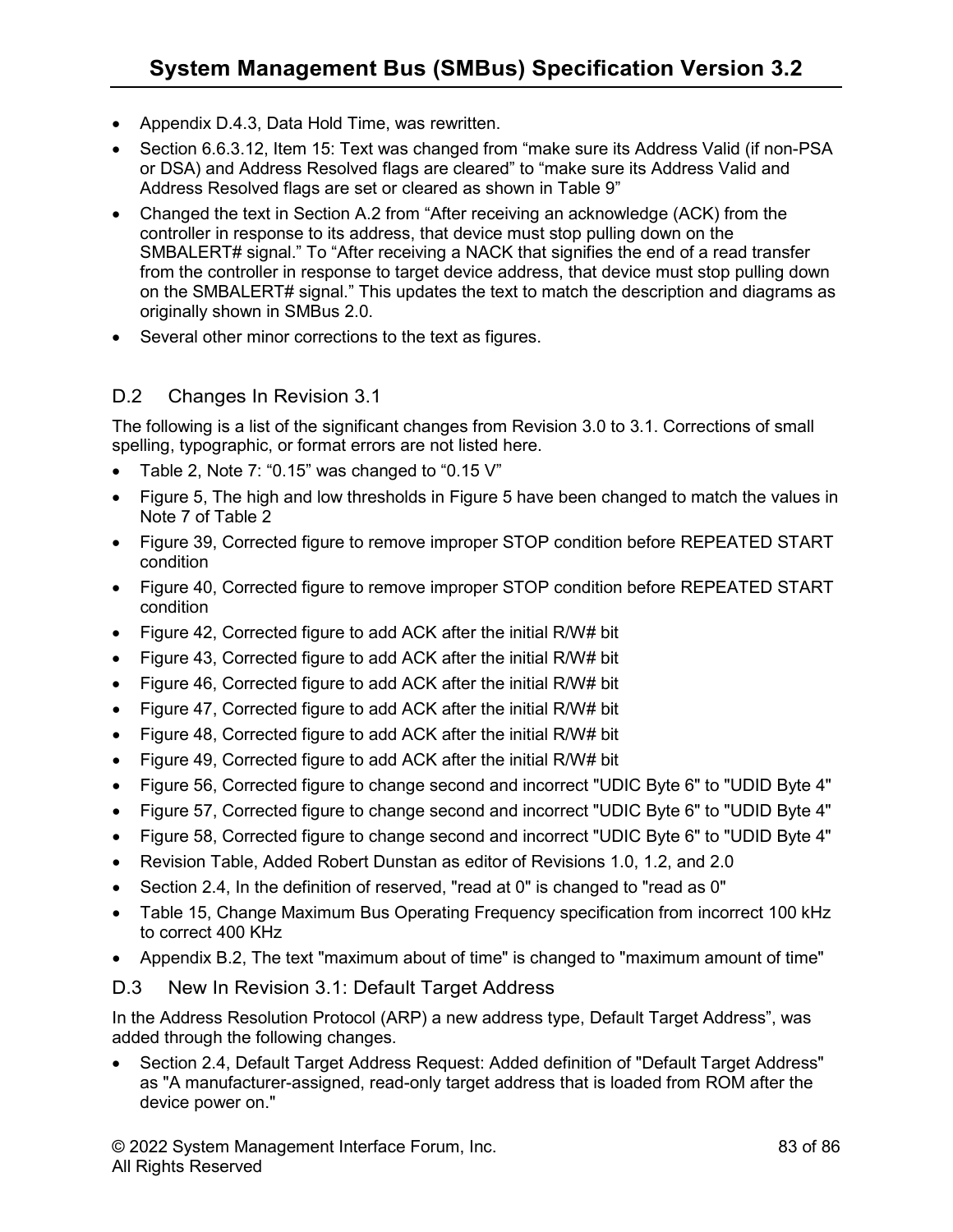- Section 2.4, Default Target Address Request: Added definition of "DSA" as "Default Target Address"
- Table 9, Default Target Address Request: Update Table 9 to add a new device type, "DSA (Default Target Address)"
- Section 6.6.3.3, Default Target Address Request: Added text "The DSA devices must assume their Default Target Addresses and clear their AR flag."
- Section 6.6.3.3, Default Target Address Reguest: Changed text "AV Flag: if (non-PSA) then CLEAR; else NO CHANGE" to "AV Flag: if (non-PSA) then CLEAR; if (DSA) then SET; else NO CHANGE"
- Section 6.6.3.7, Default Target Address Request: Added text "The DSA devices must assume its Default Target Addresses and clear their AR flag."
- Section 6.6.3.7, Default Target Address Request: Changed text "AV Flag: if (non-PSA) then CLEAR; else NO CHANGE" to "AV Flag: if (non-PSA) then CLEAR; if (DSA) then SET; else NO CHANGE"
- Section 6.6.3.12, Step 1, Default Target Address Request: Changed text "After exiting the power on reset state, a device that supports the Persistent Target Address (PSA) will go to step 2 to see if it is valid. If the device does not support the PSA, it will proceed to step 5." to "After exiting the power on reset state, a device that supports the Persistent Target Address (PSA) or Default Target Address (DSA) will go to step 2 to see if it is valid. Otherwise, it will proceed to step 5."
- Section 6.6.3.12, Step 2, Default Target Address Request: Changed text "A device supporting PSA must check its Address Valid flag which is a nonvolatile. If that flag is set then it has previously received an assigned target address and proceeds to step 4. If the Address Valid flag is cleared then it must proceed to step 3" to "A device supporting PSA must check its Address Valid flag which is a nonvolatile. If that flag is set then it has a valid target address and proceeds to step 4. If the Address Valid flag is cleared then it must proceed to step 3."
- Section 6.6.3.12, Step 4, Default Target Address Request: Changed text "has a valid PSA" to "has a valid target address in NVR or ROM"
- Section 6.6.3.12, Step 15, Default Target Address Request: Changed text "(if non-PSA)" to "(if non PSA or DSA)"
- "Section 6.6.3.12, Step 18, Default Target Address Request: Added text ""DSA devices store address in volatile storage that is reset to Default Target Address after device poweron reset."""
- Figure 62, Step 1, Default Target Address Request: Changed text "Persistent Target Address Supported?" to "PSA or DSA Supported?"
- Figure 62, Step 2, Default Target Address Request: Changed text "Persistent Target Address Supported?" to "Address Valid?"
- Figure 62, Step 4, Default Target Address Request: Changed text "Set The Target Address" To PSA And Clear The Address Resolved Flag" to "Set The Target Address From PSA Or DSA Respectively And Clear The Address Resolved Flag"

### D.4 Changes From Revision 2.0 To Revision 3.0

A summary of the changes from Revision 2.0 to Revision 3.0 of the SMBus specification is given below. This is not an exact list of every change made between the two documents; rather, it is a summary of the changes deemed significant by the editor.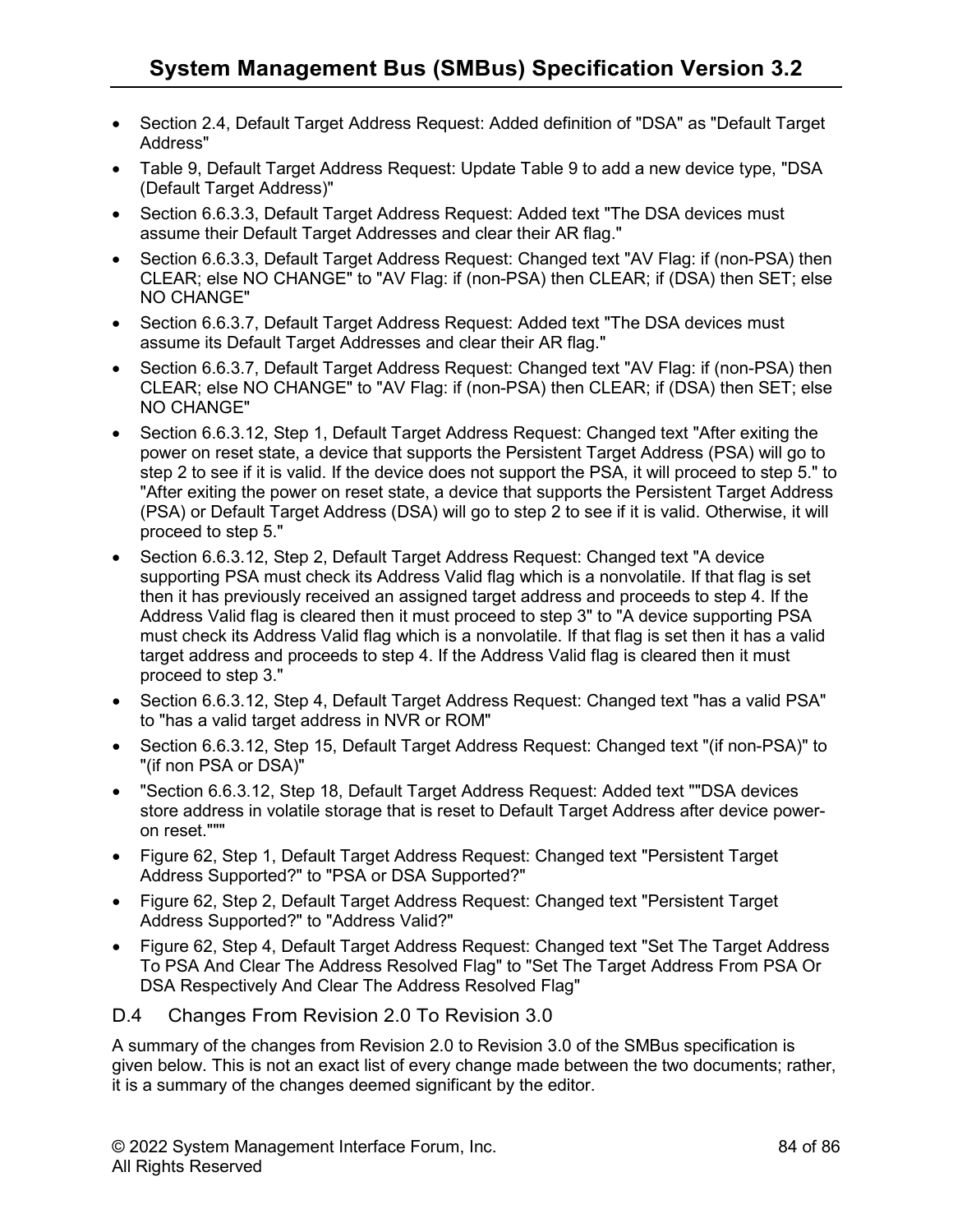## D.4.1 Maximum Bus Frequency

In SMBus 2.0, the maximum bus frequency was 100 kHz. In this revision, three classes of bus speeds are introduced with maximum bus frequencies of 100 kHz, 400 kHz, and 1 MHz (Section 4.2 and Table 2)

### D.4.2 Electrical Drive Levels

The organization of the electrical drive levels was changed to accommodate the higher bus frequencies. The Low Power levels were retained (Table 3) but the High Power drive levels were updated to match the new higher operating frequencies (Table 4).

### D.4.3 Data Hold Time

In both the SMBus and I<sup>2</sup>C specifications the Data Hold Time,  $t_{HD:DAT}$ , is the time from when the clock signal becomes low and to the time when the data signal starts to change. This is illustrated in Figure 67.



**Figure 67: Data Hold Time**

In SMBus Version 2.0 and previous revisions the data hold time was specified as a minimum of 300 ns. However, the I²C specification for the data hold time was 0 ns but with the note:

"A device must internally provide a hold time of at least 300 ns for the SDA signal (with respect to the VIH(min) of the SCL signal) to bridge the undefined region of the falling edge of SCL."

This meant that a device driving the data line had to assure that it did not start driving the data line unit at least 300 ns after the clock signal had become low.

With the note in the I<sup>2</sup>C specification for data hold time the specification for data hold time in the SMBus and I²C specifications were effectively the same. However, the difference in wording led to some confusion among device manufacturers and users. To eliminate this confusion the specification of the data hold time in SMBus 3.0 was changed to 0 ns match that of the I<sup>2</sup>C specification and a note similar to the note in the I²C was added.

# $D.4.4$  T<sub>SPIKE</sub> In Place Of V<sub>NOISE</sub>

In Revision 2.0 of the SMBus specification, the High Power DC Specifications (Table 3) included the parameter  $V_{NOSF}$  which described a minimum immunity to noise on the clock and data lines. As best the PMBus/SMBus Specification Working Group could ascertain no supplier of SMBus devices or any system OEM using SMBus ever tested for compliance to this parameter. The Working Group decided to drop this parameter from the Revision 3.0 specification.